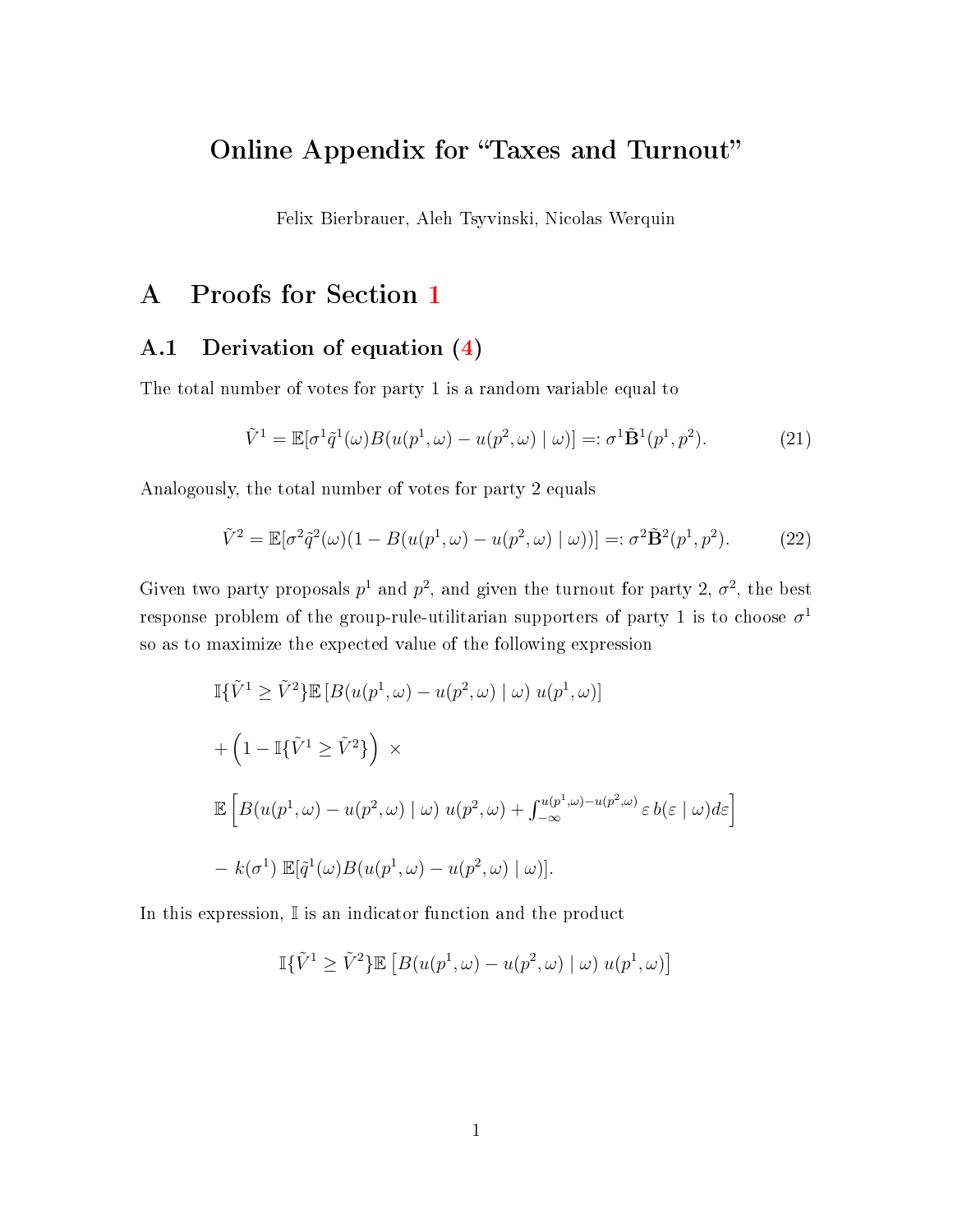is utilitarian welfare realized by the supporters of party 1 in the event that their party wins. Analogously,

$$
(1 - \mathbb{I}\{\cdot\}) \mathbb{E}\left[B(u(p^1, \omega) - u(p^2, \omega) \mid \omega) u(p^2, \omega) + \int\limits_{-\infty}^{u(p^1, \omega) - u(p^2, \omega)} \varepsilon b(\varepsilon \mid \omega) d\varepsilon\right]
$$

is utilitarian welfare realized by the supporters of party 1 in the event that party 2 wins, where the integral term in this expression is the sum of the gains (or losses) that the supporters of party 1 realize because of their idiosyncratic party preference.

Upon exploiting the linearity of the expectations operator and dropping terms that do not depend on  $\sigma^1$ , we can equivalently write this optimization problem as follows: choose  $\sigma^1 \in [0,1]$  to maximize

$$
\pi^1(p^1, p^2, \sigma^1, \sigma^2)W^1(p^1, p^2) - k(\sigma^1)\mathbf{B}^1(p^1, p^2),\tag{23}
$$

where  $\pi^1(p^1, p^2, \sigma^1, \sigma^2)$  is the probability that  $\tilde{V}^1 \geq \tilde{V}^2$ ,  $W^1(p^1, p^2)$  is defined by [\(2\)](#page--1-2) and captures the welfare gain that is realized by the supporters of party 1 if their party wins, and  $\mathbf{B}^1(p^1, p^2)$  is defined by [\(1\)](#page--1-3) and captures the expected value of the mass of the ethical supporters of party 1.

# A.2 Proof of Proposition [1](#page--1-4)

**Proof of Footnote [14.](#page--1-1)** The arguments in the derivation of equation [\(5\)](#page--1-5) imply that, for given  $p^1$  and  $p^2$ , party 1's probability of winning the election is given by

$$
\pi^1(p^1, p^2, \sigma^1, \sigma^2) = F_{\eta} \left( \frac{\sigma^1(p^1, p^2)}{\sigma^2(p^1, p^2)} \frac{\mathbf{B}^1(p^1, p^2)}{\mathbf{B}^2(p^1, p^2)} \right).
$$

Given  $\sigma^2$ , the best response problem of party 1's ethical voters in [\(4\)](#page--1-1) can therefore be written as follows: choose  $\sigma^1$  to maximize

$$
F_{\eta}\left(\frac{\sigma^1}{\sigma^2}\frac{\mathbf{B}^1(p^1,p^2)}{\mathbf{B}^2(p^1,p^2)}\right)W^1(p^1,p^2) - \kappa(\sigma^1)\,\mathbf{B}^1(p^1,p^2)
$$

If the Inada conditions on the cost function hold, the derivative of the objective with respect to  $\sigma$  is strictly positive at  $\sigma^1 = 0$  and strictly negative at  $\sigma^1 = 1$ . Thus, the best response is interior and characterized by a first-order condition. Given the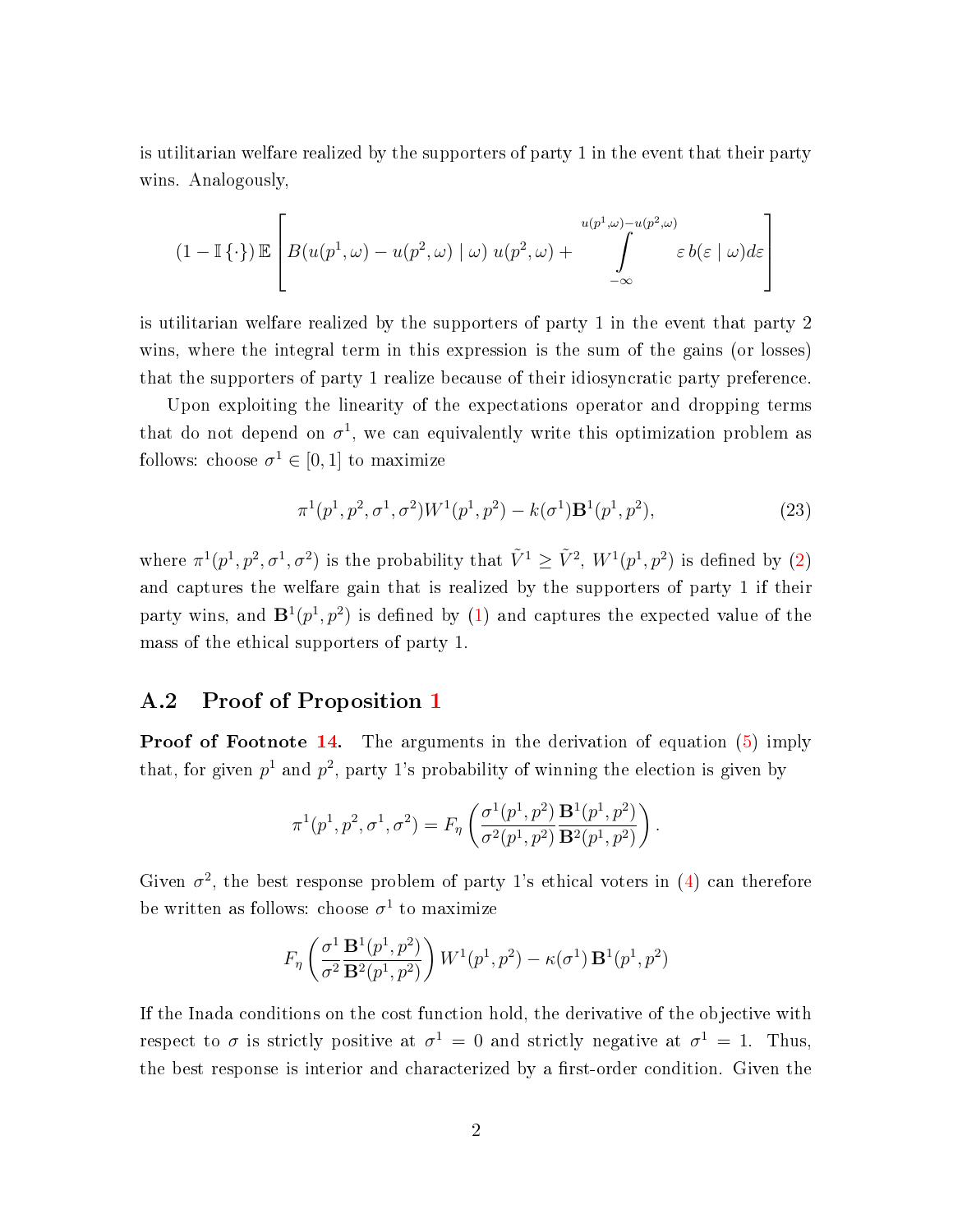concavity of  $F_{\eta}$  and the convexity of the cost function the solution is moreover unique. The same argument applies to the best response problem of party 2.

**Equilibrium relative turnout.** Using equations  $(21)$  and  $(22)$ , the probability that party 1 wins the election is equal to the probability of the event

$$
\frac{\sigma^1}{\sigma^2}\frac{\mathbf{B}^1(p^1,p^2)}{\mathbf{B}^2(p^1,p^2)}\geq \frac{\eta^2}{\eta^1}.
$$

Denote by  $F_{\eta}$  the c.d.f. and by  $f_{\eta}$  the density of the random variable  $\frac{\eta^2}{n^1}$  $\frac{\eta^2}{\eta^1}$ . Thus,

<span id="page-2-0"></span>
$$
\pi^1(p^1, p^2, \sigma^1, \sigma^2) = F_{\eta} \left( \frac{\sigma^1}{\sigma^2} \frac{\mathbf{B}^1(p^1, p^2)}{\mathbf{B}^2(p^1, p^2)} \right). \tag{24}
$$

We take the party platforms  $p^1$  and  $p^2$  as given and characterize equilibrium turnout. We say that the turnout game has an interior equilibrium if  $0 < \sigma^{1*}(p^1, p^2) < 1$ and  $0 < \sigma^{2*}(p^1, p^2) < 1$ . An interior equilibrium is characterized by the first-order conditions

$$
\pi_{\sigma^1}^1(\cdot)W^1(p^1, p^2) - \frac{\chi}{\lambda} \left(\sigma^1\right)^{1/\lambda - 1} \mathbf{B}^1(p^1, p^2) = 0,\tag{25}
$$

and

$$
-\pi_{\sigma^2}^1(\cdot)W^2(p^1,p^2) - \frac{\chi}{\lambda}(\sigma^2)^{1/\lambda - 1} \mathbf{B}^2(p^1,p^2) = 0.
$$
 (26)

Using equation  $(24)$ , these first order conditions can also be written as

<span id="page-2-1"></span>
$$
f_{\eta} \left( \frac{\sigma^1}{\sigma^2} \frac{\mathbf{B}^1(p^1, p^2)}{\mathbf{B}^2(p^1, p^2)} \right) \frac{\sigma^1}{\sigma^2} \frac{\mathbf{B}^1(p^1, p^2)}{\mathbf{B}^2(p^1, p^2)} \frac{1}{\sigma^1} W^1(p^1, p^2) - \frac{\chi}{\lambda} \left( \sigma^1 \right)^{1/\lambda - 1} \mathbf{B}^1(p^1, p^2) = 0, \quad (27)
$$

and

<span id="page-2-2"></span>
$$
f_{\eta} \left( \frac{\sigma^1}{\sigma^2} \frac{\mathbf{B}^1(p^1, p^2)}{\mathbf{B}^2(p^1, p^2)} \right) \frac{\sigma^1}{\sigma^2} \frac{\mathbf{B}^1(p^1, p^2)}{\mathbf{B}^2(p^1, p^2)} \frac{1}{\sigma^2} W^2(p^1, p^2) - \frac{\chi}{\lambda} \left( \sigma^2 \right)^{1/\lambda - 1} \mathbf{B}^2(p^1, p^2) = 0. \tag{28}
$$

Equations [\(27\)](#page-2-1) and [\(28\)](#page-2-2) allow us to pin down the equilibrium value of relative turnout,

<span id="page-2-3"></span>
$$
\frac{\sigma^{1*}(p^1, p^2)}{\sigma^{2*}(p^1, p^2)} = \left[ \frac{W^1(p^1, p^2) / \mathbf{B}^1(p^1, p^2)}{W^2(p^1, p^2) / \mathbf{B}^2(p^1, p^2)} \right]^\lambda.
$$
\n(29)

The left-hand side of this equation is a measure of party 1's turnout advantage: the larger  $\sigma_1^*/\sigma_2^*$ , the larger the number of ethical supporters who turn out to vote for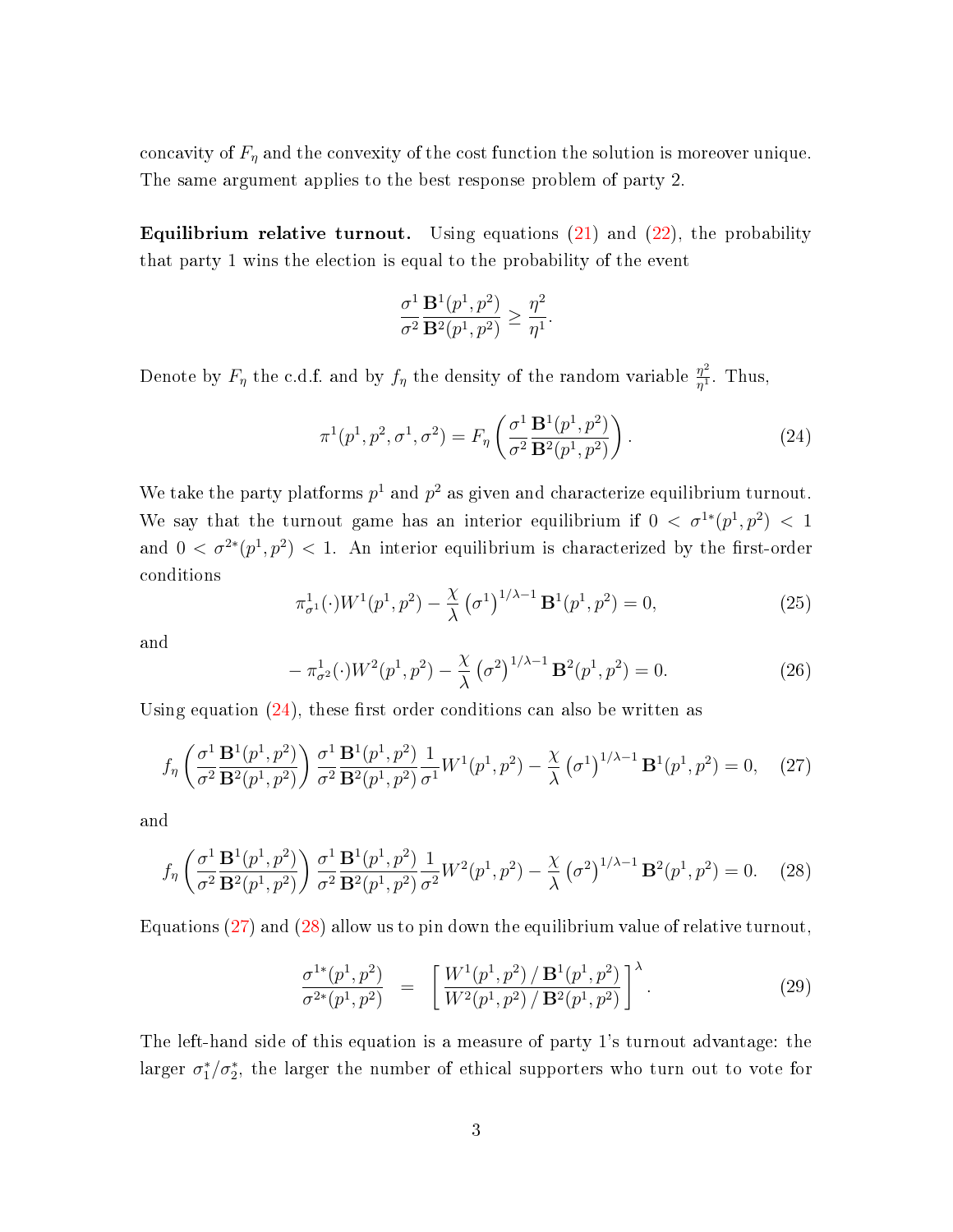party 1, relative to the number of supporters who turn out to vote for party 2. The right-hand side is a ratio of the welfare gains per capita,  $W^j/{\bf B}^j,$  that the supporters of both parties can realize in case of winning the election. Thus, according to equation [\(29\)](#page-2-3), the relative turnout for party 1 is increasing in the relative amounts that its supporters and those of the competing party have at stake.

**Derivation of equation [\(5\)](#page--1-5).** Under Assumption  $1$ ,

$$
\tilde{\mathbf{B}}^1(p^1, p^2) = \eta^1 \mathbf{B}^1(p^1, p^2)
$$
 and  $\tilde{\mathbf{B}}^2(p^1, p^2) = \eta^2 \mathbf{B}^2(p^1, p^2)$ .

The probability that party 1 wins the election is therefore equal to the probability of the event

$$
\sigma^1\eta^1\mathbf{B}^1(p^1,p^2)\geq\sigma^2\eta^2\mathbf{B}^2(p^1,p^2)
$$

or, equivalently,

$$
\frac{\sigma^1}{\sigma^2} \frac{\mathbf{B}^1(p^1, p^2)}{\mathbf{B}^2(p^1, p^2)} \ge \frac{\eta^2}{\eta^1}.
$$

Let  $F_\eta$  be the c.d.f. of the random variable  $\eta^2/\eta^1$ . Then this probability can be written as

$$
\Pi^{1}(p^{1}, p^{2}) = F_{\eta} \left( \frac{\sigma^{1}(p^{1}, p^{2})}{\sigma^{2}(p^{1}, p^{2})} \frac{\mathbf{B}^{1}(p^{1}, p^{2})}{\mathbf{B}^{2}(p^{1}, p^{2})} \right).
$$

Thus, the probability that party 1 wins the election is a non-decreasing function of

$$
\frac{\sigma^1(p^1, p^2)}{\sigma^2(p^1, p^2)} \frac{\mathbf{B}^1(p^1, p^2)}{\mathbf{B}^2(p^1, p^2)}.
$$

Therefore, party 1's objective is to maximize this expression and party 2's objective is to minimize it.

Proof of Proposition [1.](#page--1-4) Party 1 seeks to maximize

$$
\frac{\sigma^1(p^1,p^2)}{\sigma^2(p^1,p^2)}\frac{\mathbf{B}^1(p^1,p^2)}{\mathbf{B}^2(p^1,p^2)}
$$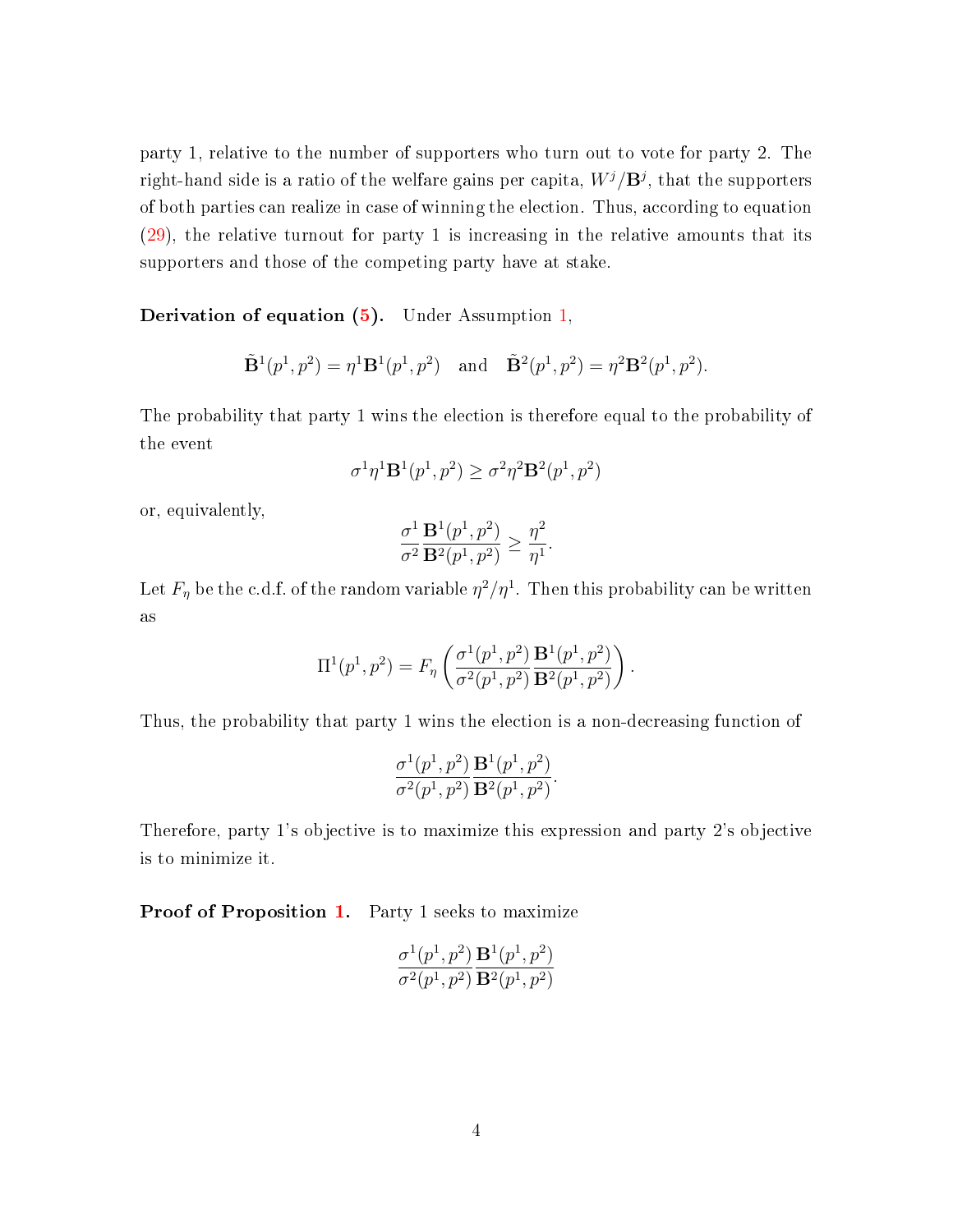and party 2 seeks so minimize this term. Using equation [\(29\)](#page-2-3) to substitute for  $\frac{\sigma^1(p^1,p^2)}{\sigma^2(n^1,p^2)}$  $\overline{\sigma^2(p^1,p^2)}$ yields

$$
\left[ \frac{W^1(p^1,p^2)}{W^2(p^1,p^2)} \right]^\lambda \left[ \frac{{\bf B}^1(p^1,p^2)}{{\bf B}^2(p^1,p^2)} \right]^{1-\lambda}
$$

as the objective. We may as well assume that party 1 seeks to maximize a monotone transformation of this expression, whereas party 2 seeks to minimize it. Using the logarithm function as the monotone transformation yields Proposition [1.](#page--1-4)

# A.3 Proof of Proposition [2](#page--1-7)

We first prove Proposition [2](#page--1-7) under the assumption that  $P$  is a one-dimensional policy space. We then generalize the argument to higher dimensional policy spaces. We also use the following shorthands  $Q := \mathbb{E}[\bar{q}(\omega)], H_B(x) = \ln(\frac{x}{Q-x}), H_S(x) = \ln x$ , Finally, we denote the derivatives of the functions  $H_B$  and  $H_S$  by  $h_b$  and  $h_s$ , respectively.

## A.3.1 One-dimensional policy space

Best responses. Suppose that  $\mathcal{P} = [p, \overline{p}] \subset \mathbb{R}$ . Fix  $p_2$ . The derivative of  $\Pi^1(p^1, p^2)$ with respect to the first argument, henceforth denoted by  $\Pi^1_1$ , equals

$$
\Pi_1^1(p^1, p^2) = (1 - \lambda) h_B(\mathbf{B}^1(p^1, p^2)) \mathbb{E}[\bar{q}(\omega) b(u(p^1, \omega) - u(p^2, \omega) | \omega) u_1(p^1, \omega)]
$$
  
+  $\lambda h_S(W^1(p^1, p^2)) \mathbb{E}[B(u(p^1, \omega) - u(p^2, \omega) | \omega) u_1(p^1, \omega)]$   
+  $\lambda h_S(W^2(p^1, p^2)) \mathbb{E}[(1 - B(u(p^1, \omega) - u(p^2, \omega) | \omega)) u_1(p^1, \omega)].$ 

After a rearrangement of terms and upon denoting

$$
\gamma_B(p^1, p^2, \omega) = h_B(\mathbf{B}^1(p^1, p^2))\overline{q}(\omega) b(u(p^1, \omega) - u(p^2, \omega) | \omega)
$$

and

$$
\gamma_S(p^1, p^2, \omega) = h_S(W^1(p^1, p^2)) B(u(p^1, \omega) - u(p^2, \omega) | \omega)
$$
  
+
$$
h_S(W^2(p^1, p^2)) [1 - B(u(p^1, \omega) - u(p^2, \omega) | \omega)],
$$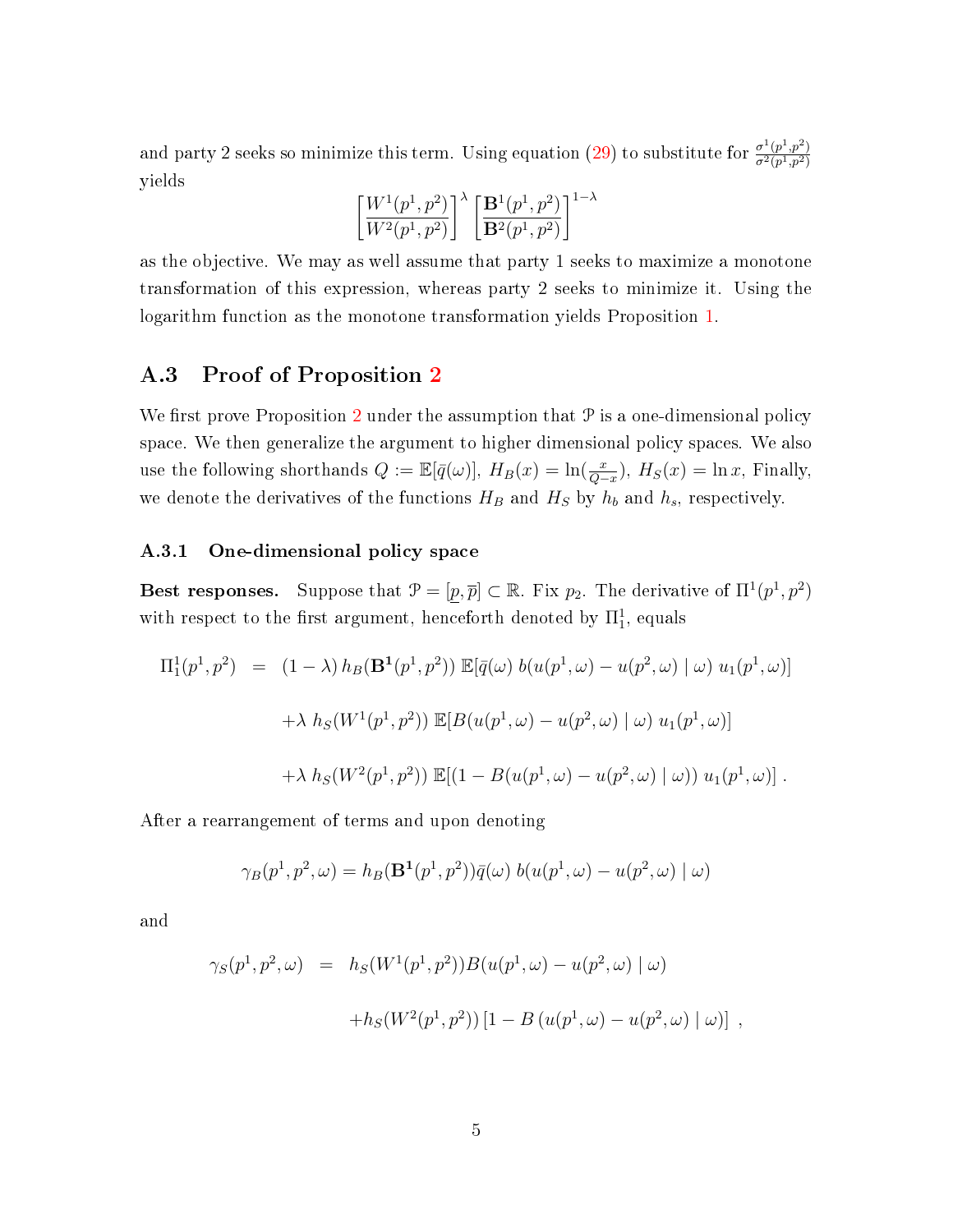we can also write this derivative as

$$
\Pi_1^1(p^1, p^2) = \mathbb{E}\left[ \left\{ (1 - \lambda) \gamma_B(p^1, p^2, \omega) + \lambda \gamma_S(p^1, p^2, \omega) \right\} u_1(p^1, \omega) \right].
$$

For later reference, recall that

$$
\gamma_S(p^1, p^2, \omega) = \gamma_S^*(\omega)
$$
 and  $\gamma_B(p^1, p^2, \omega) = \gamma_B^*(\omega)$ 

whenever  $p^1 = p^2$ . By a symmetric argument, the derivative of  $\Pi^1(p^1, p^2)$  with respect to the second argument  $p^2$  equals

$$
\Pi_2^1(p^1, p^2) = -\mathbb{E}\left[\left\{(1-\lambda)\gamma_B(p^1, p^2, \omega) + \lambda \gamma_S(p^1, p^2, \omega)\right\} u_1(p^2, \omega)\right].
$$

Under the regularity assumptions made in the text,  $p^1$  is a best response to  $p^2$  if and only if

<span id="page-5-0"></span>
$$
\Pi_1^1(p^1, p^2) = 0 \quad \Leftrightarrow \quad \mathbb{E}\left[\left\{(1-\lambda)\gamma_B(p^1, p^2, \omega) + \lambda\gamma_S(p^1, p^2, \omega)\right\}u_1(p^1, \omega)\right] = 0.
$$
\n(30)

Likewise,  $p^2$  is a best response to  $p^1$  if and only if

<span id="page-5-1"></span>
$$
\Pi_2^1(p^1, p^2) = 0 \quad \Leftrightarrow \quad \mathbb{E}\left[\left\{(1-\lambda)\gamma_B(p^1, p^2, \omega) + \lambda \gamma_S(p^1, p^2, \omega)\right\} u_1(p^2, \omega)\right] = 0. \tag{31}
$$

Existence of a symmetric equilibrium. Consider the policy  $p^*$  which solves

$$
\mathbb{E}\left[\left\{(1-\lambda)\gamma_B^*(\omega)+\lambda\gamma_S^*(\omega)\right\}u_1(p^1,\omega)\right]=0.
$$

This policy maximizes

$$
\mathbb{E}\left[\left\{(1-\lambda)\gamma_B^*(\omega)+\lambda\gamma_S^*(\omega)\right\}u(p,\omega)\right]
$$

over the set P. Moreover, the pair of policies  $(p^{1}, p^{2}) = (p^{*}, p^{*})$  satisfies the first order conditions of both parties' best response problems in  $(30)$  and  $(31)$ , respectively, and is hence an equilibrium.

Uniqueness. It remains to be shown that there is no other equilibrium. Suppose, to the contrary, that there is an equilibrium  $(p^1, p^2)$  with  $p^1 \neq p^*$  or  $p^2 \neq p^*$ . In the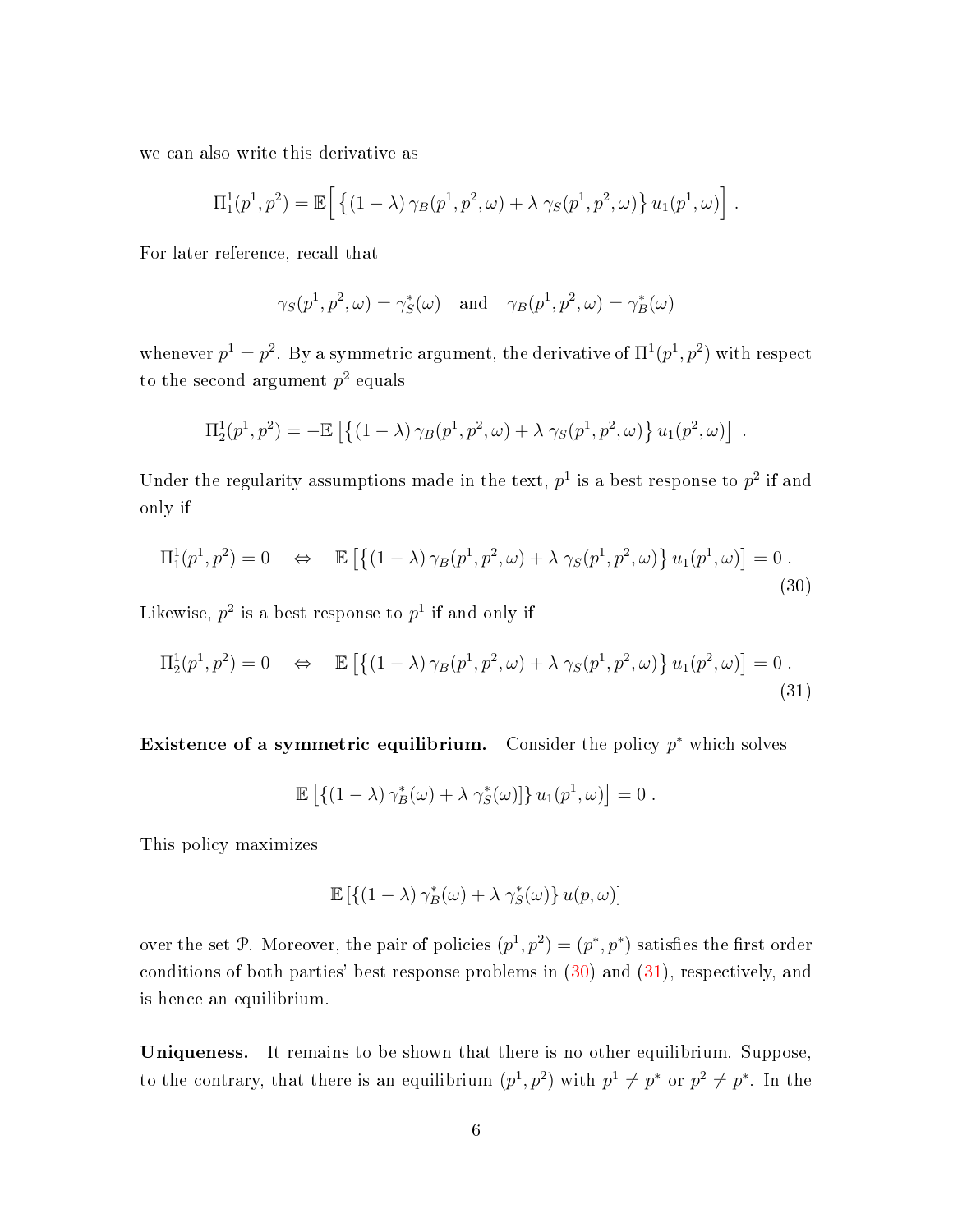following, we assume without loss of generality that  $p^1 \neq p^*$ . Since the game under study is zero-sum, this implies that also  $(p^{1}, p^{*})$  is a Nash equilibria, see e.g. [Osborne](#page--1-8) [and Rubinstein](#page--1-8) [\(1994\)](#page--1-8). This contradicts the assumption that party 1 has a unique best response to any policy  $p^2 \in \mathcal{P}$ . Thus, the assumption that there is an alternative equilibrium leads to a contradiction and must be false.

#### A.3.2 Multi-dimensional policy space

Suppose that P is a compact set. Let  $p^1$  be an interior policy and let  $h \in \mathcal{P}$  be a conceivable direction in which party 1 can deviate from  $p^1$ . We assume that such a deviation takes the form

$$
p^1 + \mu h,
$$

where  $\mu$  is a non-negative scalar that measures the size of the deviation from  $p^1$ . We denote by

$$
\delta u(p^1,h,\omega)
$$

the (functional) derivative of  $u(p^1, \omega)$  in direction h at  $p^1$ . Equipped with this notation, we can now generalize the arguments for the one-dimensional policy space in a straightforward way.

Best responses. Given  $p^2$ , a best response for party 1 is a policy so that, for any admissible direction h,

<span id="page-6-0"></span>
$$
\mathbb{E}\left[\left\{(1-\lambda)\gamma_B(p^1,p^2,\omega)+\lambda\gamma_S(p^1,p^2,\omega)\right\}\delta u(p^1,h,\omega)\right]=0\,. \tag{32}
$$

Likewise,  $p^2$  is a best response to  $p^1$  if and only if, for any admissible direction  $h$ ,

<span id="page-6-1"></span>
$$
\mathbb{E}\left[\left\{(1-\lambda)\gamma_B(p^1,p^2,\omega)+\lambda\gamma_S(p^1,p^2,\omega)\right\}\delta u(p^2,h,\omega)\right]=0\ .\tag{33}
$$

Existence of a symmetric equilibrium. Consider the policy  $p^*$  which solves, for any admissible direction  $h$ ,

$$
\mathbb{E}\left[\{(1-\lambda)\gamma_B^*(\omega)+\lambda\gamma_S^*(\omega)\}\,\delta u(p^*,h,\omega)\right]=0\;.
$$

This policy maximizes

$$
\mathbb{E}\left[\left\{(1-\lambda)\gamma_B^*(\omega)+\lambda\gamma_S^*(\omega)\right\}u(p,\omega)\right]
$$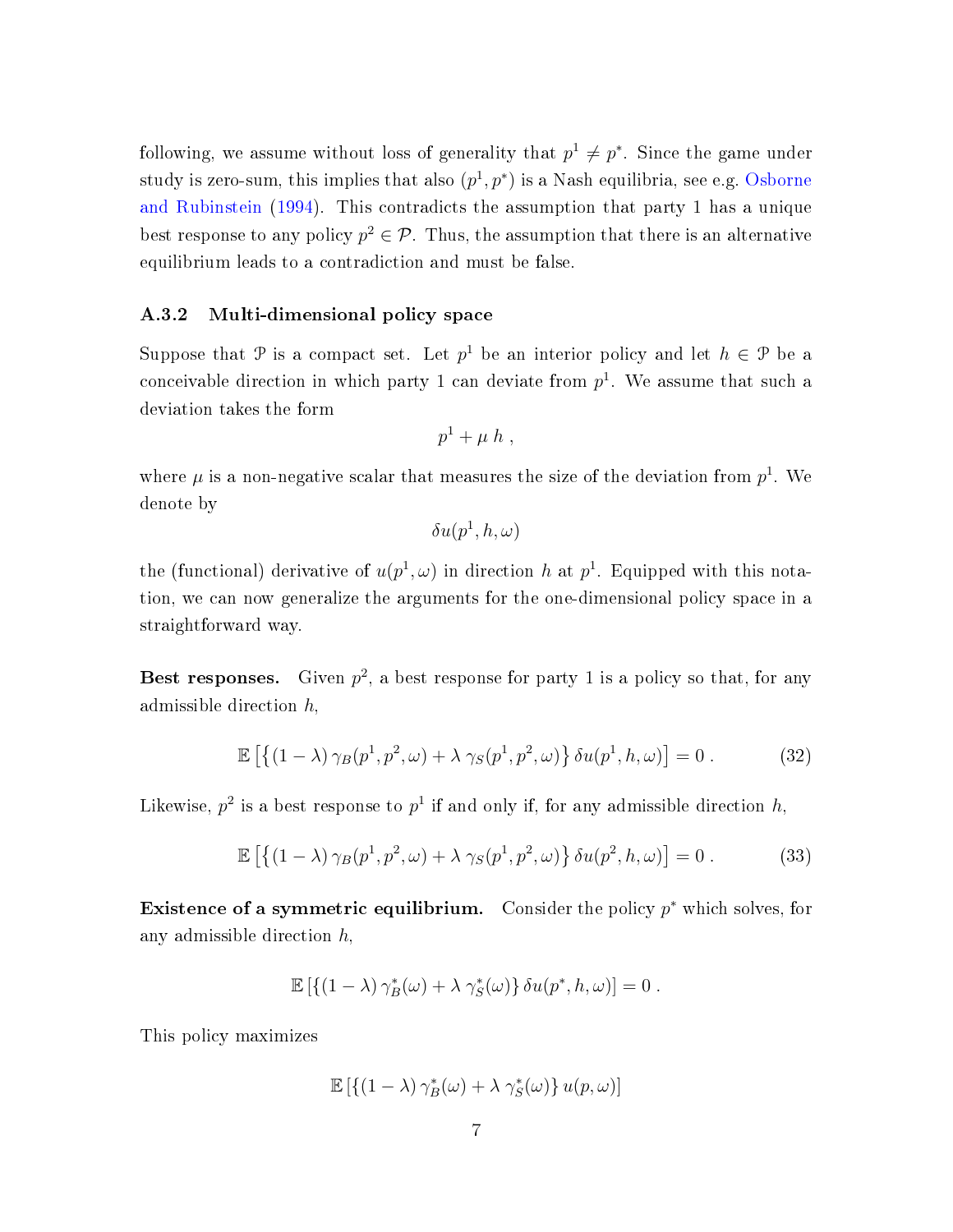over the set P. Moreover, the pair of policies  $(p^{1}, p^{2}) = (p^{*}, p^{*})$  satisfies the first order conditions of both parties' best response problems in [\(32\)](#page-6-0) and [\(33\)](#page-6-1), respectively, and is hence an equilibrium.

Uniqueness. Uniqueness follows from the same argument as above.

# B Proofs for Section [2](#page--1-9)

# B.1 Affine income taxes

Concave policy preferences. Consider affine income taxation with quasi-linear in consumption utility and isoelastic effort costs. Then

$$
y^*(\tau,\omega) = (1-\tau)^{\varepsilon} \, \omega^{1+\varepsilon}
$$

We can solve for tax revenue as a function of  $\tau$ . This yields

$$
r(\tau) = \tau (1 - \tau)^{\varepsilon} \mathbb{E} \left[ \omega^{1 + \varepsilon} \right],
$$

i.e.,

$$
r'(\tau) = \left(1 - \frac{\tau}{1 - \tau} \varepsilon\right) (1 - \tau)^{\varepsilon} \mathbb{E}\left[\omega^{1 + \varepsilon}\right]
$$

and

$$
r''(\tau) = -\varepsilon \left(1 - \tau\right)^{\varepsilon - 1} \left(2 + \frac{\tau}{1 - \tau}(\varepsilon - 1)\right) \mathbb{E}\left[\omega^{1 + \varepsilon}\right] .
$$

Policy preferences are captured by the indirect utility function  $u(\tau,\omega)$ . By the envelope theorem,

$$
u_1(\tau,\omega) = r'(\tau) - y^*(\tau,\omega)
$$

The ideal policy for type  $\omega, \tau^*(\omega)$  solves

$$
r'(\tau)-y^*(\tau,\omega)=0\;,
$$

or, equivalently,

$$
\frac{\tau^*(\omega)}{1-\tau^*(\omega)} = \frac{1}{\varepsilon} \left(1 - \frac{\omega^{1+\varepsilon}}{\mathbb{E}[\omega^{1+\varepsilon}]} \right) .
$$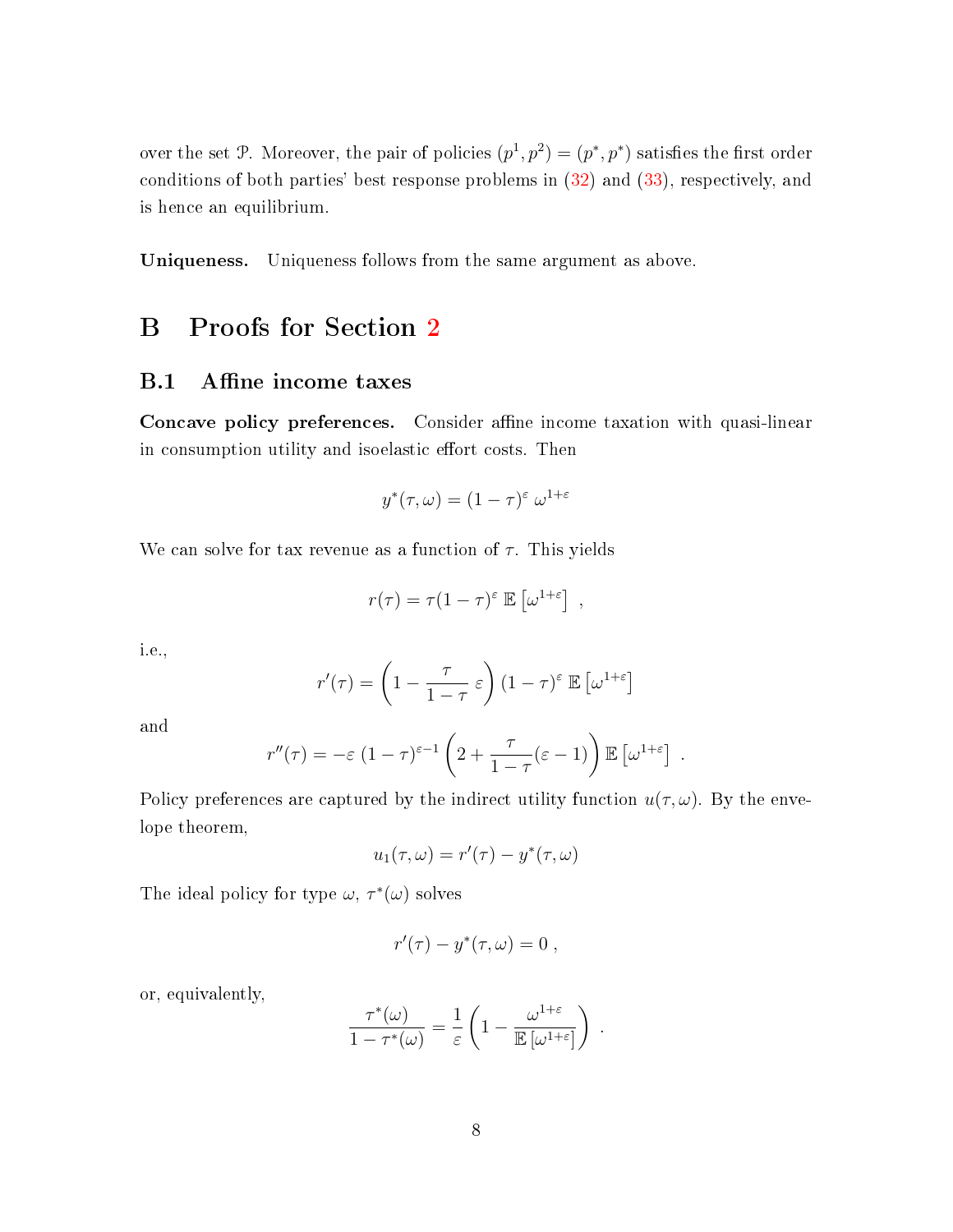Obviously,  $\tau^* : \omega \mapsto \tau^*(\omega)$  is a strictly decreasing, continuously differentiable function. The second derivative of u with respect to  $\tau$  is given by

$$
u_{11}(\tau, \omega) = r''(\tau) - y_1^*(\tau, \omega)
$$
.

Note that, since  $y_1^*(\tau,\omega) < 0$ , concavity of  $\alpha$  is not enough to ensure that policy preferences are concave.

**Lemma 1.** Consider the affine income taxation setting with quasi-linear in consumption utility and isoelastic effort costs. Consider the policy space  $\mathcal{T} = [\tau^*(\underline{\omega}), \tau^*(\overline{\omega})].$ Then  $\varepsilon \leq \frac{1}{2}$  $\frac{1}{2}$  implies that, for all  $\tau \in \mathcal{T}$  and all  $\omega \in [\underline{\omega}, \overline{\omega}], u_{11}(\tau, \omega) \leq 0$ .

Proof. Straightforward computations yield

$$
u_{11}(\tau,\omega) = -\varepsilon \left(1-\tau\right)^{\varepsilon-1} \left( \left(2+\frac{\tau}{1-\tau}(\varepsilon-1)\right) \mathbb{E}\left[\omega^{1+\varepsilon}\right] - \omega^{1+\varepsilon}\right).
$$

We seek to show that, for all  $\tau \in \mathcal{T}$  and all  $\omega \in [\underline{\omega}, \overline{\omega}]$ ,

$$
2 + \frac{\tau}{1-\tau}(\varepsilon - 1) \ge \frac{\omega^{1+\varepsilon}}{\mathbb{E}[\omega^{1+\varepsilon}]}.
$$

A (necessary and) sufficient condition is that

$$
2 + \frac{\tau}{1 - \tau} (\varepsilon - 1) \ge \frac{\bar{\omega}^{1+\varepsilon}}{\mathbb{E} [\omega^{1+\varepsilon}]} ,
$$

or using the first order condition characterizing  $\tau^*(\overline{\omega})$ ,

$$
2 + \frac{\tau}{1 - \tau} (\varepsilon - 1) \geq 1 - \frac{\tau^*(\overline{\omega})}{1 - \tau^*(\overline{\omega})} \varepsilon.
$$

Since  $\tau^*: \omega \mapsto \tau^*(\omega)$  is a strictly decreasing, a (necessary and) sufficient condition is that

$$
2 + \frac{\tau^*(\overline{\omega})}{1 - \tau^*(\overline{\omega})} (\varepsilon - 1) \ge 1 - \frac{\tau^*(\overline{\omega})}{1 - \tau^*(\overline{\omega})} \varepsilon.
$$

Equivalently,

$$
\frac{\tau^*(\overline{\omega})}{1-\tau^*(\overline{\omega})}\ (2\varepsilon-1)\geq -1\ .
$$

Since

$$
\frac{\tau^*(\overline{\omega})}{1-\tau^*(\overline{\omega})}<0,
$$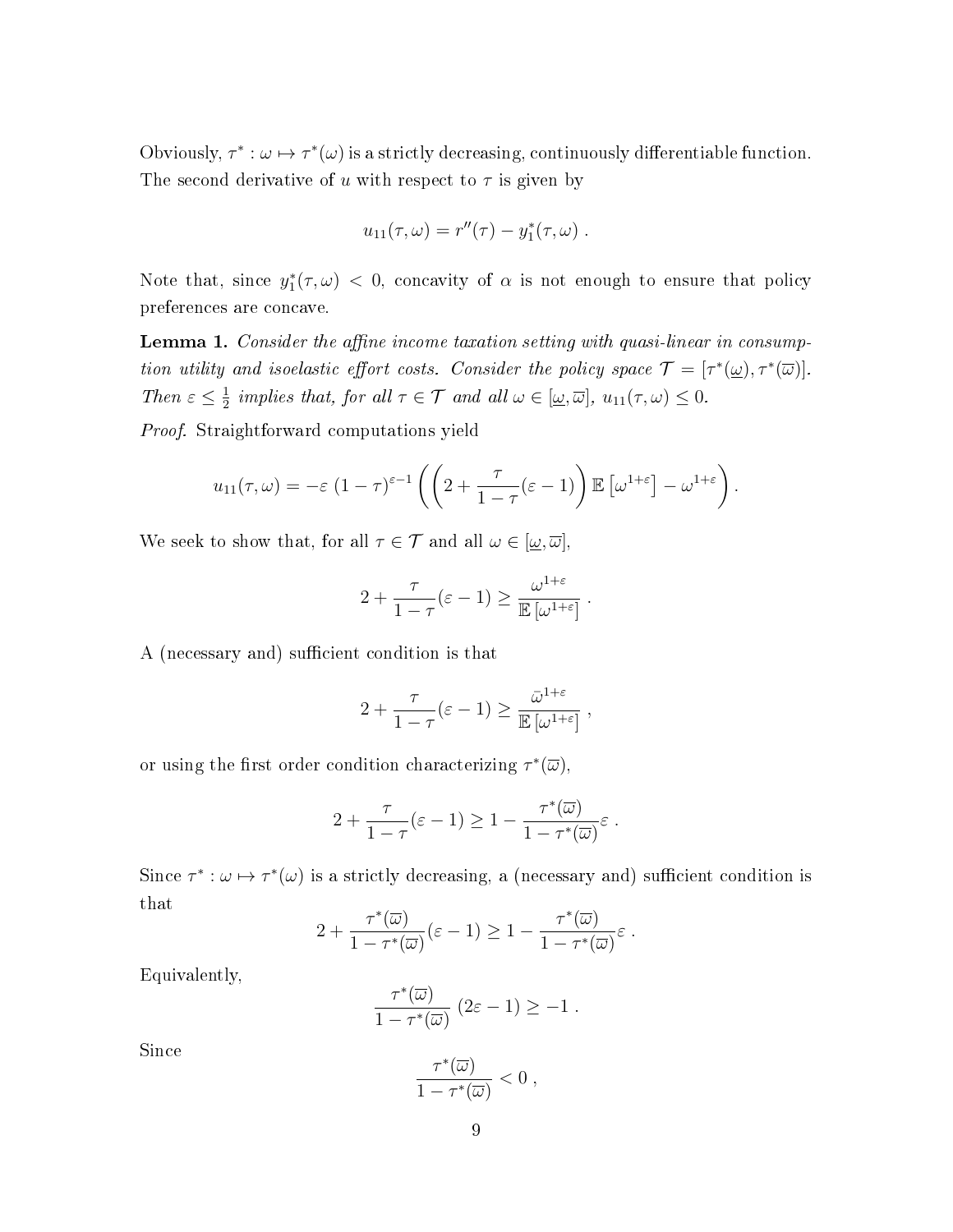this inequality holds if  $2\varepsilon - 1 \le 0$ , or, equivalently, if  $\varepsilon \le \frac{1}{2}$  $\frac{1}{2}$ .  $\Box$ 

**Derivation of equation [\(11\)](#page--1-10).** It follows from Proposition [2](#page--1-7) and equation [\(10\)](#page--1-11) that  $\tau^*$  maximizes

$$
\mathbb{E}[\gamma^*(\omega)]r(\tau) + \mathbb{E}[\gamma^*(\omega)((1-\tau)y^*(\tau,\omega)-k(y^*(\tau,\omega)))] .
$$

Using the envelope theorem, the first order condition can be written as

$$
r'(\tau) - \mathbb{E}\left[\frac{\gamma^*(\omega)}{\mathbb{E}[\gamma^*(\omega)]}y^*(\tau,\omega)\right] = 0,
$$

where

$$
r'(\tau) = \mathbb{E}\left[y^*(\tau,\omega)\right] + \tau \mathbb{E}\left[y_1^*(\tau,\omega)\right].
$$

Rearranging terms yields

<span id="page-9-0"></span>
$$
\mathcal{T}\mathbb{E}\left[\frac{y_1^*(\tau,\omega)}{\mathbb{E}[y^*(\tau,\omega)]}\right] = \mathbb{E}\left[\left(\frac{\gamma^*(\omega)}{\mathbb{E}[\gamma^*(\omega)]}-1\right)\frac{y^*(\tau,\omega)}{\mathbb{E}[y^*(\tau,\omega)]}\right] \n= Cov\left(\frac{\gamma^*(\omega)}{\mathbb{E}[\gamma^*(\omega)]}, \frac{y^*(\tau,\omega)}{\mathbb{E}[y^*(\tau,\omega)]}\right).
$$
\n(34)

With isoelastic effort costs and quasi-linearity in consumption, the first-order condition of individual utility maximization,  $1-\tau = k_1(y,\omega)$ , yields  $y^*(\tau,\omega) = (1-\tau)^e \omega^{1+e}$ and  $y_1^*(\tau, \omega) = -e \frac{1}{1-\omega^2}$  $\frac{1}{1-\tau}y^*(\tau,\omega)$ . Substituting these expressions into [\(34\)](#page-9-0) yields [\(11\)](#page--1-10).

# B.2 CRP taxes

Concave policy preferences. Policy preferences captured by the indirect utility function

$$
u(\tau,\omega) = \ln r(\tau) + (1-\tau)\ln y^*(\tau,\omega) - k(y^*(\tau,\omega),\omega) .
$$

By the envelope theorem,

$$
u_1(\tau,\omega) = \frac{r'(\tau)}{r(\tau)} - \ln y^*(\tau,\omega) .
$$

With isoleastic effort costs, straightforward computations yield

$$
u_1(\tau,\omega) = -\frac{\tau}{1-\tau} \frac{1}{1+\frac{1}{\varepsilon}} + \ln \left( \mathbb{E} \left[ (\ln \omega) \omega^{1-\tau} \right] \right) - \ln \omega.
$$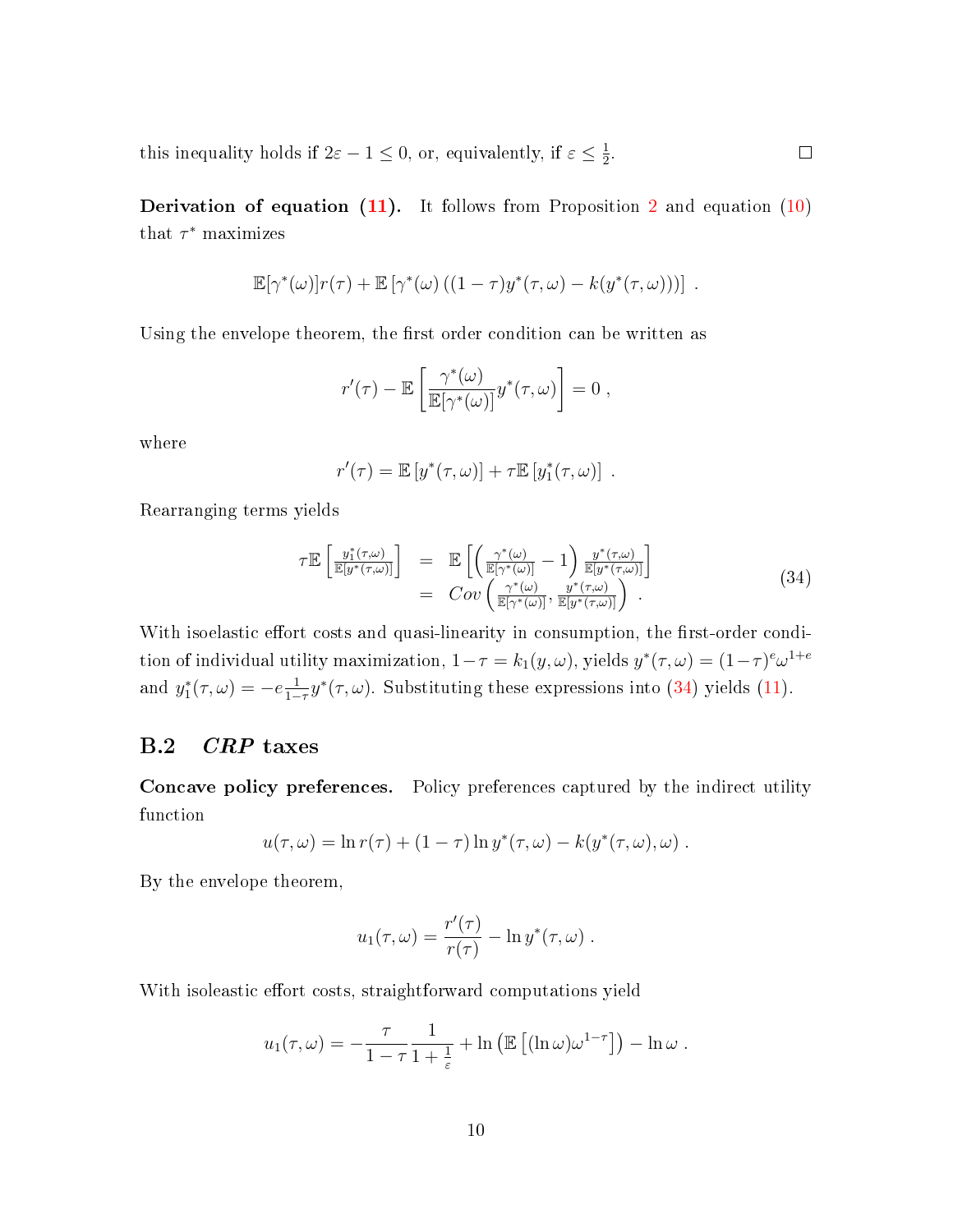and

$$
u_{11}(\tau,\omega) = -\frac{1}{1+\frac{1}{\varepsilon}}(1-\tau)^{-2} - \mathbb{E}[(\ln \omega)^2 \omega^{1-\tau}].
$$

Clearly, for  $\tau \in (0,1)$ ,  $u_{11}(\tau,\omega) < 0$ , for all  $\omega$ .

### Derivation of equation [\(13\)](#page--1-12).

Individual utility-maximization. Under a CRP schedule, an individual with earnings y has a consumption level of  $c = ry^{1-\tau}$ . With log consumption utility and isoelastic effort costs, an individual of type  $\omega$  solves the following utility-maximization problem

$$
\max_{y} \quad \ln r + (1 - \tau) \ln y - \frac{1}{1 + 1/e} \left(\frac{y}{\omega}\right)^{1 + 1/e}
$$

.

Utility-maximizing earnings are hence given by  $y^*(\tau, \omega) = (1 - \tau)^{\frac{e}{1 + e}} \omega$ .

**Tax revenue.** We use the government budget constraint,  $\mathbb{E}[T(y^*(\tau,\omega))] = 0$ , to solve for r as a function of  $\tau$ , which yields  $r(\tau) = \frac{\mathbb{E}[y^*(\tau,\omega)]}{\mathbb{E}[y^*(\tau,\omega)]-1}$  $\frac{\mathbb{E}[y](\tau,\omega)]}{\mathbb{E}[y^*(\tau,\omega)^{1-\tau}]},$  or, equivalently,

$$
r(\tau) = (1 - \tau)^{\tau \frac{e}{1 + e}} \frac{\mathbb{E}[\omega]}{\mathbb{E}[\omega^{1 - \tau}]}
$$

Policy preferences. Policy preferences are therefore captured by the indirect utility function  $u(\tau,\omega) = \ln r(\tau) + (1-\tau) \ln y^*(\tau,\omega) - \frac{1}{1+1/e} \left( \frac{y^*(\tau,\omega)}{\omega} \right)$  $\left(\frac{\tau,\omega)}{\omega}\right)^{1+1/e}, \text{ or, equiv-}$ alently,

$$
u(\tau,\omega) = \frac{e}{1+e} \ln(1-\tau) + \ln\left(\frac{\mathbb{E}[\omega]}{\mathbb{E}[\omega^{1-\tau}]} \right) + (1-\tau)\ln\omega - \frac{e}{1+e}(1-\tau). \tag{35}
$$

The assumption that  $\ln \omega$  is normally distributed with mean  $\mu_\omega$  and variance  $\sigma_\omega^2$ , can be shown to imply that

$$
\mathbb{E}[\omega] = \exp\left(\mu_\omega + \frac{1}{2}\sigma_\omega^2\right) \quad \text{and} \quad \mathbb{E}[\omega^{1-\tau}] = \exp\left((1-\tau)\mu_\omega + \frac{1}{2}(1-\tau)^2\sigma_\omega^2\right) \; .
$$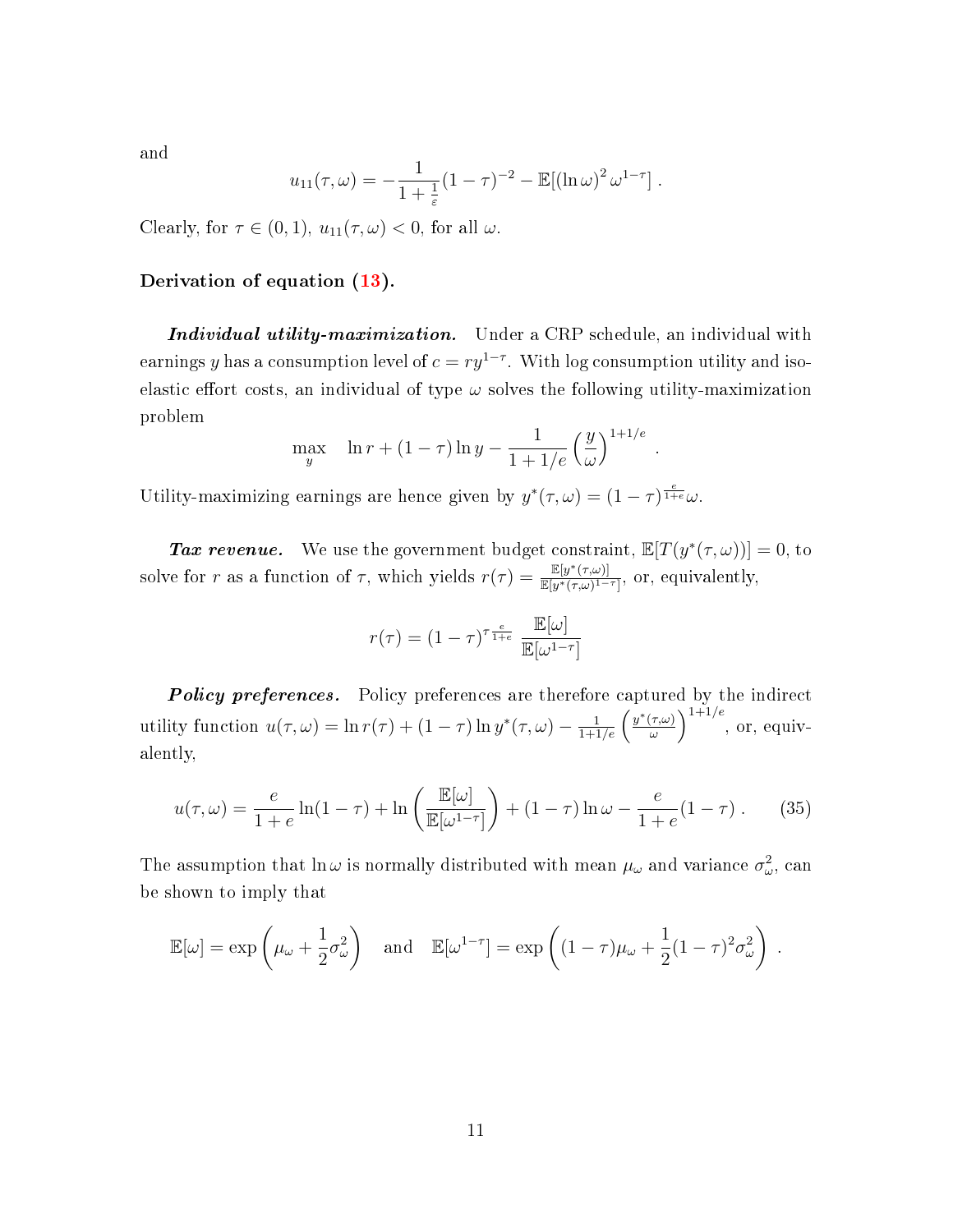Thus,

$$
u(\tau, \omega) = \frac{e}{1+e} \ln(1-\tau) - \frac{e}{1+e} (1-\tau)
$$
  
 
$$
+ \left(1 - (1-\tau)\right) \mu_{\omega} + \frac{1}{2} \left(1 - (1-\tau)^2\right) \sigma_{\omega}^2
$$
 (36)  
 
$$
+ (1-\tau) \ln \omega.
$$

**Equilibrium policy.** By Proposition [2,](#page--1-7) the political equilibrium tax policy maximizes  $\mathbb{E}[\gamma^*(\omega)u(\tau,\omega)],$  or, equivalently,

$$
\mathbb{E}[\bar{\gamma}^*(\omega)u(\tau,\omega)] = \frac{e}{1+e}\ln(1-\tau) - \frac{e}{1+e}(1-\tau)
$$

$$
+ \left(1 - (1-\tau)\right)\mu_{\omega} + \frac{1}{2}\left(1 - (1-\tau)^2\right)\sigma_{\omega}^2
$$

$$
+ (1-\tau)\mathbb{E}[\bar{\gamma}^*(\omega)\ln\omega],
$$

where  $\bar{\gamma}^*(\omega) = \frac{\gamma^*(\omega)}{\mathbb{E}[\gamma^*(\omega)]}$  $\frac{\gamma(\omega)}{\mathbb{E}[\gamma^*(\omega)]}$ . It is convenient to think of this objective as a function of  $(1 - \tau)$  rather than  $\tau$ . The first order condition characterizing the equilibrium value of  $1 - \tau$  is

$$
\frac{e}{1+e}\frac{\tau}{1-\tau}-\mu_{\omega}-(1-\tau)\sigma_{\omega}^2+\mathbb{E}[\bar{\gamma}^*(\omega)\ln\omega]=0.
$$

Rewriting this equation, using that  $\mathbb{E}[\bar{\gamma}^*(\omega) \ln \omega] - \mu_{\omega} = Cov \left( \frac{\gamma^*(\omega)}{\mathbb{E}[\gamma^*(\omega)]} \right)$  $\frac{\gamma^*(\omega)}{\mathbb{E}[\gamma^*(\omega)]}, \ln \omega$ , yields equation [\(13\)](#page--1-12) in the main text.

## <span id="page-11-0"></span>B.3 Non-linear income taxes

Suppose that the preferences of a type  $\omega$  individual over  $(c, y)$ -pairs are represented by a quasi-linear in consumption utility function  $c - k(y, \omega)$ , with  $k_1 > 0$ ,  $k_{11} > 0$ ,  $k_2 < 0$  and  $k_{12} < 0$ .

In the following we sketch the argument for why any tax system  $T$  can be represented by a non-decreasing earnings function  $\mathbf{y} : \Omega \to \mathbb{R}_+$ . Specifically, by the taxa-tion principle, see e.g. [Hammond](#page--1-13) [\(1979\)](#page--1-13); [Guesnerie](#page--1-14) [\(1995\)](#page--1-14), an allocation  $(c, y)$  consisting of a consumption schedule  $\mathbf{c} : \Omega \to \mathbb{R}_+$  and an earnings schedule  $\mathbf{y} : \Omega \to \mathbb{R}_+$ can be induced by an income tax if and only if it satisfies the resource constraint,

$$
\mathbb{E}[\mathbf{y}(\omega)] \ge \mathbb{E}[\mathbf{c}(\omega)] \tag{37}
$$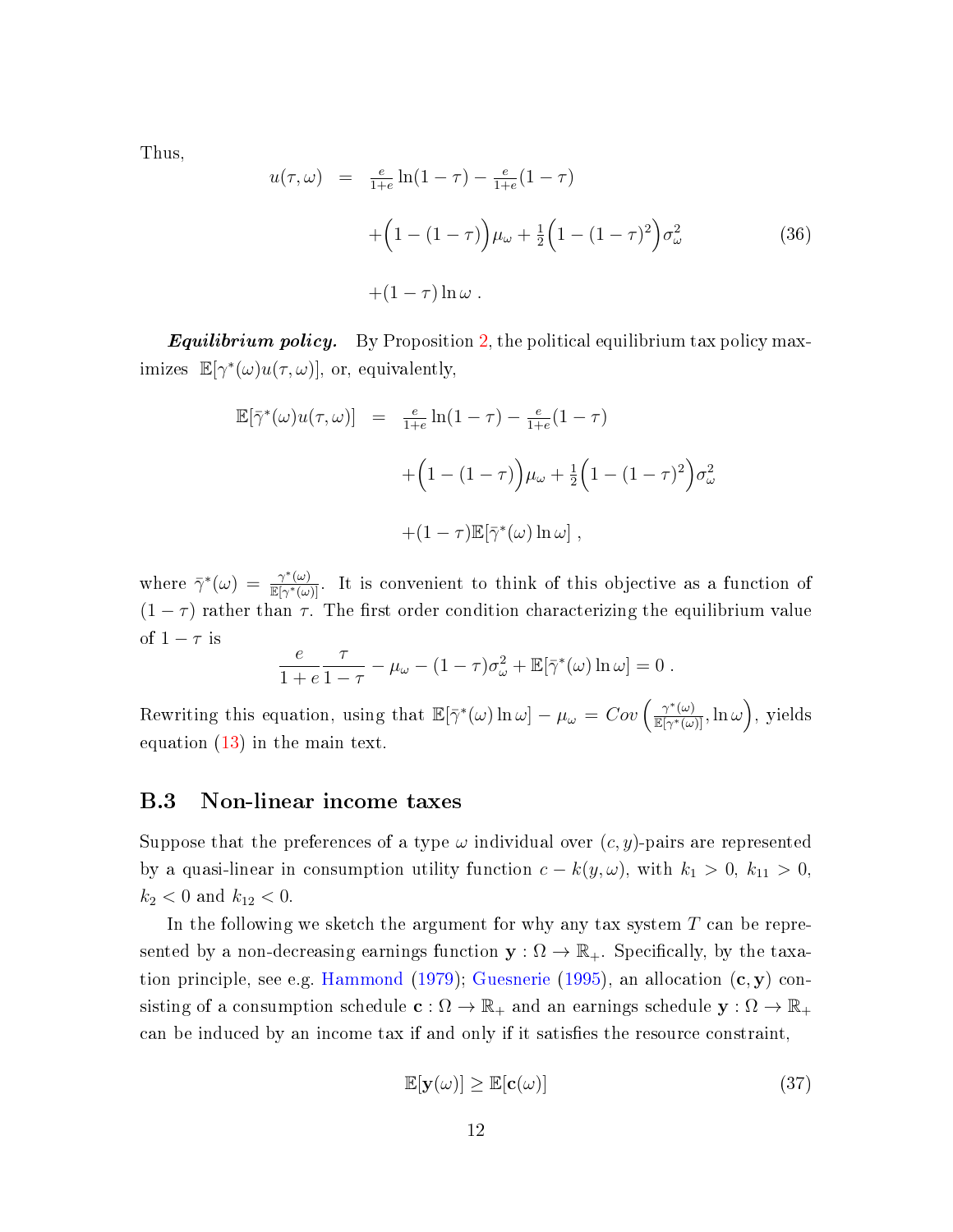and incentive compatibility constraints: for all  $\omega$  and  $\omega'$ ,

$$
u(\omega) \ge \mathbf{c}(\omega') - k(\mathbf{y}(\omega'), \omega) , \qquad (38)
$$

where

<span id="page-12-0"></span>
$$
u(\omega) := \mathbf{c}(\omega) - k(\mathbf{y}(\omega), \omega) \tag{39}
$$

gives the utility that a type  $\omega$  individual realizes under allocation  $(c, y)$ .

It is also well-known how to obtain a characterization of incentive-compatible allocations in models with quasilinear preferences, see e.g. [Myerson](#page--1-15) [\(1981\)](#page--1-15). The utility realized by any one type- $\omega$  individual can be written as a sum of two terms, the minimal level of utility that is realized by the "poorest" type and the extra utility realized by higher types. More formally, an application of the envelope theorem makes it possible to show that incentive compatibility holds if and only if two conditions are satisfied. First, for all  $\omega$ ,

<span id="page-12-1"></span>
$$
u(\omega) = \underline{u} + \rho(\mathbf{y}, \omega) \quad \text{where} \quad \rho(\mathbf{y}, \omega) = -\int_{\underline{\omega}}^{\omega} k_2(\mathbf{y}(z), z) \, dz \,, \tag{40}
$$

and  $\underline{u} := u(\underline{\omega})$  is a shorthand for the lowest type's utility and  $-\int_{\underline{\omega}}^{\omega} k_2(\mathbf{y}(z), z) dz$  is the *information rent* realized by a higher type  $\omega > \omega$  in the presence of incentive com-patibility constraints.<sup>[44](#page--1-16)</sup> Second,  $y$  is a non-decreasing function, i.e., individuals with higher productive abilities must not earn less than individuals with lower productive abilities.

We can use these insights to derive a representation of preferences over tax polices in a reduced form that only depends on the income function y and no longer involves a reference to the consumption function c. This will enable us to represent a tax policy design problem as a problem that no longer involve resource and incentive constraints. Suppose that  $(c, y)$  is incentive compatible, then using  $(39)$ ,  $(40)$  and an integration by parts we obtain

$$
\mathbb{E}[c(\omega)] = \underline{u} + \mathbb{E}\left[k(\mathbf{y}(\omega), \omega) - \frac{1 - F(\omega)}{f(\omega)} k_2(\mathbf{y}(\omega), \omega)\right].
$$

Plugging this expression into the public sector budget constraint  $\mathbb{E}[\mathbf{y}(\omega)]-\mathbb{E}[\mathbf{c}(\omega)] = 0$ 

 $44$ This terminology reflects that private information on types is the impediment to first-best redistribution.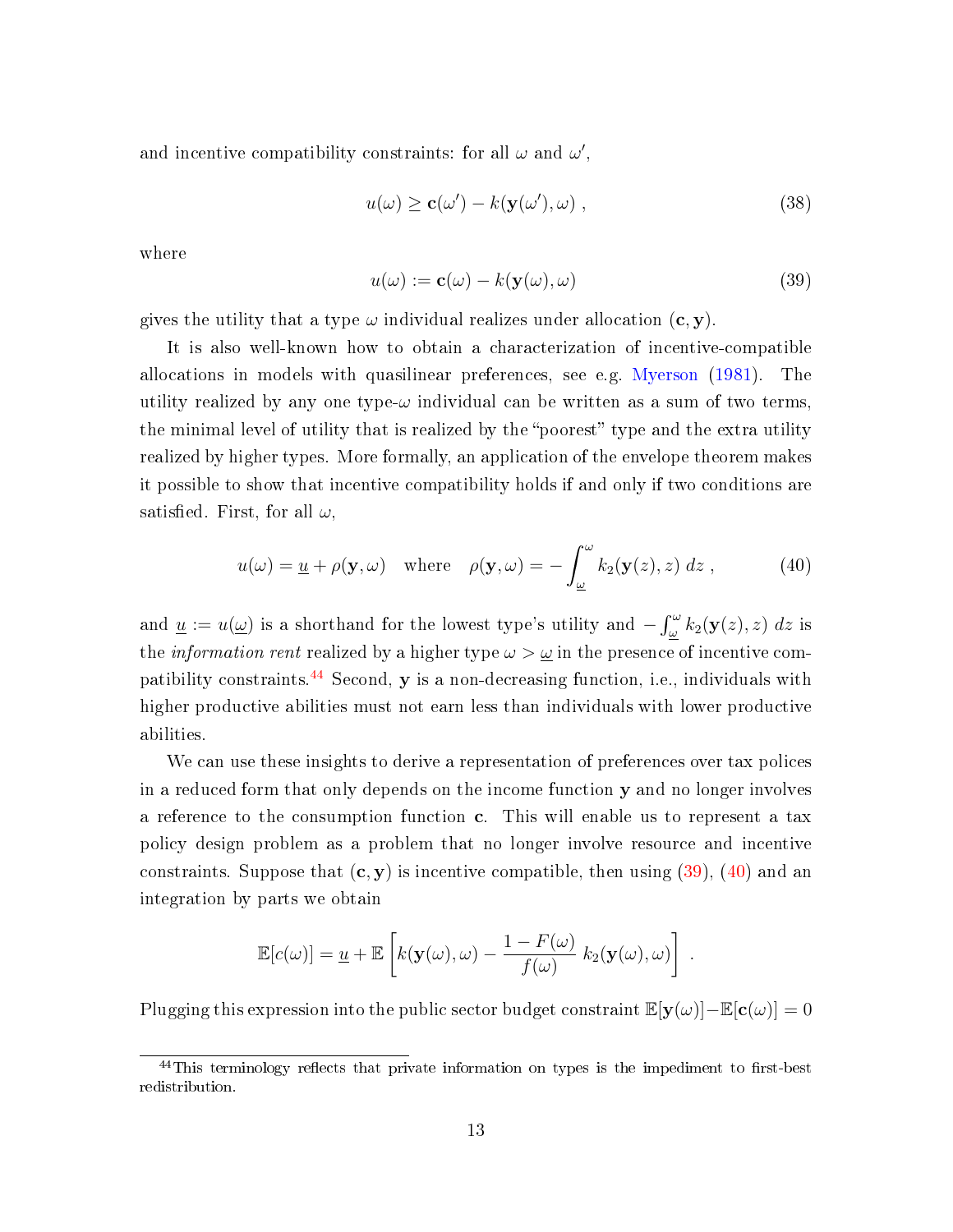yields an expression for  $\underline{u}$ ; it is equal to the *virtual surplus* that is associated with an earnings function y:

$$
\underline{u} := s_v(\mathbf{y}) := \mathbb{E}\left[y(\omega) - k(\mathbf{y}(\omega), \omega) + \frac{1 - F(\omega)}{f(\omega)} k_2(\mathbf{y}(\omega), \omega)\right]. \tag{41}
$$

The virtual surplus is a surplus measure that takes account of the information rents that tax-payers realize and which reduces what is available for the lowest type. To arrive at the virtual surplus, the (non-virtual) surplus of aggregate output over costs of effort

$$
s(\mathbf{y}) := \mathbb{E}\left[\mathbf{y}(\omega) - k(\mathbf{y}(\omega), \omega)\right]
$$

is reduced by the aggregate information rent

$$
-\mathbb{E}\left[\int_{\underline{\omega}}^{\omega} k_2(\mathbf{y}(z),z) dz\right] = -\mathbb{E}\left[\frac{1-F(\omega)}{f(\omega)} k_2(\mathbf{y}(\omega),\omega)\right],
$$

where the equality follows from an integration by parts. Thus,

<span id="page-13-0"></span>
$$
\underline{u} = s_v(\mathbf{y}) = \mathbb{E}\left[\mathbf{y}(\omega) - k(\mathbf{y}(\omega), \omega) + \frac{1 - F(\omega)}{f(\omega)} k_2(\mathbf{y}(\omega), \omega)\right].
$$
 (42)

Indirect utility induced by an incentive compatible allocation can now be written as a sum of virtual surplus and information rents

$$
u(\omega) := s_v(\mathbf{y}) + \rho(\mathbf{y}, \omega) \tag{43}
$$

With this characterization, the utility realized by a type  $\omega$  individual depends on the whole earnings schedule  $y: \Omega \to \mathbb{R}_+$  but no longer on the consumption schedule  $\mathbf{c}: \Omega \to \mathbb{R}_+.$ 

For the representation of policy preferences, we make the dependence of  $u$  on the earnings function explicit and write  $u(\mathbf{y}, \omega)$  rather than simply  $u(\omega)$ .

To summarize, for non-linear income taxation, the policy space is the set of all non-decreasing earnings functions. Any such function generates a payoff profile that is characterized by equations  $(40)$  and  $(42)$ .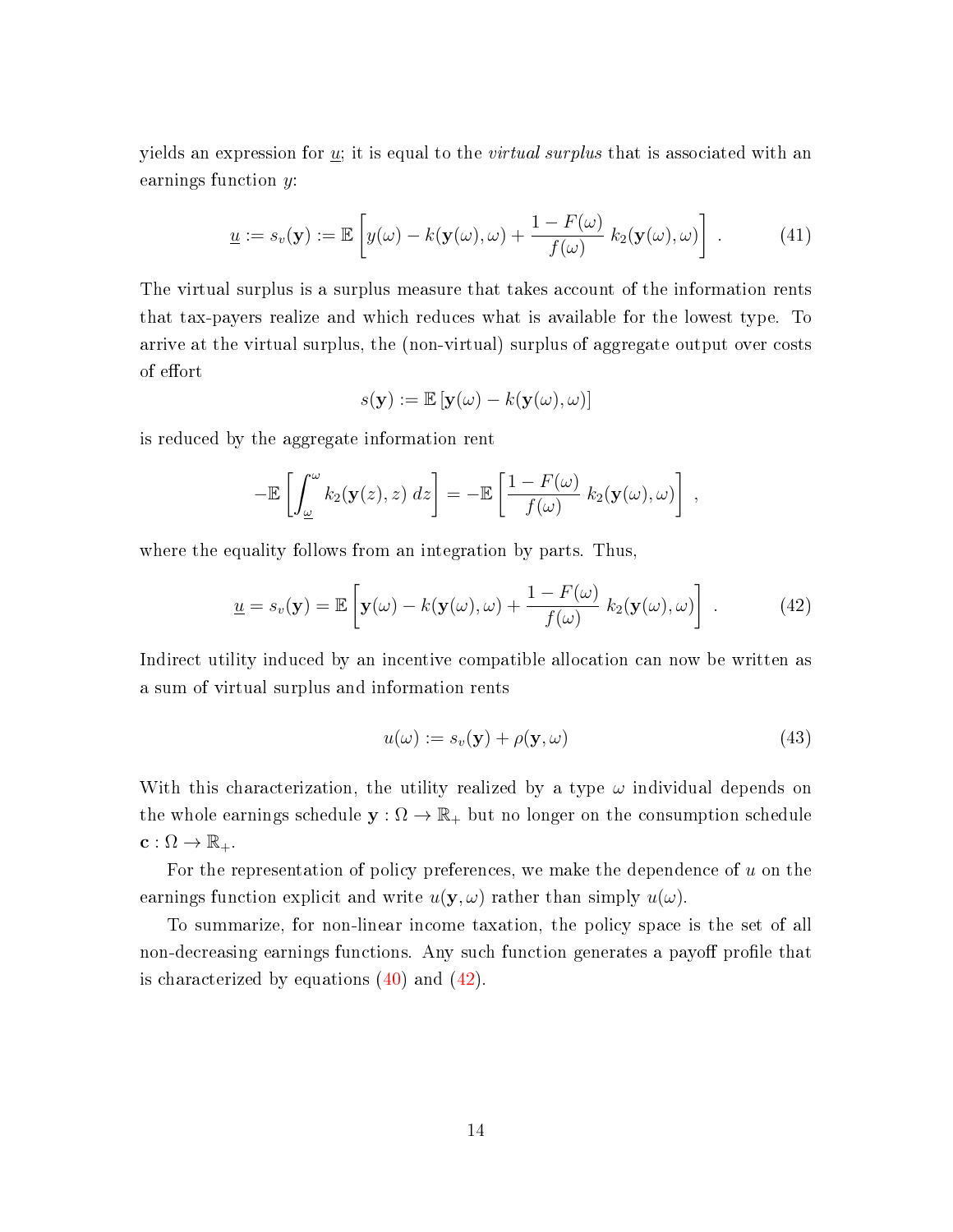**Derivation of equation [\(14\)](#page--1-17).** In part  $D.3$  of the Online-Appendix we show that, in a symmetric pure strategy equilibrium,

$$
\frac{T'(\mathbf{y}^*(\omega))}{1-T'(\mathbf{y}^*(\omega))} = -\frac{1-F(\omega)}{f(\omega)}\left(1-\Gamma^*(\omega)\right)\frac{k_{21}(\mathbf{y}^*(\omega),\omega)}{k_1(\mathbf{y}^*(\omega),\omega)},
$$

see equation [\(71\)](#page-34-1). With an isoelastic effort cost function we can substitute  $-\left(1+\frac{1}{e}\right)\frac{1}{\omega}$ ω for  $\frac{k_{21}(\mathbf{y}^*(\omega),\omega)}{k_1(\mathbf{y}^*(\omega),\omega)}$  $\frac{\partial^2 \Omega(\mathbf{y}^{\pi}(\omega),\omega)}{k_1(\mathbf{y}^{\ast}(\omega),\omega)},$  which yields  $(14)$ .

## B.4 Comparative statics

# B.4.1 Using political equilibrium weights to order equilibrium tax systems

Consider two specifications of the model's primitives giving rise to two different weighting functions that are respectively denoted by  $\gamma_0^*:\omega\mapsto\gamma_0^*(\omega)$  and  $\gamma_1^*:\omega\mapsto$  $\gamma_1^*(\omega)$ . Suppose that there is a decreasing function  $\delta : \omega \mapsto \delta(\omega)$  with  $\mathbb{E}[\delta(\omega)] = 0$  so that

$$
\frac{\gamma_1^*(\omega)}{\mathbb{E}[\gamma_1^*(\omega)]} = \frac{\gamma_0^*(\omega)}{\mathbb{E}[\gamma_0^*(\omega)]} + \delta(\omega) . \tag{44}
$$

For ease of notation, let  $\bar{\gamma}_1^*(\omega) := \frac{\gamma_1^*(\omega)}{\mathbb{E}[\gamma_1^*(\omega)]}$  $\frac{\gamma_1^*(\omega)}{{\mathbb E}[\gamma_1^*(\omega)]}$  and  $\bar{\gamma}_0^*(\omega) := \frac{\gamma_0^*(\omega)}{{\mathbb E}[\gamma_0^*(\omega)]}$  $\frac{\gamma_0^*(\omega)}{{\mathbb E}[\gamma_0^*(\omega)]}$ , so that  ${\mathbb E}[\bar{\gamma}_0^*(\omega)] =$  $\mathbb{E}[\bar{\gamma}_1^*(\omega)] = 1$ . In the following we show that, for all models of redistributive taxation that we consider, the equilibrium tax system associated with  $\gamma_1^*$  is more redistributive than the one associated with  $\gamma_0^*$ . First note that, for any increasing function  $z(\cdot)$ , we have

$$
\mathbb{E}_{\omega}[\bar{\gamma}_1^*(\omega) z(\omega)] = \mathbb{E}_{\omega}[\bar{\gamma}_0^*(\omega) z(\omega)] + \mathbb{E}_{\omega}[\delta(\omega) z(\omega)],
$$

where  $\mathbb{E}_{\omega} [\delta(\omega) z(\omega)] = Cov(\delta(\omega), z(\omega)) < 0$ . Therefore, we obtain

$$
\mathbb{E}[\bar{\gamma}_1^*(\omega) \, z(\omega)] < \mathbb{E}[\bar{\gamma}_0^*(\omega) \, z(\omega)].
$$

For  $z(\omega) = \omega^{1+e}$ , this inequality implies that

$$
Cov(\bar{\gamma}_1^*(\omega), \omega^{1+e}) < Cov(\bar{\gamma}_0^*(\omega), \omega^{1+e}).
$$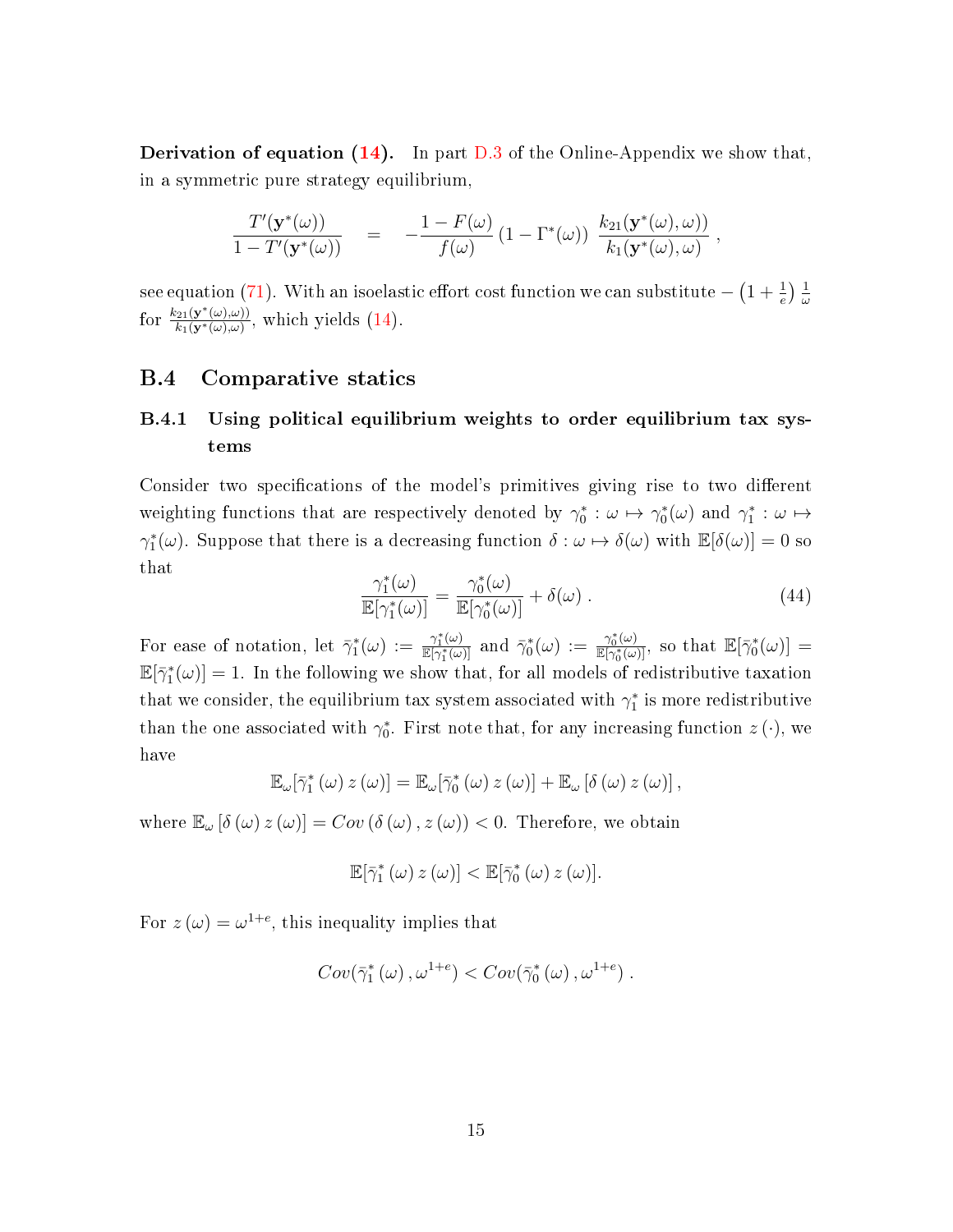Thus, the equilibrium marginal tax rate in the affine taxation setting satisfies  $\tau_1^* > \tau_0^*$ . Analogously, applying this inequality to the function  $z(\omega) = \ln \omega$  implies

$$
Cov(\bar{\gamma}_1^*(\omega), \ln \omega) < Cov(\bar{\gamma}_0^*(\omega), \ln \omega) .
$$

Thus, the equilibrium rate of progressivity in the CRP setting satisfies  $\tau_1^*$  >  $\tau_0^*$ . Finally, for unrestricted non-linear taxation, define the functions

$$
\Gamma_0^* : \omega \mapsto \Gamma_0^*(\omega) = \mathbb{E} \left[ \bar{\gamma}_0^*(s) \mid s \geq \omega \right],
$$

and

$$
\Gamma_1^* : \omega \mapsto \Gamma_1^*(\omega) = \mathbb{E} \left[ \bar{\gamma}_1^*(s) \mid s \geq \omega \right],
$$

and note that

$$
\Gamma_0^*(\underline{\omega}) = \Gamma_1^*(\underline{\omega}) = 1.
$$

Moreover, for any  $\omega$ ,

$$
\Gamma_1^*(\omega) = \Gamma_0^*(\omega) + \Delta(\omega) , \text{ where } \Delta(\omega) := \mathbb{E} [\delta(s) | s \ge \omega] .
$$

Note that  $\mathbb{E}[\delta(\omega)] = 0$  implies that  $\Delta(\omega) = 0$ , so that, since  $\delta$  is decreasing,  $\Delta(\omega) < 0$ , for all  $\omega > \underline{\omega}$ . Thus,

$$
\Gamma_1^*(\omega) < \Gamma_0^*(\omega) ,
$$

for all  $\omega > \underline{\omega}$ . Equation [\(14\)](#page--1-17) therefore implies that marginal tax rates for all types  $\omega > \underline{\omega}$  are higher when political equilibrium weights are given by  $\gamma_1^* : \omega \mapsto \gamma_1^*(\omega)$ , as compared to the case where they are given by  $\gamma_0^* : \omega \mapsto \gamma_0^*(\omega)$ .

# <span id="page-15-0"></span>B.4.2 Increasing  $W^{1s}/W^{2s}$ : proof of Proposition [3](#page--1-18)

Consider a shift in idiosyncratic party preferences so that ratio  $\frac{W^{1s}}{W^{2s}}$  increases from an initial value  $a_0 \geq 1$  to a new value  $a_1$ . Also assume that this change does not affect the size of the parties' bases,  $B^{1s}$  and  $B^{2s}$ , nor the within-base income distributions captured by  $B^{1s}: \omega \mapsto B^{1s}(\omega)$ .

The implications for relative turnout follows from equation [\(29\)](#page-2-3) and Proposition [2.](#page--1-7) Together with the assumption of linear voting costs,  $\lambda = 1$ , they imply that

$$
\frac{\sigma^{1*}}{\sigma^{2*}} = \frac{W^{1s}/\mathbf{B}^{1s}}{W^{2s}/\mathbf{B}^{2s}}
$$
\n(45)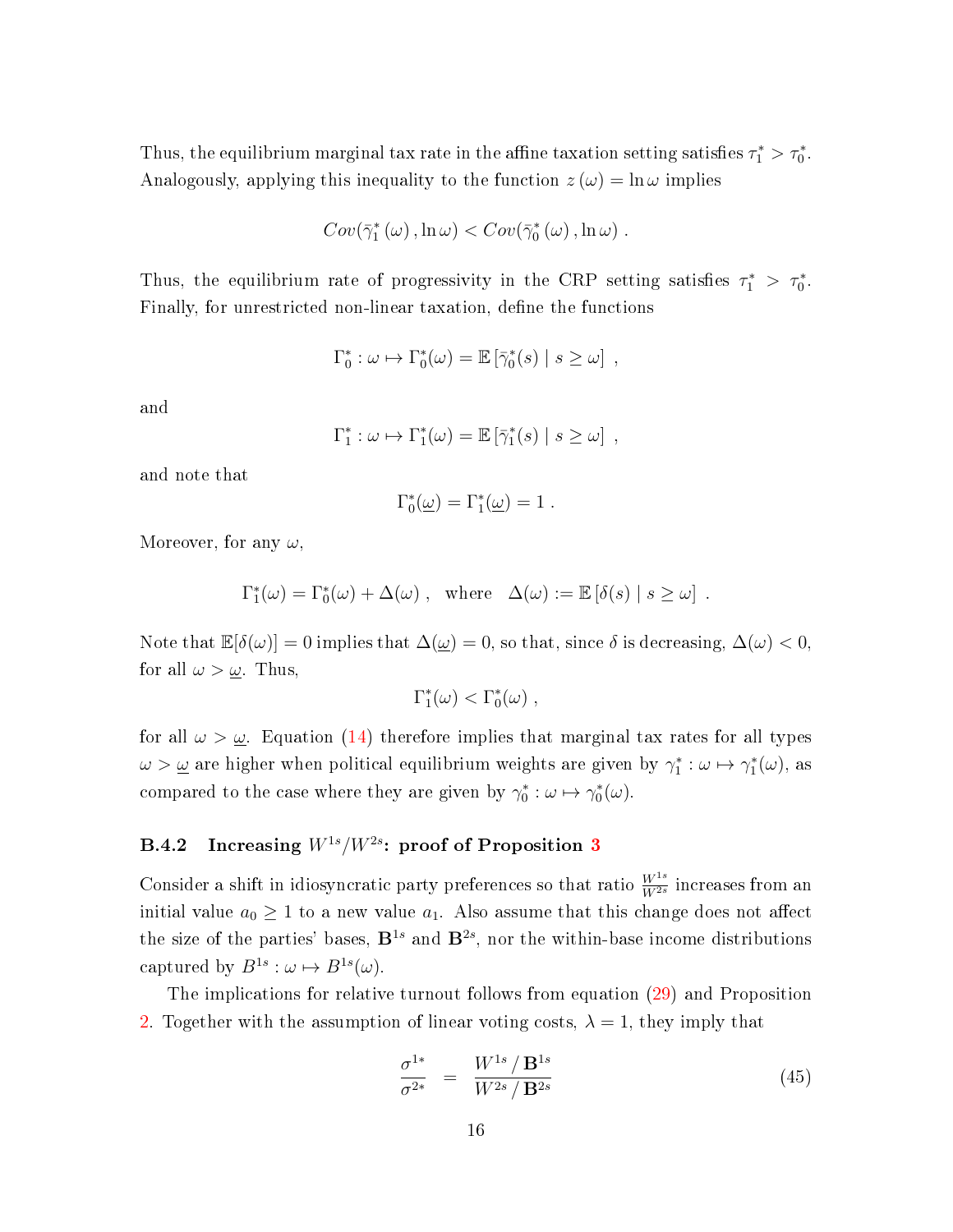Thus,  $a_1 > a_0$  implies that  $\left(\frac{\sigma^{1*}}{\sigma^{2*}}\right)$  $\frac{\sigma^{1*}}{\sigma^{2*}}$  $\frac{1}{1} > \left(\frac{\sigma^{1*}}{\sigma^{2*}}\right)$  $\frac{\sigma^{1*}}{\sigma^{2*}}$  $\overline{0}$ . To see that the equilibrium tax system becomes more redistributive, note that

$$
\begin{array}{rcl}\n\bar{\gamma}_0^*(\omega) & := & \frac{\gamma_0^*(\omega)}{\mathbb{E}[\gamma_0^*(\omega)]} \\
& = & \frac{B^{1s}(\omega) + a_0(1 - B^{1s}(\omega))}{E[B^{1s}(\omega) + a_0(1 - B^{1s}(\omega))]} \\
& = & \frac{a_0 - (a_0 - 1)B^{1s}(\omega)}{a_0 - (a_0 - 1)\mathbb{E}_{\omega}[B^{1s}(\omega)]}\n\end{array}
$$

and that

$$
\begin{array}{rcl}\n\bar{\gamma}_1^*(\omega) & := & \frac{\gamma_1^*(\omega)}{\mathbb{E}[\gamma_1^*(\omega)]} \\
& = & \frac{a_1 - (a_1 - 1)B^{1s}(\omega)}{a_1 - (a_1 - 1)\mathbb{E}_{\omega}[B^{1s}(\omega)]}\n\end{array}.
$$

With  $a_1 > a_0 \ge 1$  and  $B^{1s} : \omega \mapsto B^{1s}(\omega)$  non-decreasing, both  $\bar{\gamma}_0^*$  and  $\bar{\gamma}_1^*$  are nonincreasing functions. Moreover,  $\bar{\gamma}_0^*(\underline{\omega}) = \bar{\gamma}_1^*(\underline{\omega}) = 1$ , and, since  $a_1 > a_1$ ,

$$
\mid \frac{\partial}{\partial \omega} \; \bar{\gamma}^*_1(\omega) \mid \;\; > \;\; \mid \frac{\partial}{\partial \omega} \; \bar{\gamma}^*_0(\omega) \mid \; ,
$$

for all  $\omega > \underline{\omega}$ . Hence,

$$
\bar{\gamma}_1^*(\omega) \quad < \quad \bar{\gamma}_0^*(\omega) \; ,
$$

for all  $\omega > \underline{\omega}$ .

These observations imply that there exists a decreasing function  $\delta(\omega)$  with mean  $\mathbb{E}[\delta(\omega)]=0$  satisfying [\(15\)](#page--1-19). Thus, the tax system associated with weighting function  $\gamma_1^*$  is more redistributive than the one associated with weighting function  $\gamma_0^*$ .

### B.4.3 Increasing the base of party 1

Suppose that the base of party 1 rises uniformly: there is  $\nu > 0$  such that, for all  $\omega \in \Omega$ ,  $B_1^{1s}(\omega) = B_0^{1s}(\omega) + \nu$ , where the functions  $B_0^{1s}$  and  $B_1^{1s}$  characterize party 1's base before and after the preference shift. The fact that the shift is uniform implies that it does not affect the density functions that describe the distribution of idiosyncratic party biases, see Figure [5,](#page-17-0) panel (b). We will now show that, in response to such a shift, the equilibrium tax schedule becomes more redistributive.

First note that this shift leads, mechanically, to an increase of the ratio  $\frac{W^{1s}}{W^{2s}}$ . The sum of the stakes of party 1's supporters goes up as more supporters are added. For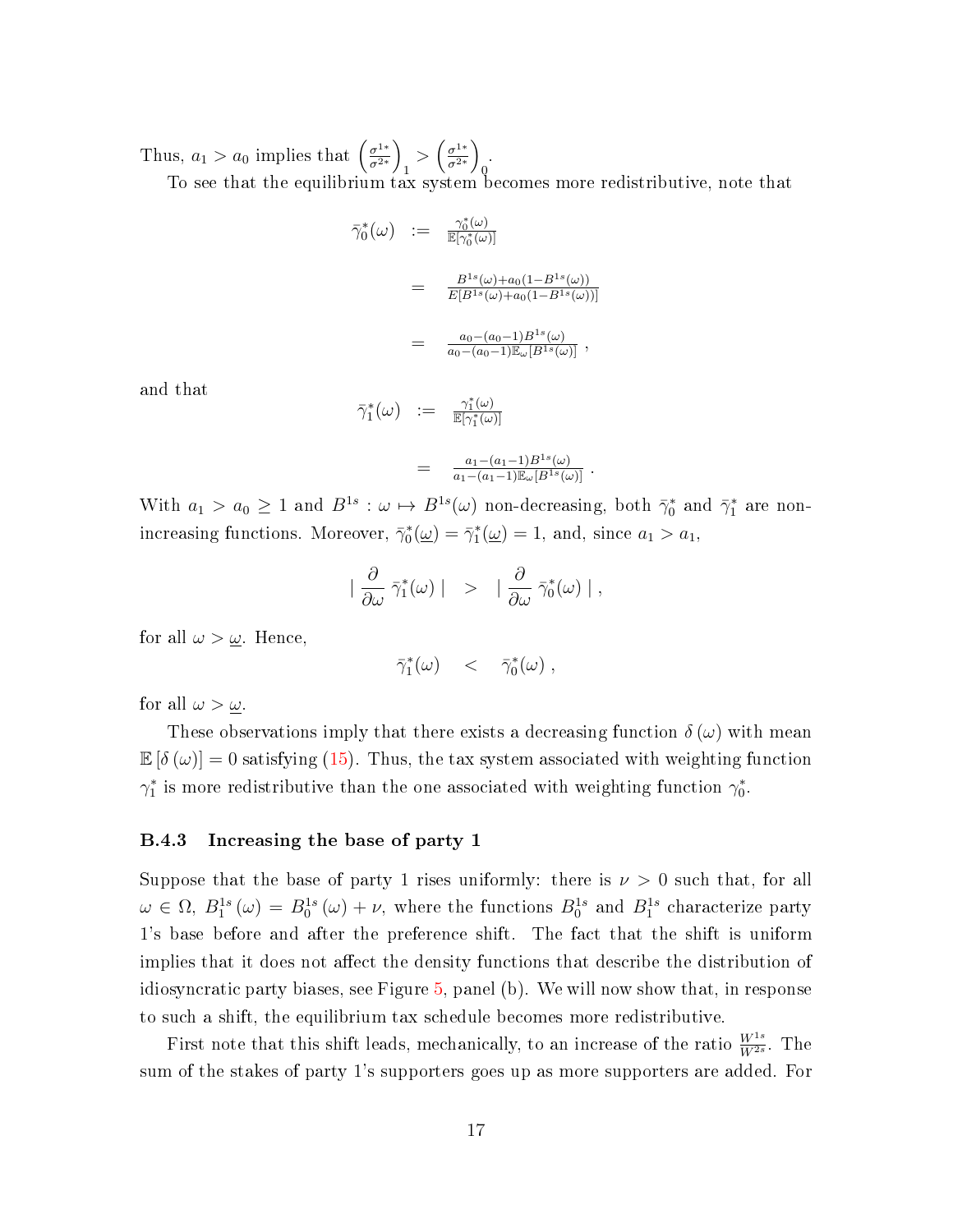#### <span id="page-17-0"></span>Figure 5: Comparative statics: uniform rise in political support



the analogous reason, the sum of the stakes of the supporters of party 2 goes down. As shown in the previous section  $B.4.2$ , this effect in isolation makes the equilibrium tax schedule more redistributive.

For the thought experiment considered here, the proof in section [B.4.2](#page-15-0) has to be adapted, though, to accommodate the change from  $B_0^{1s}$  to  $B_1^{1s}$ . This adjustment is straightforward, however, because a uniform shift is without consequence for the slope of the weighting functions  $\bar{\gamma}_0^*$  and  $\bar{\gamma}_1^*$ . Thus, the adaptation is line-by-line. We therefore omit the details.

#### B.4.4 Making party 1 more pro-market

Consider a marginal shift in political biases such that  $B_1^{1s}(\omega) = B_0^{1s}(\omega) + \nu \beta(\omega)$ , where  $\beta(\cdot)$  is an increasing function with mean  $\mathbb{E}[\beta(\omega)]=0$ . We, moreover, assume that the shift is concentrated on swing voters, i.e., on voters with party preferences  $\varepsilon$ close to zero.

To explain the nature of the thought experiment, fix  $\omega$  so that  $\beta(\omega) > 0$ . We let voters with initial party preferences  $\varepsilon_0 \in [0, \nu \cdot \bar{\varepsilon}(\omega)]$  in favor of party 2, swing to preferences  $\varepsilon_1 \in [\nu \cdot \underline{\varepsilon}(\omega), 0]$  that favor party 1. Figure [6](#page-18-0) provides an illustration. Panel (a) focuses on a high level of income  $\omega$ : within this income group, party 1 is dominant, both before and (even more so) after the political preference shift. Panel (b) shows the resulting shift in party 1's base as a function of  $\omega$ : both parties become stronger in the income groups where they were already strong.

In the following, to evaluate the consequences of such a shift, we look into the marginal changes of endogenous variables as  $\nu \rightarrow 0$ . Ultimately, we show that the equilibrium tax system becomes, at the margin, more redistributive. To this end, we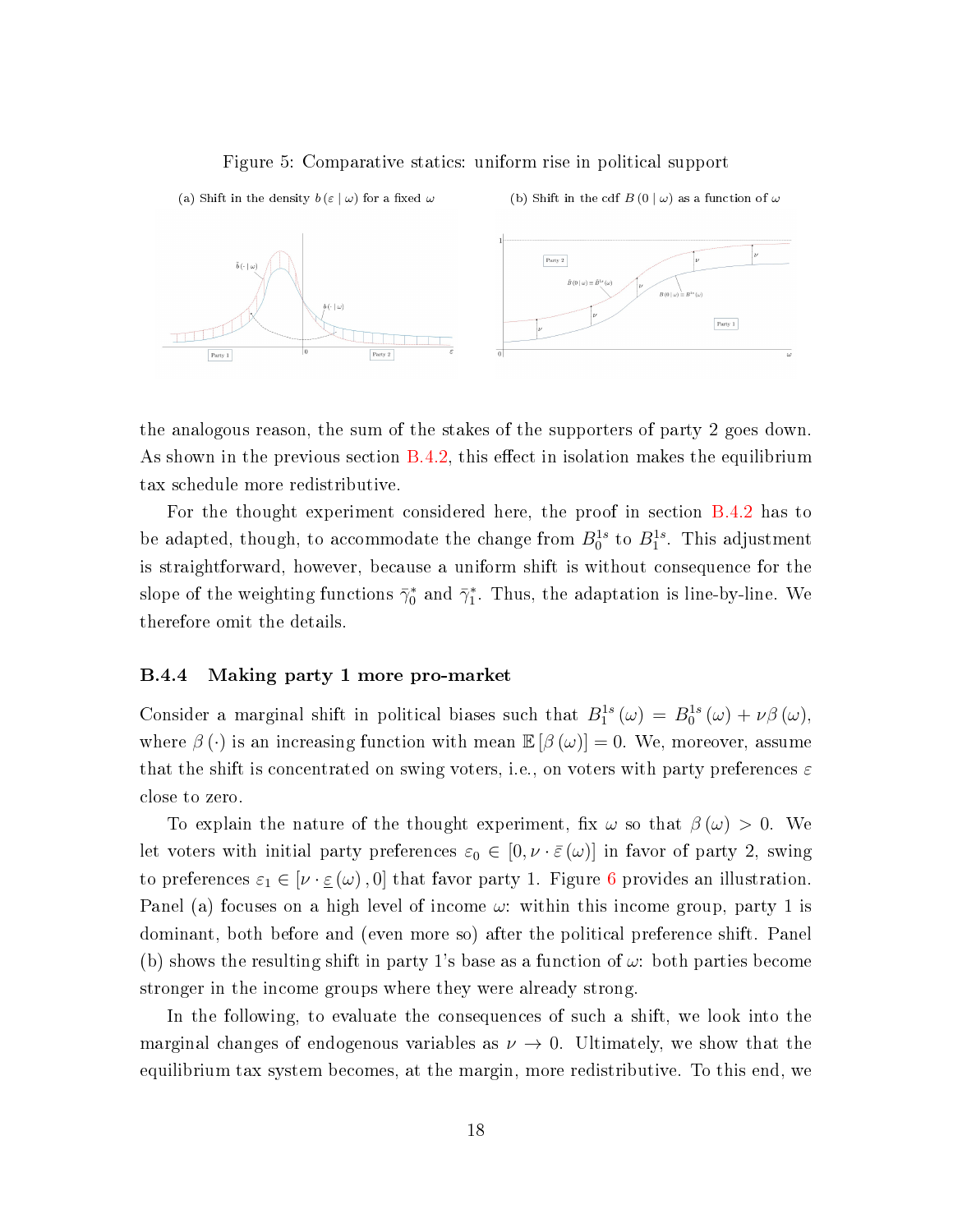#### <span id="page-18-0"></span>Figure 6: Comparative statics: rise in polarization



first show that, at  $\nu = 0$ , the marginal effect on the size of the parties' bases and the relative stakes of their supporters vanishes.

To see this, fix some  $\omega$  so that  $\beta(\omega) > 0$ . The stakes of the supporters of party 2 go down by  $\int_0^{\nu \cdot \bar{\varepsilon}(\omega)} \varepsilon b(\varepsilon \mid \omega) d\varepsilon$ , an expression that is bounded from above by

$$
\nu \cdot \bar{\varepsilon}(\omega) \int_0^{\nu \cdot \bar{\varepsilon}(\omega)} b(\varepsilon \mid \omega) d\varepsilon = \nu \, \bar{\varepsilon}(\omega) \left( B(\nu \, \bar{\varepsilon}(\omega) \mid \omega) - B(0 \mid \omega) \right),
$$

implying that the marginal effect of a change in  $\nu$  vanishes at  $\nu = 0$ . Since the same reasoning holds for any  $\omega,$  the relative intensity of preferences  $W^{1s}/W^{2s}$  is not affected by the shift in political preferences. Moreover,  $\mathbb{E}[B_1^{1s}(\omega)] = \mathbb{E}[B_0^{1s}(\omega)] =: \mathbb{E}[B^{1s}(\omega)]$ since the shift in political preferences satisfies  $\mathbb{E}[\beta(\omega)] = 0$ .

It remains to be shown that the tax system becomes more redistributive. To this end, we adapt the arguments in section [B.4.2.](#page-15-0) Let  $a = W^{1s}/W^{2s}$ . The political equilibrium weights prior to the shift of preferences are given by

$$
\begin{array}{rcl}\n\bar{\gamma}_0^*(\omega) & := & \frac{\gamma_0^*(\omega)}{\mathbb{E}_{\omega}[\gamma_0^*(\omega)]} \\
& = & \frac{a - (a - 1)B_0^{1s}(\omega)}{a - (a - 1)\mathbb{E}_{\omega}[B^{1s}(\omega)]}\n\end{array}.
$$

After the shift they are equal to

$$
\begin{array}{rcl}\n\bar{\gamma}_1^*(\omega) & := & \frac{\gamma_1^*(\omega)}{\mathbb{E}_{\omega}[\gamma_1^*(\omega)]} \\
& = & \frac{a - (a - 1)B_1^{1s}(\omega)}{a - (a - 1)\mathbb{E}_{\omega}[B^{1s}(\omega)]}\n\end{array}.
$$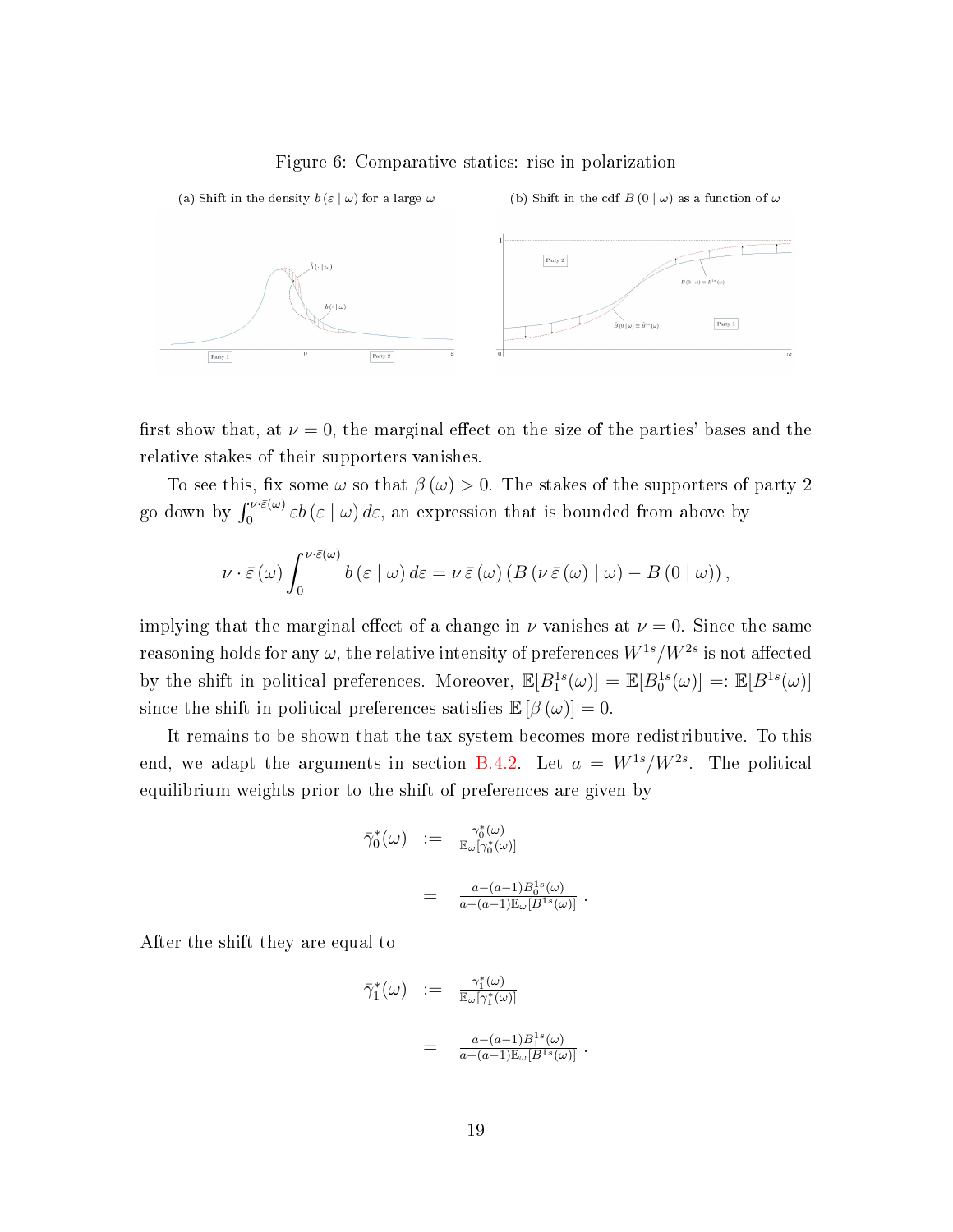With  $B_1^{1s}(\omega) = B_0^{1s}(\omega) + \nu \beta(\omega)$ , and  $\beta$  increasing, we have, for all  $\nu > 0$ ,

<span id="page-19-0"></span>
$$
\frac{\partial}{\partial \omega} B_1^{1s}(\omega) \quad > \quad \frac{\partial}{\partial \omega} B_0^{1s}(\omega) \tag{46}
$$

To complete the argument note that  $\bar{\gamma}_0^*$  and  $\bar{\gamma}_1^*$  are non-increasing functions as both  $B_1^{1s}$  and  $B_0^{1s}$  are increasing by assumption. Moreover,  $\bar{\gamma}_0^*(\underline{\omega}) = \bar{\gamma}_1^*(\underline{\omega}) = 1$ , and, by  $(46)$ ,

$$
\mid \frac{\partial}{\partial \omega} \bar{\gamma}^*_1(\omega) \mid \quad > \quad \mid \frac{\partial}{\partial \omega} \bar{\gamma}^*_0(\omega) \mid,
$$

for all  $\omega > \underline{\omega}$ . Hence,

$$
\bar{\gamma}_1^*(\omega) \quad < \quad \bar{\gamma}_0^*(\omega) \; ,
$$

for all  $\omega > \underline{\omega}$ .

These observations imply that there exists a decreasing function  $\delta(\omega)$  with mean  $\mathbb{E}[\delta(\omega)] = 0$  satisfying [\(15\)](#page--1-19). Thus, the tax system associated with weighting function  $\gamma_1^*$  is more redistributive than the one associated with weighting function  $\gamma_0^*$ .

# C Proofs of Section [3](#page--1-20)

### C.1 Proof of Proposition [5](#page--1-21)

#### C.1.1 Preliminaries

Let  $\mathcal{P} = [\underline{p}, \overline{p}] \subset \mathbb{R}$ . Let  $p^*(\omega) = \operatorname{argmax}_{p \in \mathcal{P}} u(p, \omega)$  be the ideal policy for voter type  $\omega$ . The voters' ideal policies lie in the interior of  $\mathcal P$  and satisfy the first order condition  $u_1(p^*(\omega), \omega) = 0$ . The single-crossing condition implies that  $p^* : \omega \mapsto p^*(\omega)$ is non-increasing. Thus, for some  $\varepsilon, \delta > 0$ ,  $p = p^*(\overline{\omega}) - \varepsilon$  and  $\overline{p} = p^*(\underline{\omega}) + \delta$ . The single-crossing property also implies that all types  $\omega$  strictly prefer  $p^*(\underline{\omega})$  over  $\overline{p}$  and  $p^*(\overline{\omega})$  over p. Thus,  $[p^*(\overline{\omega}), p^*(\underline{\omega})] \subset \mathcal{P}$  is the set of Pareto-efficient policies.

Assuming for simplicity that  $\lambda = 1$ , the objective of party 1 is to maximize

$$
\Pi^{1}(p^{1},p^{2}) = \frac{W^{1}(p^{1},p^{2})}{W^{2}(p^{1},p^{2})}
$$

and the objective of party 2 is to minimize this expression. Focusing on this case simplifies the exposition, but as we clarify below the argument does not depend on it and extends to any value of  $\lambda$ . Henceforth, we denote by  $\Pi^1_1$  and  $\Pi^1_2$  the partial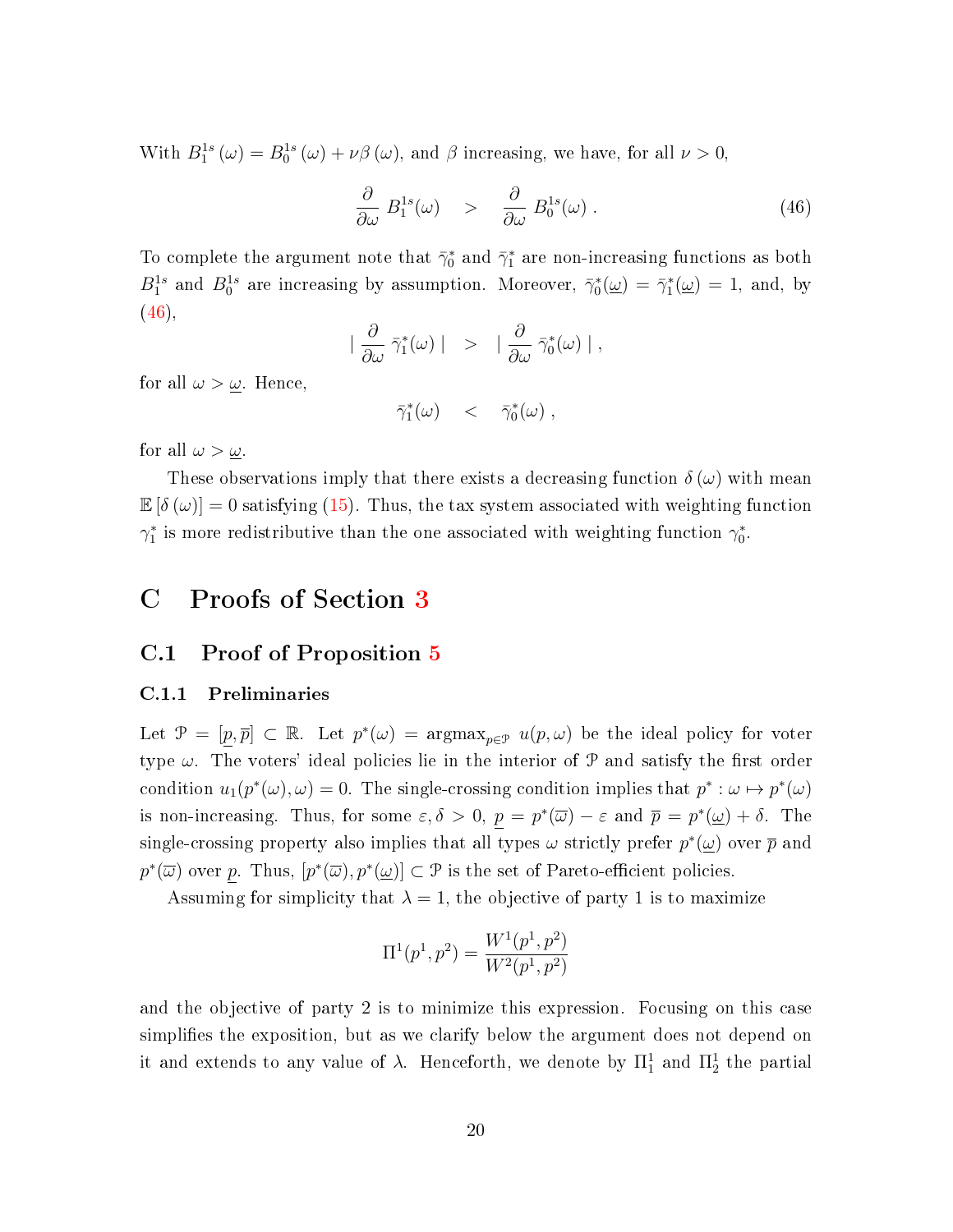derivatives of  $\Pi^1$  with respect to  $p^1$  and  $p^2$ , respectively.

Be reminded that  $\Delta u(p^1, p^2, \omega) = u(p^1, \omega) - u(p^2, \omega), W^1(p^1, p^2) = \mathbb{E} [G_W^1(\Delta u(\cdot) \mid \omega)]$ and  $W^2(p^1, p^2) = \mathbb{E} [G_W^2(\Delta u(\cdot) \mid \omega)]$  , where

$$
G_W^1(x \mid \omega) := \int_{-\infty}^x (x - \varepsilon) b(\varepsilon \mid \omega) d\varepsilon,
$$

and

$$
G_W^2(x \mid \omega) := \int_x^\infty (\varepsilon - x) b(\varepsilon \mid \omega) d\varepsilon.
$$

The derivatives of the functions  $G_W^1(\cdot \mid \omega)$  and  $G_W^2(\cdot \mid \omega)$  are respectively given by

$$
g_W^1(x \mid \omega) := B(x \mid \omega)
$$
 and  $g_W^2(x \mid \omega) := -(1 - B(x \mid \omega))$ .

<span id="page-20-0"></span>Lemma 2 (Best responses exist and are interior). For any  $p^2 \in \mathcal{P}$ , there is a best response of party 1. Any best response of party 1 lies in the interior of P and satisfies the first order condition  $\Pi_1^1(p^1, p^2) = 0$ . Analogously, for any  $p^2 \in \mathcal{P}$  there is a best response of party 2. Any best response of party 2 is interior and satisfies the first order condition  $\Pi_2^1(p^1, p^2) = 0$ .

Proof. We only prove the statements referring to the best responses of party 1. For any  $p^2$ , the function  $\Pi^1(\cdot,p^2)$  is continuous in  $p^1$  and therefore attains a maximum on the compact policy space  $\mathcal{P} = [p, \overline{p}]$ . The function  $\Pi^1(\cdot, p^2)$  is, moreover, differentiable. To prove that the maximum is interior and satisfies first-order conditions we show that, for any  $p^2$ ,

$$
\Pi_1^1(\underline{p}, p^2) > 0
$$
 and  $\Pi_1^1(\overline{p}, p^2) < 0$ .

Given  $p^2$ , the derivative of  $\Pi^1(\cdot, p^2)$  with respect to  $p^1$  can be written as

$$
\Pi_1^1(p^1, p^2) = \frac{1}{W^2(p^1, p^2)} \mathbb{E} \left[ g_W^1(\Delta u(\cdot) \mid \omega) u_1(p^1, \omega) \right] \n- \frac{W^1(p^1, p^2)}{(W^2(p^1, p^2))^2} \mathbb{E} \left[ g_W^2(\Delta u(\cdot) \mid \omega) u_1(p^1, \omega) \right] \n= \frac{1 + \Pi^1(p^1, p^2)}{W^2(p^1, p^2)} \mathbb{E} \left[ \gamma^1(\omega \mid p^1, p^2) u_1(p^1, \omega) \right]
$$

where

$$
\gamma^1(\omega \mid p^1, p^2) = \frac{1}{1 + \Pi^1(p^1, p^2)} B(\Delta u(\cdot) \mid \omega) + \frac{\Pi^1(p^1, p^2)}{1 + \Pi^1(p^1, p^2)} (1 - B(\Delta u(\cdot) \mid \omega)).
$$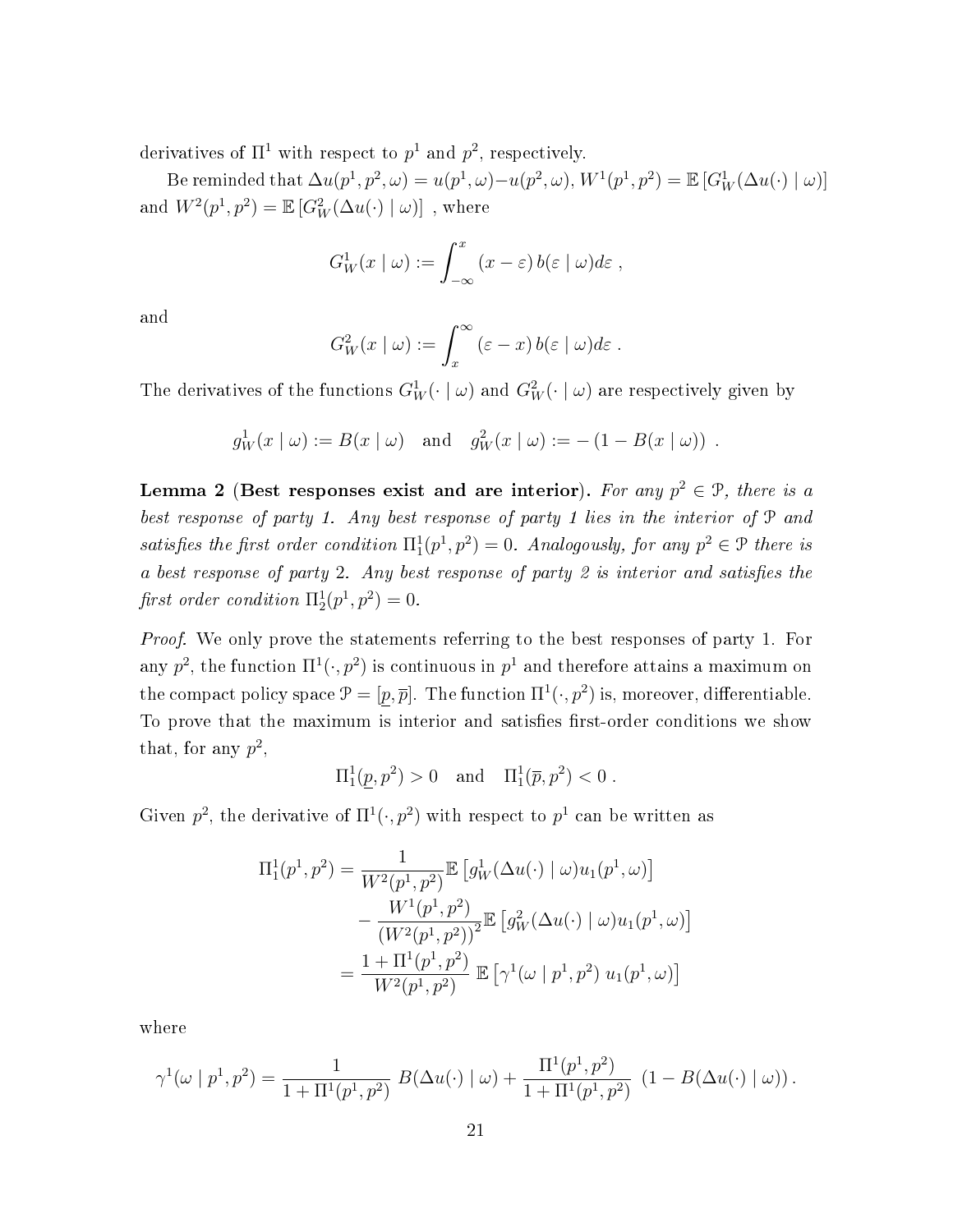Let  $p^1 = p$ , then  $u_1(p^1, \omega) > 0$  for all  $\omega$  and hence  $\Pi_1^1(p^1, p^2) > 0$ . Analogously, if  $p^1 = \overline{p}$ , then  $u_1(p^1, \omega) < 0$  for all  $\omega$  and hence  $\Pi_1^1(p^1, p^2) < 0$ .  $\Box$ 

Lemma 3 (Best responses are continuous). For given  $p^2$ , let  $p^{1*}(p^2)$  be a solution to the first order condition  $\Pi_1^1(p^1, p^2) = 0$ . Then  $p^{1*}$  is a continuous function.

*Proof.* The implicit function theorem can be applied to the first-order condition for party 1 and implies that  $p^{1*}$  is a differentiable, hence continuous, function of  $p^2$ .  $\Box$ 

<span id="page-21-1"></span>Lemma 4 (Existence of a fixed point). The function  $p^{1*}$  has a fixed point.

*Proof.* The function  $p^{1*}$  is a continuous function from P to P, where P is a nonempty, compact and convex set. Therefore, it has a fixed point by Brouwer's fixed point theorem.  $\Box$ 

<span id="page-21-0"></span>**Lemma 5** (Uniqueness of the fixed point). If utility functions are concave in  $p$ ,  $u_{11}(p,\omega) < 0$  for all p and  $\omega$ , the function  $p^{1*}$  has only one fixed point.

*Proof.* Let  $(p^1, p^2)$  be such a fixed point of the best response function  $p^{1*}$ . Such a fixed point satisfies  $\Pi_1^1(p^1, p^2) = 0$ , i.e.,

$$
\mathbb{E}\left[\gamma^1(\omega \mid p^1, p^2) u_1(p^1, \omega)\right] = 0,
$$

and

$$
p^1=p^2.
$$

These two equations uniquely pin down  $p^1$ . To see this, note first that  $p^1 = p^2$  implies  $\Delta u(p^1,p^2,\omega) = 0$  for all  $\omega$  and that  $\gamma^1(\omega | p^1,p^2)$  depends on  $p^1$  and  $p^2$  only via  $\Delta u(p^1, p^2, \omega)$ . Let  $\gamma(\omega)$  be the corresponding value of  $\gamma^1(\omega | p^1, p^2)$ , i.e.,

$$
\gamma(\omega) := \frac{1}{1 + \Pi_*^1} B(0 \mid \omega) + \frac{\Pi_*^1}{1 + \Pi_*^1} (1 - B(0 \mid \omega)), \text{ with } \Pi_*^1 := \frac{\mathbb{E} [G_W^1(0 \mid \omega)]}{\mathbb{E} [G_W^2(0 \mid \omega)]} .
$$

Then  $p^1$  solves

$$
\mathcal{A}(p^1) := \mathbb{E}\left[\gamma(\omega) u_1(p^1,\omega)\right] = 0.
$$

To see that this equation has a unique solution, note that the auxiliary function  $\mathcal{A}(p^1)$  is differentiable, and decreasing as  $\mathcal{A}'(p^1)=\mathbb{E}\left[\gamma(\omega)\;u_{11}(p^1,\omega)\right]<0.$  Moreover,  $\mathcal{A}(p) > 0$  and  $\mathcal{A}(\overline{p}) < 0$ . Thus, there is one and only one solution to the equation  $\mathcal{A}(p^1)=0.$  $\Box$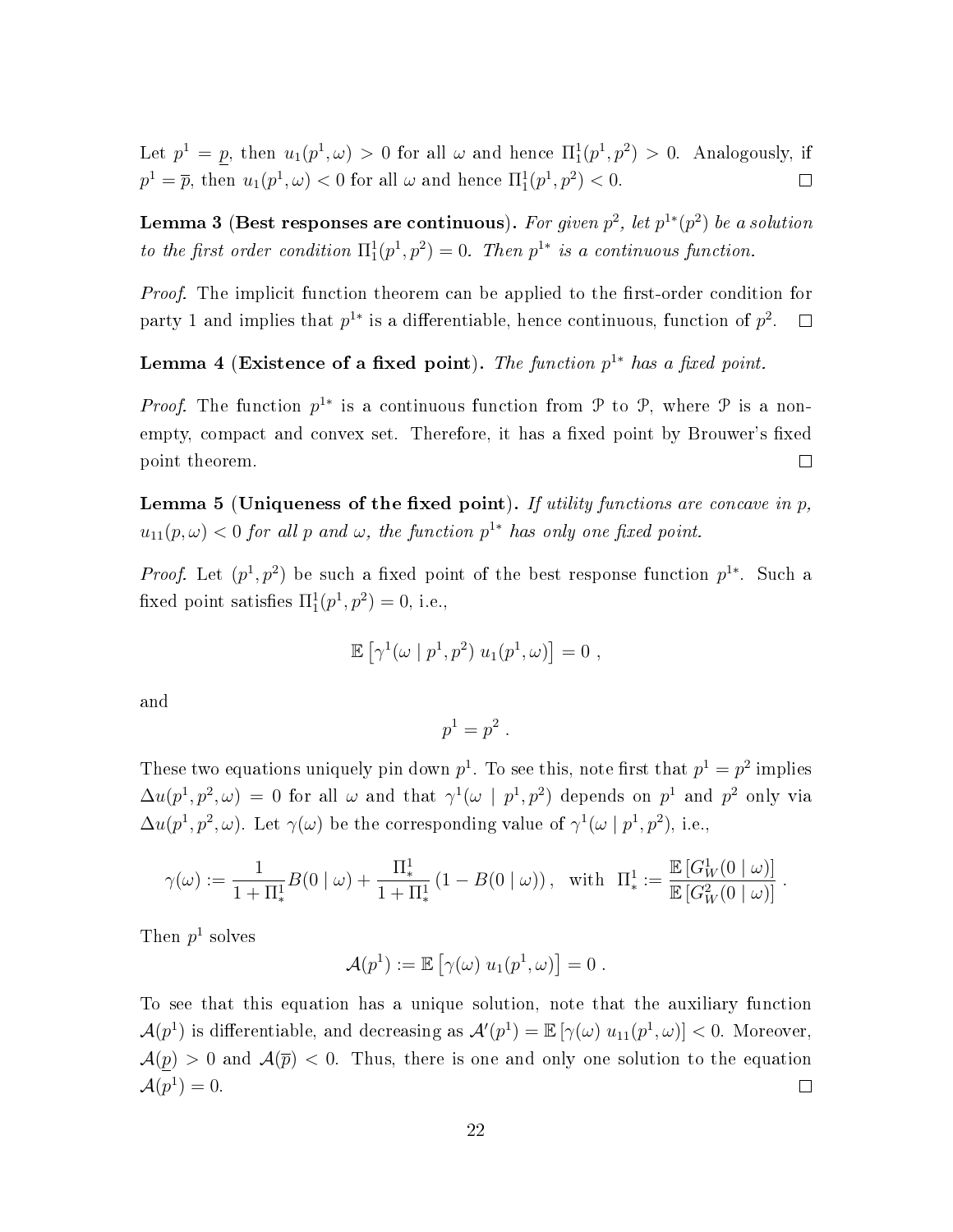### C.1.2 Proof of Claim 1.

Suppose that

$$
\Pi^{1}(p, p') = a + b \Pi^{2}(p', p)
$$
  
 
$$
a + b (1 - \Pi^{2}(p', p)).
$$

Hence,

$$
\Pi_1^1(p,p') = -b \Pi_2^1(p',p) .
$$

Now suppose that  $(\hat{p}, \hat{p})$  is a fixed point of party 1's best response problem. Then,

$$
\Pi^{1}(\hat{p}, \hat{p}) \geq \Pi^{1}(p, \hat{p}),
$$

for all  $p \in \mathcal{P}$ . Further note that

$$
\Pi^{1}(\hat{p}, \hat{p}) - \Pi^{1}(p, \hat{p}) = \int_{p}^{\hat{p}} \Pi_{1}^{1}(s, \hat{p}) ds
$$
  

$$
= -b \int_{p}^{\hat{p}} \Pi_{2}^{1}(\hat{p}, s) ds
$$
  

$$
= -b \left( \Pi^{1}(\hat{p}, \hat{p}) - \Pi^{1}(\hat{p}, p) \right)
$$
  

$$
= b \left( \Pi^{1}(\hat{p}, p) - \Pi^{1}(\hat{p}, \hat{p}) \right).
$$

Hence,

$$
\Pi^{1}(\hat{p},\hat{p}) \leq \Pi^{1}(\hat{p},p) ,
$$

for all  $p \in \mathcal{P}$ , implying that  $(\hat{p}, \hat{p})$  is a saddle point of  $\Pi^1$ , and hence an equilibrium.

#### C.1.3 Proof of Claim 2.

Together Lemma [2](#page-20-0) and the premise of Claim 2 imply that, for every  $p_2$ , there is a unique value of  $p^1$  so that

$$
\Pi_1^1(p^1, p^2) = 0
$$
 and  $\Pi_{11}^1(p^1, p^2) < 0$ .

This value of  $p<sup>1</sup>$  is the unique best response of party 1 to policy  $p<sup>2</sup>$ . Mutatis mutandis, the same holds true for party 2. Under these conditions the following Lemma holds true.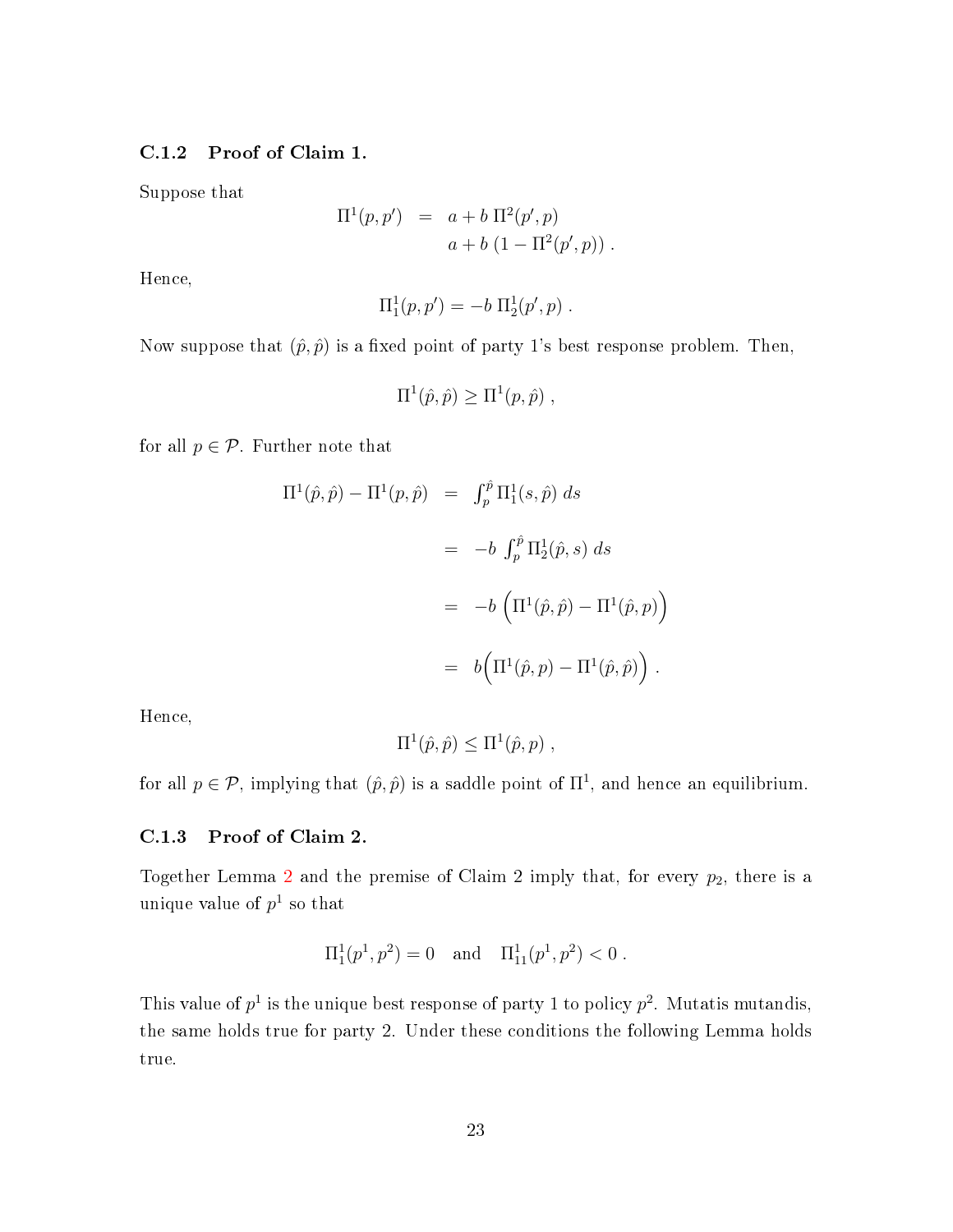**Lemma 6 (Identical fixed points).** Suppose that utility functions are concave in  $p, u_{11}(p, \omega) < 0$  for all  $p$  and  $\omega$ . Then, the best response functions  $p^{1*}$  and  $p^{2*}$  have the same fixed point.

*Proof.* As argued above, if  $(p^1, p^2)$  is a fixed point of  $p^{1*}$  it satisfies

$$
\mathbb{E}\left[\gamma^1(\omega \mid p^1, p^2) u_1(p^1, \omega)\right] = 0 \tag{47}
$$

and

$$
p^1 = p^2 \tag{48}
$$

By Lemma [5,](#page-21-0) there is only one solution to this system of equations.

Analogously, given  $p^1$ , the best responses of party 2,  $p^{2*}(p^1)$  is obtained as the solution to

$$
\min_{p^2 \in \mathcal{P}} \quad \Pi^1(p^1, p^2)
$$

and solves the first-order condition

$$
\Pi_2^1(p^1, p^2) = -\frac{1 + \Pi^1(p^1, p^2)}{W^2(p^1, p^2)} \mathbb{E} \left[ \gamma^1(\omega \mid p^1, p^2) u_1(p^2, \omega) \right] = 0.
$$

Thus, a fixed point  $(p^1, p^2)$  of  $p^{2*}$  satisfies

$$
\mathbb{E}\left[\gamma^1(\omega \mid p^1, p^2) u_1(p^2, \omega)\right] = 0 , \qquad (49)
$$

and

$$
p^1 = p^2 \tag{50}
$$

Hence, a fixed point of  $p^{2*}$  solves the same system of equations as a fixed point of  $p^{1*}$ . Thus, the two functions have the same fixed point.  $\Box$ 

Therefore, if  $\hat{p}$  is a fixed point of  $p^{1*}$ , then  $(\hat{p}, \hat{p})$  is a symmetric equilibrium in pure strategies. By Lemma [4](#page-21-1) such a fixed point exists.

It remains to be shown that there can be no other equilibrium. Suppose to the contrary that there is an alternative Nash equilibrium  $(p^1, p^2)$  with  $p^1 \neq \hat{p}$  or  $p^2 \neq \hat{p}$ . Since the game under study is zero-sum, this implies that  $(p^1, \hat{p})$  and  $\hat{p}, p^2$  are also Nash equilibria, see e.g. [Osborne and Rubinstein](#page--1-8) [\(1994\)](#page--1-8). Suppose without loss of generality that  $p^1 \neq \hat{p}$ . Then, this implies that, for party 1, both  $\hat{p}$  and  $p^1$  are best responses to  $\hat{p}^2$ . This contradicts the assumption that party 1 has a unique best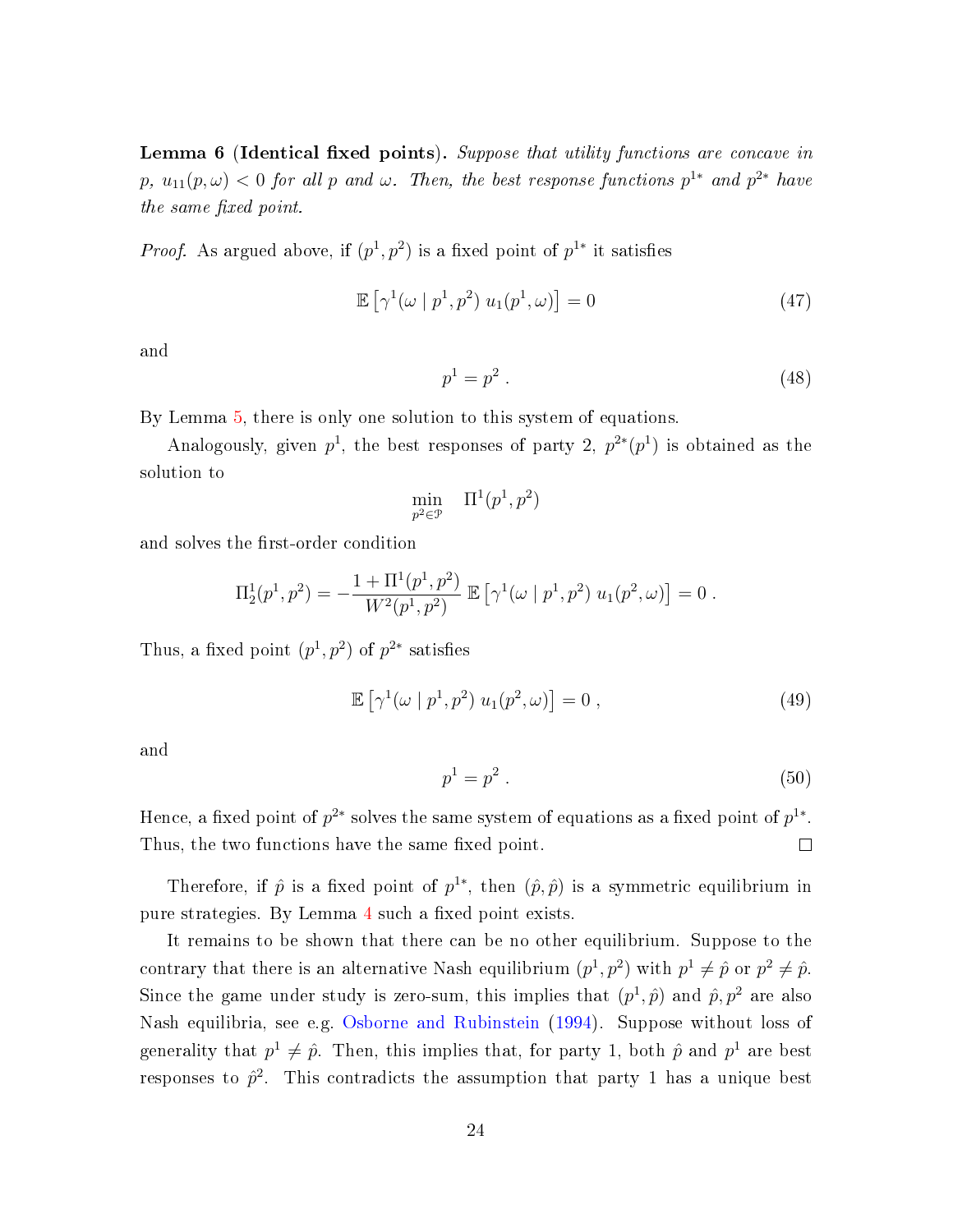response to any policy  $p^2 \in \mathcal{P}$ . Thus, the assumption that there is an alternative equilibrium leads to a contradiction and must be false.

### C.1.4 General Objective,  $0 < \lambda < 1$ .

The preceding argument uses that  $W^1(\cdot)$  and  $W^2(\cdot)$  depend on  $p^1$  and  $p^2$  only via  $\Delta u(p^1,p^2,\omega) = u(p^1,\omega) - u(p^2,\omega)$  and the derivatives of the objective function can be written as a weighted sum of the different types' marginal utilities, where the weights are all positive. These properties remain intact with a more general objective function of the form

$$
\Pi^{1}(p^{1}, p^{2}) = (1 - \lambda) \ln \left( \frac{\mathbf{B}^{1}(p^{1}, p^{2})}{\mathbf{B}^{2}(p^{1}, p^{2})} \right) + \lambda \ln \left( \frac{W^{1}(p^{1}, p^{2})}{W^{2}(p^{1}, p^{2})} \right).
$$

For instance, the best response condition  $\Pi_1^1(p^1,p^2) = 0$  for party 1 can then be written as

$$
\mathbb{E}\left[\gamma^{1,\lambda}(\omega \mid p^1, p^2) u_1(p^1, \omega)\right] = 0,
$$

where

$$
\gamma^{1,\lambda}(\omega \mid p^1, p^2) = (1-\lambda) \bar{q}(\omega) b(\cdot \mid \omega) + \lambda \left(\frac{1}{\mathbf{B}^1(\cdot)} + \frac{1}{\mathbf{B}^2(\cdot)}\right)^{-1} \gamma^1(\omega \mid p^1, p^2).
$$

# C.2 Derivation of inequalities [\(19\)](#page--1-22) and [\(20\)](#page--1-23)

The objective of party 1 is to maximize

$$
\Pi^{1}(p^{1},p^{2}) = \frac{W^{1}(p^{1},p^{2})}{W^{2}(p^{1},p^{2})}
$$

and the objective of party 2 is to minimize this expression. For later reference, note that  $W^1(p^1, p^2) = \mathbb{E} [G_W^1(\Delta u(\cdot) \mid \omega)]$  and  $W^2(p^1, p^2) = \mathbb{E} [G_W^2(\Delta u(\cdot) \mid \omega)]$  where

$$
G_W^1(x \mid \omega) := \int_{-\infty}^x (x - \varepsilon) b(\varepsilon \mid \omega) d\varepsilon,
$$

and

$$
G_W^2(x \mid \omega) := \int_x^\infty (\varepsilon - x) b(\varepsilon \mid \omega) d\varepsilon.
$$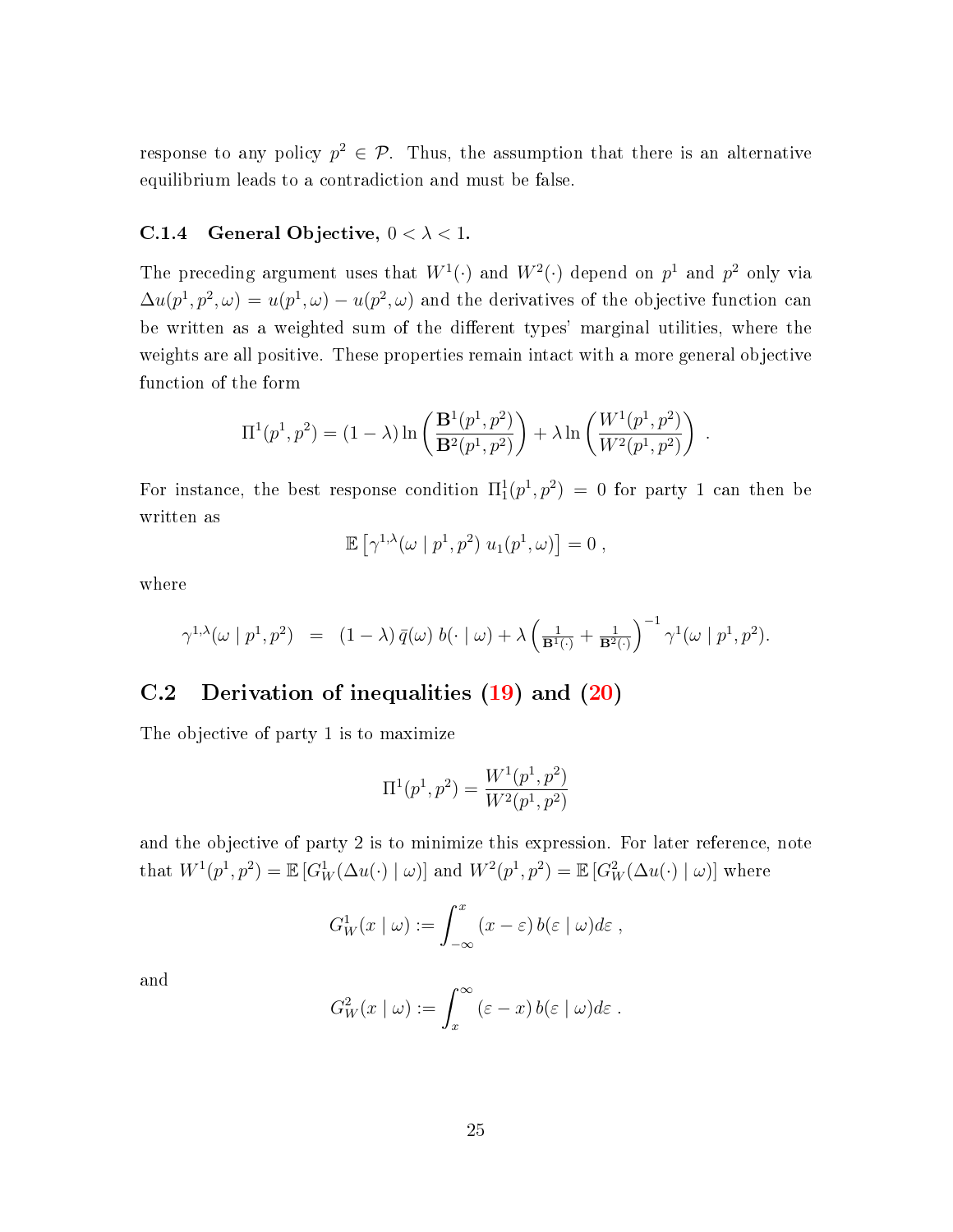The derivatives of the functions  $G_W^1(\cdot \mid \omega)$  and  $G_W^2(\cdot \mid \omega)$  are respectively given by

$$
g_W^1(x \mid \omega) := B(x \mid \omega)
$$
 and  $g_W^2(x \mid \omega) := -(1 - B(x \mid \omega))$ .

Given a policy  $p^2$ , the first order condition of party 1's best response problem is

$$
\Pi_1^1(\cdot) = \frac{1}{W^2(\cdot)^2} \left\{ W_1^1(\cdot) W^2(\cdot) - W_1^2(\cdot) W^1(\cdot) \right\} = 0.
$$
 (51)

The second derivative  $\Pi^1_{11}$ , evaluated at a policy that satisfies this first order condition, equals

$$
\Pi_{11}^1(\cdot) = \frac{1}{W^2(\cdot)^2} \{ W_{11}^1(\cdot) W^2(\cdot) - W_{11}^2(\cdot) W^1(\cdot) \} . \tag{52}
$$

Thus,  $\Pi_{11}^1(\cdot) < 0$  holds provided that

<span id="page-25-0"></span>
$$
W_{11}^1(\cdot) = \mathbb{E}[b(\Delta u(\cdot) \mid \omega)u_1(p^1, \omega) + B(\Delta u(\cdot) \mid \omega)u_{11}(p^1, \omega)] < 0, \quad (53)
$$

and

<span id="page-25-1"></span>
$$
W_{11}^2(\cdot) = \mathbb{E}[b(\Delta u(\cdot) \mid \omega)u_1(p^1, \omega) - (1 - B(\Delta u(\cdot) \mid \omega))u_{11}(p^1, \omega)] > 0. \quad (54)
$$

It is now straightforward to verify that the inequalities [\(19\)](#page--1-22) and [\(20\)](#page--1-23) stated in the main text imply that the inequalities  $(53)$  and  $(54)$  hold.

# C.3 Existence of mixed-strategy equilibria

Glicksberg's existence theorem implies the existence of a mixed strategy equilibrium for a zero-sum game under the following conditions:

- Pure strategy spaces are compact.
- The payoff function  $\Pi^1$  is continuous in  $(p_1, p_2)$  for  $(p_1, p_2) \in \mathcal{P}^2$ .

In the following, we introduce notions of compactness and continuity that can be applied to a policy space of non-negative, bounded and monotonic functions. Verifying that these properties indeed hold is then straightforward. The existence of a mixed strategy equilibrium then follows from Glicksberg's existence theorem.

**Compactness.** Let  $\Omega = [\underline{\omega}, \overline{\omega}]$ . Let the set of feasible earnings levels also be a compact subset of the reals and denote it by  $\mathcal{Y} = [0, \overline{y}]$ . An earnings function **y** :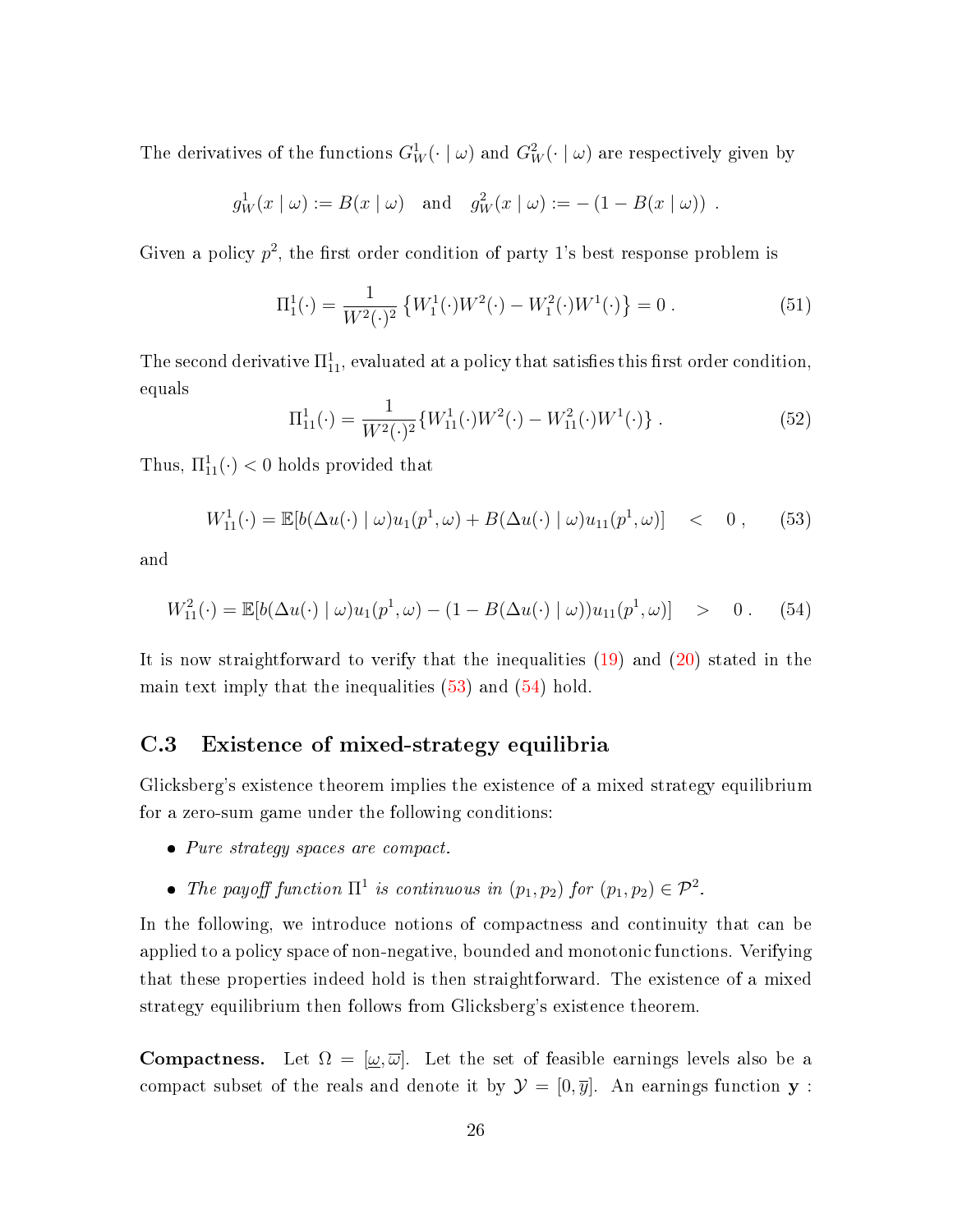$\Omega \to \mathcal{Y}$  can be viewed as an element of a compact set  $\Omega \times \mathcal{Y}$ . Now consider a sequence of earnings functions  $\{y^k\}_{k=1}^{\infty}$  that converges to a limit function  $\bar{y}$  in the sense that, for every  $\omega \in \Omega$ ,  $\{y^k(\omega)\}\$ is a sequence in  $\mathcal Y$  that converges to a limit point  $\bar{y}(\omega)$ .

The domain of all functions in the sequence is constant and equal to  $\Omega = [\omega, \overline{\omega}]$ . which is also the domain of the limit function. Thus, we only need to worry about the convergence in the image of these functions. The image is an element of  $\mathcal{Y}^{\# \Omega},$  a cartesian product of compact sets. By Tychonoff's theorem, a cartesian product of compact sets is a compact set. By assumption, the sequence  $\{y^k(\Omega)\}_{k=1}^{\infty}$ ,  $y^k(\Omega) \in$  $\mathcal{Y}^{\# \Omega},$  converges to a limit  $\bar{\mathbf{y}}$ . Since  $\mathcal{Y}^{\# \Omega}$  is a compact set it follows that  $\bar{\mathbf{y}} \in \mathcal{Y}^{\# \Omega}.$ 

**Continuity.** A sketch of the argument suffices. What enters the parties' objective function  $\Pi^1$  are averages, by type  $\omega$ , of continuous functions (c.d.f.'s of party preferences) of utility differentials implied by policy differences. By hypothesis,  $p_a \rightarrow p_b$ implies  $u(p_a, \omega) \to u(p_b, \omega)$ , for all  $\omega \in \Omega$ . Thus if the difference between two policies  $p_a$  and  $p_b$  vanishes in the sense of uniform convergence, then, for every type  $\omega$ , the contribution to the objective under  $p_a$  converges to the contribution under  $p_b$ . This property survives continuous transformations and integration.

# D Proof of Proposition [4](#page--1-24)

## D.1 Regularity conditions

Optimal tax problems. We impose regularity conditions that are familiar from the literature on optimal taxation. As will become clear in the subsequent paragraph, these regularity conditions also facilitate the analysis of the parties' best responses.

As outlined in part [B.3](#page-11-0) of the Online-Appendix, a non-linear tax schedule can be represented by a non-negative, bounded and monotonic earnings function  $\mathbf{y} : \Omega \to \mathbb{R}_+$ . The policy preferences of a type  $\omega$  individual are then represented by  $u(\mathbf{y}, \omega)$ . Social welfare  $S$  induced by an earnings function  $y$  is

$$
S(\mathbf{y}) = \mathbb{E}\left[g(\omega) \, u(\mathbf{y}, \omega)\right] \, .
$$

where  $g : \Omega \to \mathbb{R}_+$  specifies the weights of different types in the welfare function. Without loss of generality we let  $\mathbb{E}[g(\omega)] = 1$ . The full optimal tax problem is to choose the earnings function y that maximizes this welfare objective over the set of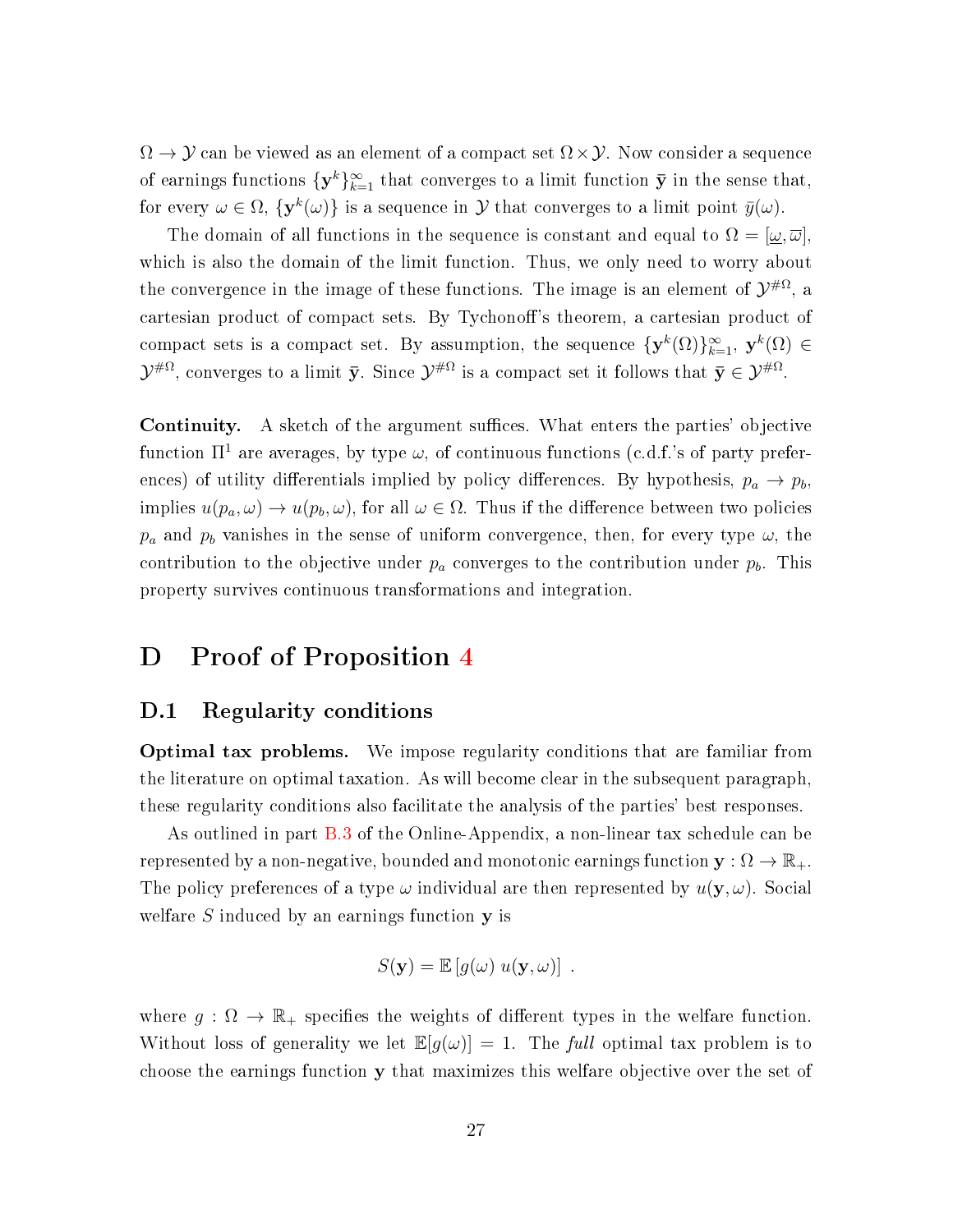non-decreasing functions. The *relaxed* problem is to choose the earnings function that maximizes this welfare objective over the set of all functions.

<span id="page-27-0"></span>Assumption 3. Suppose that the following conditions hold:

- 1. For any weighting function  $g : \Omega \to \mathbb{R}_+$  with  $\mathbb{E}[g(\omega)] = 1$ , the above problem of welfare-maximization has a unique solution. Let  $y_g$  be the earnings function that solves this problem.
- 2. For any weighting function  $g: \Omega \to \mathbb{R}_+$  with  $\mathbb{E}[g(\omega)] = 1$ , the relaxed problem of welfare-maximization has a unique solution. Let  $y_g^r$  be the earnings function that solves the this relaxed problem.
- 3. The function  $y_g^r$  satisfies Diamond's formula; i.e. for all  $\omega$ ,

$$
1 - k_1(\mathbf{y}(\omega), \omega) = -\frac{1 - F(\omega)}{f(\omega)} (1 - \mathcal{G}_g(\omega)) k_{21}(\mathbf{y}(\omega), \omega) ,
$$

where  $\mathcal{G}_g(\omega) := \mathbb{E}[g(z) | z \geq \omega]$ . Moreover,  $\mathbf{y}_g^r$  is the only function that satisfies Diamond's formula.

4. For  $\omega$  so that the monotonicity constraint on  $y_g$  is not binding,  $y_g^r(\omega) = y_g(\omega)$ .

Assumption [3](#page-27-0) is routinely invoked in models of optimal income taxation. The assumption can be justified. With an appropriate choice of the primitives, the solutions to the relaxed and the full problem of welfare-maximization can be shown to satisfy properties  $1 - 4$ . We simply impose Assumption [3](#page-27-0) as a shortcut.

To get from an earnings function  $y$  to the associated tax schedule  $T$ , one can use the first-order condition of the utility-maximization problem that individuals face in the presence of this tax system. If tax system  $T$  induces an incentive-compatible allocation  $(c, y)$ , then

$$
1-T'(\mathbf{y}(\omega))=k_1(\mathbf{y}(\omega),\omega).
$$

Hence,  $1-k_1(y(\omega), \omega)$  is interpreted as the marginal tax rate that type- $\omega$  agents face.

Best response problems. For ease of exposition, we focus on relaxed best response problems. Thus, given an earnings function  $y^2$  proposed by party 2, the problem of party 1 is to choose  $y^1$  so as to maximize  $\Pi^1(y^1, y^2)$ . This problem differs from the full best response problem that incorporates the constraint that  $y^1$  must be a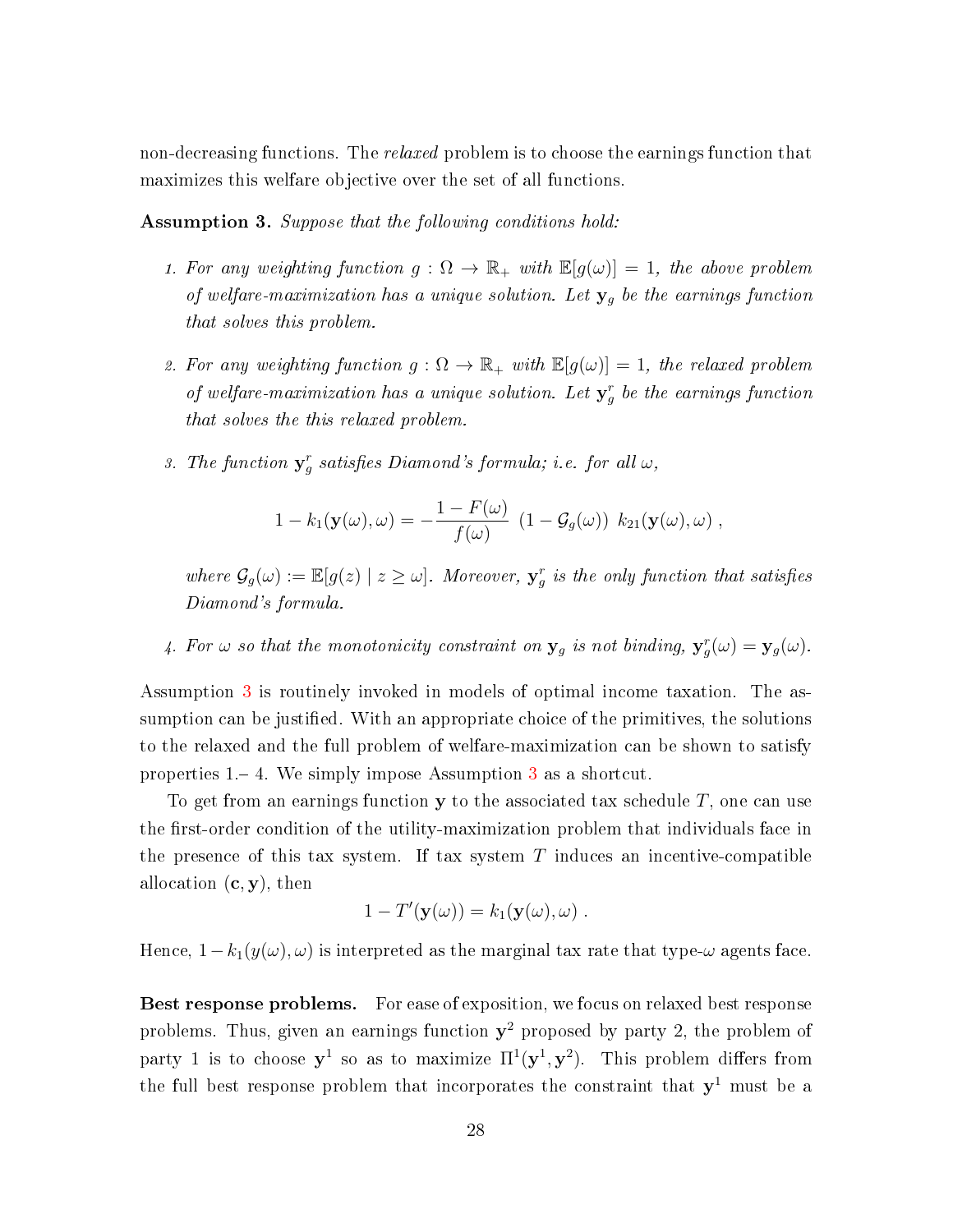non-decreasing function. Obviously, if the solution to the relaxed problem is nondecreasing then it is also a solution to the full problem. Otherwise, the solution of the full problem will give rise to bunching. While it is well-known how the analysis would have to be modified if bunching is an issue, see e.g. [Hellwig](#page--1-25)  $(2007)$ ; [Brett and](#page--1-26) [Weymark](#page--1-26) [\(2016\)](#page--1-26), the trade-offs that shape best responses are more easily exposed when focusing on the relaxed problem.

The equilibrium analysis that follows involves a characterization of best responses. As will become clear, the focus on relaxed best response problems in conjunction with Assumption [3](#page-27-0) then implies that best responses are characterized by a version of Diamond's rule, albeit with a different weighting function.

## D.2 Best responses: necessary conditions

For ease of exposition, we assume that  $\lambda = 1$  so that

$$
\Pi^{1}(\mathbf{y}^{1}, \mathbf{y}^{2}) = \frac{W^{1}(\mathbf{y}^{1}, \mathbf{y}^{2})}{W^{2}(\mathbf{y}^{1}, \mathbf{y}^{2})}.
$$

The best response of party 1 can be viewed as a compromise between maximizing the expression in the numerator and minimizing the expression in the denominator. We first look at each of these auxiliary objectives in isolation and then turn to the compromise.

Maximizing  $W^1(\mathbf{y}^1, \mathbf{y}^2)$ . Remember that  $W^1(y^1, y^2) = \mathbb{E}[G^1_W(\Delta u(\cdot))]$  and that the derivative of  $G_W^1(\cdot \mid \omega)$  equals  $g_W^1(\cdot \mid \omega) = B(\Delta u(\cdot) \mid \omega)$ . We write

$$
\bar{g}_W^1(\omega \mid \mathbf{y}^1, \mathbf{y}^2) := \mathbb{E}[B(u(\mathbf{y}^1, \omega') - u(\mathbf{y}^2, \omega') \mid \omega') \mid \omega' \geq \omega] \n= \int_{\omega}^{\bar{\omega}} B(u(\mathbf{y}^1, \omega') - u(\mathbf{y}^2, \omega') \mid \omega') \frac{f(\omega')}{1 - F(\omega)} d\omega'
$$

for the average value of  $B(u(\mathbf{y}^1, \omega') - u(\mathbf{y}^2, \omega') | \omega')$  among individuals with a type  $ω'$  above some cutoff  $ω$ . To interpret these expressions, suppose that party 1 offers slightly more utility to type  $\omega'$  individuals. Then  $B(u(\mathbf{y}^1, \omega') - u(\mathbf{y}^2, \omega') \mid \omega')$  measures the extra gain that type  $\omega'$ -supporters of party 1 realize in the event that party 1 wins rather party 2. Therefore,  $\bar{g}_W^1(\omega \mid \mathbf{y}^1, \mathbf{y}^2)$  is the gain that party 1 can generate by offering all agents with types above  $\omega$  slightly more utility. The gain that party 1 can generate by slightly raising everybody's utility is given by  $\bar{g}^1_W(\underline{\omega} \mid {\bf y}^1, {\bf y}^2)$  and the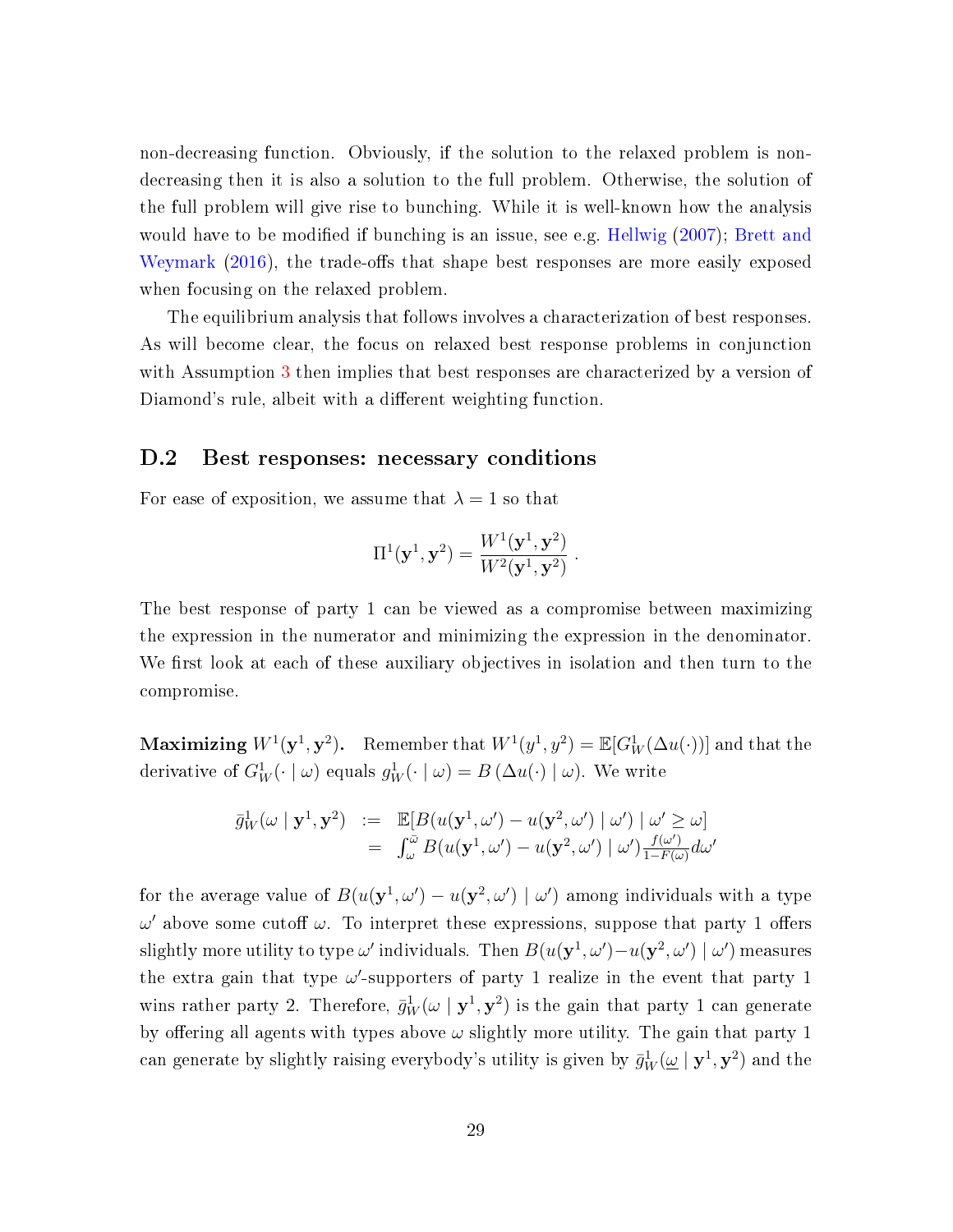ratio

$$
\mathcal{G}^1_W(\omega \mid \mathbf{y}^1, \mathbf{y}^2) := \frac{\bar{g}^1_W(\omega \mid \mathbf{y}^1, \mathbf{y}^2)}{\bar{g}^1_W(\underline{\omega} \mid \mathbf{y}^1, \mathbf{y}^2)}
$$

relates the gain from making everybody with a type above  $\omega$  better off to the gain from making everybody better off.

<span id="page-29-1"></span>**Lemma 7.** Given  $y^2$ , the solution to  $\max_{y^1} W^1(y^1, y^2)$  is such that, for all  $\omega$ ,

$$
\frac{T'(\mathbf{y}^1(\omega))}{1-T'(\mathbf{y}^1(\omega))} = -\frac{1-F(\omega)}{f(\omega)} \left(1-\mathcal{G}_W^1(\omega \mid \mathbf{y}^1, \mathbf{y}^2)\right) \frac{k_{21}(\mathbf{y}^1(\omega), \omega)}{k_1(\mathbf{y}^1(\omega), \omega)}.
$$
(55)

Proof. We begin by stating party 1's best response problem in a way that enables an analysis using a Gateaux differential. Let  $\mathbf{y}^1 = \mathbf{y}^{1*} + \mu\ h^1$ , be a perturbed version of party 1's best response  $y^{1*}$ , in which  $\mu$  is a scalar and  $h^1: \Omega \to \mathbb{R}$  is a function. If  $y^{1*}$  is a best response, then, for any perturbation  $(\mu, h^1)$ ,

$$
\mathbb{E}\left[G_W^1\left(u(\mathbf{y}^{1*},\omega)-u(\mathbf{y}^2,\omega)\mid\omega\right)\right]\geq \mathbb{E}\left[G_W^1\left(u(\mathbf{y}^{1*}+\mu h^1,\omega)-u(\mathbf{y}^2\omega)\mid\omega\right)\right].
$$
 (56)

Equivalently, using the characterization of policy preferences in part [B.3](#page-11-0) of the Online-Appendix, for any function  $h^1$ ,  $\mu = 0$  must be a maximizer of the auxiliary function

$$
A(\mu | \mathbf{y}^{1*}, \mathbf{y}^2) = \mathbb{E} [ G_W^1 (s_v(\mathbf{y}^{1*} + \mu h^1) + \rho(\mathbf{y}^{1*} + \mu h^1, \omega) - u(\mathbf{y}^2, \omega) | \omega ) ].
$$

In the following, we will characterize  $y^{1*}$  by analyzing the implications of the requirement that the derivative of this expression with respect to  $\mu$ , evaluated at  $\mu = 0$ , is equal to zero. We express this condition as

<span id="page-29-0"></span>
$$
A_{h^1}(\mathbf{y}^{1*}, \mathbf{y}^2) = 0 , \qquad (57)
$$

for all functions  $h^{1.45}$  $h^{1.45}$  $h^{1.45}$  Using the characterization of information rents in part [B.3](#page-11-0) of the Online-Appendix,  $\rho(\mathbf{y}, \omega) = -\int_{\omega}^{\omega} k_2(\mathbf{y}(z), z) dz$ , as well as the definition of the virtual surplus,  $s_v(\mathbf{y}) = \mathbb{E}\left[\mathbf{y}(\omega) - k(\mathbf{y}(\omega), \omega) + \frac{1-F(\omega)}{f(\omega)} \; k_2(\mathbf{y}(\omega), \omega)\right]$  , we note that

$$
A_{h^{1}}(\mathbf{y}^{1*}, \mathbf{y}^{2}) = \mathbb{E}\left[g_{W}^{1}(\omega \mid \mathbf{y}^{1*}, \mathbf{y}^{2}) \left(s_{v,h^{1}}(\mathbf{y}^{1*}) - \int_{\underline{\omega}}^{\omega} h^{1}(z) k_{21}(\mathbf{y}^{1*}(z), z) dz\right)\right],
$$

<sup>&</sup>lt;sup>45</sup>Formally,  $A_{h_1}(y^{1*},y^2)$  is the Gateaux differential of  $\mathbb{E}\left[G_W^1(s_v(\mathbf{y}^1)+\rho(\mathbf{y}^1,\omega)-u(\mathbf{y}^2,\omega)\mid\omega)\right]$ in direction  $h^1$  evaluated at  $\mathbf{y}^1 = \mathbf{y}^{1*}$ .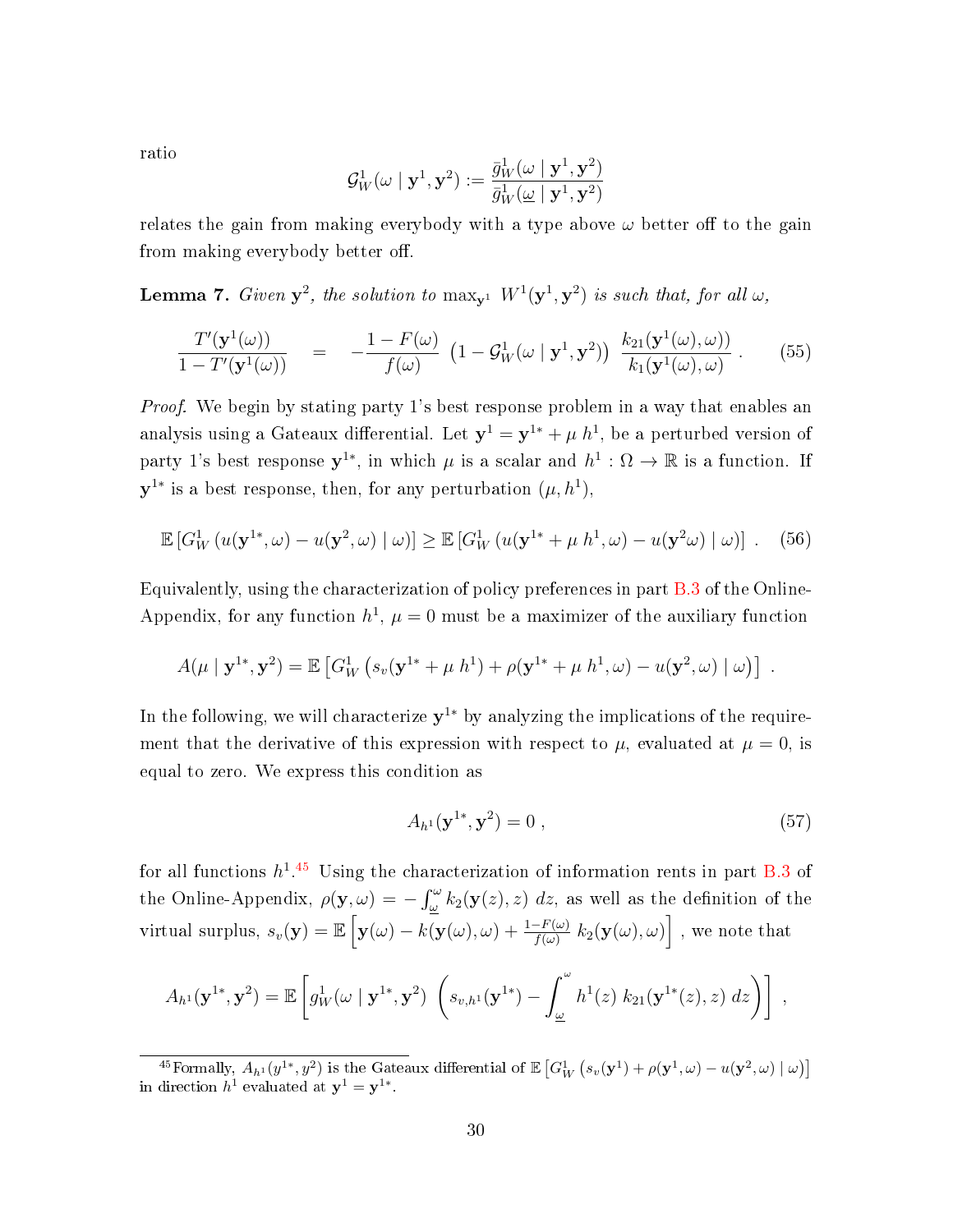where

$$
g_W^1(\omega \mid \mathbf{y}^{1*}, \mathbf{y}^2) := b\left(s_v(\mathbf{y}^{1*}) - \int_{\underline{\omega}}^{\omega} k_2(\mathbf{y}^{1*}(z), z) dz - u(\mathbf{y}^2, \omega) \mid \omega\right)
$$

and

$$
s_{v,h^1}(\mathbf{y}^{1*}) \ := \ \mathbb{E}\left[h^1(\omega)\left(1 - k_1(\mathbf{y}^{1*}(\omega), \omega) + \frac{1 - F(\omega)}{f(\omega)}k_{21}(\mathbf{y}^{1*}(\omega), \omega)\right)\right]
$$

is the Gateaux differential of the virtual surplus  $s_v(\mathbf{y}^1)$  in direction  $h^1$  evaluated at  $\mathbf{y}^1 = \mathbf{y}^{1*}.$  Thus,  $A_{h^1}(\mathbf{y}^{1*}, \mathbf{y}^2)$  can now be rewritten as

$$
A_{h^{1}}(\mathbf{y}^{1*}, \mathbf{y}^{2}) = \bar{g}_{W}^{1}(\underline{\omega} \mid y^{1*}, y^{2}) \mathbb{E}\left[h^{1}(\omega) \left(1 - k_{1}(\mathbf{y}^{1*}(\omega), \omega) + \frac{1 - F(\omega)}{f(\omega)} k_{21}(\mathbf{y}^{1*}(\omega), \omega)\right)\right] \\
-\mathbb{E}\left[g_{W}^{1}(\omega \mid \mathbf{y}^{1*}, \mathbf{y}^{2}) \int_{\underline{\omega}}^{\omega} h^{1}(z) k_{21}(\mathbf{y}^{1*}(z), z) dz\right],
$$

where, for any  $\omega \in \Omega$ ,  $\bar{g}_W^1(\omega \mid \mathbf{y}^{1*}, \mathbf{y}^2) := \mathbb{E}[g_W^1(\omega' \mid \mathbf{y}^{1*}, \mathbf{y}^2) \mid \omega' \geq \omega]$ . Moreover, an integration by parts shows that

$$
\mathbb{E}\left[g_W^1(\omega \mid \mathbf{y}^{1*}, \mathbf{y}^2) \int_{\omega}^{\omega} h^1(z) k_{21}(\mathbf{y}^{1*}(z), z) dz\right]
$$
\n
$$
= \mathbb{E}\left[h^1(\omega) \bar{g}_W^1(\omega \mid \mathbf{y}^{1*}, \mathbf{y}^2) \frac{1 - F(\omega)}{f(\omega)} k_{21}(\mathbf{y}^{1*}(\omega), \omega)\right]
$$
\n(58)

so that condition [\(57\)](#page-29-0) can equivalently be written as the requirement that, for all  $\text{functions } h^1,$ 

<span id="page-30-0"></span>
$$
\mathbb{E}\left[h^{1}(\omega)\left(1-k_{1}(\mathbf{y}^{1*}(\omega),\omega)+(1-\mathcal{G}_{W}^{1}(\omega\mid\mathbf{y}^{1*},\mathbf{y}^{2}))\frac{1-F(\omega)}{f(\omega)}k_{21}(\mathbf{y}^{1*}(\omega),\omega)\right)\right]=0,
$$
\n(59)

where  $\mathcal{G}_W^1(\omega \mid \mathbf{y}^{1*}, \mathbf{y}^2) = \frac{\bar{g}_W^1(\omega | \mathbf{y}^{1*}, \mathbf{y}^2)}{\bar{g}_W^1(\omega | \mathbf{y}^{1*}, \mathbf{y}^2)}$  $\frac{g_W^-(\omega|\mathbf{y}^-, \mathbf{y}^-)}{g_W^1(\omega|\mathbf{y}^{1*}, \mathbf{y}^2)}$ . Condition [\(59\)](#page-30-0) can hold only if, for all  $\omega$ ,

$$
1 - k_1(\mathbf{y}^{1*}(\omega), \omega) + (1 - \mathcal{G}_W^1(\omega \mid \mathbf{y}^{1*}, \mathbf{y}^2)) \frac{1 - F(\omega)}{f(\omega)} k_{21}(\mathbf{y}^{1*}(\omega), \omega) = 0 , \qquad (60)
$$

or, equivalently, if

$$
\frac{1 - k_1(\mathbf{y}^{1*}(\omega), \omega)}{k_1(\mathbf{y}^{1*}(\omega), \omega)} = -(1 - \mathcal{G}_W^1(\omega \mid \mathbf{y}^{1*}, \mathbf{y}^2)) \frac{1 - F(\omega)}{f(\omega)} \frac{k_{21}(\mathbf{y}^{1*}(\omega), \omega)}{k_1(\mathbf{y}^{1*}(\omega), \omega)}.
$$
(61)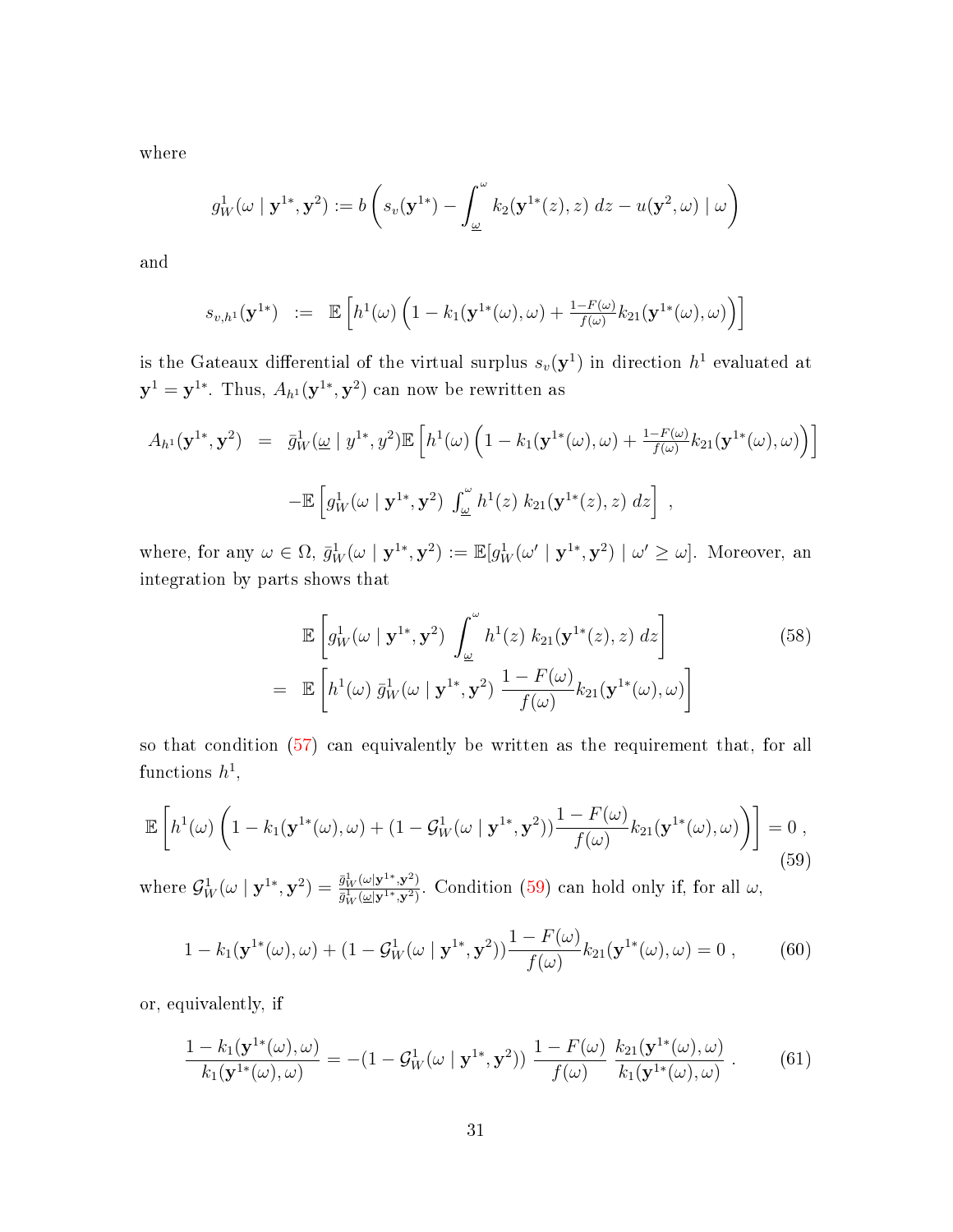Using  $T'(\mathbf{y}^{1*}(\omega)) = 1 - k_1(\mathbf{y}^{1*}(\omega), \omega)$  we can rewrite this equation as

$$
\frac{T'(\mathbf{y}^{1*}(\omega))}{1 - T'(\mathbf{y}^{1*}(\omega))} = -(1 - \mathcal{G}_W^1(\omega \mid \mathbf{y}^{1*}, \mathbf{y}^2)) \frac{1 - F(\omega)}{f(\omega)} \frac{k_{21}(\mathbf{y}^{1*}(\omega), \omega)}{k_1(\mathbf{y}^{1*}(\omega), \omega)},
$$
(62)

 $\Box$ 

which is what had to be shown.

Minimizing  $W^2(\mathbf{y}^1, \mathbf{y}^2)$ . The following Lemma describes the solution to another auxiliary problem for party 1, namely the problem to choose policy with the objective to minimize what is at stake for the supporters of party 2. We omit a proof and discussion of the Lemma as it would involve only a straightforward adjustment to those of Lemma [7.](#page-29-1) The Lemma involves a weighting function  $\mathcal{G}_W^2$  for information rents that is derived from  $W^2(\mathbf{y}^1, \mathbf{y}^2) = \mathbb{E}[G_W^2(u(\mathbf{y}^1, \omega) - u(\mathbf{y}^2, \omega) | \omega)]$  along the same lines as  $\mathcal{G}_{W}^{1}$  is derived from  $W^{1}(\mathbf{y}^{1},\mathbf{y}^{2}),$  where we now have:

$$
g_W^2(\cdot \mid \omega) \equiv 1 - B\left(u(\mathbf{y}^1, \omega) - u(\mathbf{y}^2, \omega) \mid \omega\right).
$$

**Lemma 8.** Given  $y^2$ , the solution to  $\min_{y^1} W^2(y^1, y^2)$  is such that, for all  $\omega$ ,

$$
\frac{T'(\mathbf{y}^1(\omega))}{1-T'(\mathbf{y}^1(\omega))} = -\frac{1-F(\omega)}{f(\omega)} \left(1-\mathcal{G}_W^2(\omega \mid \mathbf{y}^1, \mathbf{y}^2)\right) \frac{k_{21}(\mathbf{y}^1(\omega), \omega)}{k_1(\mathbf{y}^1(\omega), \omega)}.
$$
(63)

Party 1's best response. We introduce notation for a weighted average of  $\mathcal{G}_{W}^{1}$ and  $\mathcal{G}_{W}^{2}.$  Let

$$
\gamma^1(\omega \mid \mathbf{y}^1, \mathbf{y}^2) := \frac{1}{1 + \Pi^1(\mathbf{y}^1, \mathbf{y}^2)} g_W^1(u(\mathbf{y}^1, \omega) - u(\mathbf{y}^2, \omega) \mid y^1, y^2)
$$
  
+ 
$$
\frac{\Pi^1(\mathbf{y}^1, \mathbf{y}^2)}{1 + \Pi^1(\mathbf{y}^1, \mathbf{y}^2)} g_W^2(u(\mathbf{y}^1, \omega) - u(\mathbf{y}^2, \omega) \mid y^1, y^2)
$$
  
= 
$$
\frac{1}{1 + \Pi^1(\mathbf{y}^1, \mathbf{y}^2)} B(u(\mathbf{y}^1, \omega) - u(\mathbf{y}^2, \omega) \mid \omega)
$$
  
+ 
$$
\frac{\Pi^1(\mathbf{y}^1, \mathbf{y}^2)}{1 + \Pi^1(\mathbf{y}^1, \mathbf{y}^2)} (1 - B(u(\mathbf{y}^1, \omega) - u(\mathbf{y}^2, \omega) \mid \omega))
$$

and

$$
\bar{\gamma}^1(\omega \mid y^1, y^2) \ := \ \mathbb{E}[\gamma^1(\omega' \mid y^1, y^2) \mid \omega' \geq \omega] \ .
$$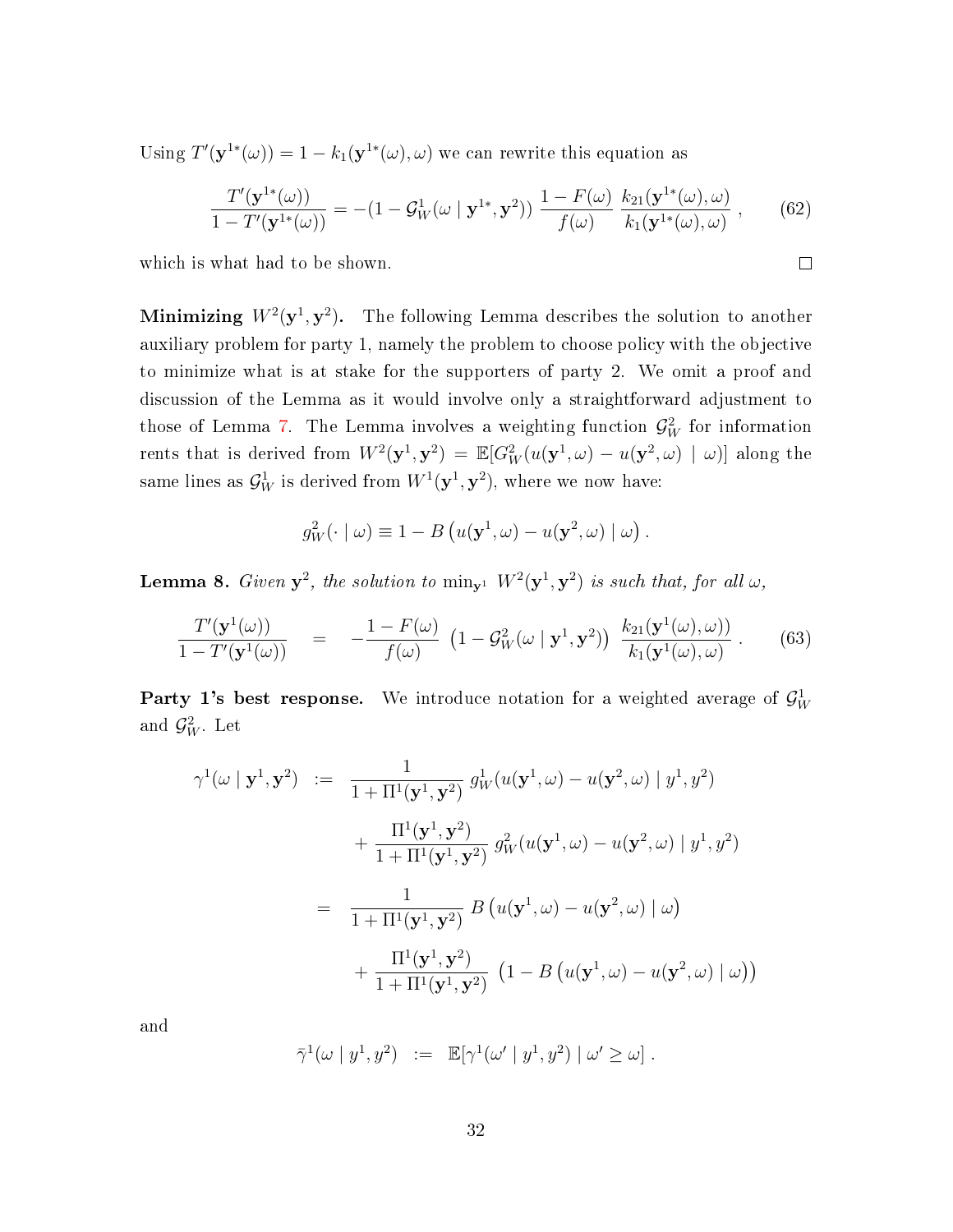Also define

$$
\Gamma^1(\omega \mid \mathbf{y}^1, \mathbf{y}^2) := \frac{\bar{\gamma}^1(\omega \mid \mathbf{y}^1, \mathbf{y}^2)}{\bar{\gamma}^1(\omega \mid \mathbf{y}^1, \mathbf{y}^2)}.
$$

<span id="page-32-1"></span>**Lemma 9.** Given  $y^2$ , if  $y^1$  is a maximizer of  $\Pi^1(y^1, y^2)$  then, for all  $\omega$ ,

$$
\frac{T'(\mathbf{y}^1(\omega))}{1 - T'(\mathbf{y}^1(\omega))} = -\frac{1 - F(\omega)}{f(\omega)} \left(1 - \Gamma^1(\omega \mid \mathbf{y}^1, \mathbf{y}^2)\right) \frac{k_{21}(\mathbf{y}^1(\omega), \omega)}{k_1(\mathbf{y}^1(\omega), \omega)}.
$$
(64)

*Proof.* Given  $y^2$  we look at the problem to choose  $y^1$  with the objective to maximize

$$
\Pi^{1}(\mathbf{y}^{1}, \mathbf{y}^{2}) = \frac{W^{1}(\mathbf{y}^{1}, \mathbf{y}^{2})}{W^{2}(\mathbf{y}^{1}, \mathbf{y}^{2})}.
$$

Suppose that  $y^{1*}$  is a solution to that problem. Then, it must also be that case that  $\mu = 0$  solves the problem to choose a scalar  $\mu$  with the objective to maximize

$$
\Pi^{1}(\mathbf{y}^{1*} + \mu h^{1}, \mathbf{y}^{2}) = \frac{W^{1}(\mathbf{y}^{1*} + \mu h^{1}, \mathbf{y}^{2})}{W^{2}(\mathbf{y}^{1*} + \mu h^{1}, \mathbf{y}^{2})}.
$$

for any given but arbitrary function  $h^1$ . That is, we can characterize  $y^{1*}$  be the requirement that

$$
\left. \frac{\partial \Pi^1(\mathbf{y}^{1*} + \mu h^1, \mathbf{y}^2)}{\partial \mu} \right|_{\mu=0} = 0 ,
$$

or, equivalently, that

$$
W_{h1}^1(\mathbf{y}^{1*}, \mathbf{y}^2) W^2(\mathbf{y}^{1*}, \mathbf{y}^2) - W^1(\mathbf{y}^{1*}, \mathbf{y}^2) W_{h1}^2(\mathbf{y}^{1*}, \mathbf{y}^2) = 0,
$$

where  $W_{h^1}^j$  is the Gateaux differential of  $W^j$  in direction  $h^1$ . The following equations provide a characterization of  $W_{h^1}^1$  and  $W_{h^1}^2$  The equation follow from a straightforward adaptation of the arguments in the proof of Lemma [7.](#page-29-1) The Gateaux differential of  $W^1$  in the direction  $h^1$  evaluated at  $(\mathbf{y}^{1*}, \mathbf{y}^2)$  equals

<span id="page-32-0"></span>
$$
W_{h1}^1(\mathbf{y}^{1*}, \mathbf{y}^2) = \bar{g}_W^1(\underline{\omega} \mid \mathbf{y}^{1*}, \mathbf{y}^2) \times
$$
  

$$
\mathbb{E}\left[h^1(\omega)\left\{1 - k_1(\mathbf{y}^{1*}(\omega), \omega) + \frac{1 - F(\omega)}{f(\omega)}\left(1 - \mathcal{G}_W^1(\omega \mid \mathbf{y}^{1*}, \mathbf{y}^2)\right)k_{21}(\mathbf{y}^{1*}(\omega), \omega)\right\}\right].
$$
 (65)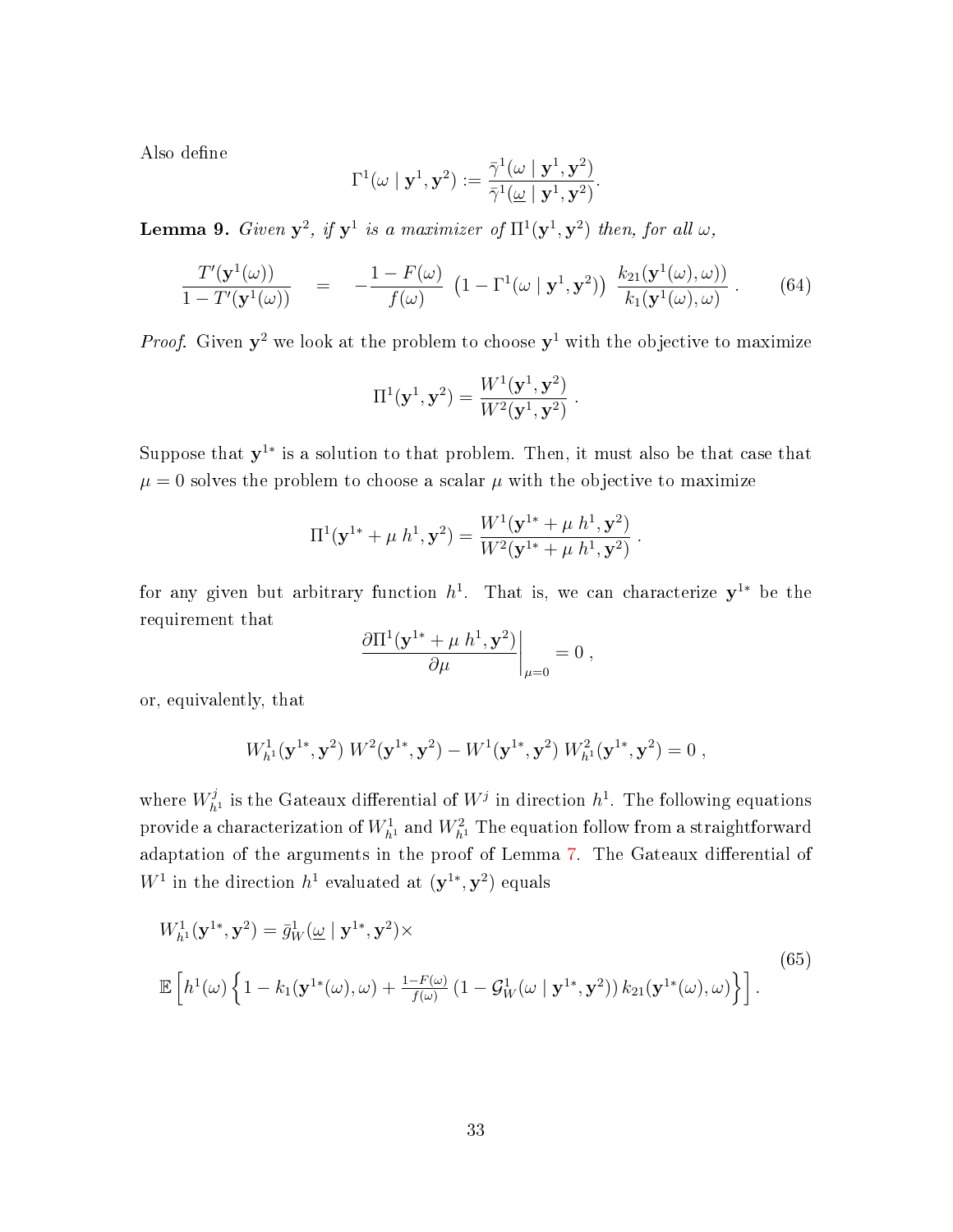The Gateaux differential of  $W^2$  in the direction  $h^1$  evaluated at  $(y^{1*}, y^2)$  equals

<span id="page-33-0"></span>
$$
W_{h1}^2(\mathbf{y}^{1*}, \mathbf{y}^2) = -\bar{g}_W^2(\omega \mid \mathbf{y}^{1*}, \mathbf{y}^2) \times
$$
  

$$
\mathbb{E}\left[h^1(\omega)\left\{1 - k_1(\mathbf{y}^{1*}(\omega), \omega) + \frac{1 - F(\omega)}{f(\omega)}\left(1 - \mathcal{G}_W^2(\omega \mid \mathbf{y}^{1*}, \mathbf{y}^2)\right)k_{21}(\mathbf{y}^{1*}(\omega), \omega)\right\}\right].
$$
 (66)

Straightforward algebra now yields the observation that the Gateaux differential of  $\Pi^1 = W^1/W^2$  in the direction  $h^1$  evaluated at  $(\mathbf{y}^{1*}, \mathbf{y}^2)$  has the same sign as

$$
\begin{array}{ll}&&W^1_{h^1}(\mathbf{y}^{1*},\mathbf{y}^2) \ W^2(\mathbf{y}^{1*},\mathbf{y}^2) - W^1(\mathbf{y}^{1*},\mathbf{y}^2) \ W^2_{h^1}(\mathbf{y}^{1*},\mathbf{y}^2) \\ \bar{\gamma}^1(\underline{\omega} \mid \mathbf{y}^{1*},\mathbf{y}^2)(1+\Pi^1(\mathbf{y}^{1*},\mathbf{y}^2))W^2(\mathbf{y}^{1*},\mathbf{y}^2) \\ = & \frac{1}{\bar{\gamma}^1(\underline{\omega} \mid \mathbf{y}^{1*},\mathbf{y}^2)} \left\{ \frac{1}{1+\Pi^1(\mathbf{y}^{1*},\mathbf{y}^2)} W^1_{h^1}(\mathbf{y}^{1*},\mathbf{y}^2) - \frac{\Pi^1(\mathbf{y}^{1*},\mathbf{y}^2)}{1+\Pi^1(\mathbf{y}^{1*},\mathbf{y}^2)} W^2_{h^1}(\mathbf{y}^{1*},\mathbf{y}^2) \right\}\end{array}
$$

Also notice that

$$
\frac{1}{1+\Pi^1(\mathbf{y}^{1*},\mathbf{y}^2)}\bar{g}_W^1(\underline{\omega} \mid \mathbf{y}^{1*},\mathbf{y}^2) \left(1-\mathcal{G}_W^1(\omega \mid \mathbf{y}^{1*},\mathbf{y}^2)\right) \n+\frac{\Pi^1(\mathbf{y}^{1*},\mathbf{y}^2)}{1+\Pi^1(\mathbf{y}^{1*},\mathbf{y}^2)}\bar{g}_W^2(\underline{\omega} \mid \mathbf{y}^{1*},\mathbf{y}^2) \left(1-\mathcal{G}_W^2(\omega \mid \mathbf{y}^{1*},\mathbf{y}^2)\right) \n= \bar{\gamma}^1(\underline{\omega} \mid \mathbf{y}^{1*},\mathbf{y}^2) \left(1-\Gamma^1(\omega \mid \mathbf{y}^{1*},\mathbf{y}^2)\right).
$$

Therefore, expressions [\(65\)](#page-32-0) and [\(66\)](#page-33-0) imply that the Gateaux differential of  $\Pi^1$  is given by

$$
\mathbb{E}\left[h^{1}(\omega)\left\{1-k_{1}(\mathbf{y}^{1*}(\omega),\omega)+\frac{1-F(\omega)}{f(\omega)}\left(1-\Gamma^{1}(\omega\mid\mathbf{y}^{1*},\mathbf{y}^{2})\right)k_{21}(\mathbf{y}^{1*}(\omega),\omega)\right\}\right].
$$
 (67)

For later reference, we state the analogues to the expressions in the proof of Lemma  $9$  for party  $2$ 's best response problem. The Gateaux differential of  $W^1$  in the direction  $h^2$  evaluated at  $(\mathbf{y}^1, \mathbf{y}^{2*})$  equals

$$
W_{h^2}^1(\mathbf{y}^1, \mathbf{y}^{2*}) = -\bar{g}_W^1(\underline{\omega} \mid \mathbf{y}^1, \mathbf{y}^{2*}) \times
$$
  

$$
\mathbb{E}\left[h^2(\omega)\left\{1 - k_1(\mathbf{y}^{2*}(\omega), \omega) + \frac{1 - F(\omega)}{f(\omega)}\left(1 - \mathcal{G}_W^1(\omega \mid \mathbf{y}^1, \mathbf{y}^{2*})\right)k_{21}(\mathbf{y}^{2*}(\omega), \omega)\right\}\right].
$$
\n(68)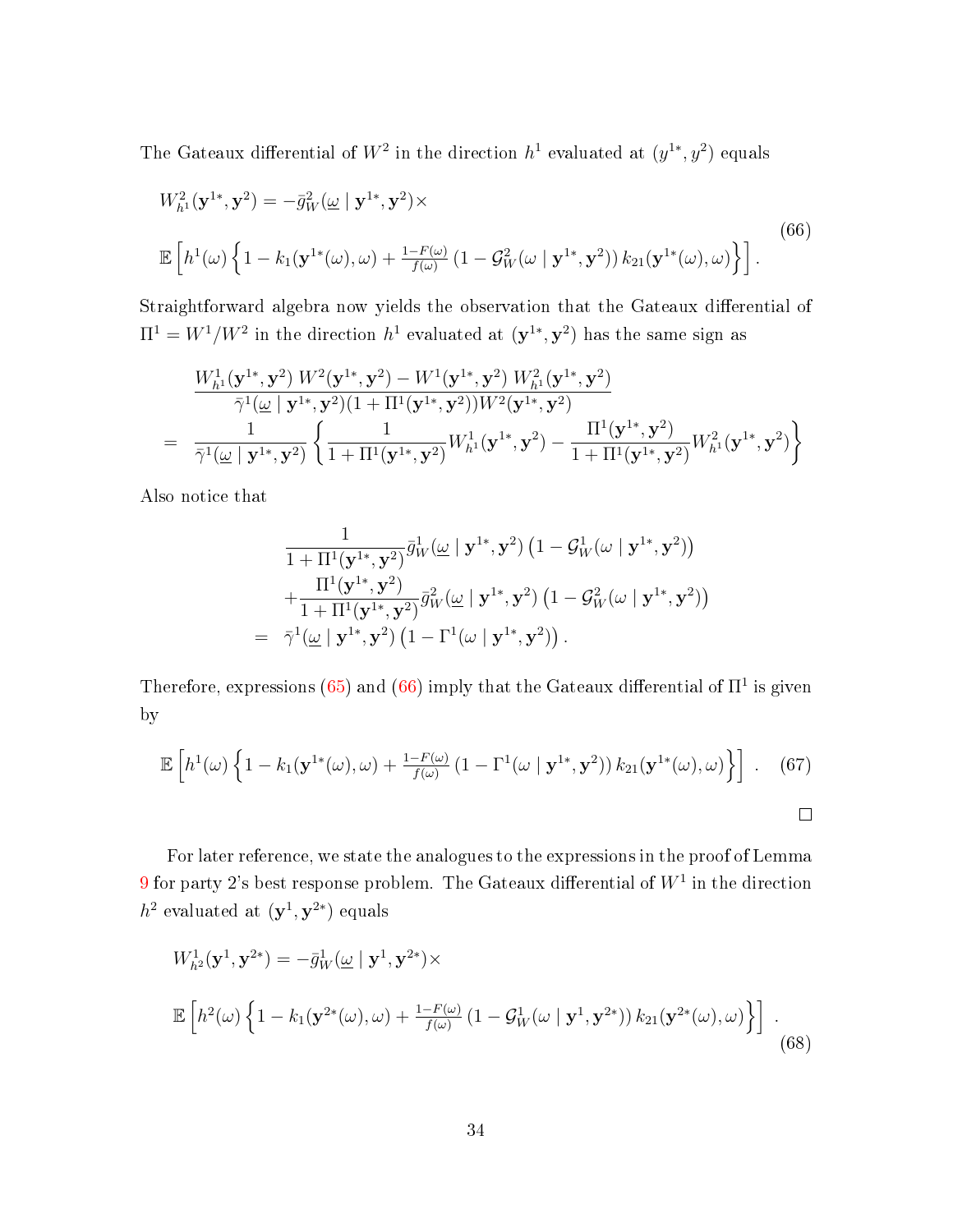The Gateaux differential of  $W^2$  in the direction  $h^2$  evaluated at  $(y^1, y^{2*})$  equals

$$
W_{h^2}^2(\mathbf{y}^1, \mathbf{y}^{2*}) = \bar{g}_W^2(\underline{\omega} \mid \mathbf{y}^1, \mathbf{y}^{2*}) \times
$$
  

$$
\mathbb{E}\left[h^2(\omega)\left\{1 - k_1(\mathbf{y}^{2*}(\omega), \omega) + \frac{1 - F(\omega)}{f(\omega)}\left(1 - \mathcal{G}_W^2(\omega \mid \mathbf{y}^1, \mathbf{y}^{2*})\right)k_{21}(\mathbf{y}^{2*}(\omega), \omega)\right\}\right].
$$
\n(69)

The Gateaux differential of  $\Pi^1$  in the direction  $h^2$  evaluated at  $(\mathbf{y}^1, \mathbf{y}^{2*})$  then has the same sign as

$$
\frac{W_{h2}^1(\mathbf{y}^1, \mathbf{y}^{2*}) W^2(\mathbf{y}^1, \mathbf{y}^{2*}) - W^1(\mathbf{y}^1, \mathbf{y}^{2*}) W_{h2}^2(\mathbf{y}^1, \mathbf{y}^{2*})}{\bar{\gamma}^1(\omega \mid \mathbf{y}^1, \mathbf{y}^{2*})(1 + \Pi^1(\mathbf{y}^1, \mathbf{y}^{2*})) W^2(\mathbf{y}^1, \mathbf{y}^{2*})}
$$
\n
$$
= -\mathbb{E}\left[h^2(\omega) \left\{1 - k_1(\mathbf{y}^{2*}(\omega), \omega) + \frac{1 - F(\omega)}{f(\omega)} \left(1 - \Gamma^1(\omega \mid \mathbf{y}^1, \mathbf{y}^{2*})\right) k_{21}(\mathbf{y}^{2*}(\omega), \omega)\right\}\right].
$$

Thus, we obtain an analogous characterization of party 2's best responses.

<span id="page-34-2"></span>**Lemma 10.** Given  $y^1$ , if  $y^2$  is a minimizer of  $\Pi^1(y^1, y^2)$  then, for all  $\omega$ ,

$$
\frac{T'(\mathbf{y}^2(\omega))}{1 - T'(\mathbf{y}^2(\omega))} = -\frac{1 - F(\omega)}{f(\omega)} \left(1 - \Gamma^1(\omega \mid \mathbf{y}^1, \mathbf{y}^2)\right) \frac{k_{21}(\mathbf{y}^2(\omega), \omega)}{k_1(\mathbf{y}^2(\omega), \omega)}.
$$
(70)

## <span id="page-34-0"></span>D.3 An equilibrium candidate

We hypothesize the existence of a symmetric equilibrium,  $y^1 = y^2$ . When both parties propose the same policies,  $u(y^1, \omega) - u(y^2, \omega) = 0$ , for all  $\omega$ . Henceforth, we make use of the following shorthands: whenever  $y^1 = y^2$  we write  $\gamma^*(\omega)$  rather than  $\gamma^1(\omega \mid \mathbf{y}^1, \mathbf{y}^2)$  and  $\Gamma^*(\omega)$  rather than  $\Gamma^1(\omega \mid \mathbf{y}^1, \mathbf{y}^2)$ .

If  $y^*$  is a symmetric equilibrium policy then, by Lemmas [9](#page-32-1) and [10](#page-34-2) it has to be such that

<span id="page-34-1"></span>
$$
\frac{T'(\mathbf{y}^*(\omega))}{1 - T'(\mathbf{y}^*(\omega))} = -\frac{1 - F(\omega)}{f(\omega)} \left(1 - \Gamma^*(\omega)\right) \frac{k_{21}(\mathbf{y}^*(\omega), \omega)}{k_1(\mathbf{y}^*(\omega), \omega)}.
$$
\n(71)

Also note that, by Assumption [3,](#page-27-0) the function  $y^*$  is the unique candidate for a symmetric equilibrium.

The function y<sup>\*</sup> satisfies necessary conditions of both parties' best response problems: Given  ${\bf y}^2={\bf y}^*,\,{\bf y}^1={\bf y}^*$  is a local extremum of the functional  $\Pi^1(\cdot,{\bf y}^*):{\bf y}^1\to$  $\Pi^1({\bf y}^1,{\bf y}^*)$ . Likewise, given  ${\bf y}^1={\bf y}^*,\,{\bf y}^2={\bf y}^*$  is a local extremum of the functional  $\Pi^1(\mathbf{y}^*,\cdot):\mathbf{y}^2\to\Pi^1(\mathbf{y}^*,\mathbf{y}^2).$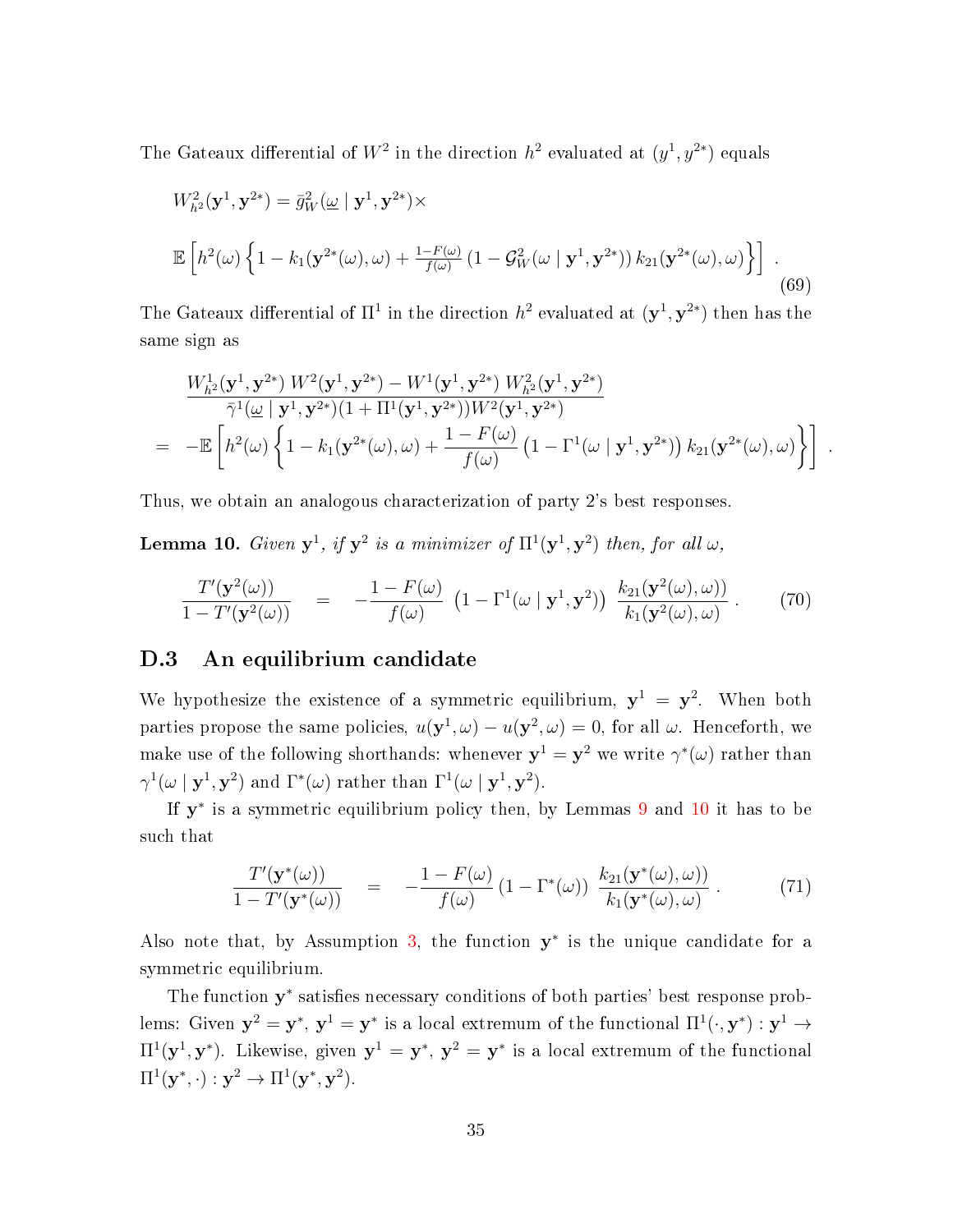# D.4 Second order conditions / Saddle point

We now show that, under the premises of Proposition [4,](#page--1-24) the hypothetical equilibrium  $(\mathbf{y}^1, \mathbf{y}^2) = (\mathbf{y}^*, \mathbf{y}^*)$  is a local saddle point of the function  $\Pi^1$ .

**Lemma 11.** Suppose that the the premises of Proposition [4](#page--1-24) are satisfied. Then, a pair of policies that satisfies [\(71\)](#page-34-1) is a saddle point of the function  $\Pi^1.$ 

*Proof.* We seek to show that  $(\mathbf{y}^*, \mathbf{y}^*)$  is a saddle point of the function

$$
\Pi^{1}(\mathbf{y}^{1}, \mathbf{y}^{2}) = \frac{W^{1}(\Pi^{1}(\mathbf{y}^{1}, \mathbf{y}^{2}))}{W^{2}(\Pi^{1}(\mathbf{y}^{1}, \mathbf{y}^{2}))}.
$$

We now state this saddle point condition in a way that enables an analysis using functional derivatives. Let  $y^1 = y^{1*} + \mu^1 h^1$ , be a perturbed version of  $y^{1*}$ , in which  $\mu^1$  is a scalar and  $h^1: \Omega \to \mathbb{R}$  is a function. Analogously, let  $\mathbf{y}^2 = \mathbf{y}^{2*} + \mu^2 h^2$ , be a perturbed version of  $y^2$ . The local saddle point condition according to which, for all  $(\mathbf{y}^1, \mathbf{y}^2)$  in neighborhood of  $(\mathbf{y}^*, \mathbf{y}^*)$ ,

$$
\Pi^1(\mathbf{y}^1,\mathbf{y}^*)\leq\Pi^1(\mathbf{y}^*,\mathbf{y}^*)\leq\Pi^1(\mathbf{y}^*,\mathbf{y}^2)
$$

can therefore be written as: for any pair of perturbations  $(\mu^1, h^1)$  and  $(\mu^2, h^2)$ ,

$$
\Pi^{1}(\mathbf{y}^{*} + \mu^{1} h^{1}, \mathbf{y}^{*}) \leq \Pi^{1}(\mathbf{y}^{*}, \mathbf{y}^{*}) \leq \Pi^{1}(\mathbf{y}^{*}, \mathbf{y}^{*} + \mu^{2} h^{2}).
$$
\n(72)

Equivalently, for all functions  $(h^1, h^2)$ , the point  $(\mu^1, \mu^2) = (0, 0)$  must be a saddlepoint of

$$
\Pi^{1}(\mathbf{y}^{*} + \mu^{1} h^{1}, \mathbf{y}^{*} + \mu^{1} h^{2}) = \frac{W^{1}(\mathbf{y}^{1} + \mu^{1} h^{1}, \mathbf{y}^{2} + \mu^{2} h^{2})}{W^{2}(\mathbf{y}^{*} + \mu^{1} h^{1}, \mathbf{y}^{2} + \mu^{2} h^{2})}.
$$

In the following, we use subscripts to indicate derivatives with respect to  $\mu^1$  and  $\mu^2$ , respectively.

Having a saddle point requires that all entries of the Jacobi-matrix

$$
J_{\Pi}(\boldsymbol{y}^*, \boldsymbol{y}^*) = \left(\begin{array}{c} \Pi^1_{\mu^1}(\mathbf{y}^*, \mathbf{y}^*) \\ \Pi^1_{\mu^2}(\mathbf{y}^*, \mathbf{y}^*) \end{array}\right)
$$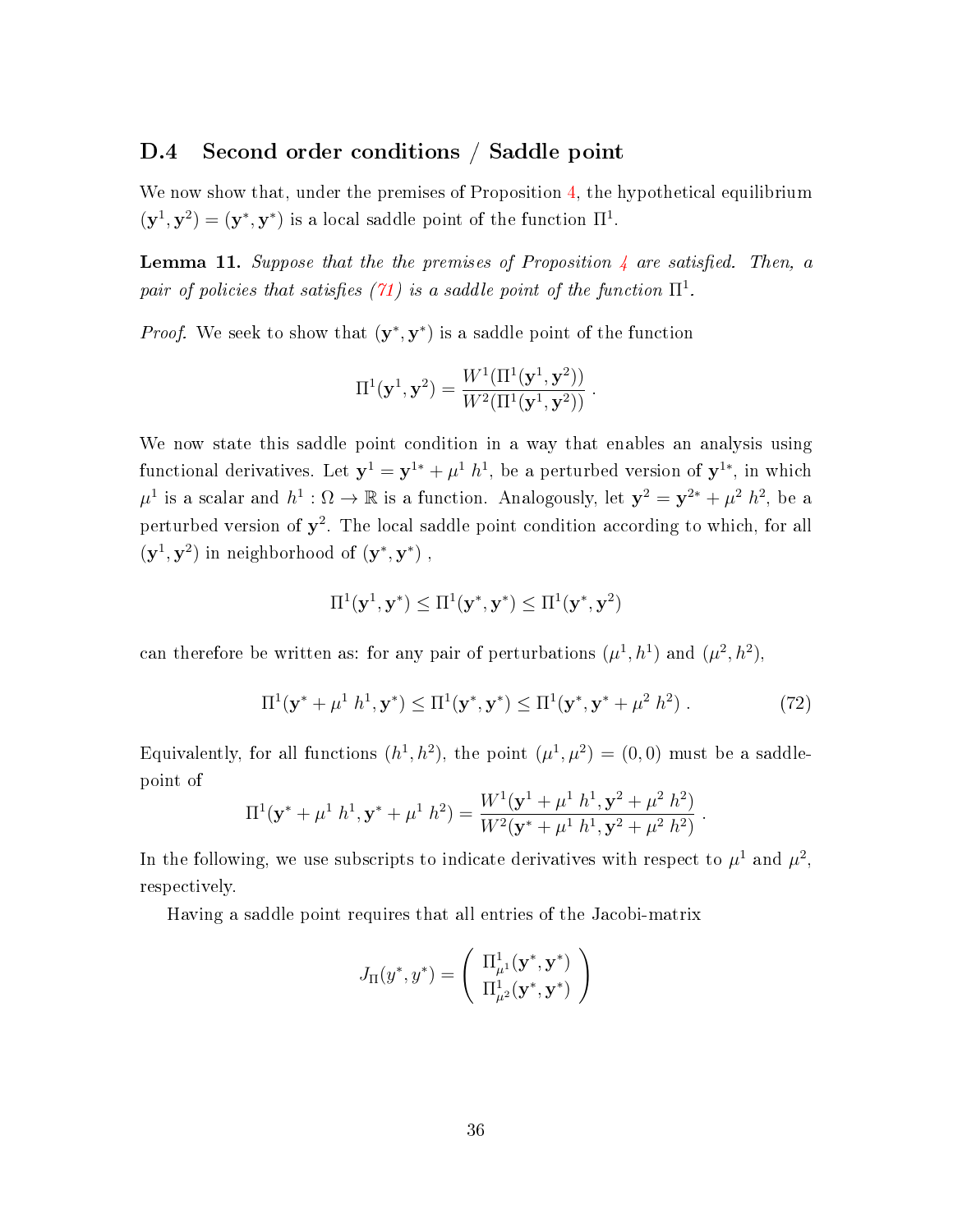are equal to zero and that the Hessian

$$
H_\Pi(y^*,y^*)=\left(\begin{array}{cc}\Pi^1_{\mu^1,\mu^1}(\mathbf{y}^*,\mathbf{y}^*) & \Pi^1_{\mu^1,\mu^2}(\mathbf{y}^*,\mathbf{y}^*) \\ \Pi^1_{\mu^1,\mu^2}(\mathbf{y}^*,\mathbf{y}^*) & \Pi^1_{\mu^2,\mu^2}(\mathbf{y}^*,\mathbf{y}^*)\end{array}\right)
$$

is indefinite. As an implication of the necessary condition  $(71)$ , all entries of the Jacobi-matrix are equal to zero. Hence, what remains to be shown is that  $H_{\Pi}(\mathbf{y}^*, \mathbf{y}^*)$  is  $\text{indefinite. To this end, it suffices to show that } \Pi^1_{\mu^1,\mu^1}(\mathbf{y}^*,\mathbf{y}^*) < 0 \text{, and } \Pi^1_{\mu^2,\mu^2}(\mathbf{y}^*,\mathbf{y}^*) > 0$ 0. These two inequalities can be shown to hold provided that

$$
\frac{\partial}{\partial \mu^{1}}\left\{W_{\mu^{1}}^{1}(\mathbf{y}^{*},\mathbf{y}^{*})\;W^{2}(\mathbf{y}^{*},\mathbf{y}^{*})-W^{1}(\mathbf{y}^{*},\mathbf{y}^{*})\;W_{\mu^{1}}^{2}(\mathbf{y}^{*},\mathbf{y}^{*})\right\}<0\;,
$$

and

$$
\frac{\partial}{\partial \mu^2} \left\{ W^1_{\mu^2}(\mathbf{y}^*, \mathbf{y}^*) W^2(\mathbf{y}^*, \mathbf{y}^*) - W^1(\mathbf{y}^*, \mathbf{y}^*) W^2_{\mu^2}(\mathbf{y}^*, \mathbf{y}^*) \right\} > 0,
$$

or, equivalently, if

<span id="page-36-0"></span>
$$
W^{1}_{\mu^{1},\mu^{1}}(\mathbf{y}^{*},\mathbf{y}^{*})\ W^{2}(\mathbf{y}^{*},\mathbf{y}^{*}) - W^{1}(\mathbf{y}^{*},\mathbf{y}^{*})\ W^{2}_{\mu^{1},\mu^{1}}(\mathbf{y}^{*},\mathbf{y}^{*}) < 0\ ,\tag{73}
$$

and

<span id="page-36-1"></span>
$$
W^1_{\mu^2,\mu^2}(\mathbf{y}^*,\mathbf{y}^*)\ W^2(\mathbf{y}^*,\mathbf{y}^*) - W^1(\mathbf{y}^*,\mathbf{y}^*)\ W^2_{\mu^2,\mu^2}(\mathbf{y}^*,\mathbf{y}^*) > 0\ .\tag{74}
$$

Since  $W^1(\mathbf{y}^*, \mathbf{y}^*) > 0$  and  $W^2(\mathbf{y}^*, \mathbf{y}^*) > 0$  sufficient conditions for the validity of [\(73\)](#page-36-0) and [\(74\)](#page-36-1) are

<span id="page-36-2"></span>
$$
W^{1}_{\mu^{1},\mu^{1}}(\mathbf{y}^{*},\mathbf{y}^{*}) < 0 \text{ and } W^{2}_{\mu^{1},\mu^{1}}(\mathbf{y}^{*},\mathbf{y}^{*}) > 0 ,
$$
 (75)

and

<span id="page-36-3"></span>
$$
W_{\mu^2,\mu^2}^1(\mathbf{y}^*,\mathbf{y}^*) > 0 \quad \text{and} \quad W_{\mu^2,\mu^2}^2(\mathbf{y}^*,\mathbf{y}^*) < 0. \tag{76}
$$

We can now use the expressions for  $W^1_{\mu^1}$ ,  $W^2_{\mu^1}$ ,  $W^1_{\mu^2}$  and  $W^2_{\mu^2}$  (or, equivalently, the Gateaux differentials  $W_{h}^1$ ,  $W_{h}^2$ ,  $W_{h}^1$  and  $W_{h}^2$ ) derived above – see equations [\(65\)](#page-32-0) [\(66\)](#page-33-0), [\(68\)](#page-33-1), and [\(69\)](#page-34-1) – to compute  $W^1_{\mu^1,\mu^1}$ ,  $W^2_{\mu^1,\mu^1}$ ,  $W^1_{\mu^2,\mu^2}$  and  $W^2_{\mu^2,\mu^2}$ .

Exploiting the assumption of unform party biases, so that  $B(\Delta u(\cdot) | \omega) = \alpha(\omega) +$  $\beta(\omega) \; \Delta u(\cdot)$ , evaluating the resulting expressions in the limit case  $\beta(\omega)$  close to zero and  $\alpha(\omega)$  close to  $\frac{1}{2}$ , for all  $\omega$ , one can verify that [\(75\)](#page-36-2) and [\(76\)](#page-36-3) indeed hold. For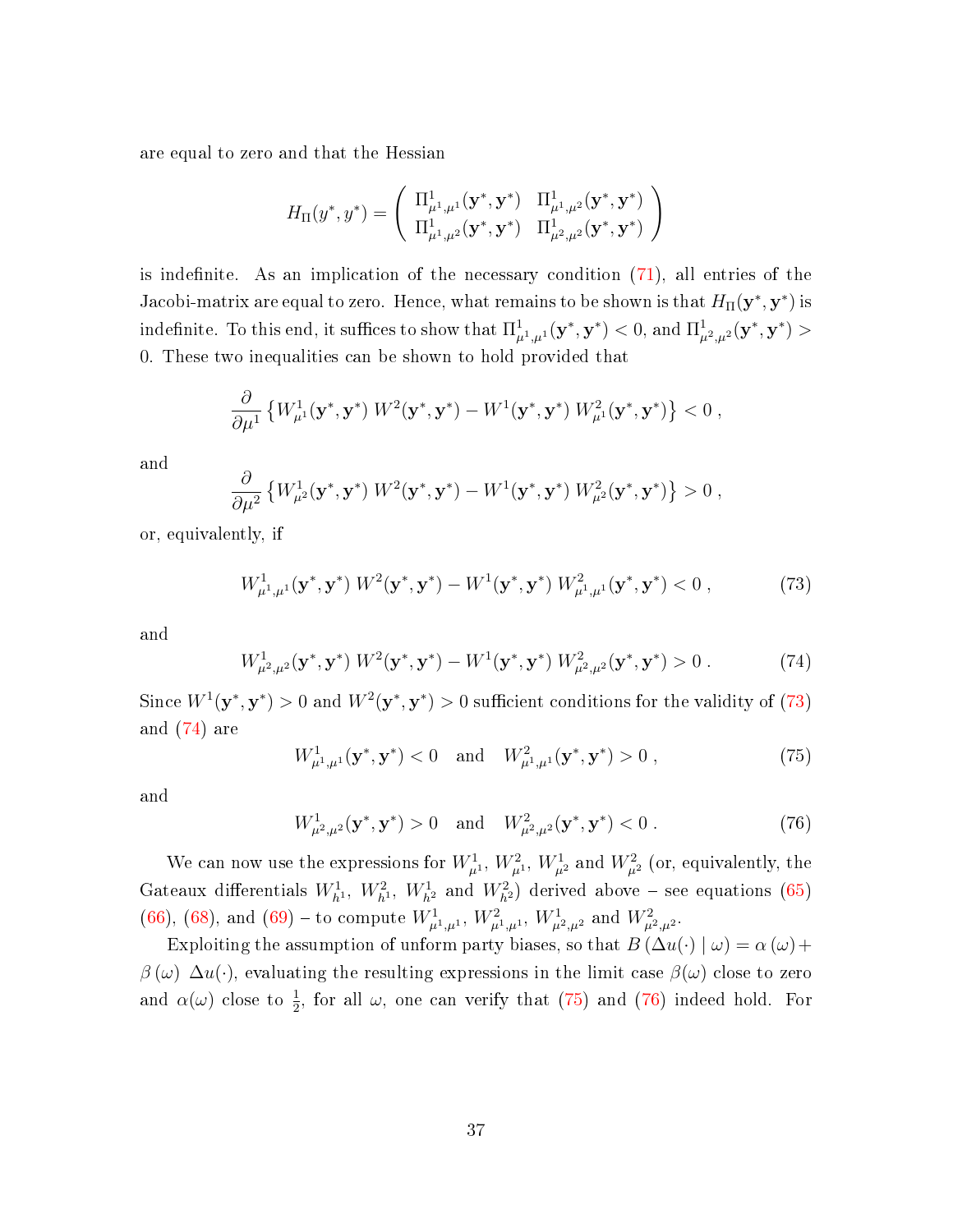instance, we then find that

$$
W^1_{\mu^1,\mu^1}(\mathbf{y}^*,\mathbf{y}^*)
$$
  
=  $\bar{\alpha}(\underline{\omega})\mathbb{E}\left[h^1(\omega)^2\left(-k_{11}(\mathbf{y}^*(\omega),\omega)+\frac{1-F(\omega)}{f(\omega)}\left(1-\frac{\bar{\alpha}(\omega)}{\bar{\alpha}(\underline{\omega})}\right)k_{211}(\mathbf{y}^*(\omega),\omega)\right)\right],$ 

where  $\bar{\alpha}(\omega) := \mathbb{E} [\alpha(\omega') | \omega' \geq \omega]$ . With  $\alpha(\omega) = \frac{1}{2}$ , for all  $\omega$ , it follows that  $1 - \frac{\bar{\alpha}(\omega)}{\bar{\alpha}(\omega)} = 0$ , so that

$$
W^1_{\mu^1,\mu^1}(\mathbf{y}^*,\mathbf{y}^*)=\bar{\alpha}(\underline{\omega})\mathbb{E}\left[h^1(\omega)^2\left(-k_{11}(\mathbf{y}^*(\omega),\omega)\right)\right]<0.
$$

 $\Box$ 

# D.5 Existence and uniqueness of equilibrium

We now show that the local saddle point characterized in the previous proof is indeed an equilibrium point. To this end, we need to show that it is a best response for party 1 to play the hypothetical equilibrium strategy – on the assumption that party 2 also plays this strategy. The results stated so far only imply that playing the hypothetical equilibrium strategy is a local best response for party 1. What remains to be shown is that this local best response is also the global best response and that there is no other global best response.

In the following, we will use the contraction mapping theorem to show that this is indeed the case. A symmetric argument then implies that it is a best response for party 2 to play the hypothetical equilibrium strategy provided that party 1 plays accordingly. To simplify the exposition, suppose moreover that the effort cost function is iso-elastic,

$$
k(y,\omega) = \frac{1}{1+1/e} \left(\frac{y}{\omega}\right)^{1+1/e} .
$$

The condition characterizing party 1's best response  $y^{1*}$  to the hypothetical equilibrium strategy  $y^*$  then simplifies,

$$
\frac{1 - k_1(\mathbf{y}^{1*}(\omega), \omega)}{k_1(\mathbf{y}^{1*}(\omega), \omega)} = \left(1 + \frac{1}{e}\right) \frac{1 - F(\omega)}{f(\omega) \omega} \left(1 - \Gamma^1(\omega \mid \mathbf{y}^{1*}, \mathbf{y}^*)\right) . \tag{77}
$$

or, equivalently,

$$
\omega^{1+\frac{1}{e}} \mathbf{y}^{1*}(\omega)^{-\frac{1}{e}} - 1 = \left(1 + \frac{1}{e}\right) \frac{1 - F(\omega)}{f(\omega) \omega} \left(1 - \Gamma^1(\omega \mid \mathbf{y}^{1*}, \mathbf{y}^*)\right) .
$$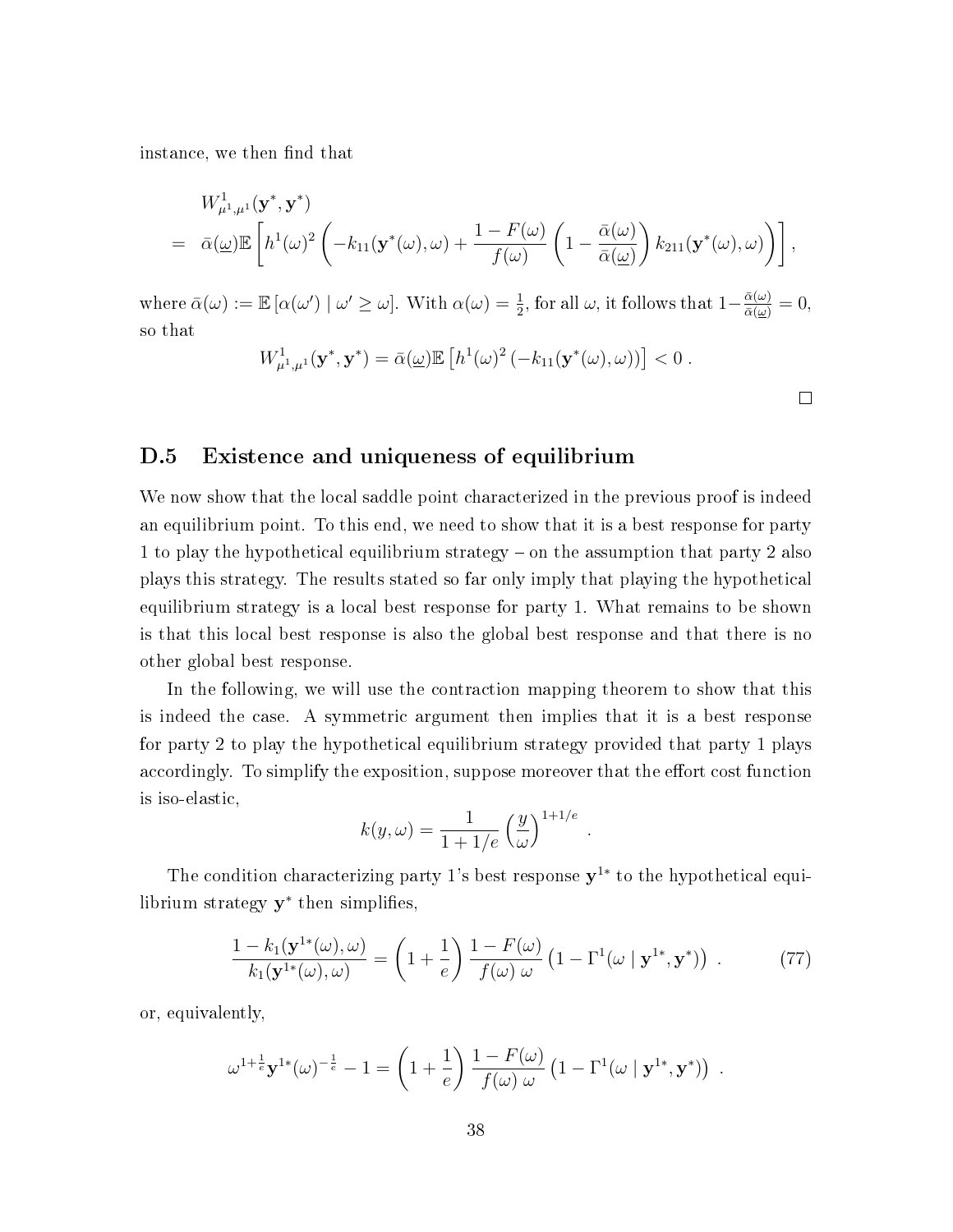Now, for an arbitrary earnings function y define  $A(y) = {A(\omega, y)}_{\omega \in \Omega}$  with

$$
A(\omega, \mathbf{y}) = \left(1 + \left(1 + \frac{1}{e}\right) \frac{1 - F(\omega)}{f(\omega) \omega} \left(1 - \Gamma^1(\omega \mid \mathbf{y}, \mathbf{y}^*)\right)\right)^{-e} \omega^{1+e}
$$

.

Armed with this notation, we rewrite the previous equation one more time as

$$
\mathbf{y}^{1*}(\omega) = A(\omega, \mathbf{y}^{1*}),
$$

for all  $\omega$ . We also know from the previous arguments that this equation is satisfied for  $y^{1*} = y^*$ .

It proves useful to interpret this equation as characterizing a fixed point in a functional space. Thus, given an arbitrary earnings function y, first interpret  $A(\cdot)$ as a functional of the earnings function y and then define by  $y^{A*}(A(y))$  the earnings function that satisfies,

$$
\mathbf{y}^{A*}(A(\mathbf{y}),\omega) = A(\omega,\mathbf{y}),
$$

for all  $\omega$ . By interpreting  $y^{A*}$  also as a function of y, we can say that a fixed point of  $y^{A*}$  is an earnings function  $y^{fix}$  with the property that  $y^{A*}(A(y^{fix})) = y^{fix}$ . By the previous arguments, we also know that  $y^*$  is such a fixed point.

Now, if  $y^*$  is not the best response of party 1, this implies that there must be another solution  $y^{fix} \neq y^*$  to this fixed point equation. In the following we will rule out this possibility, by showing that, under the conditions of Proposition [4,](#page--1-0)  $y^{A*}$  is a contraction mapping and therefore has one and only one fixed point.

Consider a metric space of earnings functions equipped with the *sup* metric, i.e. for two earnings functions  $y_a$  and  $y_b$ ,

$$
d(\mathbf{y}_a, \mathbf{y}_b) := \sup_{\omega \in \Omega} \|\mathbf{y}_a(\omega) - \mathbf{y}_b(\omega)\|.
$$

To establish that  $y^{A*}(\cdot)$  is a contraction mapping, we need to show that, for any pair  $(\mathbf{y}_a, \mathbf{y}_b),$ 

$$
d\left(\mathbf{y}^{A*}(A(\mathbf{y}_a)), \mathbf{y}^{A*}(A(\mathbf{y}_b))\right) \leq \delta \ d\left(\mathbf{y}_a, \mathbf{y}_b\right) ,\tag{78}
$$

for some  $\delta \in (0,1)$ .

Remember that the analysis proceeds under the assumption that  $\alpha(\omega) \in \left[\frac{1}{2} - \frac{1}{2}\right]$  $\bar{\alpha}, \frac{1}{2} + \bar{\alpha}$  and  $\beta(\omega) \leq \bar{\beta}$ , for all  $\omega$ . In the following, we show that an appropriate choice of  $\bar{\alpha}$  and  $\bar{\beta}$  ensures that, for any  $\omega$ ,  $|\mathbf{y}^{A*}(\omega, A(\mathbf{y}_a)) - \mathbf{y}^{A*}(\omega, A(\mathbf{y}_b))|$  becomes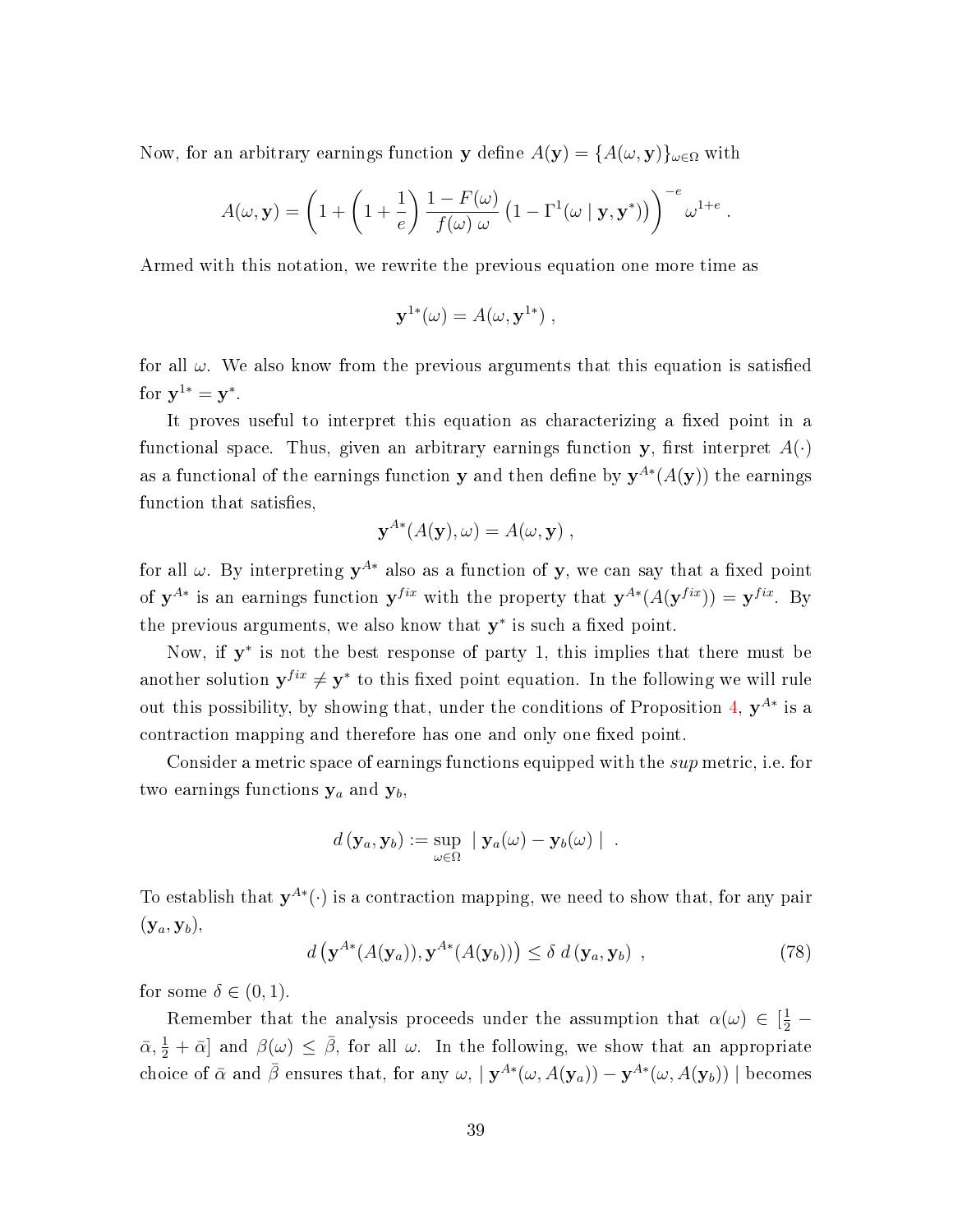arbitrarily small. Note that

$$
\begin{aligned}\n&\left|\mathbf{y}^{A*}(\omega, A(\mathbf{y}_a)) - \mathbf{y}^{A*}(\omega, A(\mathbf{y}_b))\right| \\
&= \omega^{1+e} \left| \left(1 + \frac{1 - F(\omega)}{f(\omega)\omega} \left(1 - \Gamma^1(\omega \mid \mathbf{y}_a, \mathbf{y}^*)\right) \frac{1}{e}\right)^{-e} - \left(1 + \frac{1 - F(\omega)}{f(\omega)\omega} \left(1 - \Gamma^1(\omega \mid \mathbf{y}_b, \mathbf{y}^*)\right) \frac{1}{e}\right)^{-e} \right| .\n\end{aligned}
$$

Moreover, by continuity,

$$
\Gamma^1(\omega \mid \mathbf{y}_a, \mathbf{y}^*) \to \Gamma^1(\omega \mid \mathbf{y}_b, \mathbf{y}^*)
$$

implies

$$
\begin{array}{l}\n\left(1+\frac{1-F(\omega)}{f(\omega)\omega}\left(1-\Gamma^1(\omega\mid \mathbf{y}_a,\mathbf{y}^*)\right)\frac{1}{e}\right)^{-e} \\
-\left(1+\frac{1-F(\omega)}{f(\omega)\omega}\left(1-\Gamma^1(\omega\mid \mathbf{y}_b,\mathbf{y}^*)\right)\frac{1}{e}\right)^{-e}\mid \quad \rightarrow \quad 0 \;.\n\end{array}
$$

Thus, it suffices to show that  $\Gamma^1(\omega \mid \mathbf{y}_a, \mathbf{y}^*)$  is arbitrarily close to  $\Gamma^1(\omega \mid \mathbf{y}_b, \mathbf{y}^*)$  for an appropriate choice of  $\bar{\alpha}$  and  $\bar{\beta}.$ 

Let  $\Delta u(\mathbf{y}_a, \mathbf{y}^*, \omega) = u(\mathbf{y}_a, \omega) - u(\mathbf{y}^*, \omega)$ . Also let

$$
\overline{\Delta u}(\mathbf{y}_a, \mathbf{y}^*) = \max_{\omega \in \Omega} \Delta u(\mathbf{y}_a, \mathbf{y}^*, \omega) ,
$$

and

$$
\underline{\Delta u}(\mathbf{y}_a, \mathbf{y}^*) = \min_{\omega \in \Omega} \ \Delta u(\mathbf{y}_a, \mathbf{y}^*, \omega) \ .
$$

It is without loss of generality to assume that  $y_a$  is a Pareto-efficient earnings function which implies that

$$
\overline{\Delta u}(\mathbf{y}_a, \mathbf{y}^*) > 0 > \underline{\Delta u}(\mathbf{y}_a, \mathbf{y}^*) .
$$

Using the notation introduced in Section [D.2](#page-28-0) above, we can write

<span id="page-39-0"></span>
$$
\Gamma^1(\omega \mid \mathbf{y}_a, \mathbf{y}^*) = \lambda^1(\mathbf{y}_a, \mathbf{y}^*) \mathcal{G}_W^1(\omega \mid \mathbf{y}_a, \mathbf{y}^*) + \lambda^2(\mathbf{y}_a, \mathbf{y}^*)) \mathcal{G}_W^2(\omega \mid \mathbf{y}_a, \mathbf{y}^*) , \tag{79}
$$

where

$$
\mathcal{G}_{W}^{1}(\omega \mid \mathbf{y}_{a}, \mathbf{y}^{*}) = \frac{\int_{\omega}^{\overline{\omega}} B(\Delta u(\mathbf{y}_{a}, \mathbf{y}^{*}, \omega) \mid \omega) d\omega}{\int_{\underline{\omega}}^{\overline{\omega}} B(\Delta u(\mathbf{y}_{a}, \mathbf{y}^{*}, \omega) \mid \omega) d\omega} = \frac{\int_{\omega}^{\overline{\omega}} {\{\alpha(\omega) + \beta(\omega) \Delta u(\mathbf{y}_{a}, \mathbf{y}^{*}, \omega)\}} d\omega}{\int_{\underline{\omega}}^{\overline{\omega}} {\{\alpha(\omega) + \beta(\omega) \Delta u(\mathbf{y}_{a}, \mathbf{y}^{*}, \omega)\}} d\omega}
$$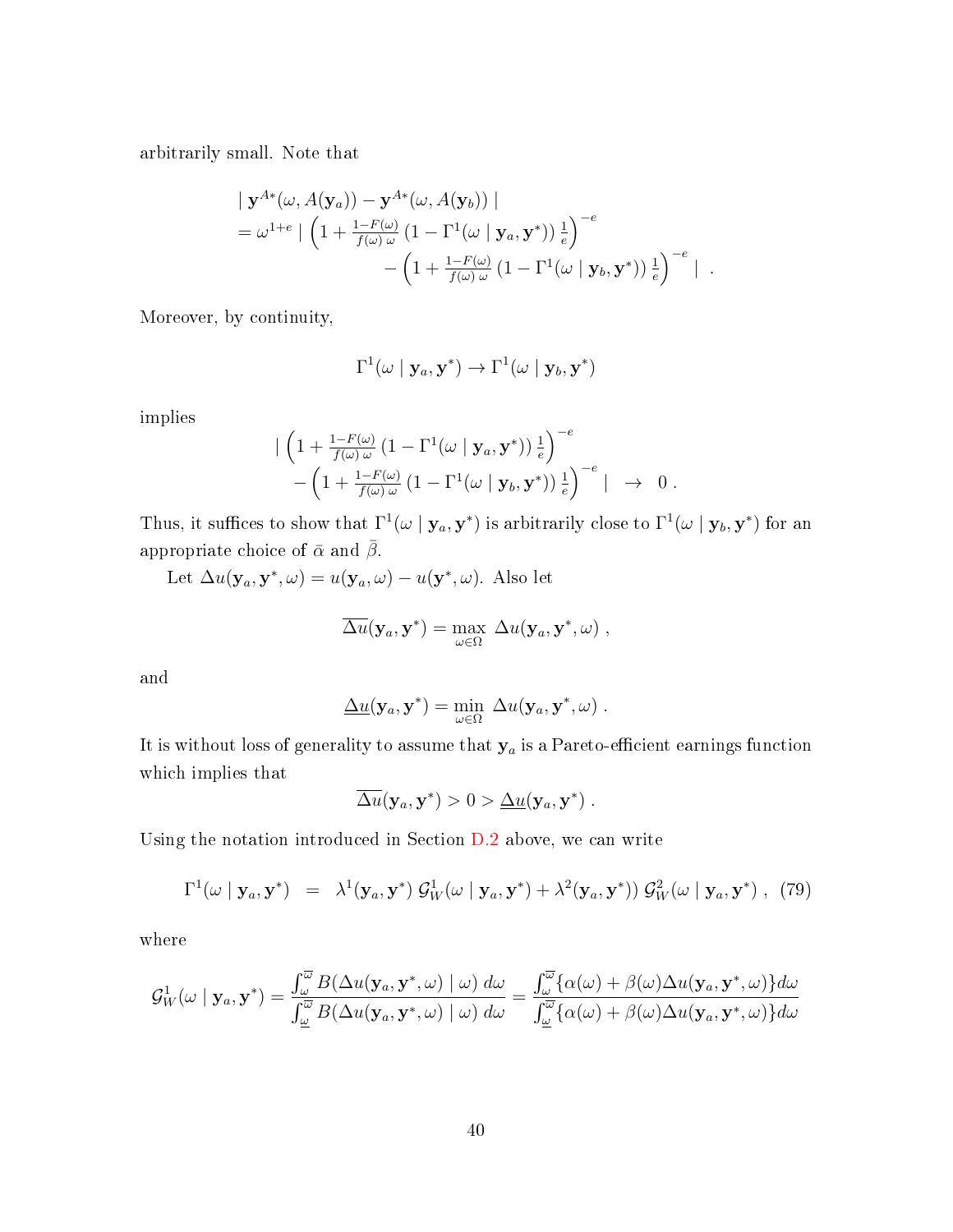and

$$
\mathcal{G}_{W}^{2}(\omega \mid \mathbf{y}_{a}, \mathbf{y}^{*}) = \frac{\int_{\omega}^{\overline{\omega}} (1 - B(\Delta u(\mathbf{y}_{a}, \mathbf{y}^{*}, \omega) \mid \omega)) d\omega}{\int_{\omega}^{\overline{\omega}} (1 - B(\Delta u(\mathbf{y}_{a}, \mathbf{y}^{*}, \omega) \mid \omega)) d\omega}
$$

$$
= \frac{\int_{\omega}^{\overline{\omega}} \{1 - \alpha(\omega) - \beta(\omega) \Delta u(\mathbf{y}_{a}, \mathbf{y}^{*}, \omega)\} d\omega}{\int_{\omega}^{\overline{\omega}} \{1 - \alpha(\omega) - \beta(\omega) \Delta u(\mathbf{y}_{a}, \mathbf{y}^{*}, \omega)\} d\omega}
$$

and, for any pair of earnings functions  $(\mathbf{y}^1, \mathbf{y}^2)$ 

$$
\begin{array}{ccc} \lambda^1(\mathbf{y}^1,\mathbf{y}^2) & := & \displaystyle \frac{1}{1+\Pi^1(\mathbf{y}^1,\mathbf{y}^2)}\frac{\bar{g}_W^1(\underline{\omega}\mid \mathbf{y}^1,\mathbf{y}^2)}{\bar{\gamma}^1(\underline{\omega}\mid \mathbf{y}^1,\mathbf{y}^2)} \\ \lambda^2(\mathbf{y}^1,\mathbf{y}^2) & := & \displaystyle \frac{\Pi^1(\mathbf{y}^1,\mathbf{y}^2)}{1+\Pi^1(\mathbf{y}^1,\mathbf{y}^2)}\frac{\bar{g}_W^2(\underline{\omega}\mid \mathbf{y}^1,\mathbf{y}^2)}{\bar{\gamma}^1(\underline{\omega}\mid \mathbf{y}^1,\mathbf{y}^2)} \end{array}
$$

so that

$$
\lambda^1(\mathbf{y}^1, \mathbf{y}^2) + \lambda^2(\mathbf{y}^1, \mathbf{y}^2) = 1.
$$

The assumptions that  $\alpha(\omega) \in [\frac{1}{2} - \bar{\alpha}, \frac{1}{2} + \bar{\alpha}]$  and  $\beta(\omega) \leq \bar{\beta}$ , for all  $\omega$ , imply that, for all  $\omega$ ,

$$
\frac{1}{2} + \bar{\alpha} + \bar{\beta} \overline{\Delta u}(\mathbf{y}_a, \mathbf{y}^*) \geq \alpha(\omega) + \beta(\omega) \Delta u(\mathbf{y}_a, \mathbf{y}^*, \omega) \geq \frac{1}{2} - \bar{\alpha} + \bar{\beta} \underline{\Delta u}(\mathbf{y}_a, \mathbf{y}^*) ,
$$

and

$$
\frac{1}{2} + \bar{\alpha} - \bar{\beta} \underline{\Delta u}(\mathbf{y}_a, \mathbf{y}^*) \geq 1 - \alpha(\omega) - \beta(\omega) \Delta u(\mathbf{y}_a, \mathbf{y}^*, \omega) \geq \frac{1}{2} - \bar{\alpha} - \bar{\beta} \overline{\Delta u}(\mathbf{y}_a, \mathbf{y}^*) .
$$

Thus,

$$
\frac{(1-F(\omega))(\frac{1}{2}+\bar{\alpha}+\bar{\beta}\,\overline{\Delta u}(\mathbf{y}_a,\mathbf{y}^*))}{\frac{1}{2}-\bar{\alpha}+\bar{\beta}\,\underline{\Delta u}(\mathbf{y}_a,\mathbf{y}^*)}\geq \frac{\mathcal{G}_W^1(\omega\mid \mathbf{y}_a,\mathbf{y}^*)}{\frac{(1-F(\omega))(\frac{1}{2}-\bar{\alpha}+\bar{\beta}\,\underline{\Delta u}(\mathbf{y}_a,\mathbf{y}^*))}{\frac{1}{2}+\bar{\alpha}+\bar{\beta}\,\overline{\Delta u}(\mathbf{y}_a,\mathbf{y}^*)}},
$$

and

$$
\frac{(1-F(\omega))(\frac{1}{2}+\bar{\alpha}-\bar{\beta}\,\Delta u(\mathbf{y}_a,\mathbf{y}^*))}{\frac{1}{2}-\bar{\alpha}-\bar{\beta}\,\Delta u(\mathbf{y}_a,\mathbf{y}^*)}\geq \frac{G_W^2(\omega\mid \mathbf{y}_a,\mathbf{y}^*)}{\omega} \\
\geq \frac{(1-F(\omega))(\frac{1}{2}-\bar{\alpha}-\bar{\beta}\,\Delta u(\mathbf{y}_a,\mathbf{y}^*))}{\frac{1}{2}-\bar{\alpha}-\bar{\beta}\,\Delta u(\mathbf{y}_a,\mathbf{y}^*)},
$$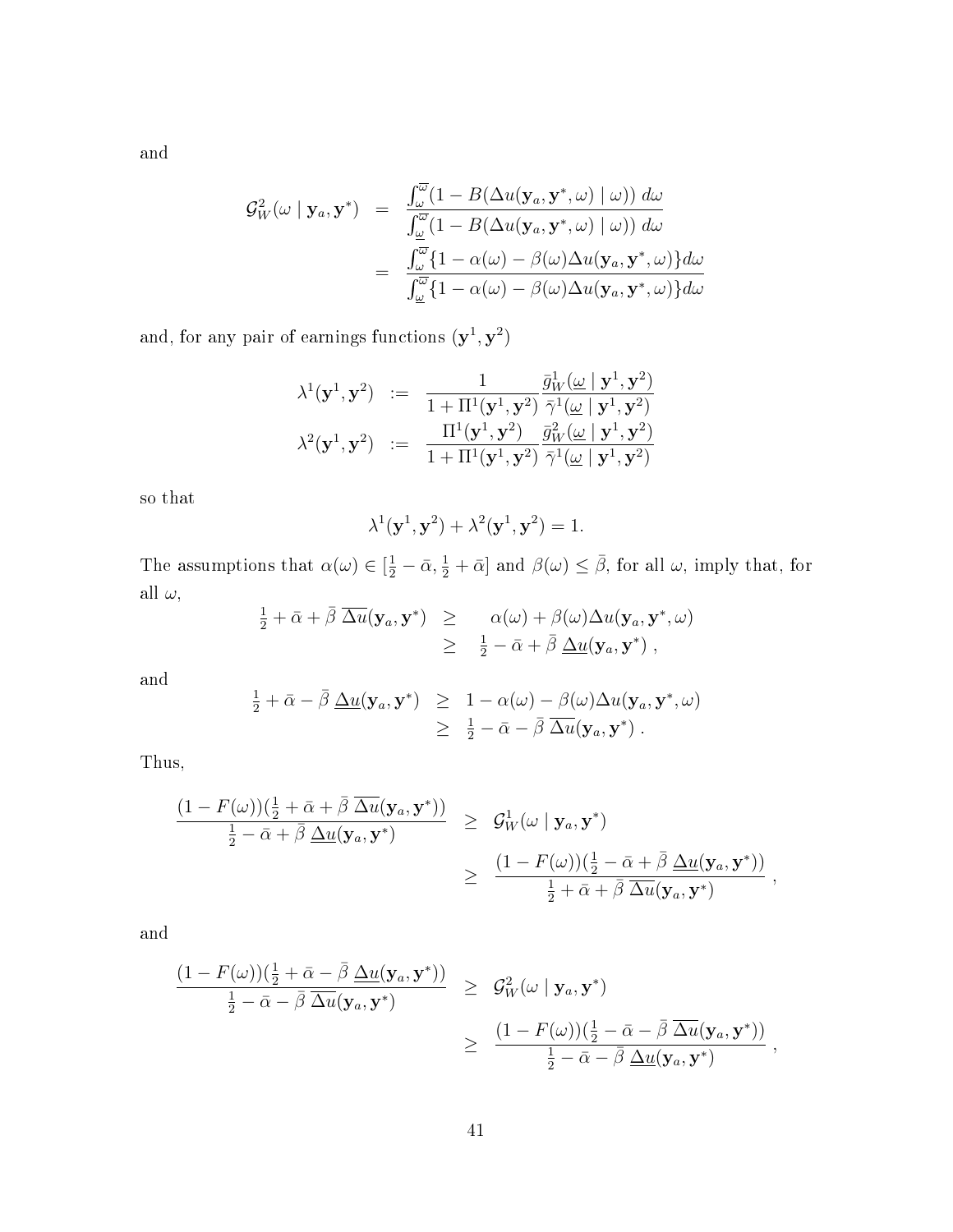which implies that

$$
\lim_{\bar{\alpha}, \bar{\beta} \to 0} \mathcal{G}_W^1(\omega \mid \mathbf{y}_a, \mathbf{y}^*) = \lim_{\bar{\alpha}, \bar{\beta} \to 0} \mathcal{G}_W^2(\omega \mid \mathbf{y}_a, \mathbf{y}^*) = 1 - F(\omega) . \tag{80}
$$

Hence, for all  $\omega$ ,

$$
\lim_{\bar{\alpha}, \bar{\beta} \to 0} \Gamma^1(\omega \mid \mathbf{y}_a, \mathbf{y}^*) = 1 - F(\omega) ,
$$
\n(81)

and, by a symmetric argument,

<span id="page-41-0"></span>
$$
\lim_{\bar{\alpha}, \bar{\beta} \to 0} \Gamma^1(\omega \mid \mathbf{y}_b, \mathbf{y}^*) = 1 - F(\omega) ,
$$
\n(82)

for all  $\omega$ . Equations [\(79\)](#page-39-0)-[\(82\)](#page-41-0) imply that

$$
\lim_{\bar{\alpha}, \bar{\beta}\to 0} \; \Gamma^1(\omega \mid \mathbf{y}_a, \mathbf{y}^*) - \Gamma^1(\omega \mid \mathbf{y}_b, \mathbf{y}^*) = 0 \; ,
$$

for all  $\omega$ . Thus, for any pair of functions  $(\mathbf{y}_a, \mathbf{y}_b), \bar{\alpha}, \bar{\beta} \to 0$  implies

$$
\Gamma^1(\omega \mid \mathbf{y}_a, \mathbf{y}^*) \to \Gamma^1(\omega \mid \mathbf{y}_b, \mathbf{y}^*)
$$

Thus, for  $\bar{\alpha}, \bar{\beta}$  sufficiently close to zero,  $\mathbf{y}^{A*}$  is a contraction mapping.

# E Case Study: Asymmetric Demobilization in the era of Angela Merkel

We use the theoretical framework in the body of the text for an analysis of German politics between 2005 and 2017. Merkel became the leader of the Christian democrats (CDU, center-right) in 2000 and successfully ran for the chancellory in 2005, 2009, 2013 and 2017. Her main competitor was the Socialdemocratic Party (SPD, centerleft).

Policy space  $\mathcal{P}$ . We consider a policy space of linear income taxes and let the variable  $\omega$  index an individual's position in the income distribution. One can interpret a redistributive policy platform  $\tau^j$  of party j either narrowly or broadly. First, as in [Meltzer and Richard](#page--1-1) [\(1981\)](#page--1-1), the tax rate  $\tau^j$  can be interpreted as the "size of the government" or of the welfare state, which includes income taxes and monetary transfers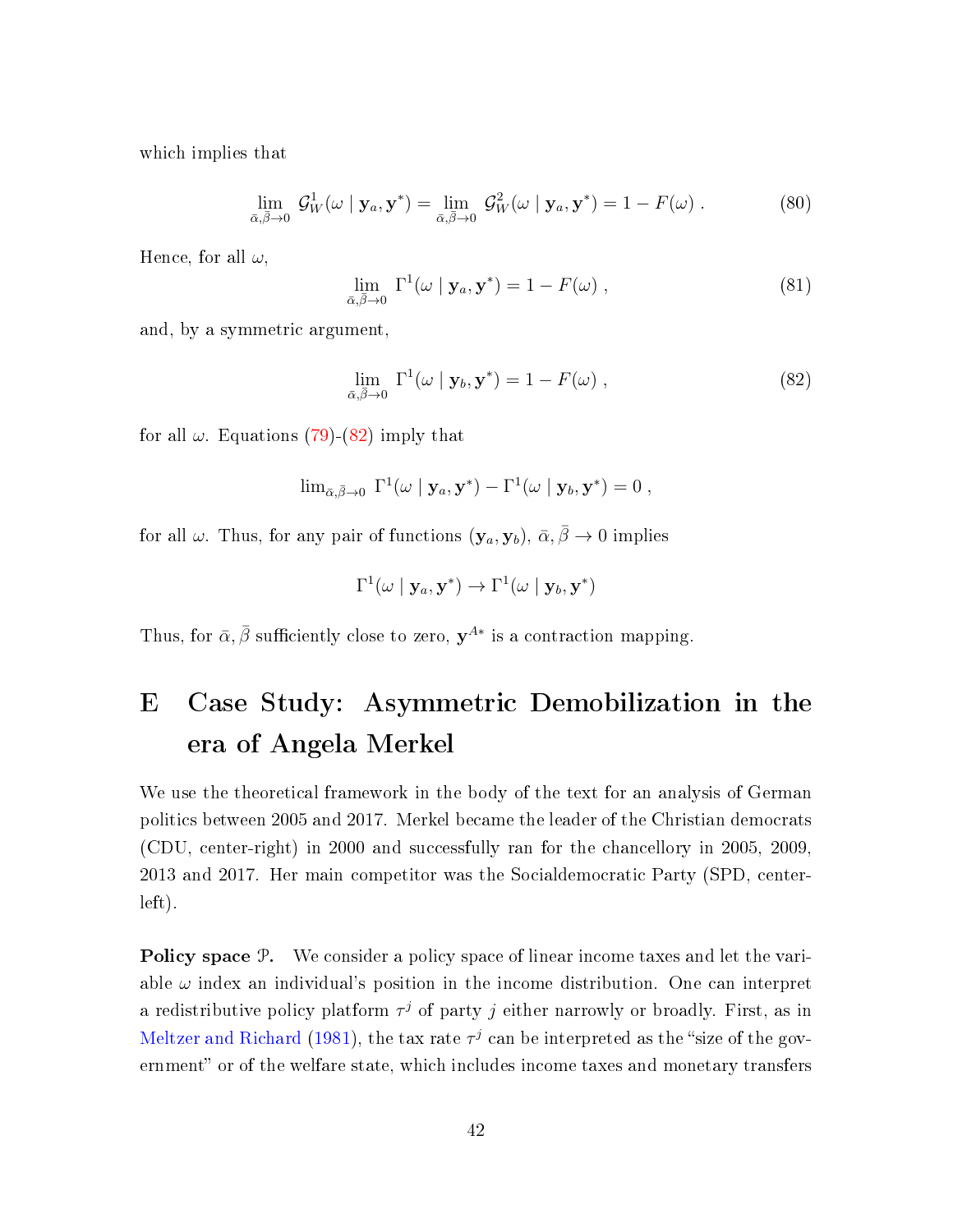but also social insurance, public education, etc. Second,  $\tau^j$  can be interpreted more broadly as an index of the party's position on the "left-right" axis, a higher value of  $\tau^j$  corresponding to a more leftist platform. In addition to the previous variables, this broad index would also account for, e.g., the party's stance on the minimum wage, gay marriage, or nuclear energy. These policies also played an important role in Merkel's campaign strategy which is discussed in more detail below.

Party preferences and policy preferences. By convention and without loss of generality, we interpret smaller values of  $\varepsilon$  as more "conservative" preferences, and larger values of  $\varepsilon$  as more "liberal" preferences. Thus, we identify party 1 with the CDU, and party 2 with the SPD: given identical policy platforms  $\tau^1 = \tau^2$ , party 1 (resp., party 2) is overly supported by voters with conservative preferences  $\varepsilon$  < 0 (resp., liberal preferences  $\varepsilon > 0$ ). In practice, these party preferences may be shaped by party identities, e.g., roots in the worker's movement or the Christian churches, or the cultural milieu from which parties recruit their members. Party preferences may also reflect fixed party positions that are not adjusted in the political campaign. For instance, a salient issue in German politics in the Merkel era was whether families should be supported by direct transfers, as advocated by the CDU, or by publiclyprovided childcare, as preferred by the SPD.

## E.1 The status quo ante

We assume that potential voters of the SPD have stronger preferences for redistribu-tive policies than potential voters of the CDU.<sup>[46](#page--1-2)</sup> Therefore, we suppose that the electorate of party 1 (CDU) is over-represented among the rich (i.e., high  $\omega$ ), while party 2 (SPD) is over-represented among the poor (i.e., low  $\omega$ ). Thus, for the analysis that follows, we take as a starting point policies  $(\tau^1, \tau^2)$  such that:

(i) The function  $B(u(\tau^1, \omega) - u(\tau^2, \omega) | \omega)$  is increasing in  $\omega$ .

 $^{46}$ For instance, the election outcomes in 2009 and 2013 show the following pattern: the vote shares of SPD and CDU among public servants and white collar workers were, by and large, in line with the parties' overall vote shares, see [Jung et al.](#page--1-3) [\(2010,](#page--1-3) [2015\)](#page--1-4). Hence, in absolute numbers, the CDU got more votes from these groups than the SPD. In relative terms, the CDU was stronger among the self-employed and the SPD among workers. The CDU voters also tend to be older and more formally educated. Thus, SPD voters benefit to a larger extent from redistributive policies.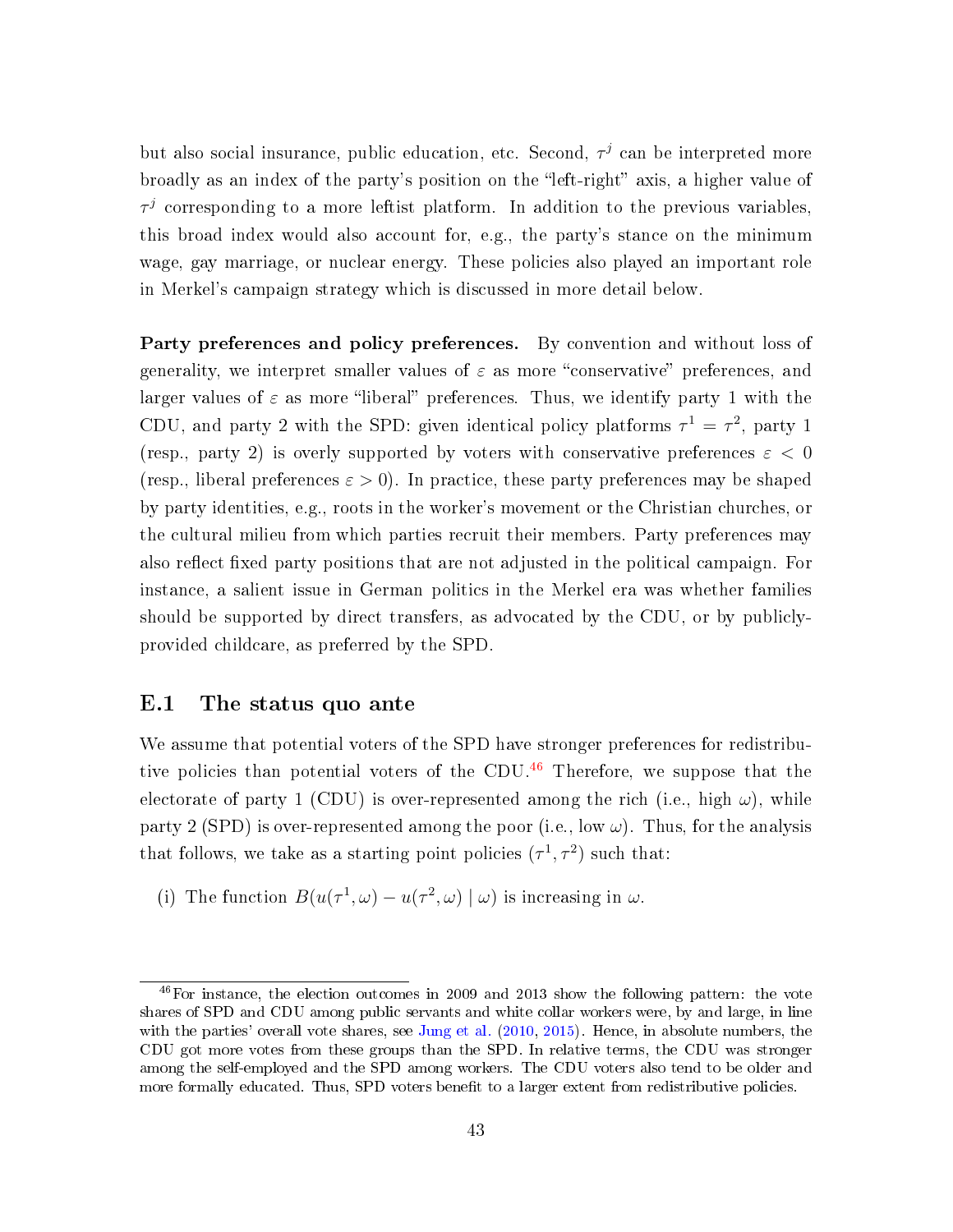Status quo policy  $\tau^1$ . The 2005 election was an early election called by Merkel's predecessor from the SPD, Gerhard Schröder. After an adoption of controversial labor market reforms, the SPD had lost various state elections. When the 2005 election was called, the CDU had a strong 21 percent lead over the SPD in opinion polls, and was expected to become by far the strongest party. The CDU decided to run on a promarket platform, emphasizing the need for deregulation and lower taxes. Over the course of the election campaign, however, the SPD recovered and in the end the CDU won only by a tiny margin of victory: it was only 1 percent ahead of the SPD. Notice that this outcome is consistent with the implications of Proposition [2](#page--1-5) discussed in the main text: because it was the clear front runner, the CDU would have maximized its chances of victory by focusing on demobilizing the opposition, rather than mobilizing its own electorate  $-$  i.e., by running on a redistributive platform more favorable to the SPD's core supporters rather than taking a fiscally conservative stance to benefit its own base. Therefore, the CDU's status quo policy  $\tau^1$  ahead of the 2009 election was "too far" to the right, i.e.:

(ii)  $\tau^1$  <  $\tau^{1*}$ , where  $\tau^{1*}$  denotes party 1's best response to  $\tau^2$ , i.e. to the policy prosed by party 2.

One can show that this condition is satisfied if  $\tau^1$  is small enough, or if it is below and close enough to the best response  $\tau^{1*}(\tau^2)$  to party 2's policy.

Odds of winning  $\bar{\pi}^1(\tau^1, \tau^2)$ . In 2009, the CDU was clearly headed for reelection. The polls estimated that the CDU would get 35 percent of the votes, against 25 percent for the SPD and less than 15 percent for all the other parties. A week before election day, Merkel traded at 1.08  $(1/12)$  in the "next Chancellor" market on Betfair – i.e., party 2 was given a chance of winning  $1-\bar{\pi}^1(\tau^1,\tau^2)$  of 8 percent. This motivates the following assumption:

(iii) Party 1 is the likely winner of the election, i.e., the probability that party 1 wins is  $\bar{\pi}^1(\tau^1, \tau^2) > 1/2$ .

### E.2 CDU's Asymmetric Demobilization strategy

After the federal election in 2005 the CDU adopted the strategy of *asymmetric de*mobilization. What defines this strategy is an avoidance of controversial positions or even an adoption of the rival's position in an attempt to lower the turnout of its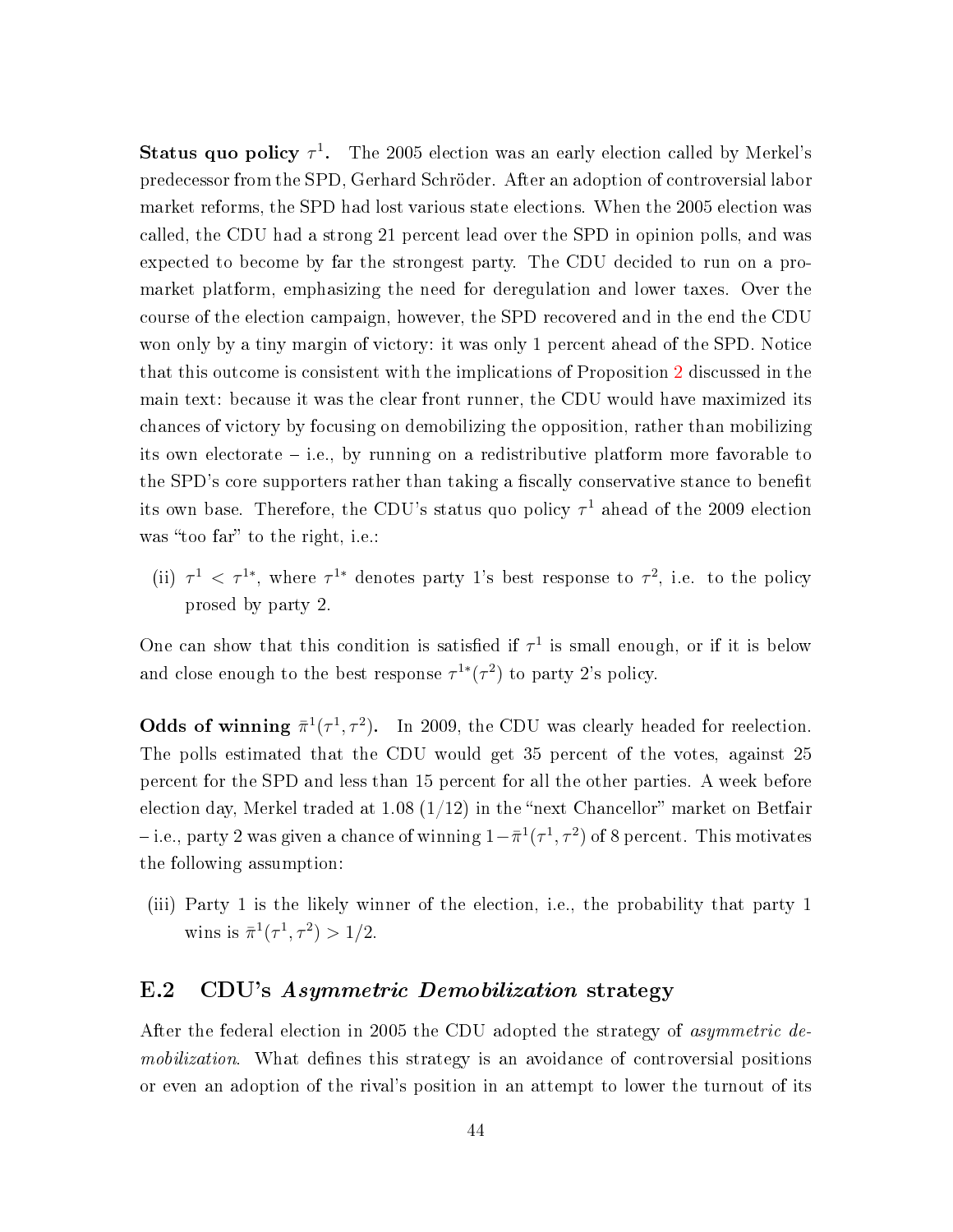potential voters. This strategy was successful and continued during the 2013 and  $2017$  campaigns. The clearest illustration is given by the  $2013$  official CDU program, which included many policies traditionally advocated by the SPD including the creation of a minimum wage, rent control in tight city areas, a financial transactions tax, a floor on pensions, or tax credits for families and single mothers. In addition, in 2011 Merkel had announced a plan to shut down all nuclear reactors by 2022, a measure traditionally favored by the left-leaning Green party. In 2017, the CDU avoided controversial topics on economic and social policy, and Merkel initiated a parliamentary decision on the question of gay marriage that her SPD opponent had made a central campaign issue  $-$  at the cost of alienating her own base. Narrative records of this strategy abound in the national and international press. While such journalistic documentation of the CDU's asymmetric demobilization strategy is overwhelming, it is also apparent in systematic quantitative analyses of party positions by political scientists, as we now describe.

**Data sources.** The *Manifesto Project*, see [Volkens et al.](#page--1-6) [\(2018\)](#page--1-6), provides a quantitative text analysis of party manifestos. The text is split into quasi-sentences, units of text that contain one political statement. Quasi-sentences are then assigned to categories such as Free Market Economy, Market Regulation, Welfare State Expansion or Welfare State Limitation.<sup>[47](#page--1-2)</sup> Following our discussion of the policy space  $P$  above, we focus on two such indices. See [Volkens et al.](#page--1-6) [\(2018\)](#page--1-6) for a detailed description of the data set and the methodology. $48$ 

First, we use the *Welfare State* index, which corresponds to our narrower interpretation of a policy platform  $\tau^{j}$ . This index aggregates all of the favourable mentions of the "need to introduce, maintain or expand any public social service or social security scheme ... for example: government funding of health care, child care, elder care and pensions, social housing"; and of "equality: concept of social justice and the need for fair treatment of all people". Second, we use the  $Right-Left$  index, which corresponds to our broader interpretation of a policy platform  $\tau^j$ . This index positions a party

 $47$ The overall analysis is not restricted to economic policy dimensions, but also contains categories for positions on foreign policy, migration, political corruption and others.

 $^{48}$ An alternative data source is the *Chapel Hill Expert Survey*, see [Polk et al.](#page--1-7) [\(2017\)](#page--1-7); [Bakker et al.](#page--1-8) [\(2015\)](#page--1-8). It also provides an analysis of party positions in various dimensions, including a left-versusright positioning for economic policy issues. It differs from the *Manifesto Project* in that it is based on a survey of expert opinions as opposed to the text of party manifestos. This data set does not yet cover the most recent federal election in Germany in 2017. For the elections between 2002 and 2013 it shows the same pattern as the Party Manifesto data.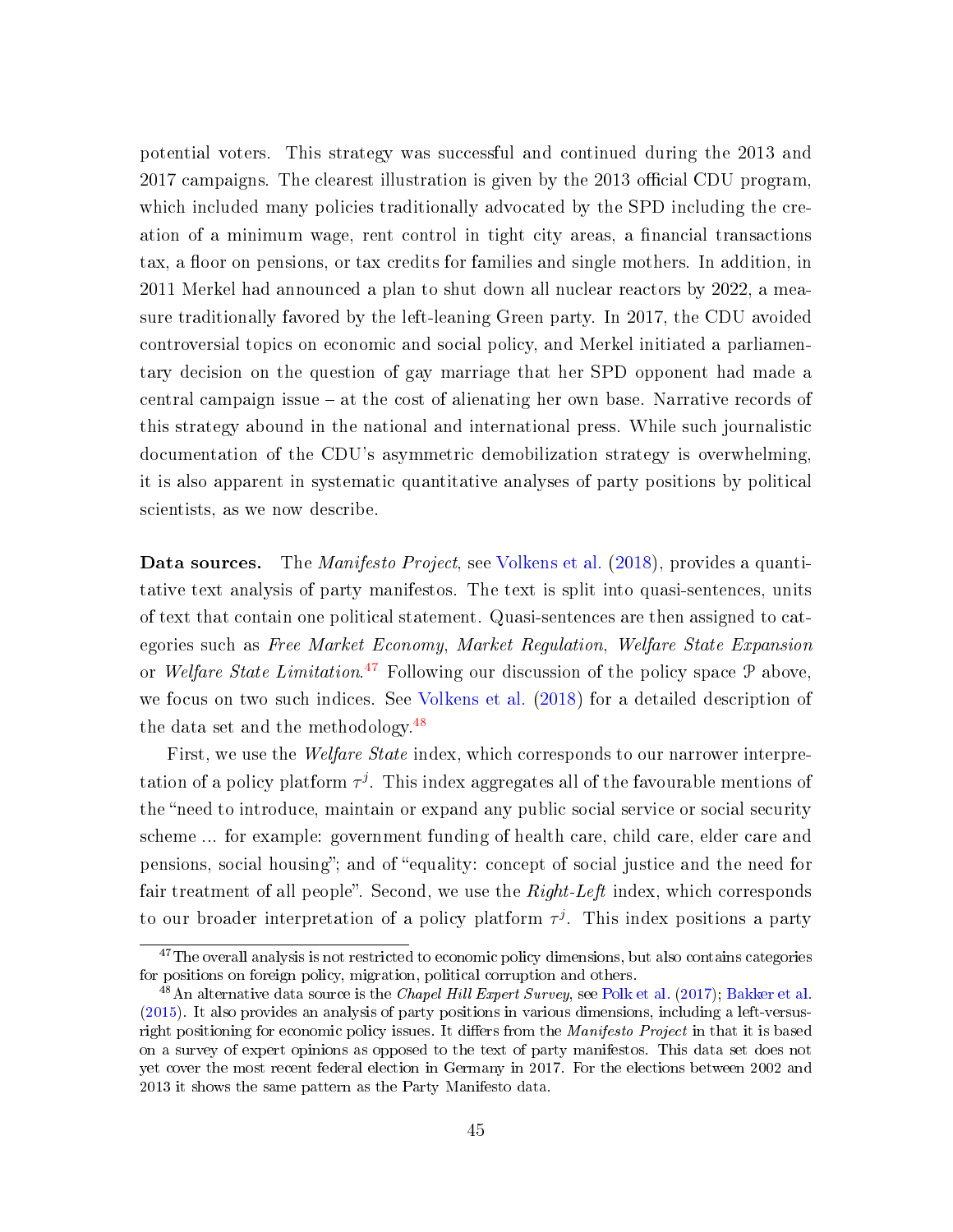manifesto on a one-dimensional policy space by taking the share of quasi-sentences that are indicative of rightist positions (e.g., favorable mentions of military, freedom and human rights, constitutionalism, political authority, free market economy, incentives, economic orthodoxy, welfare state limitation, national way of life, traditional morality, law and order, civic mindedness) and substracts the share of quasi-sentences that are indicative of leftist positions (e.g., favorable mentions of anti-imperialism, peace, internationalism, democracy, economic planning, protectionism, nationalization, welfare state expansion, education expansion, labor groups).

Results. The table below describes how the positions of the CDU and the SPD evolved according to the two indices from the Manifesto Project for the federal elections since 2002. Both indices are normalized to 1 for the SPD in 2002. Larger (resp., smaller) values of the "Welfare State" index mean that the party's manifesto puts stronger (resp., weaker) emphasis on the expansion of the welfare state. Larger (resp., smaller) values of the "Right-Left" index mean that the party's manifesto is located further to the right (resp., left). This table shows clearly that the party positions diverged between the 2002 and 2005 elections. While the SPD reinforced its emphasis on welfare state expansion (the Welfare State index increased from 1 to 1.49) and overall moved further to the left (the Right-Left index decreased from 1 to −0.53), instead the CDU advocated a smaller welfare state (the corresponding index decreased from 0.85 to 0.58) and overall moved further to the right (the corresponding index increased from 5.06 to 6.25). From 2009 onwards, instead, the CDU moved to the left according to both indices: the welfare state index increased continuously from 0.58 in 2005 to 1.08 in 2017, and the right-left index decreased from 6.26 in 2005 to 0.67 in 2017. The two parties moved in parallel: when the SPD moved to the left, so did the CDU. Notice that according to both indices, the CDU was substantially more left-leaning in 2017 than the SPD was in 2002.

|      | Welfare State |      | Right-Left |      |
|------|---------------|------|------------|------|
|      | <b>SPD</b>    | CDU  | <b>SPD</b> | CDU  |
| 2002 | 1             | 0.85 | 1          | 5.06 |
| 2005 | 1.49          | 0.58 | $-0.53$    | 6.25 |
| 2009 | 1.76          | 0.74 | -4.46      | 2.13 |
| 2013 | 2.14          | 0.83 | -5.75      | 0.63 |
| 2017 | 1.83          | 1.08 | $-5.23$    | 0.67 |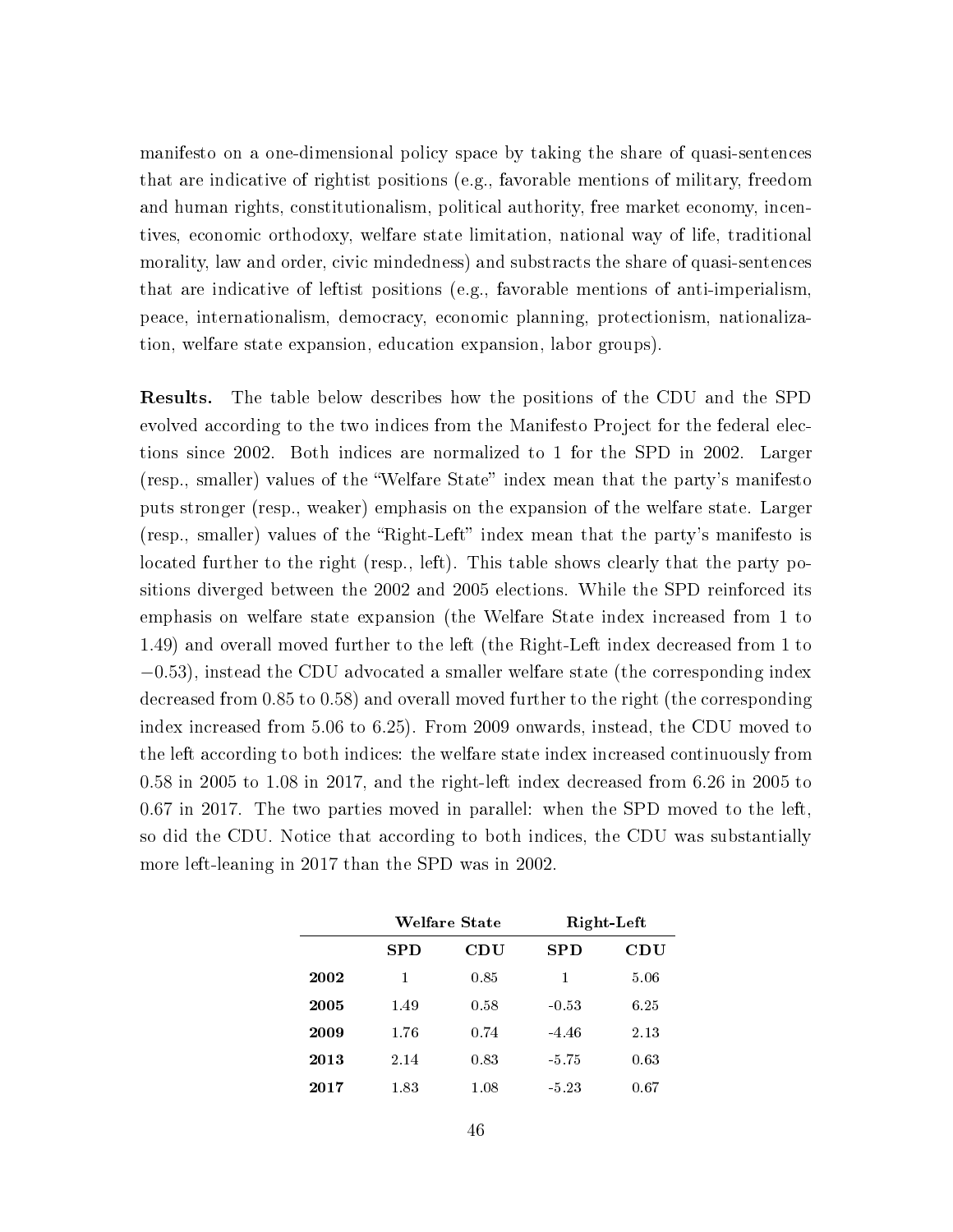#### E.3 Analysis of turnout and election outcomes

In this section we analyze the impact of the CDU's asymmetric demobilization strategy on turnout rates and election results. Our goal is to confront the comparative statics predictions of our model with the outcomes of German elections from 2009 to 2017.

Comparative statics predictions. A major insight of our theoretical analysis is that a party that is leading in the polls has an incentive to adopt a platform that is appealing to the core supporters of its competitor. Thereby the potential voters of the competitor are demobilized. Proposition  $6$  below is an adaptation of this finding to the German context described above. For convenience, we invoke additional functional form assumptions.

#### <span id="page-46-1"></span>Assumption 4.

- a) Voting costs are linear:  $\lambda = 1$ .
- b) Party biases  $\varepsilon$  follow a uniform distribution at each income level: for any  $\omega \in \Omega$ there exist  $\alpha(\omega) \in (0,1)$  and  $\beta(\omega) > 0$  such that  $B(x | \omega) = \alpha(\omega) + \beta(\omega) x$ . Moreover, the distributions have a wide support and are close to symmetric:

There exists  $\bar{\beta}$  close to zero so that  $0 < \beta(\omega) \leq \bar{\beta}$ , for all  $\omega$ .

- There exists  $\bar{\alpha}$  close to zero so that,  $\alpha(\omega) \in [\frac{1}{2} \bar{\alpha}, \frac{1}{2} + \bar{\alpha}].$ c) The random variables  $\eta^1$  and  $\eta^2$ , defined in Assumption [1,](#page--1-9) are uniformly dis-
- tributed on an interval  $[1 \delta, 1 + \delta]$  with  $\delta > 0$ .
- d) Party 1 is more right-leaning than party 2:  $\tau^1 \leq \tau^2$  implies that  $B(u(\tau^1,\omega)$  $u(\tau^2, \omega) \mid \omega$  is increasing in  $\omega$ , and that  $B(u(\tau^1, \omega) - u(\tau^2, \omega) \mid \omega) < \frac{1}{2}$  $\frac{1}{2}$ , *i.e.*, among the very poor there is more support for party 2 than for party 1.

As the proof below makes clear, Assumption  $4$  is sufficient, but by no means necessary, to obtain our next result.

<span id="page-46-0"></span>Proposition 6. Suppose that Assumption [4](#page-46-1) holds. Consider a one-dimensional policy space and suppose that policy preferences satisfy the single crossing property and are concave. Suppose that  $\mathcal{P} = [\underline{\tau}, \overline{\tau}]$  is a set of Pareto-efficient tax systems. Consider  $\tau^1, \tau^2 \in (\underline{\tau}, \overline{\tau})$  with  $\tau^1 < \tau^2$ ,  $\overline{\pi}^1(\tau^1, \tau^2) > \frac{1}{2}$  $\frac{1}{2}$ , and  $\tau^1$  < argmax<sub> $\tau$ </sub>  $\bar{\pi}^1(\tau, \tau^2)$ . Then a marginal increase of party 1's tax rate has the following implications: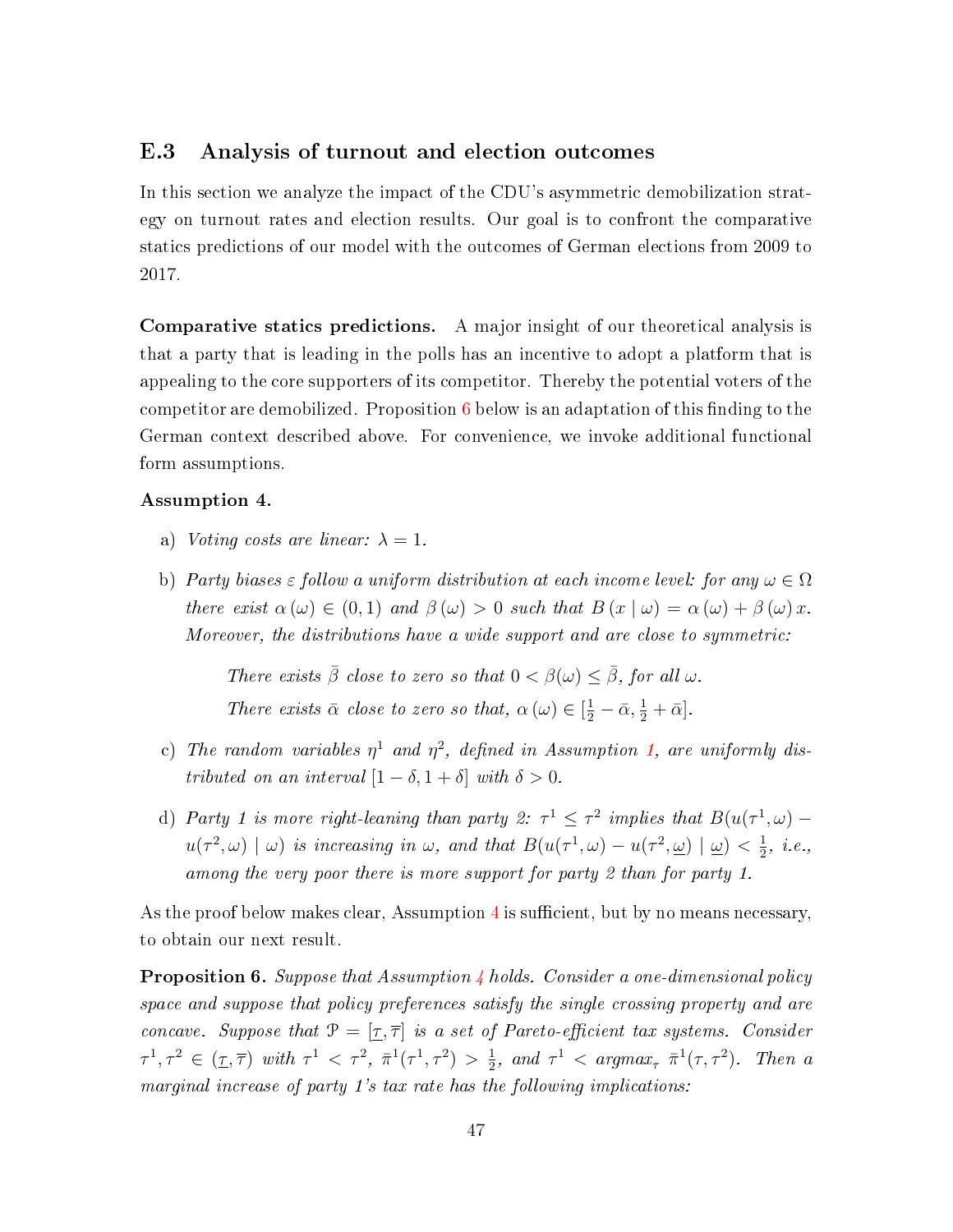- 1. Party 1's probability of winning increases.
- 2. Party 1's expected vote share increases.
- 3. Overall turnout decreases.
- 4. The demobilization is asymmetric:  $\sigma^{1*}/\sigma^{2*}$  increases.

A proof of Proposition [6](#page-46-0) can be found in Section [E.4](#page-48-0) below. In the remainder of this section we confront the theoretical predictions in Proposition [6](#page-46-0) with the election outcomes in Germany.

Empirical election outcomes. As we discussed above, the strategy of asymmetric demobilization was adopted in the 2009, 2013 and 2017 elections in response to the 2005 experience, in which Merkel learned that running on a platform that appeals to the core voters of her own party could jeopardize an almost sure victory. This strategy paid off: despite a similar lead in the polls in 2009, her margin of victory over the SPD increased from 1 percent in 2005 to more than 10 percent. Overall turnout (70.8 percent) went down by 6.9 percentage points compared to the 2005 election, and was at an all-time low. Crucially, turnout was lower among potential SPD voters than among potential CDU voters: 52 percent of the potential SPD voters indeed voted for the SPD, whereas 62 percent of the potential CDU voters voted for the CDU, see [Jung et al.](#page--1-3) [\(2010\)](#page--1-3); [Forschungsgruppe Wahlen](#page--1-10) [\(2013b,](#page--1-10)[a\)](#page--1-11).[49](#page--1-2)

In 2013, the CDU moved further left in parallel with the SPD. The election outcome was again a great success for the CDU: it gained 41.5 percent of the votes, was close to an absolute majority in parliament, and was 16 percent ahead of the SPD. Again, mobilization was asymmetric: turnout was 51 percent among the potential SPD voters and 69 percent among the potential CDU voters, see [Forschungsgruppe](#page--1-12) [Wahlen](#page--1-12) [\(2015\)](#page--1-12). In 2017, the rise of a right-wing populist party implied large losses for the CDU relative to the 2013 election. The SPD also lost, however, and so the CDU stayed more than 12 percent ahead of the SPD. Moreover, it defended its dominant

<sup>&</sup>lt;sup>49</sup>These numbers are obtained in the following way. The research institute Forschungsgruppe Wahlen runs a monthly survey with a representative sample of voters. The study is known as the Politbarometer. Shortly before an election it includes questions on prospective voting behavior. A person who plans to vote SPD or who includes the SPD in the set of conceivable parties is considered a potential SPD voter. Likewise for the CDU. The ratio of actual to potential voters then gives the numbers of 62 percent for the CDU and of 52 percent of the SPD. As a caveat, note that the Politbarometer is not a panel; i.e., it is not tracking the actual voting behavior of the participants in the survey.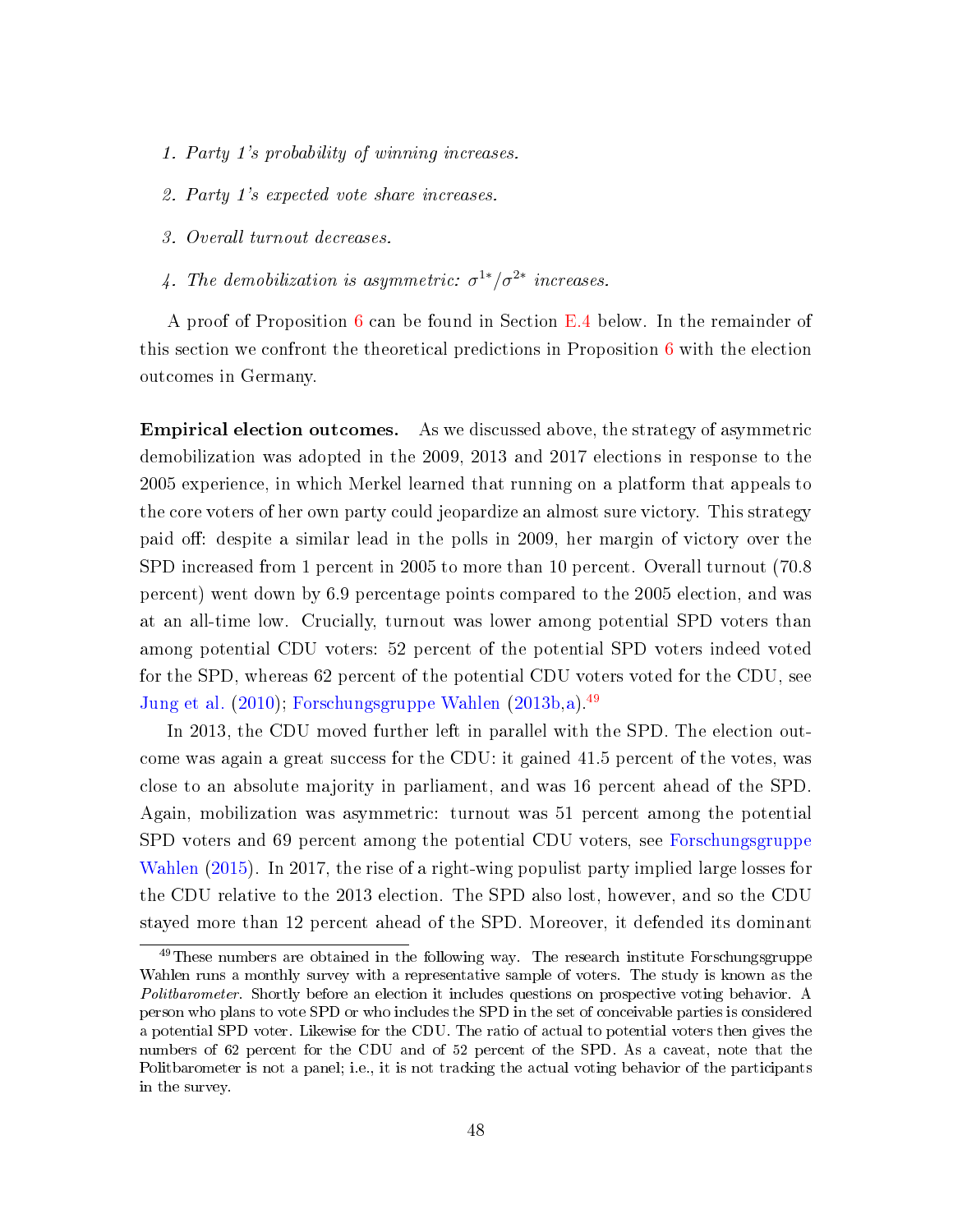position in the German party system: as the only party with more than 30 percent of the votes, every realistic option for government formation had the CDU in the leading role with Merkel as the chancellor. Again, turnout of potential CDU voters (60 percent) was much higher than the turnout of the potential SPD voters (44 percent), see [Forschungsgruppe Wahlen](#page--1-13) [\(2018\)](#page--1-13). Overall turnout was slightly higher in 2013 and somewhat higher in 2017 than it was in 2009, at 76 percent, but still lower than any turnout ratio observed prior to 2009.

These outcomes are all consistent with our theoretical comparative statics predictions of Proposition [6.](#page-46-0)

## <span id="page-48-0"></span>E.4 Proof of Proposition [6](#page-46-0)

Party 1's probability of winning. If policy preferences are concave, and if part b) of Assumption  $4$  is satisfied, then one can easily show that the function

$$
\Pi^1(\cdot,\tau^2): \tau^1 \mapsto \Pi^1(\tau^1,\tau^2) := \frac{W^1(\tau^1,\tau^2)}{W^2(\tau^1,\tau^2)} = \frac{\sigma^{1*}(\tau^1,\tau^2)\mathbf{B}^1(\tau^1,\tau^2)}{\sigma^{2*}(\tau^1,\tau^2)\mathbf{B}^2(\tau^1,\tau^2)}
$$

is globally concave for every value of  $\tau^2$ . Moreover, recall that party 1's probability of winning the election is an increasing function of  $\Pi^1(\tau^1, \tau^2)$ . Thus, for every value of  $\tau^2$ , there is a unique best response and moving closer to that best response unambiguously increases the winning probability.

**Party 1's expected vote share.** The total number of votes for party  $j$  is equal to  $\tilde{V}^j(\tau^1,\tau^2)=\sigma^{j*}(\tau^1,\tau^2)\tilde{\mathbf{B}}^j(\tau^1,\tau^2)$ . Hence party 1's expected vote share is equal to

$$
\mathbb{E}_{\eta} \left[ \frac{\sigma^{1*}(\tau^1, \tau^2) \tilde{\mathbf{B}}^1(\tau^1, \tau^2)}{\sigma^{1*}(\tau^1, \tau^2) \tilde{\mathbf{B}}^1(\tau^1, \tau^2) + \sigma^{2*}(\tau^1, \tau^2) \tilde{\mathbf{B}}^2(\tau^1, \tau^2)}} \right] = \mathbb{E}_{\eta} \left[ \left( 1 + \frac{\sigma^{2*}(\tau^1, \tau^2)}{\sigma^{1*}(\tau^1, \tau^2)} \frac{\eta^2 \mathbf{B}^2(\tau^1, \tau^2)}{\eta^1 \mathbf{B}^1(\tau^1, \tau^2)} \right)^{-1} \right]
$$
  
\n
$$
= \mathbb{E}_{\eta} \left[ \left( 1 + \frac{W^2(\tau^1, \tau^2)}{W^1(\tau^1, \tau^2)} \frac{\eta^2}{\eta^1} \right)^{-1} \right]
$$
  
\n
$$
= \mathbb{E}_{\eta} \left[ \left( 1 + \frac{W^2(\tau^1, \tau^2)}{W^1(\tau^1, \tau^2)} \frac{\eta^2}{\eta^1} \right)^{-1} \right],
$$

where expectations are taken with respect to the distribution of  $\frac{\eta^2}{n!}$  $\frac{\eta^2}{\eta^1}$ . With  $\frac{\partial \Pi^1(\tau^1,\tau^2)}{\partial \tau^1}$  > 0, this expression increases in  $\tau^1$ .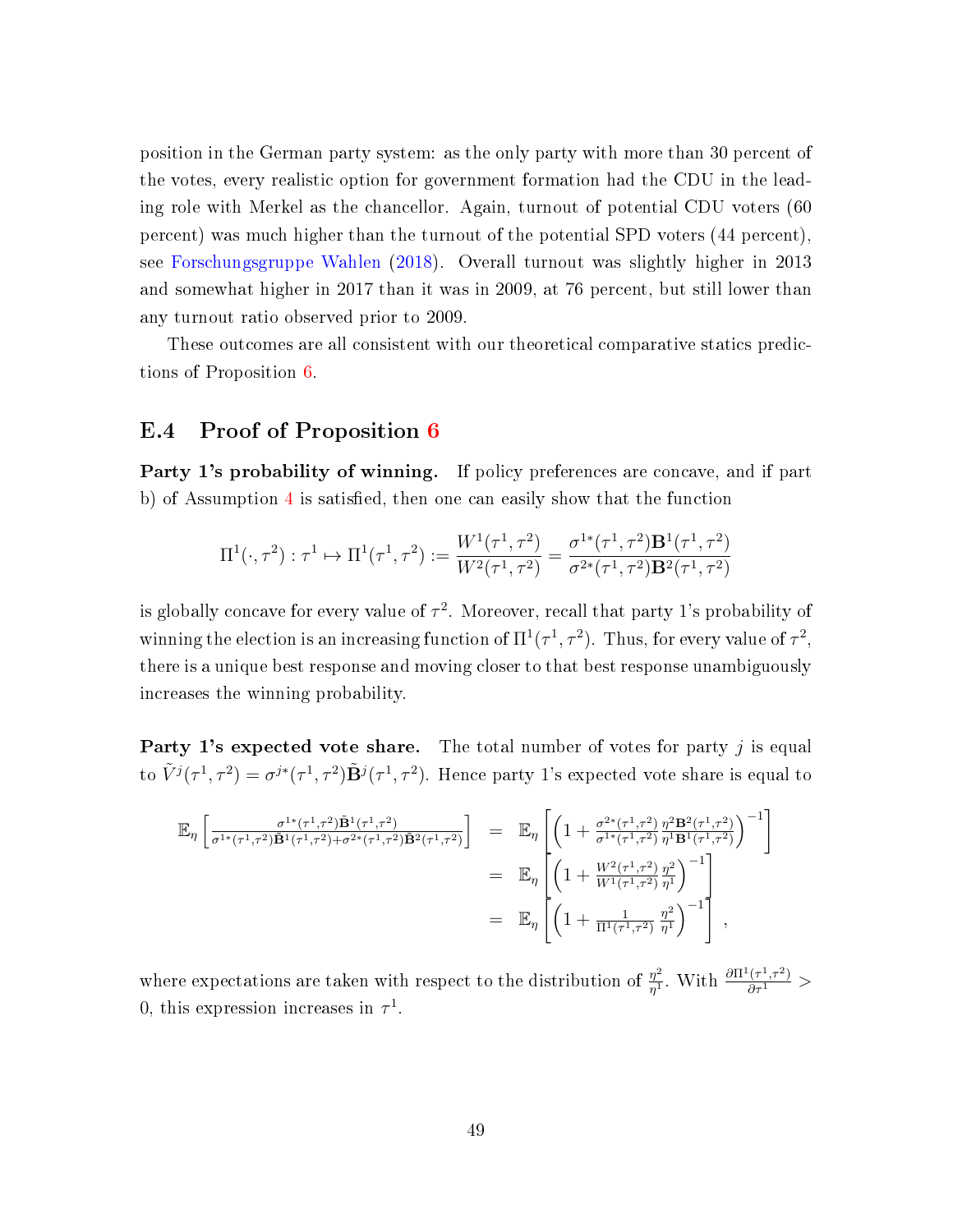Overall turnout. Expected overall turnout is equal to

$$
\Sigma := \mathbb{E}_{\eta} \left[ \frac{\sigma^{1*}(\tau^1, \tau^2) \tilde{\mathbf{B}}^1(\tau^1, \tau^2) + \sigma^{2*}(\tau^1, \tau^2) \tilde{\mathbf{B}}^2(\tau^1, \tau^2)}{\tilde{\mathbf{B}}^1(\tau^1, \tau^2) + \tilde{\mathbf{B}}^2(\tau^1, \tau^2)} \right]
$$
\n
$$
= \frac{\sigma^{1*}(\tau^1, \tau^2) \mathbf{B}^1(\tau^1, \tau^2) + \sigma^{2*}(\tau^1, \tau^2) \mathbf{B}^2(\tau^1, \tau^2)}{\mathbb{E}[\bar{q}(\omega)]}
$$
\n
$$
= \frac{\sigma^{2*}(\tau^1, \tau^2) \mathbf{B}^2(\tau^1, \tau^2)}{\mathbb{E}[\bar{q}(\omega)]} \left(1 + \frac{W^1(\tau^1, \tau^2)}{W^2(\tau^1, \tau^2)}\right)
$$
\n
$$
= \frac{f_{\eta}(\Pi^1(\tau^1, \tau^2)) \Pi^1(\tau^1, \tau^2) W^2(p^1, p^2)}{\kappa \mathbb{E}[\bar{q}(\omega)]} (1 + \Pi^1(\tau^1, \tau^2)),
$$

where  $f_{\eta}$  is the density of the random variable  $\frac{\eta^2}{n^1}$  $\frac{\eta^2}{\eta^1}$  and the last equality follows from [\(28\)](#page-2-0). Denoting by  $g_{\eta}$  the density of the random variable  $\frac{\eta^1}{n^2}$  $\frac{\eta^2}{\eta^2}$ , a change of variables implies that  $f_{\eta}(x) dx = -g_{\eta}(\frac{1}{x})$  $\frac{1}{x})d(\frac{1}{x})$  $(\frac{1}{x}), \text{ that is, } f_{\eta}(x) = \frac{1}{x^2} g_{\eta}(\frac{1}{x})$  $\frac{1}{x}$ ). Therefore, we can rewrite the previous expression as

$$
\Sigma = \frac{W^2(p^1, p^2)}{\kappa \mathbb{E}\left[\bar{q}(\omega)\right]} g_{\eta} \left(\frac{1}{\Pi^1(\tau^1, \tau^2)}\right) \left(1 + \frac{1}{\Pi^1(\tau^1, \tau^2)}\right).
$$

We now show that  $\partial \Sigma / \partial \tau^1 < 0$ . Since all the terms in the expression for  $\Sigma$  are positive, and since  $\frac{\partial \Pi^1(\tau^1,\tau^2)}{\partial \tau^1} > 0$  as shown above, the result follows if both  $g_\eta(1/\Pi^1(\tau^1,\tau^2))$ and  $W^2(\tau^1, \tau^2)$  are decreasing in  $\tau^1$ .

We first show that  $g_{\eta} (1/\Pi^1(\tau^1, \tau^2))$  is decreasing in  $\tau^1$ . Part (c) of Assumption [4](#page-46-1) can be shown to imply that<sup>[50](#page--1-2)</sup>

$$
g_{\eta}(x) = \frac{1}{(\bar{\eta} - \underline{\eta})^2} \int \eta^2 \mathbb{I}_{\{\eta^2 \in [\underline{\eta}, \bar{\eta}]\}} \mathbb{I}_{\{\eta^2 \in [\underline{\eta}/x, \bar{\eta}/x]\}} d\eta^2 ,
$$

where  $\eta := 1 - \delta$ ,  $\bar{\eta} := 1 + \delta$  and I is the indicator function. Note that if  $x > 1$ , we have  $\underline{\eta}/x < \underline{\eta}$  and  $\overline{\eta}/x < \overline{\eta}$ , so that  $[\underline{\eta}/x, \overline{\eta}/x] \cap [\underline{\eta}, \overline{\eta}] = [\underline{\eta}, \overline{\eta}/x]$ . Conversely, if  $x < 1$ ,

<sup>50</sup>To see this, note that

$$
G_{\eta}(x) = \text{prob}(\frac{\eta^{1}}{\eta^{2}} \leq x)
$$
  
=  $\int \text{prob}(\eta^{1} \leq x\eta^{2} | \eta^{2})\mu^{2}(\eta^{2})d\eta^{2}$   
=  $\int \frac{x\eta^{2} - \eta}{\overline{\eta} - \eta} \mathbb{I}_{\{\eta^{2} \in [\eta/x, \overline{\eta}/x]\}}\mu^{2}(\eta^{2})d\eta^{2}$ 

where  $\mu^2(\eta^2) = \frac{\mathbb{I}_{\{\eta^2 \in [\underline{\eta}, \bar{\eta}]\}}}{\bar{\eta} - n}$  $\frac{d^2 \in [ \eta, \bar{\eta} ] \cdot \bar{\eta} }{\bar{\eta}-\eta}$  is the density of  $\eta^2$ . Computing the derivative with respect to x yields the expression for  $g_n(x)$  in the text.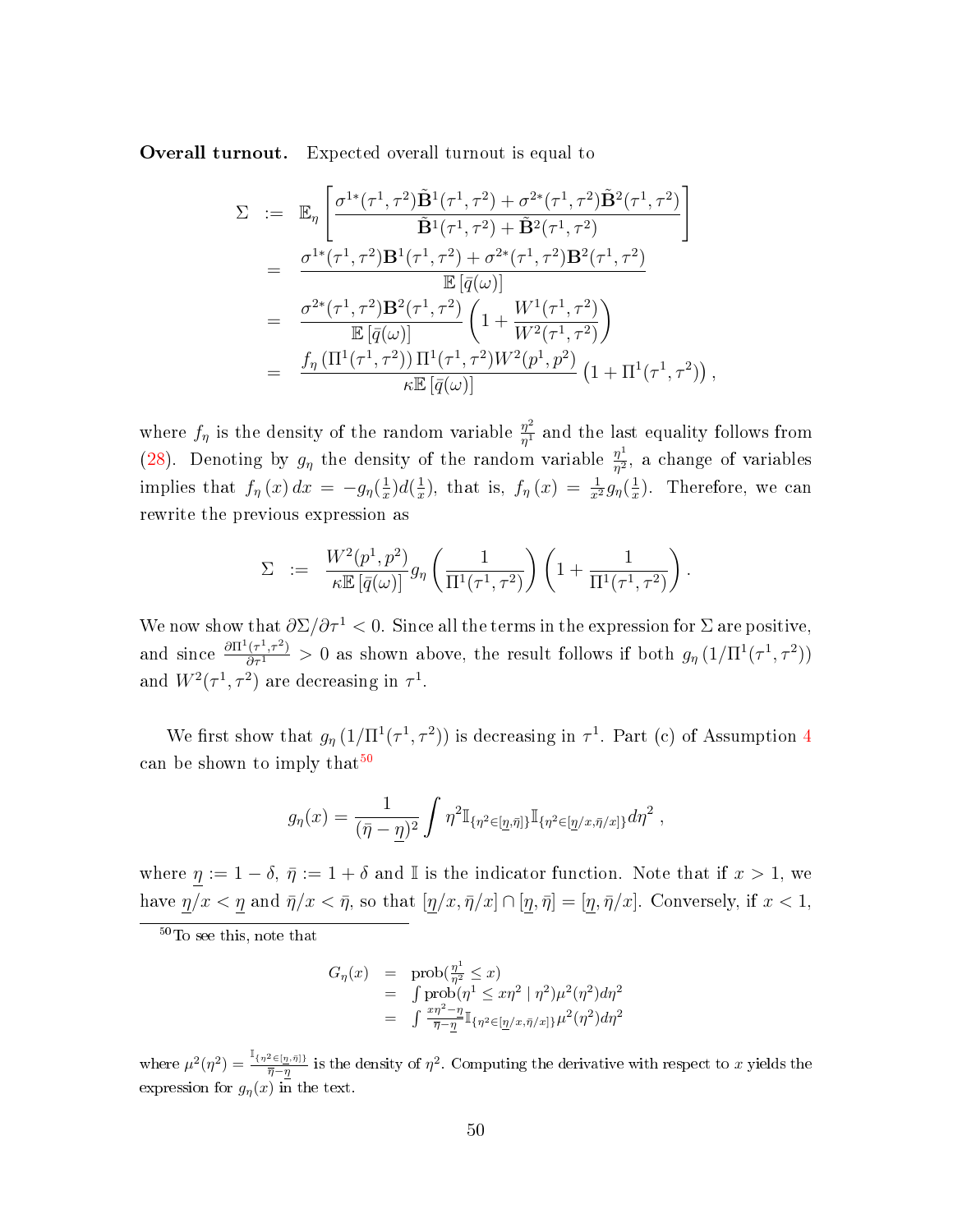we have  $[\eta/x, \bar{\eta}/x] \cap [\eta, \bar{\eta}] = [\eta/x, \bar{\eta}]$ . Therefore,

$$
g_{\eta}(x) = \frac{1}{(\bar{\eta} - \underline{\eta})^2} \begin{cases} \int_{\underline{\eta}/x}^{\bar{\eta}} \eta^2 d\eta^2 & \text{if } x \le 1, \\ \int_{\underline{\eta}}^{\bar{\eta}/x} \eta^2 d\eta^2 & \text{if } x > 1. \end{cases}
$$

We easily obtain that, for any  $x \leq 1$ ,

$$
g_{\eta}(x) = \frac{\overline{\eta}^2 - \underline{\eta}^2/x^2}{2(\overline{\eta} - \underline{\eta})^2},
$$

which is increasing in x. It is, moreover, straightforward to verify that  $G<sub>\eta</sub>(1) = 1/2$ . Now recall that party 1's probability of winning increases in response to the deviation considered in this proof, so that  $\partial [1/\Pi^1(\tau^1, \tau^2)]/\partial \tau^1 < 0$ . But party 2's probability of winning, which is the probability of the event  $\frac{\sigma^2}{\sigma^1}$  $\overline{\sigma^1}$  $\mathbf{B}^{2}(p^{1},p^{2})$  $\frac{{\bf B}^2(p^1,p^2)}{{\bf B}^1(p^1,p^2)}\geq \frac{\eta^1}{\eta^2}$  $\frac{\eta^2}{\eta^2}$ , is equal to  $\bar{\pi}^2(\tau^1, \tau^2) = G_{\eta} (1/\Pi^1(\tau^1, \tau^2))$ . But  $\bar{\pi}^2(\tau^1, \tau^2) = 1 - \bar{\pi}^1(\tau^1, \tau^2) < 1/2$  by assumption. Thus, we must have  $1/\Pi^1(\tau^1, \tau^2) < 1$ . Therefore,  $g_{\eta}(1/\Pi^1(\tau^1, \tau^2))$  is locally decreasing in  $\tau^1$ , and hence  $\partial g_\eta(1/\Pi^1(\tau^1,\tau^2))/\partial \tau^1 < 0$  in response to party 1's deviation.

We now show that  $W^2(\tau^1, \tau^2)$  is decreasing. First, recall that  $\Pi^1(\tau^1, \tau^2)$  =  $W^1(\tau^1,\tau^2)$  $\frac{W^1(\tau^1,\tau^2)}{W^2(\tau^1,\tau^2)}$ , or, equivalently,

$$
H_s(W^1(\tau^1,\tau^2)) - H_s(W^2(\tau^1,\tau^2))
$$

increases in  $\tau^1$ . Further note that

$$
\frac{\partial W^1(\tau^1,\tau^2)}{\partial \tau^1} = \mathbb{E}\left[B\left(u\left(\tau^1,\omega\right) - u\left(\tau^2,\omega\right) \mid \omega\right) u_1(\tau^1,\omega)\right]
$$

and

$$
\frac{\partial W^2(\tau^1,\tau^2)}{\partial \tau^1} = -\mathbb{E}\left[\left(1 - B\left(u\left(\tau^1,\omega\right) - u\left(\tau^2,\omega\right) \mid \omega\right)\right) u_1(\tau^1,\omega)\right]
$$

Thus,  $\Pi^1(\tau^1, \tau^2)$  increasing in  $\tau^1$  is equivalent to

$$
\mathbb{E}\left[\left\{B(\Delta u(\omega) \mid \omega) + \frac{h_s(W^2)}{h_s(W^1)}(1 - B(\Delta u(\omega) \mid \omega))\right\}u_1(\tau^1, \omega)\right] > 0,
$$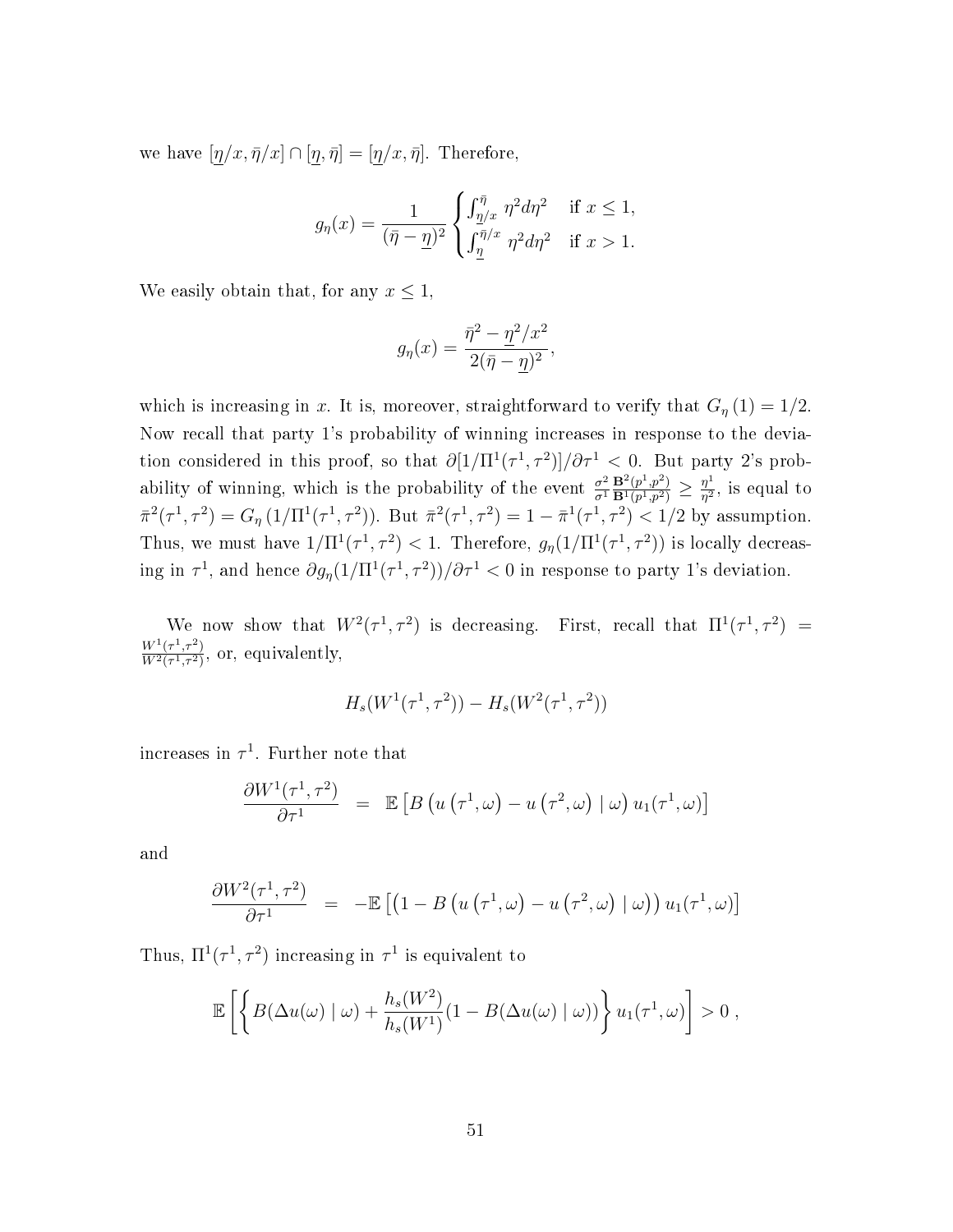or, once more, equivalently,

<span id="page-51-1"></span>
$$
\mathbb{E}\left[\left\{(1-\lambda')B(\Delta u(\omega) \mid \omega) + \lambda'(1 - B(\Delta u(\omega) \mid \omega))\right\}u_1(\tau^1, \omega)\right] > 0 ,\qquad(83)
$$

where  $\Delta u(\omega)$  is a shorthand for  $u(\tau^1, \omega) - u(\tau^2, \omega)$ , and  $\lambda'$  for  $\frac{h_s(W^2)}{h_s(W^1)}$  $\overline{h_s(W^1)}$  $\left(1+\frac{h_s(W^2)}{h(W^1)}\right)$  $\overline{h_s(W^1)}$  $\Big)^{-1}$ . By the single crossing property  $u_1(\tau^1, \omega)$  is decreasing in  $\omega$ . Also, since  $\tau^1$  is, by assumption, an interior policy,  $u_1(\tau^1, \omega)$  is positive for small values of  $\omega$  and negative for large values of  $\omega$ .

We now proceed by contradiction. Suppose, contrary to what we seek to show, that  $\frac{\partial W^2(\tau^1, \tau^2)}{\partial \tau^1} \geq 0$ , or, equivalently, that

<span id="page-51-0"></span>
$$
\mathbb{E}\left[\left(1 - B(\Delta u(\omega) \mid \omega)\right) u_1(\tau^1, \omega)\right] \le 0. \tag{84}
$$

Now compare the weighting functions

$$
\gamma'(\omega) := (1 - \lambda')B(\Delta u(\omega) | \omega) + \lambda'(1 - B(\Delta u(\omega) | \omega)
$$

and

$$
\gamma(\omega) := 1 - B(\Delta u(\omega) | \omega) .
$$

Since by hypothesis  $B(\Delta u(\omega) | \omega)$  is increasing in  $\omega, \gamma'$  puts less weight on low values of  $\omega$ , corresponding to positive values of  $u_1(\tau^1, \omega)$ , and more weight on high values of  $\omega$ , where  $u_1(\tau^1, \omega)$  takes negative values. Therefore, [\(84\)](#page-51-0) implies that

$$
\mathbb{E}\left[\left\{(1-\lambda')B(\Delta u(\omega)\mid\omega)+\lambda'(1-B(\Delta u(\omega)\mid\omega))\right\}u_1(\tau^1,\omega)\right]<0,
$$

a contradiction [\(83\)](#page-51-1). Thus, the assumption that  $\frac{\partial W^2(\tau^1,\tau^2)}{\partial \tau^1} \geq 0$  has led to a contradiction and must be false.

**Relative turnout.** Finally, we show that the relative turnout  $\sigma^{1*}/\sigma^{2*}$  increases. We have

$$
\frac{\sigma^{1*}(\tau^1, \tau^2)}{\sigma^{2*}(\tau^1, \tau^2)} = \Pi^1(\tau^1, \tau^2) \frac{\mathbb{E}\left[\bar{q}(\omega)\right] - \mathbf{B}^1(\tau^1, \tau^2)}{\mathbf{B}^1(\tau^1, \tau^2)}.
$$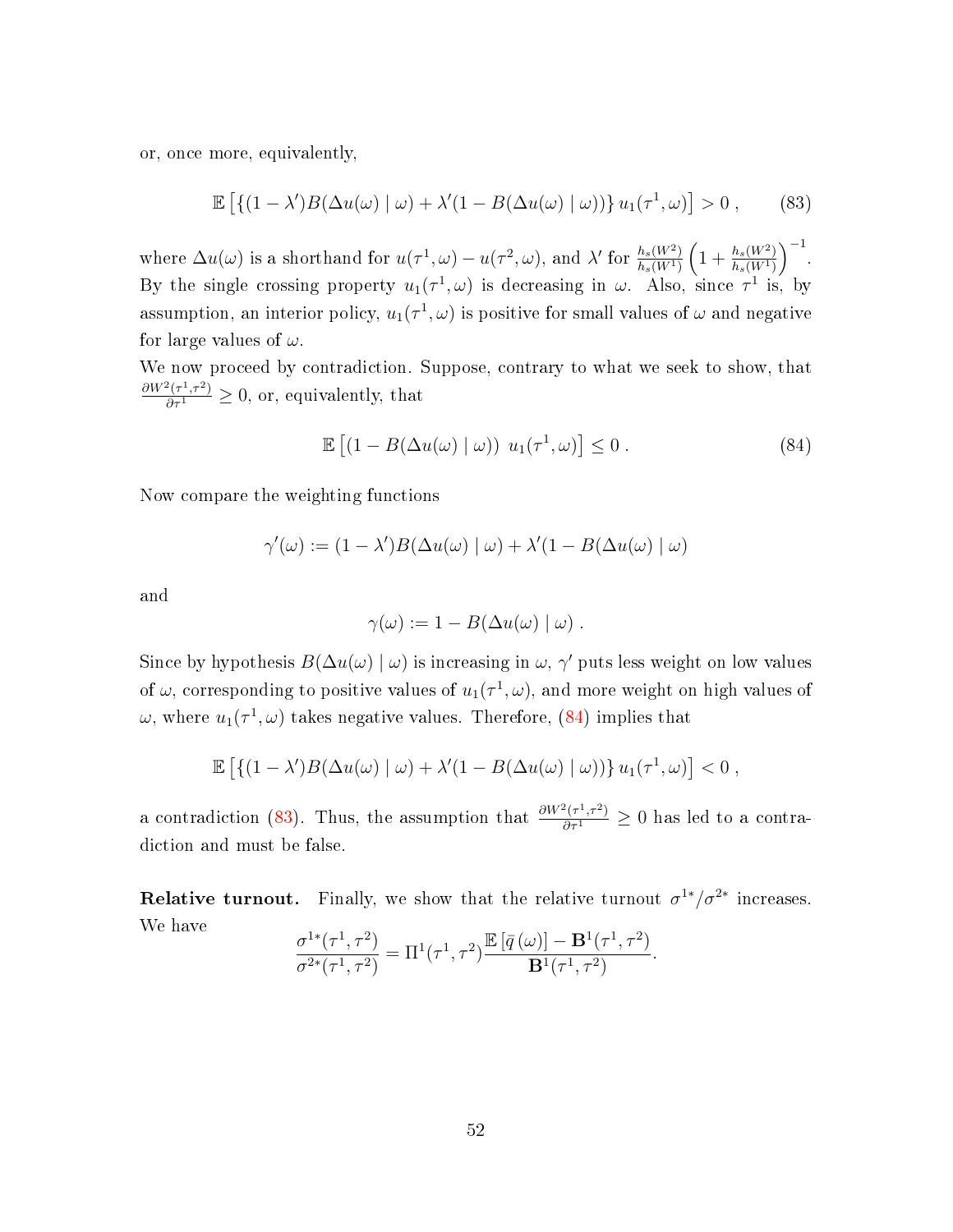In response to party 2's deviation, we have

$$
\frac{\partial \mathbf{B}^{1}(\tau^{1},\tau^{2})}{\partial \tau^{1}} = \mathbb{E}\left[\bar{q}(\omega) b\left(u\left(\tau^{1},\omega\right)-u\left(\tau^{2},\omega\right)|\omega\right) \frac{\partial u\left(\tau^{1},\omega\right)}{\partial \tau^{1}}\right]
$$
\n
$$
= \mathbb{E}\left[\bar{q}(\omega) b\left(u\left(\tau^{1},\omega\right)-u\left(\tau^{2},\omega\right)|\omega\right)\left(-y^{1}\left(\omega\right)+\mathbb{E}y^{1}-\frac{\tau^{1}}{1-\tau^{1}}e\mathbb{E}\left[y^{1}\left(\omega\right)\right]\right)\right].
$$

Part b) of Assumption [4](#page-46-1) implies that this derivative is close to zero. Hence, the result follows immediately from the fact that  $\Pi^1(\tau^1, \tau^2)$  increases in  $\tau^1$ .

# F Alternative Settings

#### F.1 A model that includes ethical voters who always vote

We now assume that the base of each party is split into three groups: a group that always votes, a group that always abstains, and a group of voters whose voting decision follows from a rule-utilitarian calculation. We denote by  $\tilde{q}^{jv}(\omega)$  the fraction of definite voters among the type  $\omega$  supporters of party j, by  $\tilde{q}^{ja}(\omega)$  the fraction of definite abstainers and by  $\tilde{q}^{ju}(\omega)$  the fraction of rule-utilitarian or ethical supporters, with  $\tilde{q}^{jv}(\omega) + \tilde{q}^{ja}(\omega) + \tilde{q}^{ju}(\omega) = 1$ . We assume that these are random quantities both from the perspective of parties when choosing platforms and from the perspective of voters when choosing whether or not to vote. We write  $\tilde{q}^j = \{\tilde{q}^{jv}(\omega), \tilde{q}^{ja}(\omega), \tilde{q}^{ju}(\omega)\}_{\omega \in \Omega}$  for the collection of random variables that refer to party  $j$ . We denote the expected value of the random variable  $\tilde{q}^{ju}(\omega)$  by  $\bar{q}^{ju}(\omega)$ . The total number of votes for party 1 is then a random variable equal to

$$
\tilde{V}^{1}(p^{1}, p^{2}, \sigma^{1}, \tilde{q}^{1}) = \mathbb{E}[(\tilde{q}^{1v}(\omega) + \sigma^{1} \tilde{q}^{1u}(\omega))B(u(p^{1}, \omega) - u(p^{2}, \omega) | \omega)].
$$

Analogously, the total number of votes for party 2 equals

$$
\tilde{V}^2(p^1, p^2, \sigma^2, \tilde{q}^2) = \mathbb{E}[(\tilde{q}^{2v}(\omega) + \sigma^2 \tilde{q}^{2u}(\omega))(1 - B(u(p^1, \omega) - u(p^2, \omega) | \omega))].
$$

We assume throughout that  $\mu \to \infty$ , so that the per capital cost of voting is equal to κσ $^j$ .

Assume furthermore that the random variables  $\tilde{q}^1$  and  $\tilde{q}^2$  are driven by aggregate shocks that affect the shares of definite and rule-utilitarian voters one the one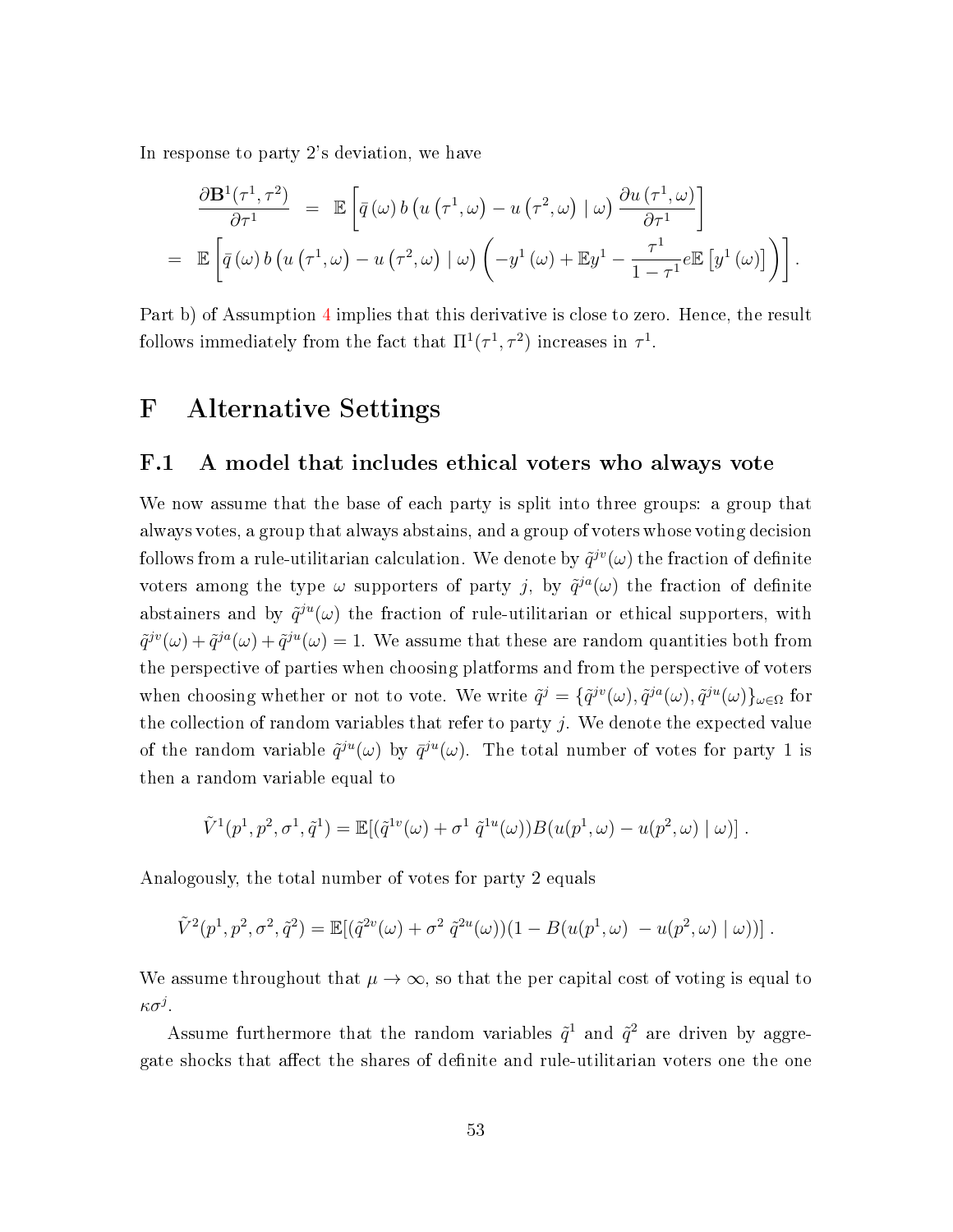hand and of definite abstainers on the other so that the following two properties are satisfied. First, the ratio of definite and rule-utilitarian voters is not subject to randomness; i.e., shocks affect the ratio of potential voters to definite abstainers without affecting the internal composition of the set of potential voters. Second, among the supporters of party j, the ratio of definite to rule-utilitarian voters is the same for all types.

<span id="page-53-0"></span>**Assumption 5.** There is a pair of independent random variables,  $\eta_1$  and  $\eta_2$ , so that, for all  $\omega$ ,

$$
\tilde{q}^{1v}(\omega) = \bar{q}^{1v}(\omega) \eta_1 \quad and \quad \tilde{q}^{1u}(\omega) = \bar{q}^{1u}(\omega) \eta_1
$$

and

$$
\tilde{q}^{2v}(\omega) = \bar{q}^{2v}(\omega) \eta_2 \quad and \quad \tilde{q}^{2u}(\omega) = \bar{q}^{2u}(\omega) \eta_2.
$$

In addition, there are numbers  $q^{1v}$ ,  $q^{1u}$ ,  $q^{2v}$  and  $q^{2u}$  so that, for all  $\omega$ 

$$
\bar{q}^{1v}(\omega) = q^{1v} \quad \text{and} \quad \bar{q}^{1u}(\omega) = q^{1u}
$$

and

$$
\bar{q}^{2v}(\omega) = q^{2v} \quad \text{and} \quad \bar{q}^{2u}(\omega) = q^{2u}
$$

Under Assumption [5](#page-53-0) the total number of votes for party 1 can be written as

$$
\tilde{V}^1(p^1, p^2, \sigma^1, \tilde{q}^1) = \eta^1 \; V^1(p^1, p^2, \sigma^1)
$$

where  $V^1(p^1, p^2, \sigma^1) := m^1(\sigma^1) \mathbf{B}^1(p^1, p^2)$  and  $m^1(\sigma^1) := q^{1v} + \sigma^1 q^{1u}$  is a multiplier that determines how party 1's base  $\mathbf{B}^1(p^1, p^2)$  is transformed into actual votes. Analogously, the votes for party 2 are given by  $\tilde{V}^2(p^1, p^2, \sigma^2, \tilde{q}^2) = \eta^2 V^2(p^1, p^2, \sigma^2)$ , where  $V^2(p^1, p^2, \sigma^2) := m^2(\sigma^2) \mathbf{B}^2(p^1, p^2)$  and  $m^2(\sigma^2) = q^{2v} + \sigma^2 q^{2u}$ . Armed with this notation, we can express the probability that party 1 wins as

$$
\pi^1(p^1, p^2, \sigma^1, \sigma^2) = P\left(\frac{V^1(p^1, p^2, \sigma^1)}{V^2(p^1, p^2, \sigma^2)}\right) = P\left(\frac{m^1(\sigma^1)}{m^2(\sigma^2)} \frac{\mathbf{B}^1(p^1, p^2)}{\mathbf{B}^2(p^1, p^2)}\right) ,\tag{85}
$$

where P is the cdf of the random variable  $\eta^2/\eta^1$ . Its density function is denoted by  $\rho$ . Note that imposing Assumption [5](#page-53-0) implies a multiplicative separability between the term

$$
R^{\sigma}(p^1, p^2) = \frac{m^1(\sigma^1(p^1, p^2))}{m^2(\sigma^2(p^1, p^2))},
$$
\n(86)

.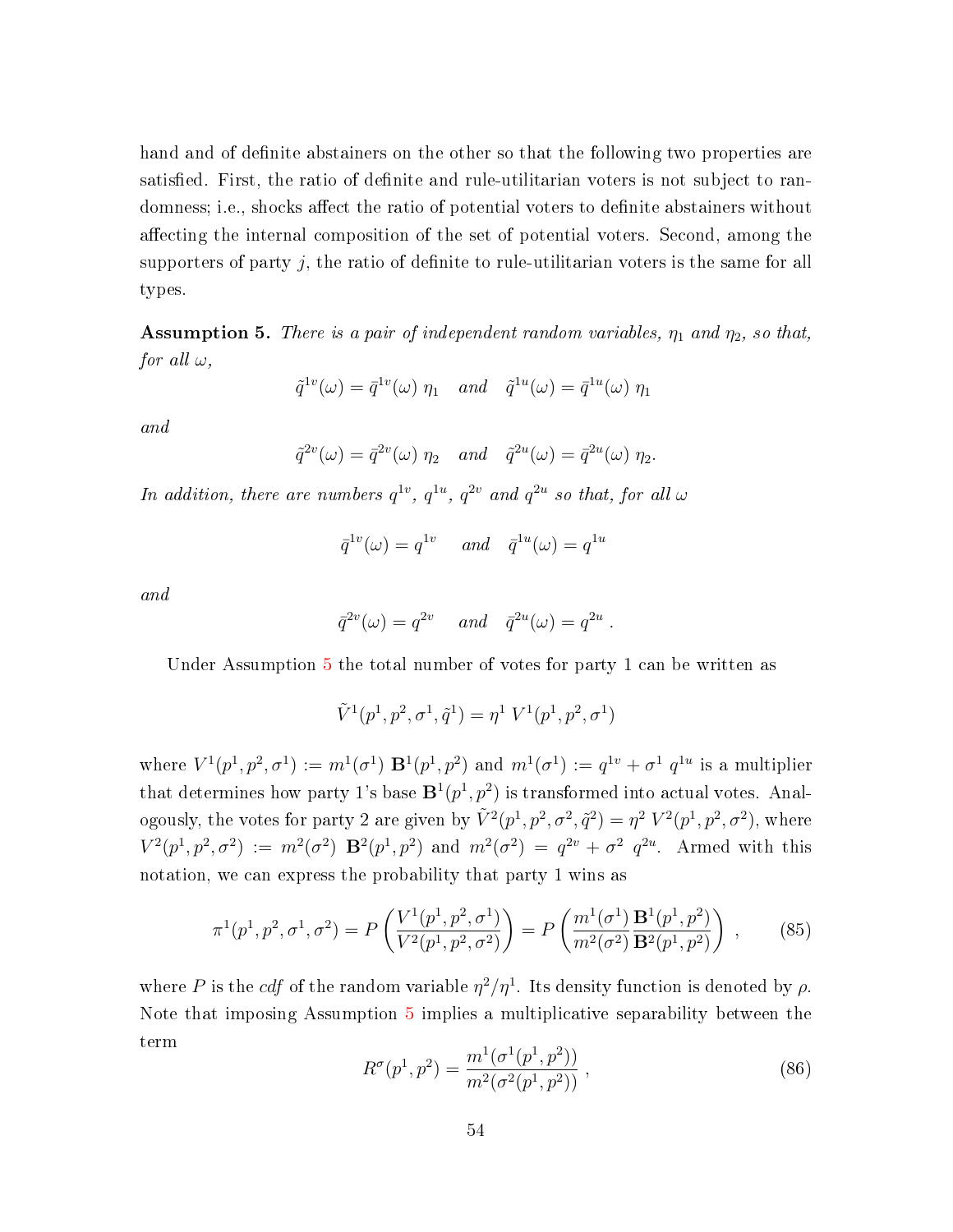that is shaped by the rule-utilitarian voter's participation thresholds and the ratio of their bases

$$
R^{\mathbf{B}}(p^1, p^2) = \frac{\mathbf{B}^1(p^1, p^2)}{\mathbf{B}^2(p^1, p^2)}
$$

so that we can write

<span id="page-54-3"></span>
$$
\pi^1(p^1, p^2, \sigma^1, \sigma^2) = P\left(R^{\sigma}(p^1, p^2) R^{\mathbf{B}}(p^1, p^2)\right).
$$
 (87)

**Turnout.** For now, we take the party platforms  $p^1$  and  $p^2$  as given and characterize the parties' equilibrium turnout. We say that the turnout game has an interior equilibrium if  $0 < \sigma^{1*}(p^1, p^2) < 1$  and  $0 < \sigma^{2*}(p^1, p^2) < 1$ . If the function P is continuously differentiable then an interior equilibrium is characterized by the first order conditions

$$
\pi_{\sigma^1}^1(\cdot) W^1 - \kappa q^{1u} \mathbf{B}^1 = 0 , \qquad (88)
$$

and

$$
-\pi_{\sigma^2}^1(\cdot) W^2 - \kappa q^{2u} \mathbf{B}^2 = 0.
$$
 (89)

Using Assumption [5](#page-53-0) we can rewrite these conditions as

<span id="page-54-0"></span>
$$
\frac{\rho(\cdot)R^{\sigma}(p^{1},p^{2})}{q^{1v} + \sigma^{1} q^{1u}} W^{1} - \kappa \mathbf{B}^{1} = 0 ,
$$
\n(90)

and

<span id="page-54-1"></span>
$$
\frac{\rho(\cdot)R^{\sigma}(p^{1},p^{2})}{q^{2v} + \sigma^{2} q^{2u}} W^{2} - \kappa \mathbf{B}^{2} = 0.
$$
\n(91)

Equations  $(90)$  and  $(91)$  imply that

<span id="page-54-2"></span>
$$
R^{\sigma}(p^{1}, p^{2}) = \frac{W^{1}/\kappa \mathbf{B}^{1}}{W^{2}/\kappa \mathbf{B}^{2}} = \frac{W^{1}/\mathbf{B}^{1}}{W^{2}/\mathbf{B}^{2}} ,
$$
\n(92)

which is the same expression as  $(29)$  in the body of the text.

**Probability of winning.** Suppose first that parties seek to maximize the probability of winning, i.e.,

$$
P\left(R^{\sigma}(p^1, p^2) \frac{\mathbf{B}^1(p^1, p^2)}{\mathbf{B}^2(p^1, p^2)}\right)
$$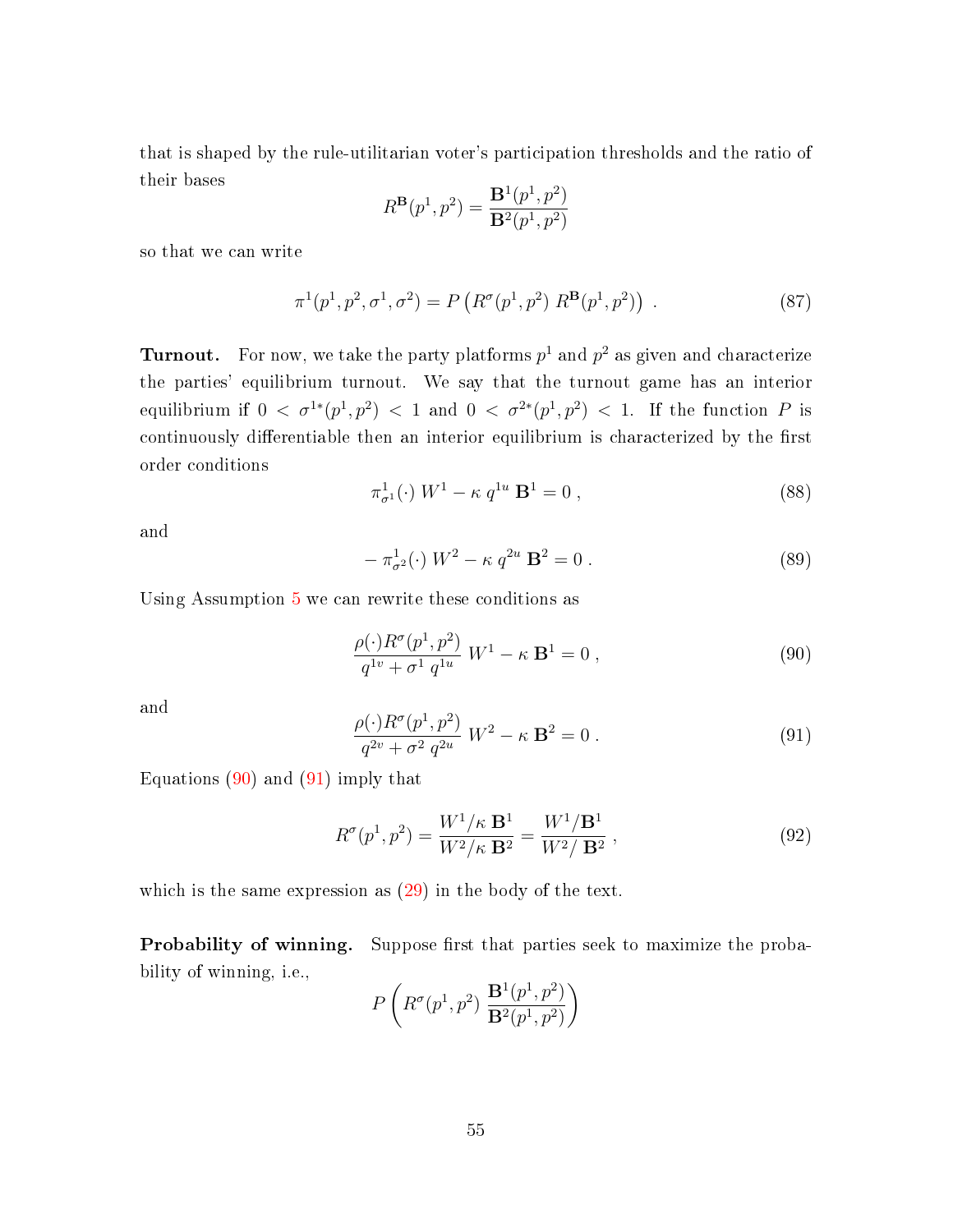and party 2 seeks to minimize this expression. As  $P$  is a non-decreasing function we can as well assume that party 1 maximizes

$$
R^{\sigma}(p^1, p^2) \; \frac{\mathbf{B}^1(p^1, p^2)}{\mathbf{B}^2(p^1, p^2)}
$$

or any monotone transformation of it such as, e.g.,

$$
\ln (R^{\sigma}(p^{1}, p^{2})) + \ln (\mathbf{B}^{1}(p^{1}, p^{2})) - \ln (\mathbf{B}^{2}(p^{1}, p^{2})) . \qquad (93)
$$

*Remark* 1. The "conventional" probabilistic voting model can be viewed as a special case of this that is defined by two properties. First, since turnout is exogenous and universal,  $R^{\sigma}(p^{1},p^{2}) = 1$  for all  $(p^{1},p^{2})$  and hence  $\ln(R^{\sigma}(p^{1},p^{2})) = 0$ . Second, and again for the reason that turnout is exogenous and universal,  $V^1 = \mathbf{B}^1(p^1, p^2)$  and  $V^2 = \mathbf{B}^2(p^1, p^2) = 1 - \mathbf{B}^1(p^1, p^2)$ . In the probabilistic voting model, the objective of party 1 can therefore be taken to be  $\ln (\mathbf{B}^1(p^1, p^2)) - \ln (1 - \mathbf{B}^1(p^1, p^2))$  or simply  $V^1 =$  ${\bf B}^1(p^1,p^2)$ . I.e., maximizing the probability of winning is the same as maximizing the number of votes.

Remark 2. With Nash equilibrium rather than subgame perfect equilibrium as the solution concept (or, equivalently, with  $\mu = 0$ ), the parties view  $R^{\sigma}(p^{1}, p^{2})$  as exogenously fixed, albeit at the level that is induced by the equilibrium policies. Party 1 then seeks to maximize

$$
\ln\left(\mathbf{B}^1(p^1,p^2)\right) - \ln\left(\mathbf{B}^2(p^1,p^2)\right)
$$

and party 2 seeks to minimize this expression. Since  $\mathbf{B}^2(p^1, p^2) = 1 - \mathbf{B}^1(p^1, p^2)$ , party 1's objective can as well simply taken to be  $\mathbf{B}^1(p^1, p^2)$  and  $\mathbf{B}^2(p^1, p^2)$  can be taken to be the objective of party 2. Nash equilibrium then requires that  $p<sup>1</sup>$  solves  $\max_{\hat{p}^1 \in P}$   $\mathbf{B}^1(\hat{p}^1, p^2)$  and that  $p^2$  solves  $\max_{\hat{p}^2 \in P}$   $\mathbf{B}^2(p^1, \hat{p}^2)$ . Note that these equilibrium are also the equilibrium conditions in the "conventional" probabilistic voting model. Thus, equilibrium existence in the "conventional" probabilistic voting model implies the existence of a Nash equilibrium in the given setup.

If the turnout subgame has an interior equilibrium, then the probability of winning for party 1 can be written in a reduced form that no longer involves an explicit reference to the participation thresholds  $\sigma^1$  and  $\sigma^2$ . Specifically, equation [\(92\)](#page-54-2) implies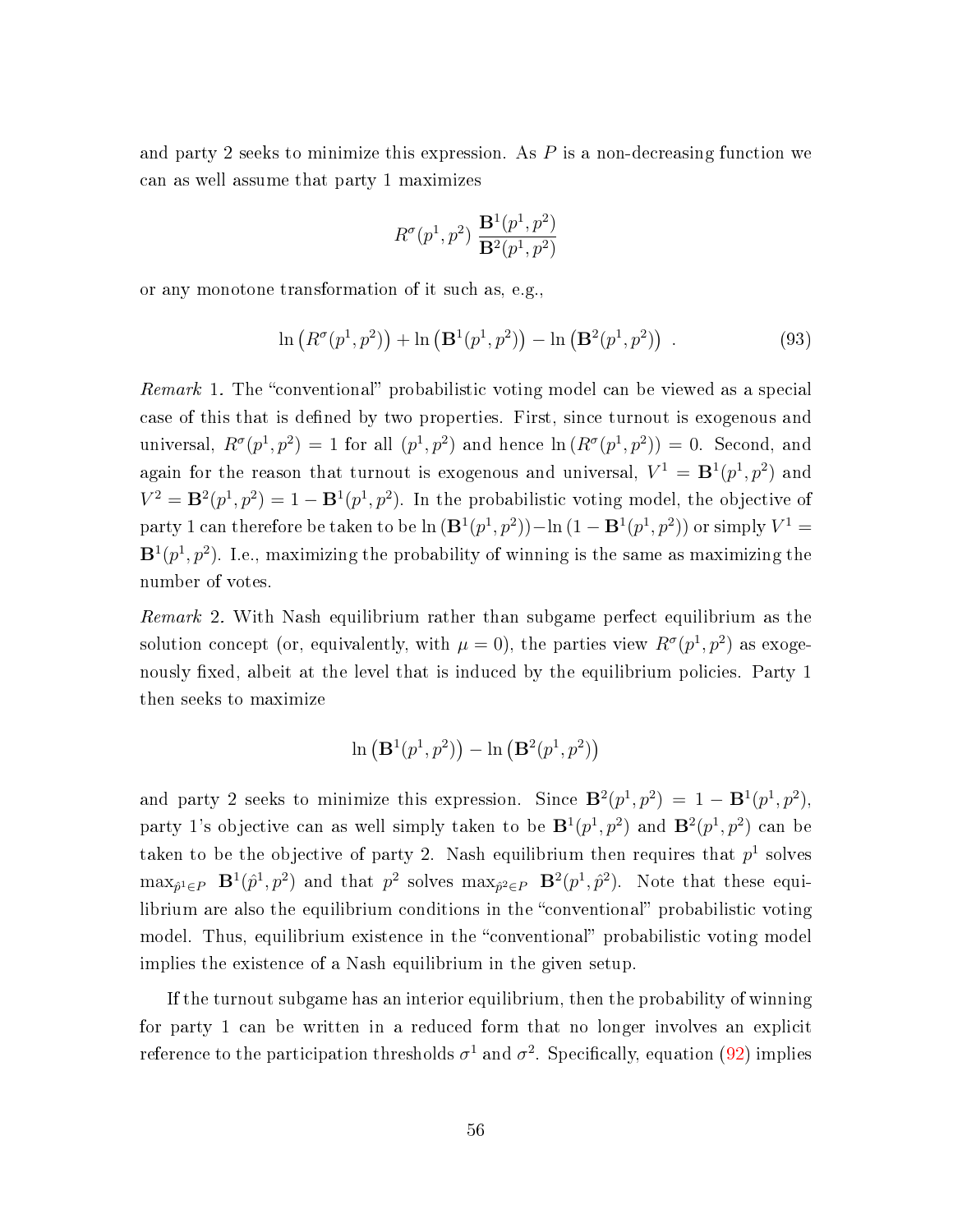that the winning probability in [\(87\)](#page-54-3) becomes

$$
\bar{\pi}^1(p^1, p^2) = P\left(\Pi^1(p^1, p^2)\right) \quad \text{for} \quad \Pi^1(p^1, p^2) := \frac{W^1(p^1, p^2)}{W^2(p^1, p^2)}\,. \tag{94}
$$

Thus, as in the main body of the text (Proposition [1\)](#page--1-14), under Assumption [5,](#page-53-0) if  $(p<sup>1</sup>, p<sup>2</sup>)$ is a pair of interior subgame perfect equilibrium policies, then it it is a saddle point of the function Π.

# F.2 Public goods

Our framework for studying endogenous turnout and endogenous platforms in political competition is developed for a generic policy domain. We have emphasized that the set of non-linear income tax systems is a policy domain of particular interest. That said, our framework can also be applied to study the implications of endogenous turnout for political competition over other policy domains. In this section, we briefly summarize the results from such an analysis. Specifically, we report on the implications of our framework for public goods provision.

Individuals have preferences over public goods that are given by  $u(\omega, p) = \omega p$  $k(p)$ , where  $p \in \mathbb{R}_+$  denotes the quantity of the public good,  $\omega \in \Omega$  is an individual's public goods preference and the cost function  $k$  captures the per capita cost of public goods provision.<sup>[51](#page--1-2)</sup> We begin with a characterization of the public good provision level that party 1 would choose if its sole objective was to mobilize its supporters. In this case, it would choose  $q^1$  with the objective to maximize

$$
W^{1}(p^{1}, p^{2}) = \mathbb{E}[G_{W}^{1}(\omega p^{1} - k(p^{1}) - u(p^{2}, \omega) | \omega)],
$$

where we denote by

$$
G_W^1(x \mid \omega) := \int_{-\infty}^x (x - \varepsilon) b(\varepsilon \mid \omega) d\varepsilon
$$
  

$$
G_W^2(x \mid \omega) := \int_x^\infty (\varepsilon - x) b(\varepsilon \mid \omega) d\varepsilon.
$$

Note that the derivatives of the functions  $G_W^1(\cdot \mid \omega)$  and  $G_W^2(\cdot \mid \omega)$  are respectively

 $51$ In an economy with a continuum of individuals and private information on public goods preferences, equal cost sharing is the only way of satisfying robust incentive compatibility, budget balance and anonymity, see [Bierbrauer and Hellwig](#page--1-15) [\(2016\)](#page--1-15).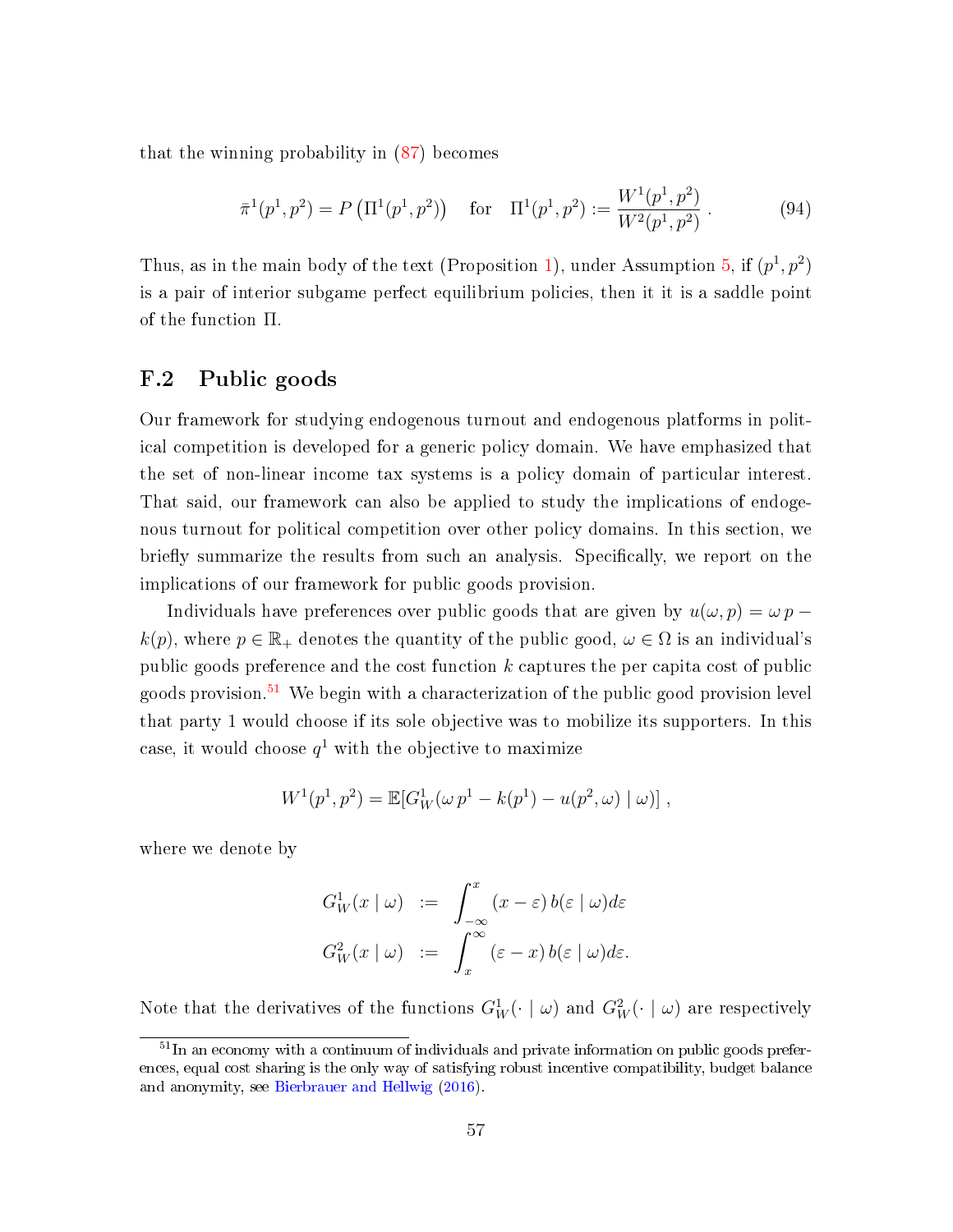given by

$$
g_W^1(x \mid \omega) := B(x \mid \omega)
$$
  

$$
g_W^2(x \mid \omega) := -(1 - B(x \mid \omega)).
$$

Given  $p^2$ , the first order condition characterizing the optimal choice of  $p^1$  is

$$
\mathbb{E}\left[\mathcal{G}_W^1(\omega \mid p^1, p^2) \omega\right] = k'(p^1)
$$

where

$$
\mathcal{G}_{W}^{1}(\omega \mid p^{1}, p^{2}) = \frac{g_{W}^{1}(u(p^{1}, \omega) - u(p^{2}, \omega) \mid \omega)}{\mathbb{E}[g_{W}^{1}(u(p^{1}, \omega) - u(p^{2}, \omega) \mid \omega)]}.
$$

This first order condition is a political economy analogue to the Samuelson rule for first-best public good provision. For the given setup, the Samuelson rule stipulates that  $\mathbb{E}[\omega] = k'(p)$ , i.e., it requires equal weights for all public goods preferences. For the purpose of mobilizing its supporters, party 1 does not apply equal weights. Instead the public good preferences of different individuals are weighted according to the function  $\mathcal{G}_{W}^1$ . The public good provision level that party 1 would choose if it only wanted only to demobilize the supporters of party 2 is such that

$$
\mathbb{E}\left[\mathcal{G}_W^2(\omega \mid p^1, p^2) \omega\right] = k'(p^1) ,
$$

and the policy that maximizes  $\frac{W^1(p^1 p^2)}{W^2(p^1 p^2)}$  $\frac{W^{1}(p^{1},p^{2})}{W^{2}(p^{1},p^{2})}$  satisfies

$$
\mathbb{E}[\mathcal{G}_{SP}^1(\omega \mid p^1, p^2) \omega] = k'(p^1)
$$

where

$$
\mathcal{G}_{SP}^1(\omega \mid p^1, p^2) := \lambda^1(p^1, p^2) \mathcal{G}_W^1(\omega \mid p^1, p^2) + (1 - \lambda^1(p^1, p^2)) \mathcal{G}_W^2(\omega \mid p^1, p^2)
$$

and  $\lambda^1(p^1, p^2)$  is defined by

$$
\lambda^{1}(p^{1}, p^{2}) \ := \ \frac{1}{1 + \Pi^{1}(p^{1}, p^{2})} \frac{\bar{g}_{W}^{1}(\underline{\omega} \mid p^{1}, p^{2})}{\mathbb{E}[\gamma^{1}(\omega \mid p^{1}, p^{2})]}
$$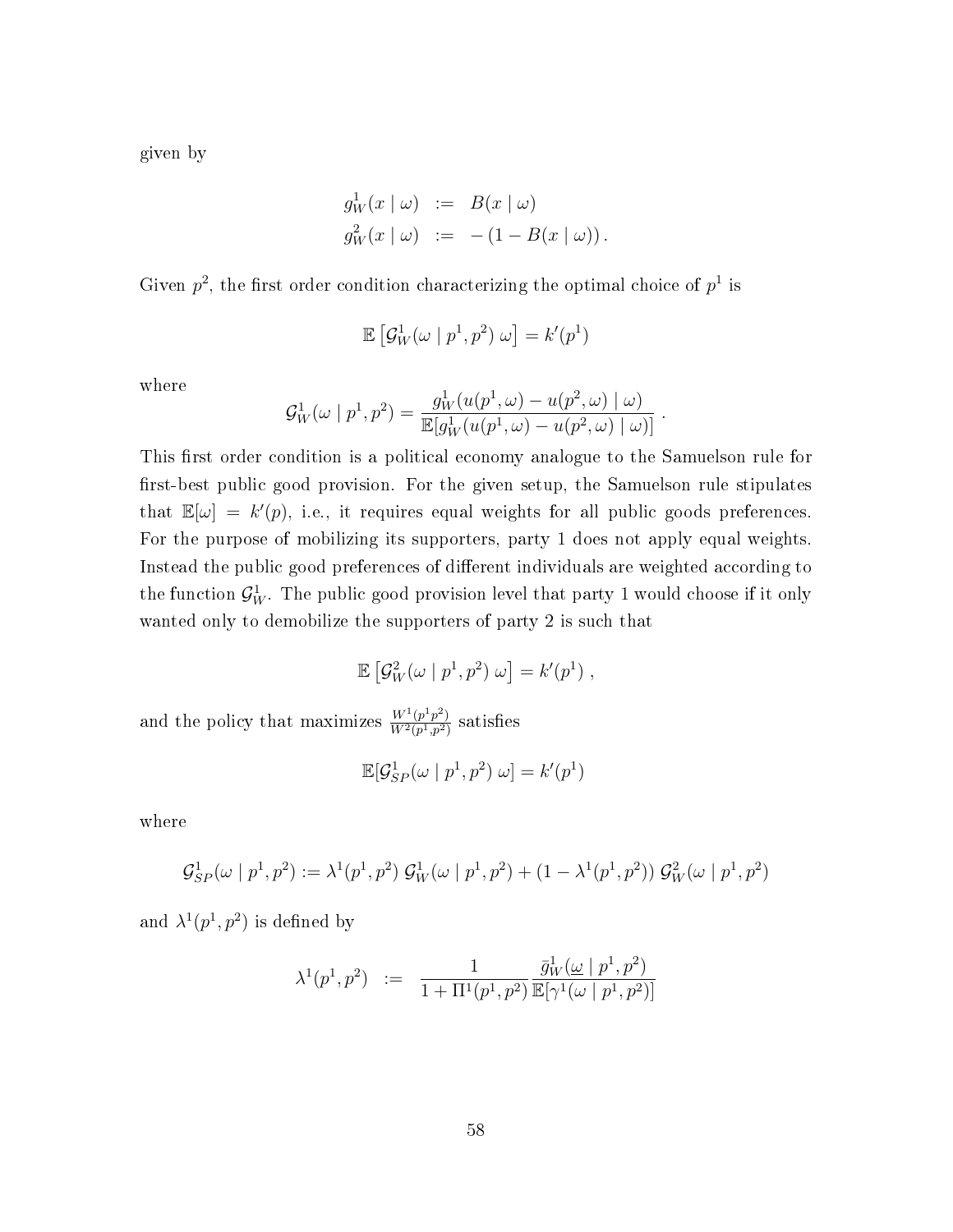with

$$
\gamma^1(\omega \mid p^1, p^2) := \frac{1}{1 + \Pi^1(p^1, p^2)} g_W^1(u^1(\omega) - u^2(\omega) \mid p^1, p^2) + \frac{\Pi^1(p^1, p^2)}{1 + \Pi^1(p^1, p^2)} g_W^2(u^1(\omega) - u^2(\omega) \mid p^1, p^2).
$$

Again, the party compromises between mobilizing its own supporters and demobilizing the supporters of the other party – with the weight on the own supporters being smaller if the party is more likely to win.

# F.3 Alternative modelling choices for ethical voting

The ethical voter models by Feddersen and Sandroni (2006), on the one hand, and by Coate and Conlin (2004), on the other differ, in some aspects. For instance, Feddersen and Sandroni (2006) assume that the population consists of ethical voters and of non-ethical voters. Moreover, the fraction of ethical voters is a priori uncertain. Uncertainty over election outcomes in Feddersen and Sandroni (2006) is entirely due to this uncertainty about the fraction of ethical voters. Coate and Conlin (2004), by contrast, assume that all voters are ethical voters. Uncertainty over election outcomes in their framework is driven by uncertainty over the policy preferences of these ethical voters.

In this section of the Online-Appendix we show that these modelling choices are not essential for our main results. We could go either way. In the main text, we present an analysis that adopts the framework of Feddersen and Sandroni (2006). We show that we could as well work with the model of Coate and Conlin (2004) in Section [F.3.2.](#page-62-0)

For tractability, our adaptation of Feddersen and Sandroni makes use of an assumption which implies that the parties' bases add up to a constant. An advantage is that it becomes transparent that the standard probabilistic voting model is nested as a special case of our analysis. In Section  $F.3.3$  we present an extension that does not rest on this assumption. The extension shows that the parties' trade-off between attracting swing voters, mobilizing their own core voters and demobilizing the opponent's core voters is at the heart of our analysis, with or without the assumption that the parties' bases add up to a constant.

The bottom line is that what is really driving our results is the combination of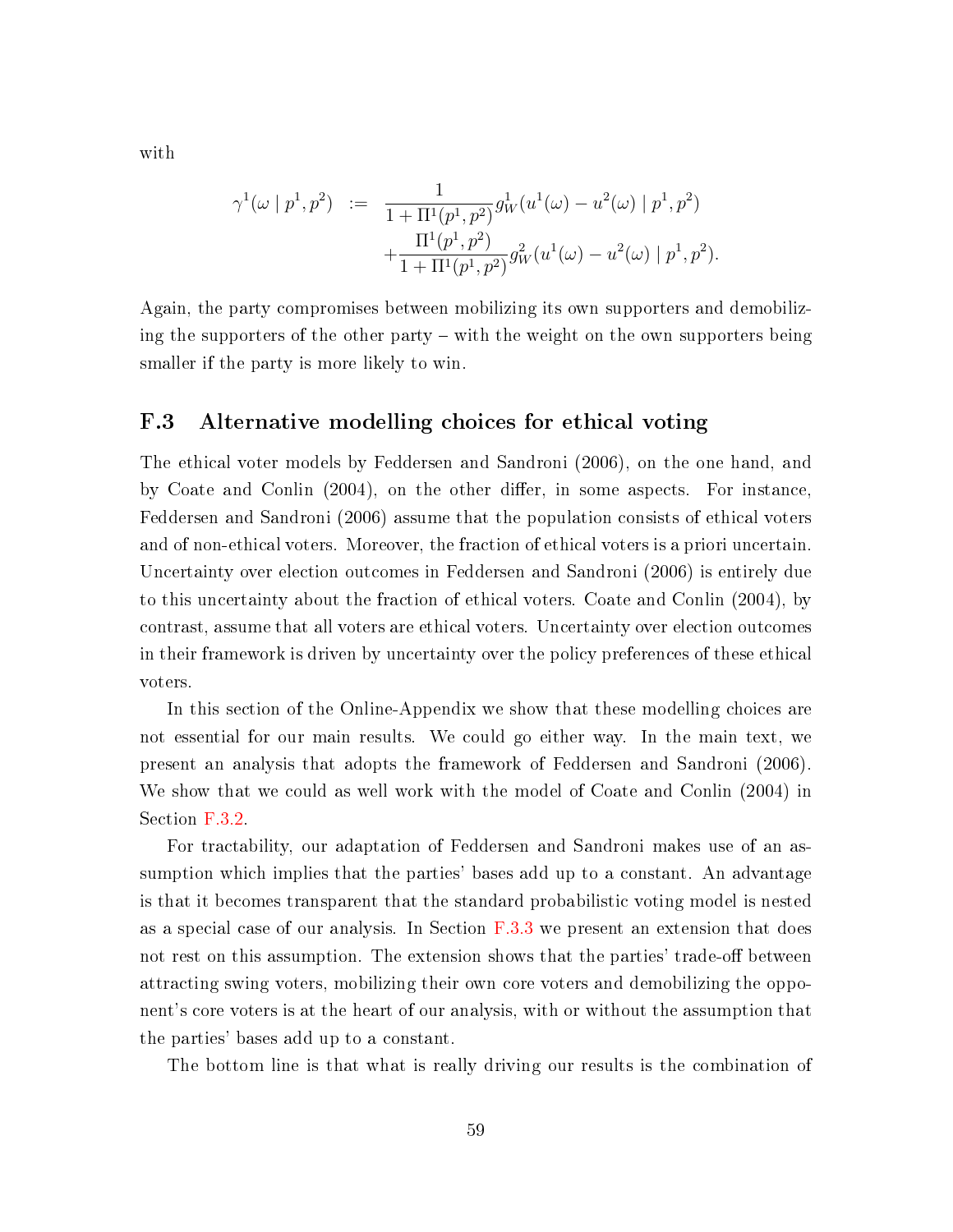probabilistic and ethical voting. We use the probabilistic voting model to determine preferences over policies and parties. We use a model of ethical voting to determine turnout. How exactly we model ethical voting is of secondary importance. Our analysis is robust to alternative specifications of ethical voting.

#### F.3.1 A general framework

We begin with a general framework for political competition that connects probabilistic and ethical voting. As will become clear, the general framework contains as special cases

- an environment where all voters are ethical voters and with uncertainty about policy preferences as in Coate and Conlin (2004),
- an environment where the population share of ethical voters is a random quantity as in Feddersen and Sandroni (2006).

Party and policy preferences. Consider a pair of policies  $p^1$  and  $p^2$  proposed by parties 1 and 2, respectively. As in the body of the text, a type  $\omega$ -individual preferes a victory of party 1 if

$$
u(p^1,\omega) - u(p^2,\omega) \ge \varepsilon ,
$$

where the utility function u captures policy preferences and the variable  $\varepsilon$  captures idiosyncratic party preferences. We assume that, conditional on  $\omega$ ,  $\varepsilon$  is a random variable with a distribution that can be represented by a cumulative distribution function  $\tilde{B}(\cdot | \omega, \eta)$ . Thus,

$$
\tilde{B}(u(p^1,\omega)-u(p^2,\omega)\mid \omega,\eta)
$$

is the fraction of type  $\omega$ -voters who are better off if party 1 wins. The complement

$$
1 - \tilde{B}(u(p^1, \omega) - u(p^2, \omega) \mid \omega, \eta)
$$

is the fraction of type  $\omega$ -voters who are better off if party 2 wins.

The formulation differs from the one in the main text in that we allow these distributions to be random objects themselves. The distributions of idiosyncratic party preferences now depend on the realization of a random variable  $\eta$ . Thus, we allow for uncertainty in policy preferences as in Coate and Conlin (2004).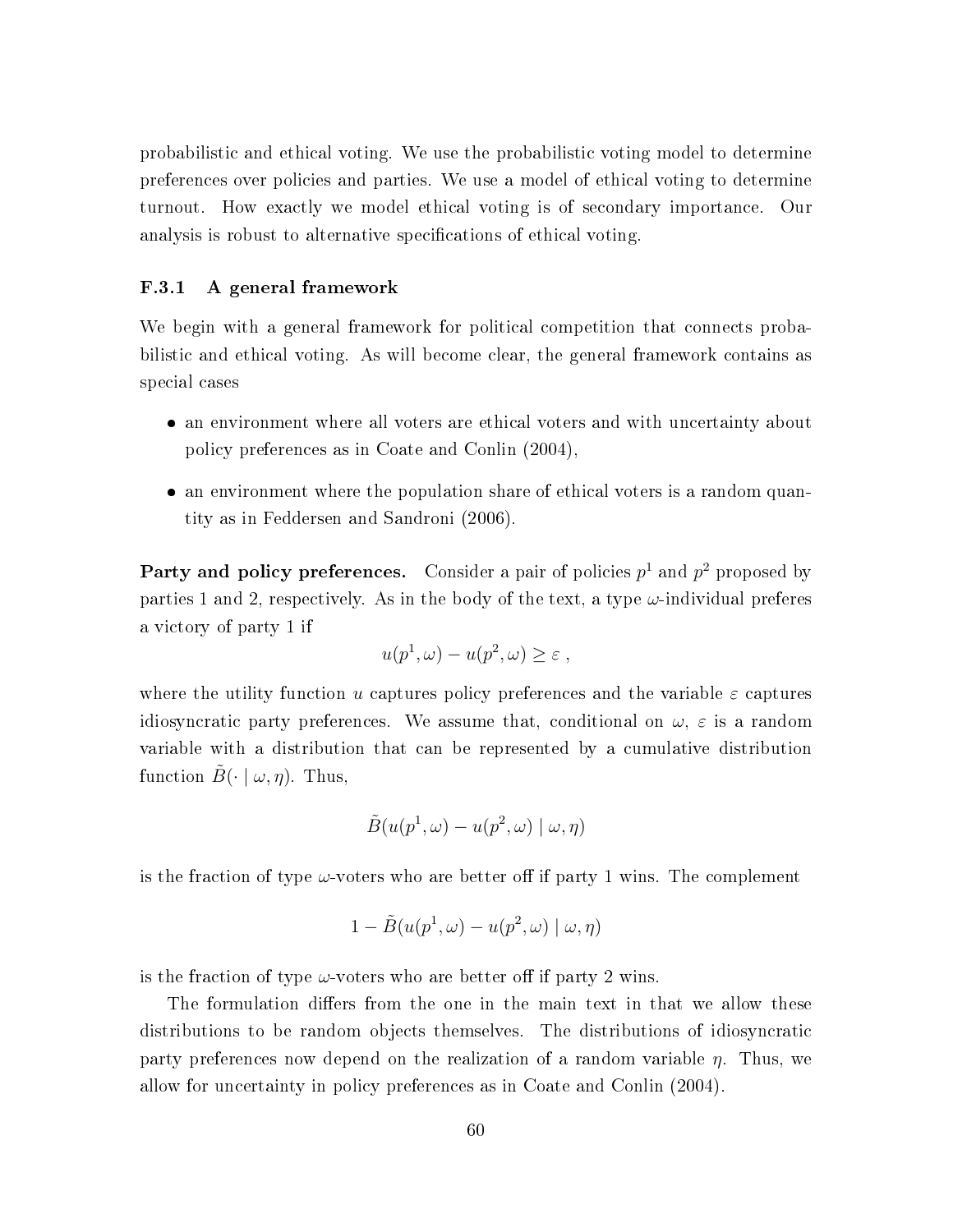Example: Aggregate uncertainty on preferences. At this stage there is no need to introduce more specific assumptions about  $\eta$ . Still, the following example might be helpful to get an idea of what the randomness in party and policy preferences might look like: For any type  $\omega$ , there is a set of feasible distributions  $\Phi(\omega)$ , with generic entry  $B(\cdot | \omega, \eta)$ . Distributions in this set can be ordered according to first order stochastic dominance. Let this order be represented by a mapping from the unit interval to the set of feasible distributions. Also suppose that there is a random variable  $\eta_{\omega}$  taking values in the unit interval, indicating which of these distributions materializes. Finally, let there be one such a random variable for each type  $\omega$ . Then the random variable  $\eta$  that governs the *state of the system* is a stochastic process that can be written as  $\eta = {\eta_\omega}_{\omega \in \Omega}$ .

In Feddersen and Sadroni (2006), by contrast, party and policy preference are deterministically fixed once the alternatives  $p^1$  and  $p^2$  are given. The following assumption contains a more formal version of this statement.

<span id="page-60-1"></span>Assumption 6 (Feddersen and Sandroni: No aggregate uncertainty on preferences). For every type  $\omega$ , there exists a cumulative distribution function  $B(\cdot | \omega)$ , so that, for all  $p^1$  and  $p^2$  and all possible realizations of  $\eta$ ,

$$
\tilde{B}(u(p^1,\omega) - u(p^2,\omega) \mid \omega,\eta) = B(u(p^1,\omega) - u(p^2,\omega) \mid \omega) .
$$

Ethical and non-ethical voters. A complete description of the state of the system also requires to specify, for each type, the fraction of ethical voters. Formally, let  $\tilde{q}^{1}(\omega,\eta)$  be the fraction of ethical voters among those type  $\omega$ -individuals who are better off if party 1 wins. Likewise denote by  $\tilde{q}^2(\omega, \eta)$  be the fraction of ethical type  $\omega$ -individuals who are better off if party 2 wins. In the approach of Feddersen and Sandroni these are random objects. Here, we capture this again, through the dependence on an aggregate shock, or, more specifically, the random variable  $\eta$ . By contrast, in the model of Coate and Conlin,  $\tilde{q}^1$  and  $\tilde{q}^1$  are set equal to one. For ease of reference, we also highlight this assumption.

<span id="page-60-0"></span>Assumption 7 (Coate and Conlin: All voters are ethical voters). For any  $\omega, \, \tilde{q}^1(\omega, \eta)$  and  $\tilde{q}^2(\omega, \eta)$  are degenerate random variables so that

$$
\tilde{q}^{1}(\omega, \eta) = \tilde{q}^{2}(\omega, \eta) = 1
$$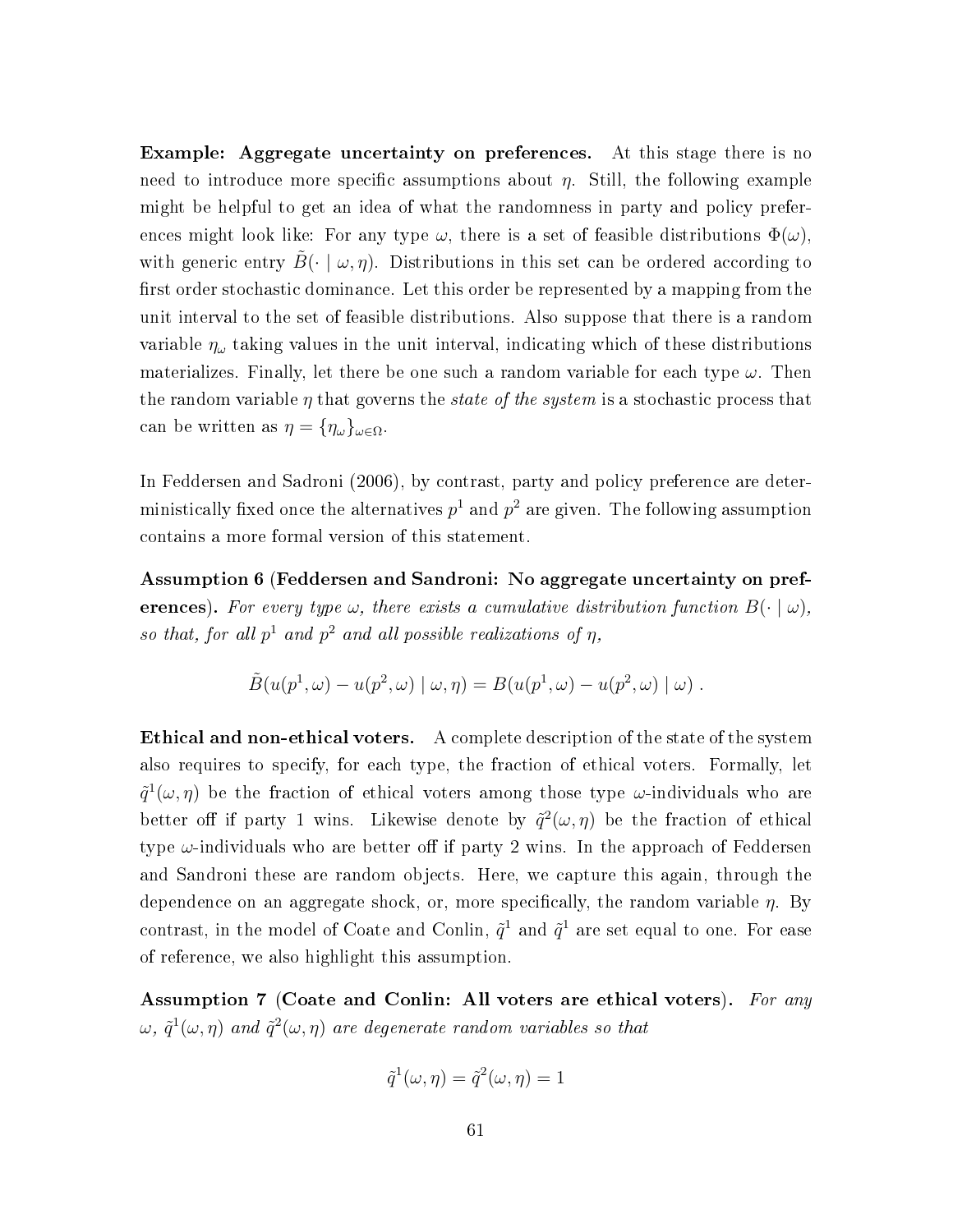for all realizations of  $\eta$ .

The parties' bases. The potential voters of party 1 are those who vote for party 1 in case of turning out to vote. This mass of these voters is a random variable

$$
\tilde{\mathbf{B}}^1(p^1, p^2, \eta) := \mathbb{E}\left[\tilde{q}^1(\omega, \eta) \; \tilde{B}(u(p^1, \omega) - u(p^2, \omega) \mid \omega, \eta)\right]
$$

Analogously, the mass party 2's potential voters is given by

$$
\tilde{\mathbf{B}}^2(p^1, p^2, \eta) := \mathbb{E}\left[\tilde{q}^2(\omega, \eta)(1 - \tilde{B}(u(p^1, \omega) - u(p^2, \omega) | \omega, \eta))\right]
$$

We denote, respectively, by

$$
\mathbf{B}^1(p^1, p^2) = \int \tilde{\mathbf{B}}^1(p^1, p^2, \eta) \ dP(\eta)
$$

and

$$
\mathbf{B}^2(p^1, p^2) = \int \tilde{\mathbf{B}}^2(p^1, p^2, \eta) \, dP(\eta)
$$

the expected values of  $\tilde{\mathbf{B}}^1(p^1, p^2, \eta)$  and  $\tilde{\mathbf{B}}^2(p^1, p^2, \eta)$ , where P is the cumulative distribution function of the random variable  $\eta$ . For brevity, we also refer to  $\mathbf{B}^1(p^1, p^2)$ and  $\mathbf{B}^2(p^1, p^2)$  as the parties' bases.

The turnout subgame. As in the main text, the ethical voters of party 1 choose  $\sigma^1$  to maximize

$$
\pi^1(\sigma^1, \sigma^2, p^1, p^2) W^1(p^1, p^2) - k(\sigma^1) \mathbf{B}^1(p^1, p^2)
$$

and the ethical voters of party 2 choose  $\sigma^2$  to maximize

$$
(1 - \pi^1(\sigma^1, \sigma^2, p^1, p^2)) W^2(p^1, p^2) - k(\sigma^2) \mathbf{B}^2(p^1, p^2) .
$$

We have to adjust, however, our definitions of  $W^1(p^1, p^2)$  and  $W^2(p^1, p^2)$  so that they are consistent with the more general setup that we are currently exploring. We now let

$$
\tilde{W}^{1}(p^{1}, p^{2}, \eta) = \mathbb{E}\left[\int_{\mathbb{R}} \max\left\{u(p^{1}, \omega) - \left[u(p^{2}, \omega) + \varepsilon\right], 0\right\} \tilde{b}(\varepsilon \mid \omega, \eta) d\varepsilon\right].
$$
 (95)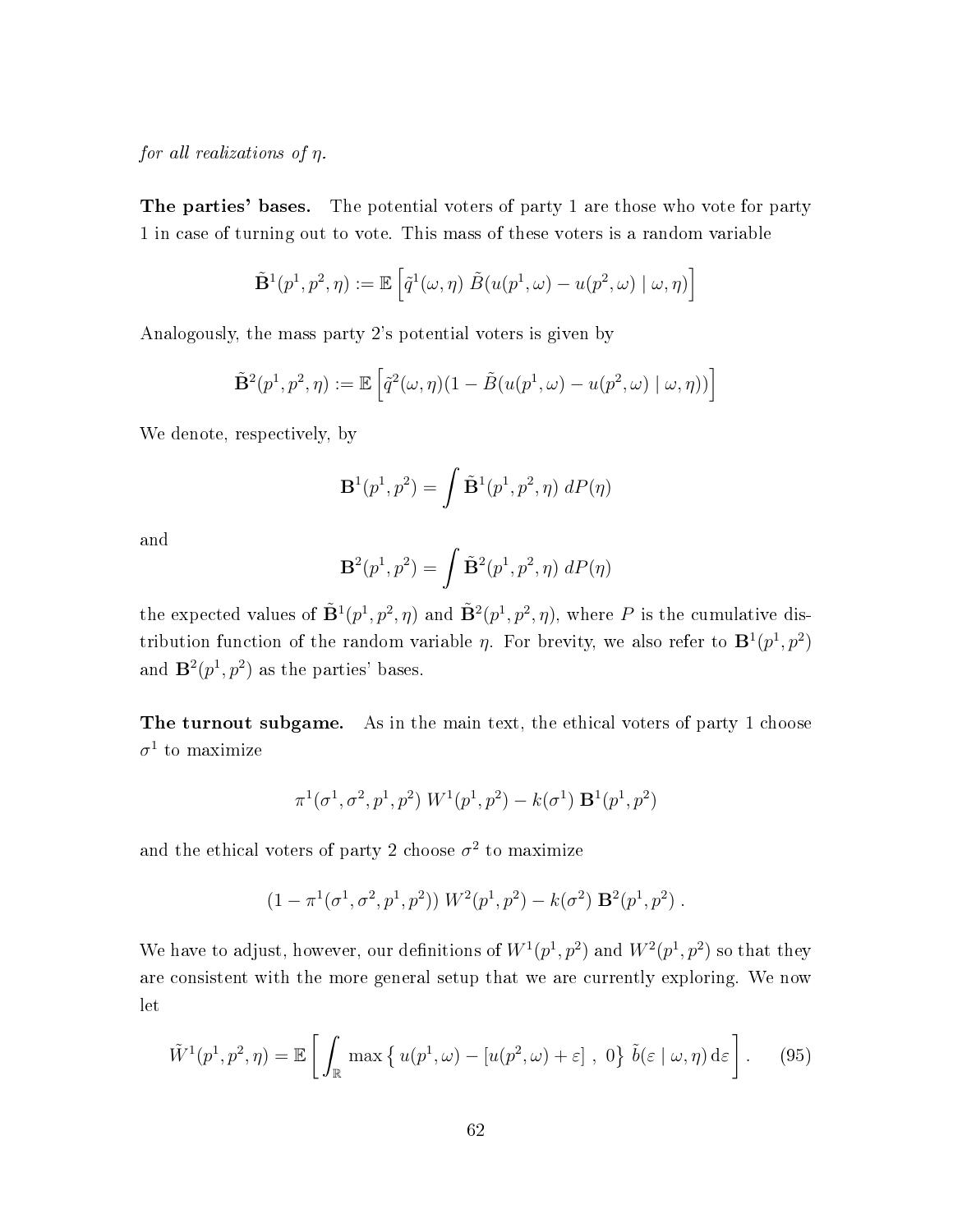denote the stakes for the ethical voters of party 1 in state  $\eta$  and let  $W^1(p^1,p^2)$  be the expectation of  $\tilde{W}^1(p^1, p^2, \eta)$ , conditional on party 1 winning the election. We denote by  $\tilde{b}(\cdot | \omega, \eta)$  the derivative of  $\tilde{B}(\cdot | \omega, \eta)$ , i.e.  $\tilde{b}(\cdot | \omega, \eta)$  is the density of  $\varepsilon$ , conditional on type  $\omega$  and state  $\eta$ . We define  $\tilde{W}^2(p^1, p^2, \eta)$  and  $W^2(p^1, p^2)$  analogously. Party 1 wins the election if

$$
\sigma^1 \; \tilde{\mathbf{B}}^1(p^1, p^2, \eta) \geq \sigma^2 \; \tilde{\mathbf{B}}^2(p^1, p^2, \eta) \;,
$$

where  $\sigma^1$  and  $\sigma^2$  are the turnout rates of the potential voters of party 1 and party 2, respectively. Equivalently, party 1 wins if

$$
\frac{\sigma^1}{\sigma^2} \times \frac{\tilde{\mathbf{B}}^1(p^1, p^2, \eta)}{\tilde{\mathbf{B}}^2(p^1, p^2, \eta)} \ge 1.
$$

The probability that party 1 wins the election is therefore given by

$$
\pi^1(\sigma^1, \sigma^2) = \text{prob}\left(\frac{\sigma^1}{\sigma^2} \times \frac{\tilde{\mathbf{B}}^1(p^1, p^2, \eta)}{\tilde{\mathbf{B}}^2(p^1, p^2, \eta)} \ge 1\right) .
$$

For later reference, note that we can also write this winning probability as an average winning probability over the different states  $\eta$ , i.e. so that

<span id="page-62-1"></span>
$$
\bar{\pi}^1(p^1, p^2) = \int \text{prob}\left(\frac{\sigma^1}{\sigma^2} \times \frac{\tilde{\mathbf{B}}^1(p^1, p^2, \eta)}{\tilde{\mathbf{B}}^2(p^1, p^2, \eta)} \ge 1 \mid \eta\right) dP(\eta) \,. \tag{96}
$$

Note that the turnout rates enter this expression only via the ratio  $\frac{\sigma^1}{\sigma^2}$  $\frac{\sigma^2}{\sigma^2}$ . This implies that our analysis of the turnout subgame – for given policies  $p^1$  ans  $p^2$  – does not depend on wether we adopt the Feddersen-Sandroni or the Coate-Conlin formulation. As a consequence, Lemma 1 in the main text goes through. Thus, irrespectively of whether Assumption [7](#page-60-0) or Assumption  $6$  is imposed, in an equilibrium of the turnout subgame

<span id="page-62-2"></span>
$$
\frac{\sigma^{1*}(p^1, p^2)}{\sigma^{2*}(p^1, p^2)} = \left[ \frac{W^1(p^1, p^2) / \mathbf{B}^1(p^1, p^2)}{W^2(p^1, p^2) / \mathbf{B}^2(p^1, p^2)} \right]^\lambda.
$$
\n(97)

#### <span id="page-62-0"></span>F.3.2 Adopting the approach of Coate and Conlin: Only ethical voters

We now impose Assumption [7,](#page-60-0) i.e. the Assumption made by Coate and Conlin (2004) that there are only ethical voters. Thus, to have non-trivial winning probabilities, we must not at the same time impose Assumption  $6$ . Put differently, we suppose that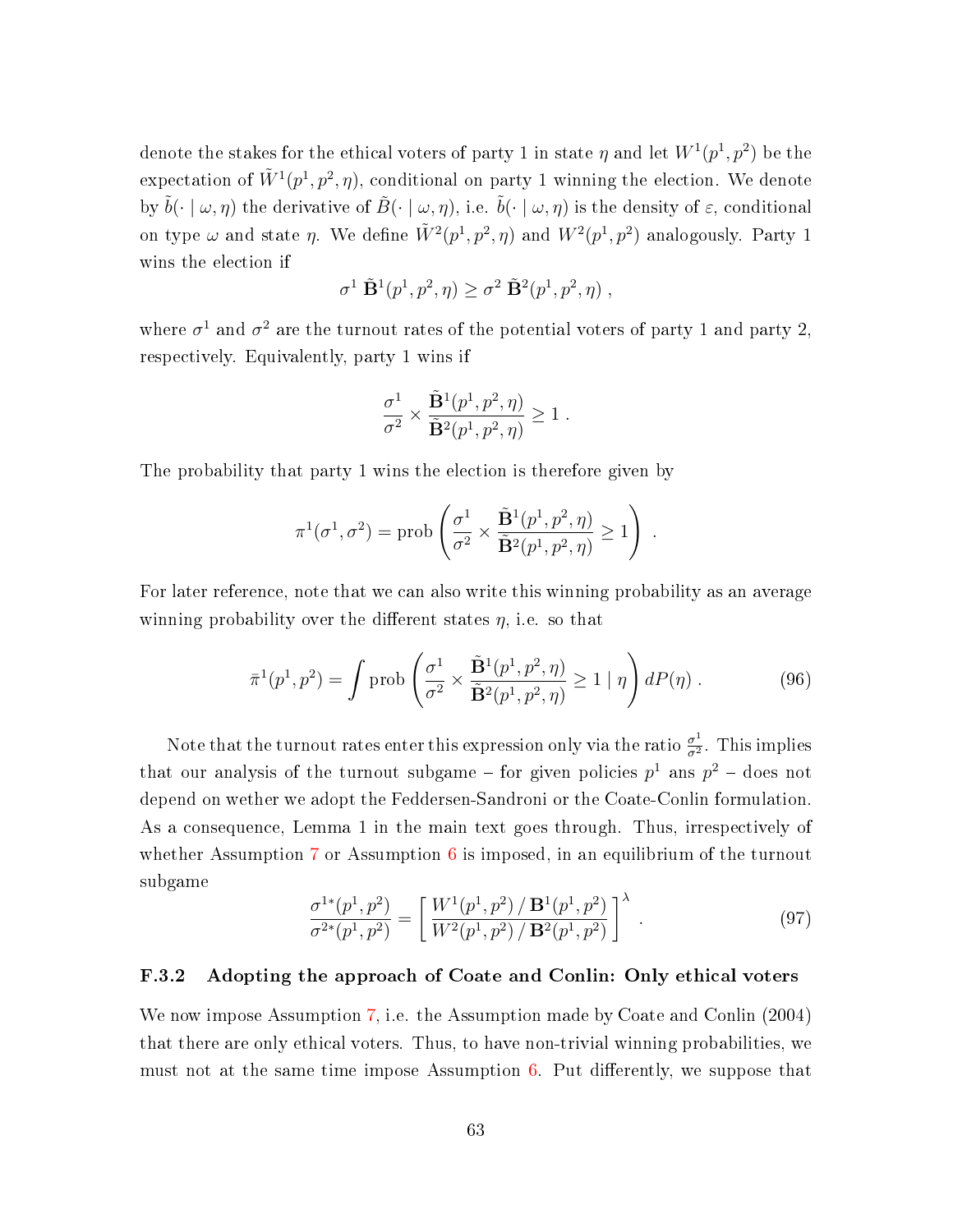policy preferences are subject to aggregate shocks. We will establish two findings: First, our Proposition 1 in the main text rests on a simplifying assumption on the nature of aggregate uncertainty. The same assumption can be made in the Coate and Conlin version of our model and has the same effect. Proposition 1 is therefore robust to the way in which we model ethical voting. Second, the parties' bases add up to a constant. A model of ethical voting that does not share this property therefore requires to relax Assumption [7.](#page-60-0)

Recall equations  $(96)$  and  $(97)$ , i.e. that taking the endogeneity of turnout into account, the probability of winning can be written as

$$
\bar{\pi}^1(p^1, p^2) = \int \text{prob}\left(\frac{\sigma^1}{\sigma^2} \times \frac{\tilde{\mathbf{B}}^1(p^1, p^2, \eta)}{\tilde{\mathbf{B}}^2(p^1, p^2, \eta)} \ge 1 \mid \eta\right) dP(\eta) ,
$$

where

$$
\frac{\sigma^1}{\sigma^2} = \left[ \frac{W^1(p^1, p^2) / \mathbf{B}^1(p^1, p^2)}{W^2(p^1, p^2) / \mathbf{B}^2(p^1, p^2)} \right]^{\lambda}
$$

In principle, there is no problem to working directly with this objective, it gives raise to the same tradeoffs as those highlighted in our manuscript. For a tractable comparative statics analysis, we would, however, have to impose (possibly non-parametric) assumptions on how different realizations of the random variable  $\eta$  shift the distributions  $B(\cdot)$ . Our Assumption 1 in the main text is one conceivable way of doing this, a way that has the advantage of simplicity. The main text focuses on the Feddersen-Sandroni version of ethical voting and Assumption 1 is imposed in this context. As we will now explain, we can get to same conclusions also with a Coate-Conlin approach. To see this, consider the following assumption.

<span id="page-63-0"></span>Assumption 8 (Multiplicative shocks I). Suppose that  $\eta = (\eta^1, \eta^2)$  is a pair of two random variables  $\eta^1$  and  $\eta^2$  so that

<span id="page-63-1"></span>
$$
\tilde{\mathbf{B}}^1(p^1, p^2, \eta) = \eta^1 \mathbf{B}^1(p^1, p^2)
$$
\n(98)

.

and

<span id="page-63-2"></span>
$$
\tilde{\mathbf{B}}^2(p^1, p^2, \eta) = \eta^2 \ \mathbf{B}^2(p^1, p^2) \ . \tag{99}
$$

Under Assumption [8](#page-63-0) the aggregate shocks  $\eta^1$  and  $\eta^2$  can be interpreted as percentage deviations of the random variables  $\tilde{\mathbf{B}}^1(p^1, p^2, \eta)$  and  $\tilde{\mathbf{B}}^2(p^1, p^2, \eta)$  from their respective means. To see this, suppose that the means of both  $\eta^1$  and  $\eta^2$  are equal to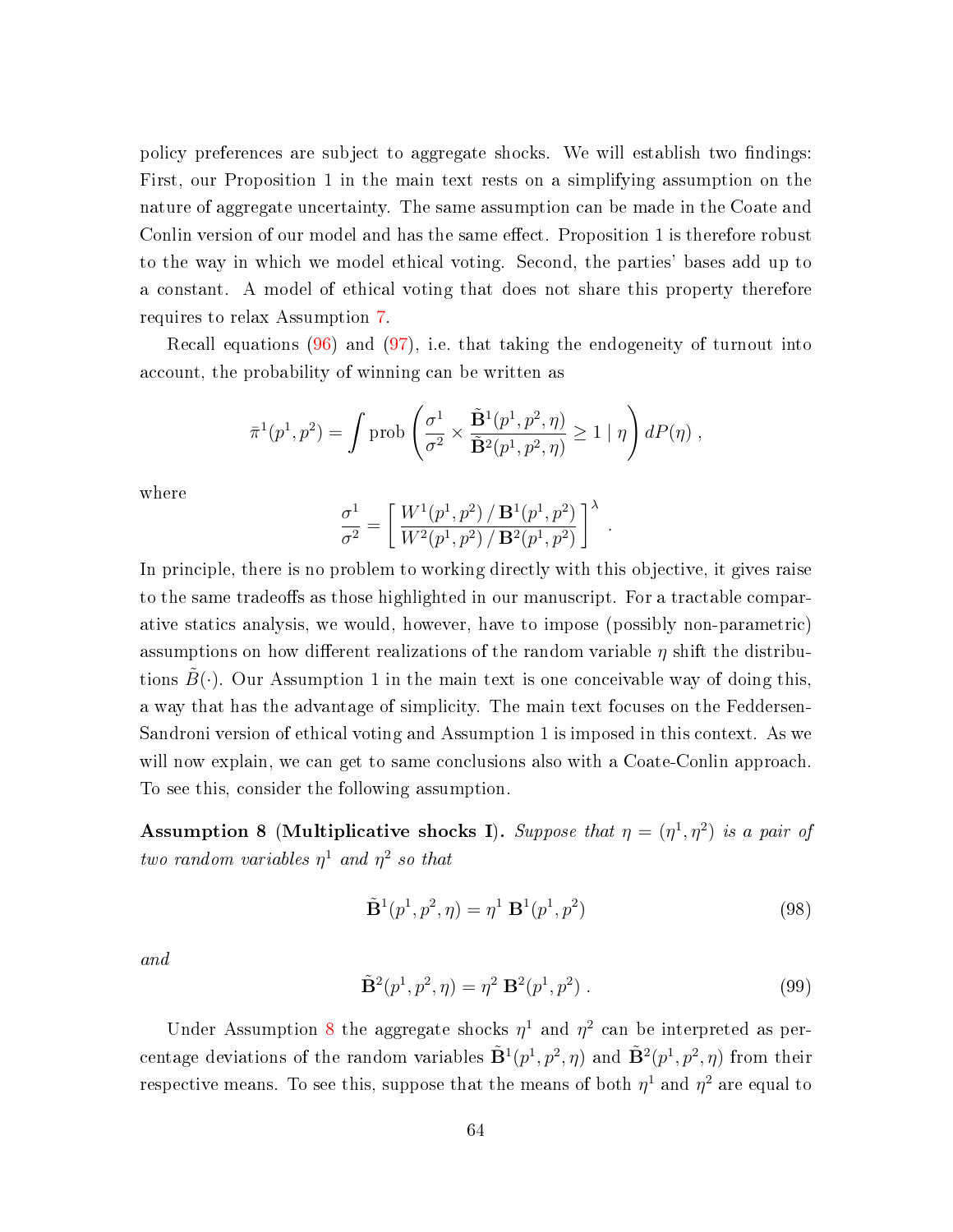1 and rewrite [\(98\)](#page-63-1) and [\(99\)](#page-63-2) as

$$
\frac{\tilde{\mathbf{B}}^1(p^1, p^2, \eta) - \mathbf{B}^1(p^1, p^2)}{\mathbf{B}^1(p^1, p^2)} = \eta^1 - 1
$$

and

$$
\frac{\tilde{\mathbf{B}}^2(p^1, p^2, \eta) - \mathbf{B}^2(p^1, p^2)}{\mathbf{B}^2(p^1, p^2)} = \eta^2 - 1
$$

The left hand sides of these equations give the percentage deviation of the random variables  $\tilde{\mathbf{B}}^1(p^1, p^2, \eta)$  and  $\tilde{\mathbf{B}}^2(p^1, p^2, \eta)$  from their respective means. The right-hand sides give the deviations of  $\eta^1$  and  $\eta^2$  from their means.

Under Assumption [8](#page-63-0) the expression for the probability of winning in [\(96\)](#page-62-1) becomes

$$
\bar{\pi}^{1}(p^{1}, p^{2}) = \text{prob}\left(\left[\frac{W^{1}(p^{1}, p^{2}) / \mathbf{B}^{1}(p^{1}, p^{2})}{W^{2}(p^{1}, p^{2}) / \mathbf{B}^{2}(p^{1}, p^{2})}\right]^{\lambda} \times \frac{\mathbf{B}^{1}(p^{1}, p^{2})}{\mathbf{B}^{2}(p^{1}, p^{2})} \geq \frac{\eta^{2}}{\eta^{1}}\right)
$$
(100)

Upon letting  $\eta := \frac{\eta^2}{n^1}$  $\frac{\eta^2}{\eta^1}$ , we can write this as

$$
\bar{\pi}^{1}(p^{1}, p^{2}) = P\left(\left[\frac{W^{1}(p^{1}, p^{2})}{W^{2}(p^{1}, p^{2})}\right]^{\lambda} \times \left[\frac{\mathbf{B}^{1}(p^{1}, p^{2})}{\mathbf{B}^{2}(p^{1}, p^{2})}\right]^{1-\lambda}\right) . \tag{101}
$$

 $P$  is a cumulative distribution function and hence a monotonic function. Maximizing (minimizing)  $\bar{\pi}^1(p^1,p^2)$  is therefore equivalent to maximizing (minimizing) the argument of P,

$$
\left[\frac{W^{1}(p^{1}, p^{2})}{W^{2}(p^{1}, p^{2})}\right]^{\lambda} \times \left[\frac{\mathbf{B}^{1}(p^{1}, p^{2})}{\mathbf{B}^{2}(p^{1}, p^{2})}\right]^{1-\lambda}
$$

or any monotone transformation of it such as

$$
(1 - \lambda) \log \frac{\mathbf{B}^1(p^1, p^2)}{\mathbf{B}^2(p^1, p^2)} + \lambda \log \frac{W^1(p^1, p^2)}{W^2(p^1, p^2)}.
$$

We summarize these observations in the following Lemma.

<span id="page-64-0"></span>**Lemma 12.** Suppose that Assumptions  $\gamma$  and  $\delta$  hold. Then party 1's objective is to maximize

$$
\Pi^{1}(p^{1}, p^{2}) := (1 - \lambda) \log \frac{\mathbf{B}^{1}(p^{1}, p^{2})}{\mathbf{B}^{2}(p^{1}, p^{2})} + \lambda \log \frac{W^{1}(p^{1}, p^{2})}{W^{2}(p^{1}, p^{2})},
$$
(102)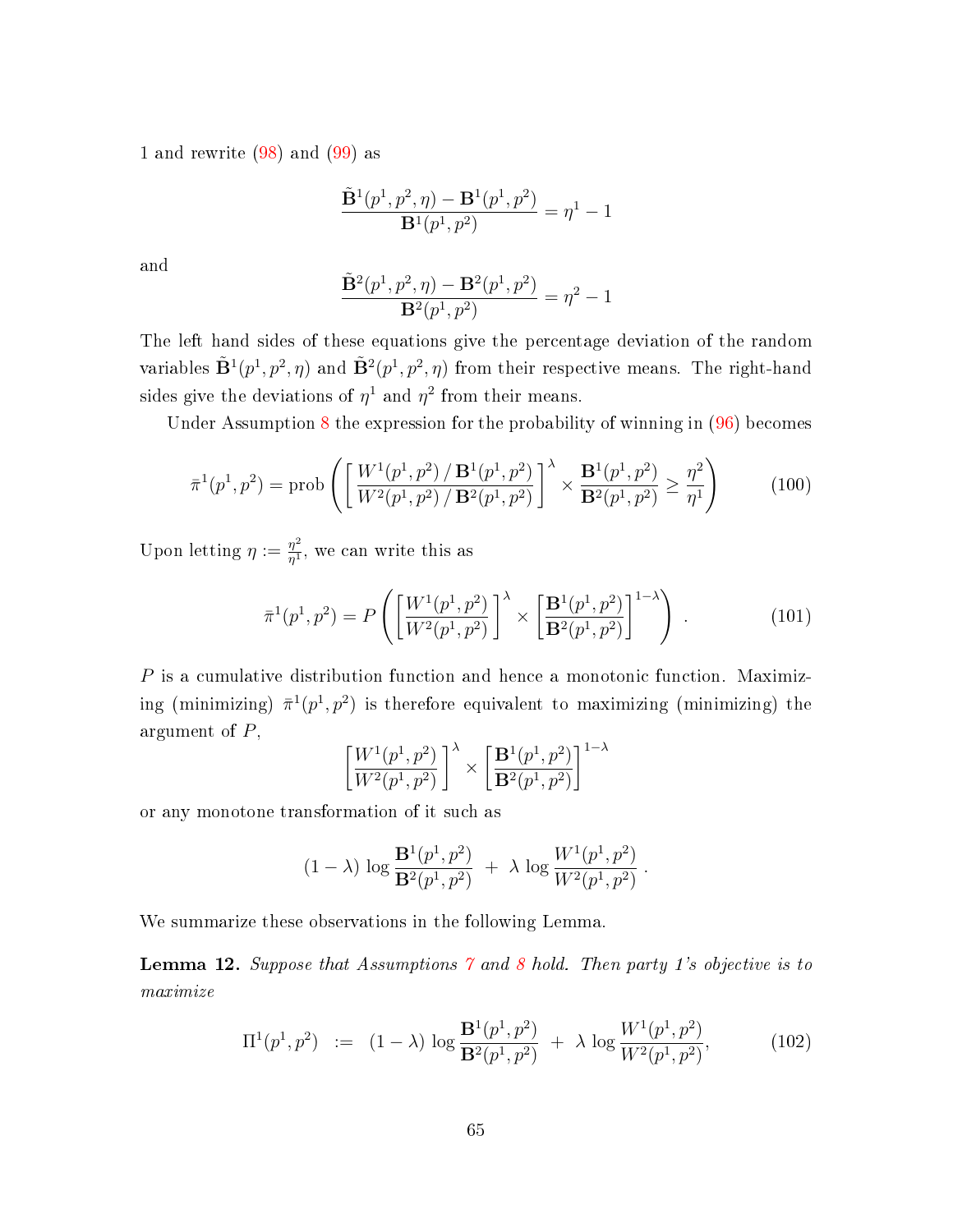and party 2's objective is to minimize it. Thus, if  $(p^{1*}, p^{2*})$  is a pair of interior subgame perfect equilibrium policies, then it is a saddle point of the function  $\Pi^1(p^1, p^2)$ .

Note that the Lemma gives exactly the same conclusion as Proposition 1 in the body of the text. This shows that  $-$  even though Assumptions  $(98)$  and  $(99)$  may have a more plausible microfoundation in the Feddersen-Sadroni-model  $-$  our approach is essentially agnostic on the question how to best model ethical voting. We can work both with the Coate-Conlin formulation and with the Feddersen-Sandroni formulation.

The parties' bases add up to a constant. The following Lemma shows that the Coate-Conlin specification of ethical voting shares one property of the model that we present in the main text, namely that the parties bases add up to a constant. Thus, a change of policies that increases the base for, say, party 1 translates one-for-one into a decrease of the base of party 2.

<span id="page-65-0"></span>**Lemma 13.** Suppose that Assumption  $\gamma$  holds. Then

$$
\mathbf{B}^{1}(p^{1}, p^{2}) + \mathbf{B}^{2}(p^{1}, p^{2}) = 1.
$$

*Proof.* If  $\tilde{q}^{1}(\omega, \eta) = \tilde{q}^{2}(\omega, \eta) = 1$  for all realizations of  $\eta$ , we have

$$
\tilde{\mathbf{B}}^1(p^1, p^2, \eta) := \mathbb{E} \left[ \tilde{q}^1(\omega, \eta) \tilde{B}(u(p^1, \omega) - u(p^2, \omega) | \omega, \eta) \right]
$$
\n
$$
= \mathbb{E} \left[ \tilde{B}(u(p^1, \omega) - u(p^2, \omega) | \omega, \eta) \right]
$$
\n
$$
= 1 - \mathbb{E} \left[ 1 - \tilde{B}(u(p^1, \omega) - u(p^2, \omega) | \omega, \eta) \right]
$$
\n
$$
= 1 - \mathbb{E} \left[ \tilde{q}^2(\omega, \eta) (1 - \tilde{B}(u(p^1, \omega) - u(p^2, \omega) | \omega, \eta) ) \right]
$$
\n
$$
= 1 - \tilde{\mathbf{B}}^2(p^1, p^2, \eta).
$$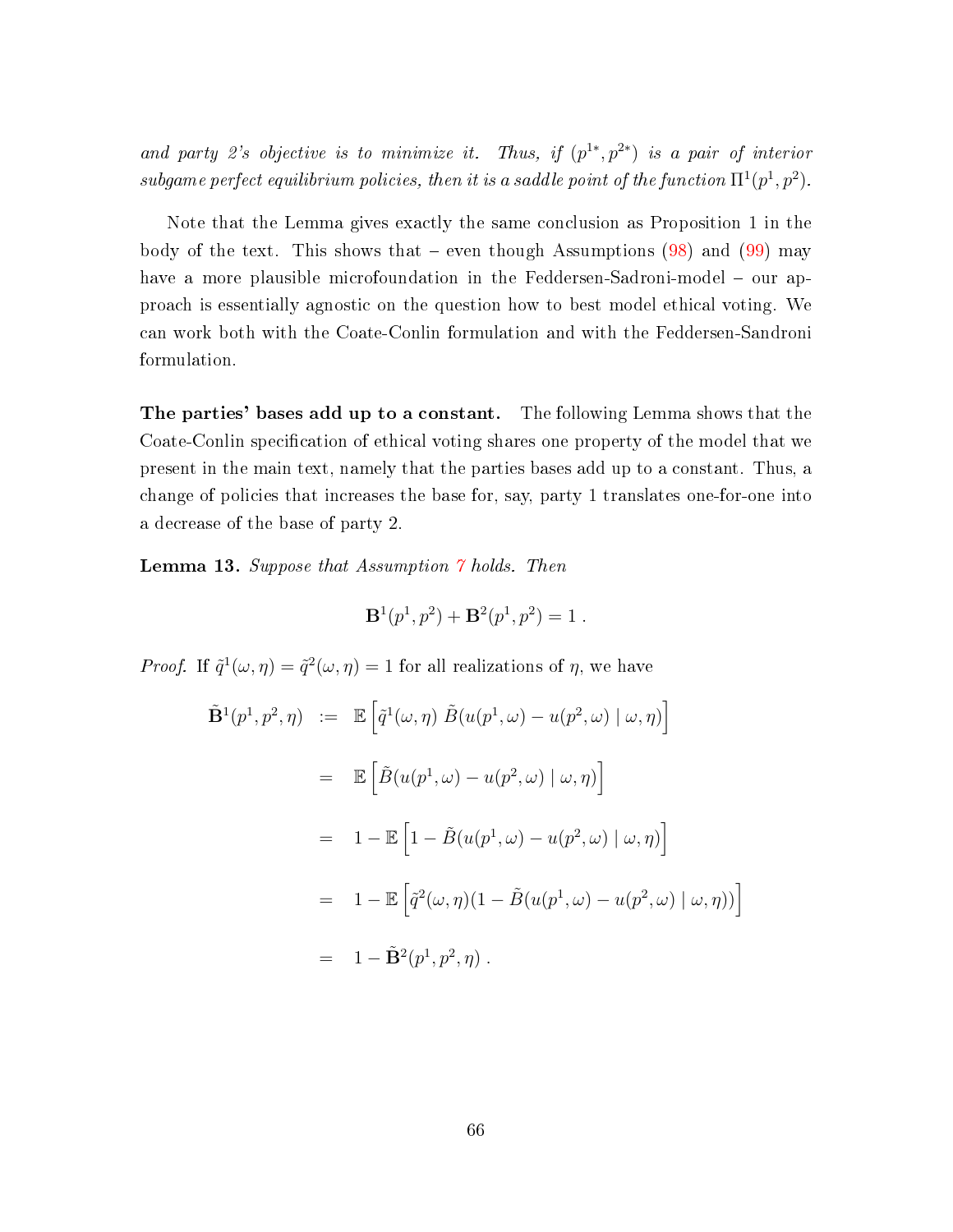Hence, also

$$
\mathbf{B}^1(p^1, p^2) := \int \tilde{\mathbf{B}}^1(p^1, p^2, \eta) dP(\eta)
$$
  
=  $1 - \int \tilde{\mathbf{B}}^2(p^1, p^2, \eta) dP(\eta)$   
=  $1 - \mathbf{B}^2(p^1, p^2)$ .

# <span id="page-66-0"></span>F.3.3 An alternative version of the Feddersen-Sandroni model in which the parties' bases do not add up to a constant

In the following, we consider an extension of our model in which the parties' bases do not add up to a constant. It follows from Lemma [13](#page-65-0) that we cannot employ Assumption [7](#page-60-0) according to which the electorate consists, in all states, entirely of ethical voters. For ease of exposition, we impose instead Assumption [6,](#page-60-1) due to Feddersen and Sandroni, so that there is no aggregate uncertainty in policy preferences. This has the expositional advantage that all the aggregate uncertainty in the model is due to the randomness of the share of ethical voters.

We seek to show that the parties' tradeoffs between attracting swing voters, catering to their own core voters in an attempt to mobilize them and catering to the rival's core voters with the intention to demobilize them does not rest on the assumption that the parties's bases add up to a constant. Recall that, in the main text, this property is implied by the assumption, that, for any type  $\omega$ , the random variables  $\tilde{q}^1(\omega,\eta)$  and  $\tilde{q}^2(\omega,\eta)$  have the same mean

$$
\bar{q}(\omega) \quad := \quad \int \tilde{q}^1(\omega,\eta) \; dP(\eta) \quad = \quad \int \tilde{q}^1(\omega,\eta) \; dP(\eta) \; .
$$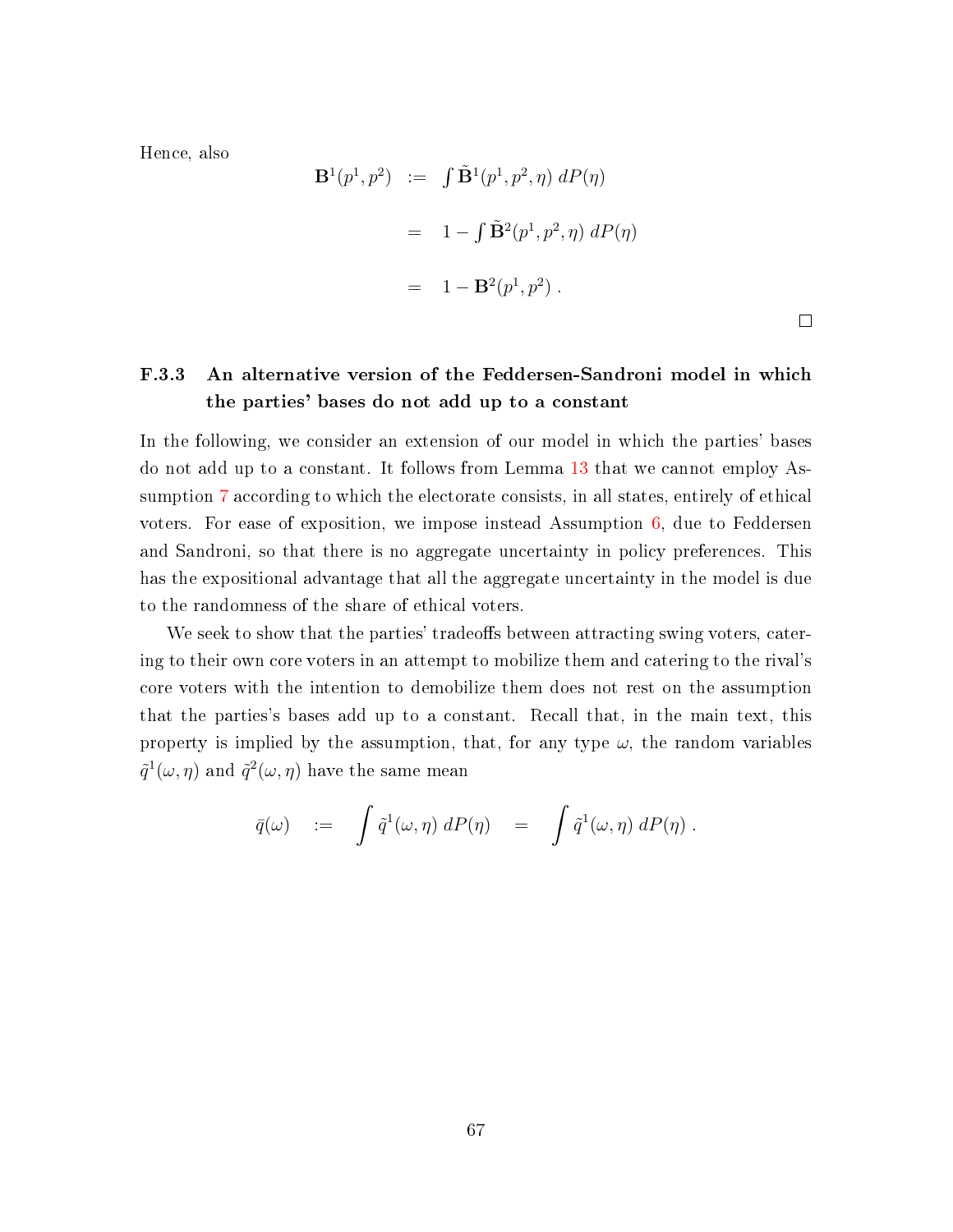Therefore,

<span id="page-67-0"></span>
$$
\mathbf{B}^{1}(p^{1},p^{2}) = \int \tilde{\mathbf{B}}^{1}(p^{1},p^{2},\eta) dP(\eta)r
$$
  
\n
$$
= \int \mathbb{E}[\tilde{q}^{1}(\omega,\eta) B(u(p^{1},\omega) - u(p^{2},\omega) | \omega)] dP(\eta)
$$
  
\n
$$
= \mathbb{E} [(\int \tilde{q}^{1}(\omega,\eta) dP(\eta)) B(u(p^{1},\omega) - u(p^{2},\omega) | \omega)]
$$
  
\n
$$
= \mathbb{E} [\bar{q}(\omega) B(u(p^{1},\omega) - u(p^{2},\omega) | \omega)],
$$
\n(103)

and, by the same logic,

<span id="page-67-1"></span>
$$
\mathbf{B}^{2}(p^{1}, p^{2}) = \mathbb{E}\left[\bar{q}(\omega)(1 - B(u(p^{1}, \omega) - u(p^{2}, \omega) | \omega))\right]. \tag{104}
$$

Obviously, equations [\(103\)](#page-67-0) and [\(104\)](#page-67-1) imply that

$$
\mathbf{B}^1(p^1,p^2)+\mathbf{B}^2(p^1,p^2)=\mathbb{E}[\bar{q}(\omega)]
$$

so that the two bases add up to an exogenous constant  $\mathbb{E}[\bar{q}(\omega)]$ , i.e. a term that does not depend on the policies that are proposed.

Example. As a simple case that avoids the property that the parties bases add up to a constant consider the following Assumption.

<span id="page-67-2"></span>Assumption 9 (Party specific means). There are numbers  $\bar{q}^1$  and  $\bar{q}^2$  so that, for all  $\omega$ ,

$$
\bar{q}^1 = \int \tilde{q}^1(\omega, \eta) dP(\eta) \quad and \quad \bar{q}^2 = \int \tilde{q}^2(\omega, \eta) dP(\eta) .
$$

The assumption says, all supporters of party 1 are, irrespective of their type  $\omega$ , equally likely to be of the ethical type: For any supporter of party 1, this probability is equal to  $\bar{q}^1$ . Likewise, all supporters of party 2 are of the ethical type with probability  $\bar q^2$  .

An implication of this Assumption is that

$$
\mathbf{B}^1(p^1, p^2) = \bar{q}^1 \mathbb{E}[B(u(p^1, \omega) - u(p^2, \omega) | \omega)]
$$

and

$$
\mathbf{B}^{2}(p^{1}, p^{2}) = \bar{q}^{2} \mathbb{E}[1 - B(u(p^{1}, \omega) - u(p^{2}, \omega) | \omega)].
$$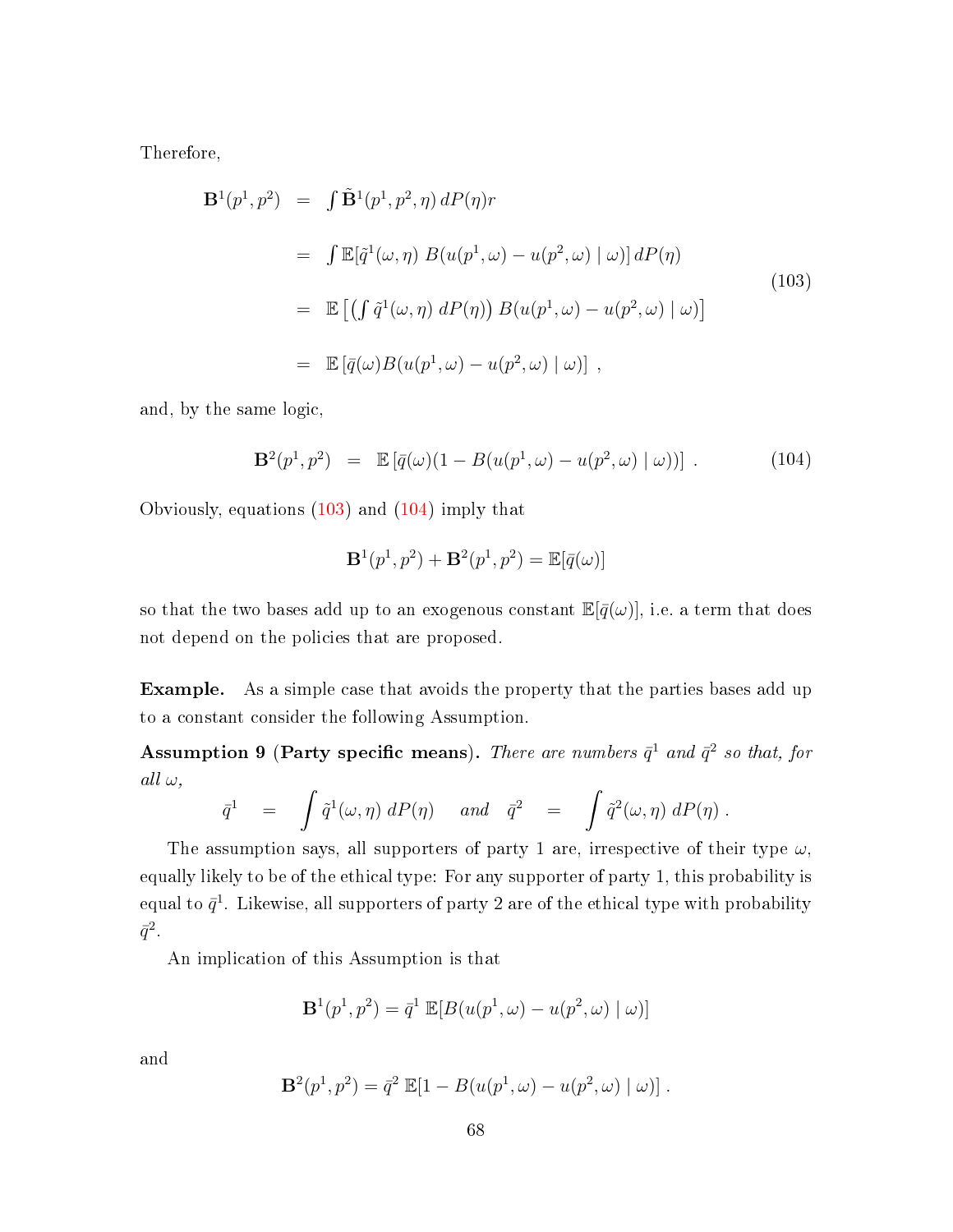Hence,

$$
\mathbf{B}^{1}(p^{1}, p^{2}) + \mathbf{B}^{2}(p^{1}, p^{2}) = \bar{q}^{2} + (\bar{q}^{1} - \bar{q}^{2}) \mathbb{E}[B(u(p^{1}, \omega) - u(p^{2}, \omega) | \omega)],
$$

which implies that the bases add up to a quantity that depends on  $p<sup>1</sup>$  and  $p<sup>2</sup>$ . The overall mass of potential voters therefore does depend on the policies that the parties. Also note that

$$
\mathbf{B}^{2}(p^{1}, p^{2}) = \bar{q}^{2} - \bar{q}^{2} \mathbb{E}[B(u(p^{1}, \omega) - u(p^{2}, \omega) | \omega)]
$$
  

$$
= \bar{q}^{2} - \frac{\bar{q}^{2}}{\bar{q}^{1}} \bar{q}^{1} \mathbb{E}[B(u(p^{1}, \omega) - u(p^{2}, \omega) | \omega)]
$$
  

$$
= \bar{q}^{2} - \frac{\bar{q}^{2}}{\bar{q}^{1}} \mathbf{B}^{1}(p^{1}, p^{2}).
$$

Note that it is still the case that an increase of party 1's base implies a decrease of party  $2$ 's base  $-$  even though no longer one-by-one.

Henceforth and in parallel to our previous analysis we impose an assumption of multiplicative shocks. This assumption of multiplicative shocks is consistent with Assumption [9,](#page-67-2) i.e. both assumptions can hold simultaneously, but does not require it. That is, we can have multiplicative shocks without party specific means.

<span id="page-68-0"></span>Assumption 10 (Multiplicative shocks II). Let  $\bar{q}^1(\omega) := \int \tilde{q}^1(\omega, \eta) dP(\eta)$  be the expected value of the random variable  $\tilde{q}^{1}(\omega, \eta)$  for any  $\omega$ . Analogously, let  $\bar{q}^{2}(\omega) :=$  $\int \tilde{q}^2(\omega,\eta) dP(\eta)$  be the expected value of the random variable  $\tilde{q}^2(\omega,\eta)$ . Suppose that  $\eta=(\eta^1,\eta^2)$  is a pair of two random variables  $\eta^1$  and  $\eta^2$  so that, for all  $\omega$ ,

$$
\tilde{q}^{1}(\omega,\eta) = \eta^{1} \bar{q}^{1}(\omega)
$$
\n(105)

and

$$
\tilde{q}^2(\omega,\eta) = \eta^2 \,\bar{q}^2(\omega) \,. \tag{106}
$$

Note the following implications of this Assumption:

$$
\tilde{\mathbf{B}}^1(p^1, p^2, \eta) = \mathbb{E}[\tilde{q}^1(\omega, \eta) B(u(p^1, \omega) - u(p^2, \omega) | \omega)]
$$
  

$$
= \eta^1 \mathbb{E}[\bar{q}^1(\omega) B(u(p^1, \omega) - u(p^2, \omega) | \omega)]
$$
  

$$
= \eta^1 \mathbf{B}^1(p^1, p^2)
$$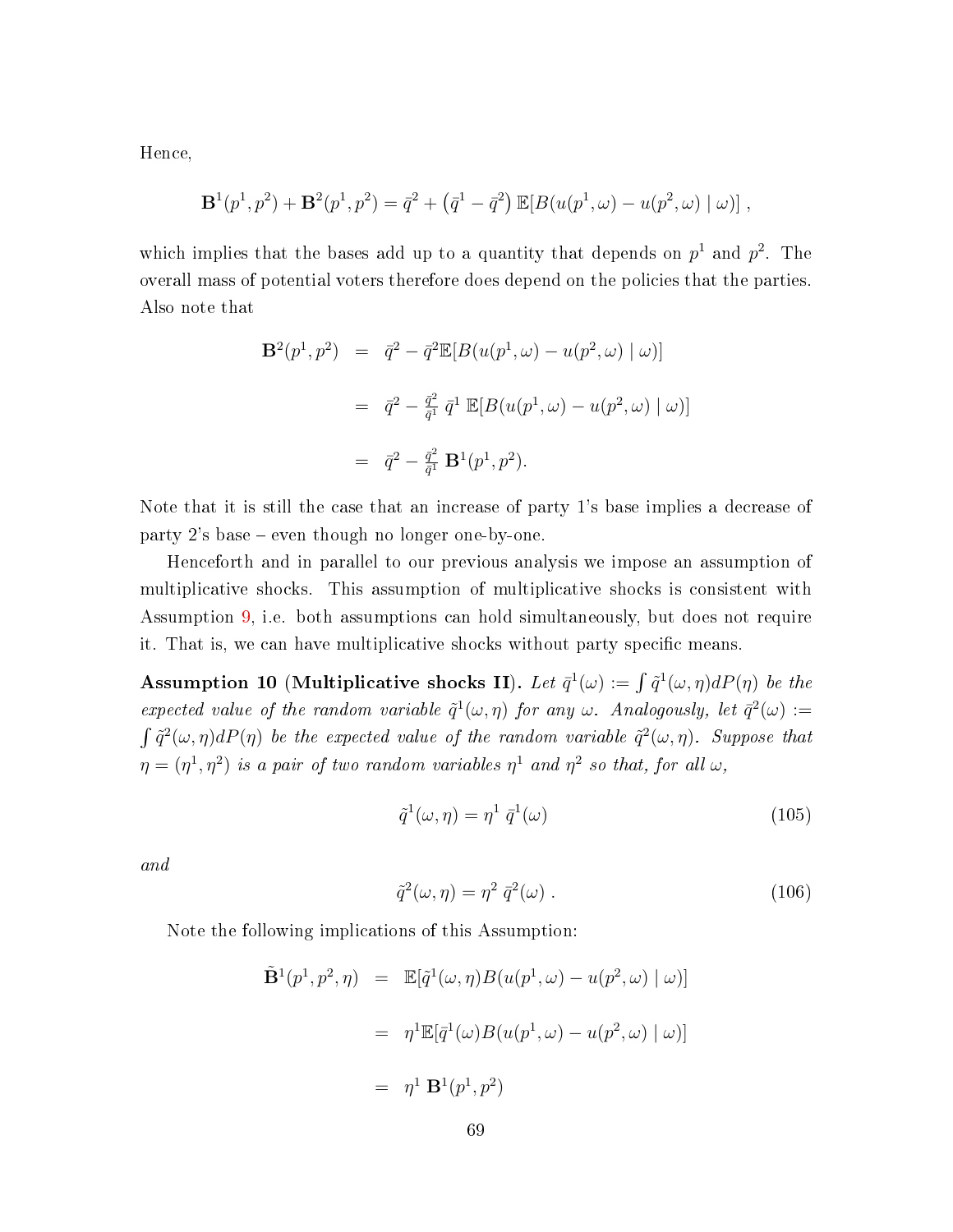and, analogously,

$$
\tilde {\bf B}^2(p^1,p^2,\eta) \ \ = \ \ \eta^2 \; {\bf B}^2(p^1,p^2) \; .
$$

This shows that equations  $(98)$  and  $(99)$  – imposed previously in our analysis of the Coate and Conlin model – also hold in the given context. An immediate implication is that Lemma [12](#page-64-0) also extends to the given setup. This observation yields the following Corollary.

Corollary 1. Suppose that Assumption [10](#page-68-0) holds. Then party 1's objective is to maximize

$$
\Pi^{1}(p^{1}, p^{2}) := (1 - \lambda) \log \frac{\mathbf{B}^{1}(p^{1}, p^{2})}{\mathbf{B}^{2}(p^{1}, p^{2})} + \lambda \log \frac{W^{1}(p^{1}, p^{2})}{W^{2}(p^{1}, p^{2})},
$$
\n(107)

and party 2's objective is to minimize it. Thus, if  $(p^{1*}, p^{2*})$  is a pair of interior subgame perfect equilibrium policies, then it is a saddle point of the function  $\Pi^1(p^1, p^2)$ .

The significance of the Corollary is to show that Proposition 1 in our main text also extends to a model in which the parties' bases do not add up to a constant. Thus, the tradeoffs that we highlight in our main text also extend to the given setup, albeit with some modifications. To understand these modifications, it is again instructive to look first at the polar cases  $\mu = \infty$  and  $\mu = 0$ .

For  $\mu = \infty$ , the parties' bases do not matter at all for the probability of winning the election. The analysis therefore has exactly the same logic as the one presented in the body of the text: Party 1 focuses on maximizing

$$
\frac{W^1(p^1, p^2)}{W^2(p^1, p^2)}
$$

and party 2 seeks to minimize this expression. From the perspective of party 1, the numerator  $W^1(p^1,p^2)$  points to the political returns from increasing the stakes for its own core voters, the denominator points to the political returns from decreasing the stakes for party 2's core voters. Moreover, how these motives balance depends on the equilibrium value of  $W^1(p^1, p^2)/W^2(p^1, p^2)$ . The larger this quantity, the larger is party 1's equilibrium probability of winning and the more it has an incentive to focus on the demobilization of the potential voters of party  $2^{52}$  $2^{52}$  $2^{52}$ 

 $52$ Recall from the analysis in the main text that any equilibrium is symmetric and that this observation makes it possible to pin down the equilibrium value of  $W^1(p^1, p^2)/W^2(p^1, p^2)$ .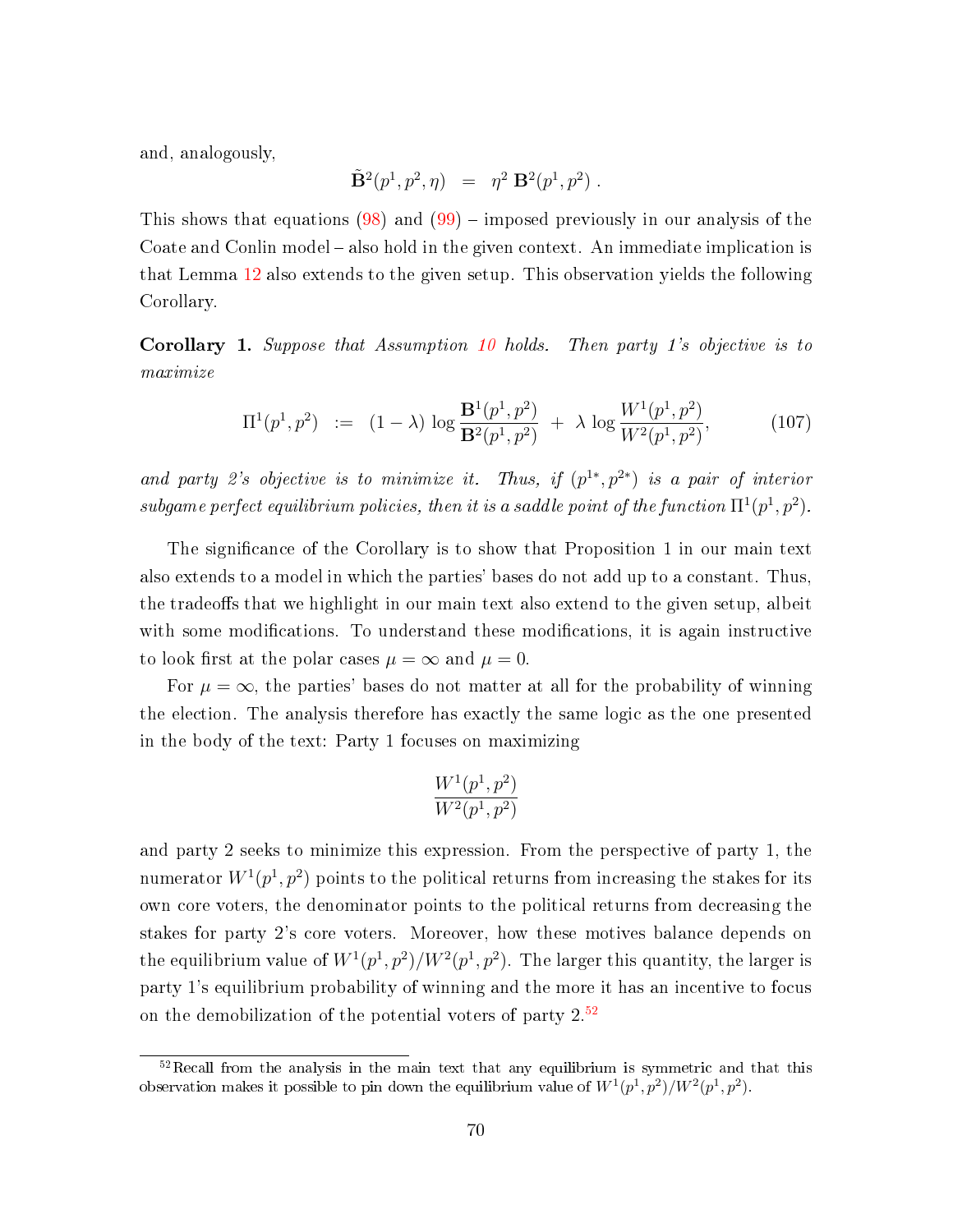The case  $\mu = 0$  is the exact mirror image. The stakes for the parties' core voters play no role, and all that matters is the ratio of the parties bases. Party 1 now seeks to maximize

$$
\frac{\mathbf{B}^1(p^1,p^2)}{\mathbf{B}^2(p^1,p^2)}
$$

while party 2 minimizes this expression. This problem of party 1 problem is  $-\text{contrary}$ to our analysis in the main text – not generally equivalent to maximizing  $\mathbf{B}^1(p^1, p^2)$ . Remark 3. This equivalence holds, however, if we impose, in addition, Assumption [9.](#page-67-2) To see this, note that in this case,

$$
\frac{\mathbf{B}^1(p^1,p^2)}{\mathbf{B}^2(p^1,p^2)} = \frac{\mathbf{B}^1(p^1,p^2)}{\bar{q}^2 - \frac{\bar{q}^2}{\bar{q}^1}\,\mathbf{B}^1(p^1,p^2)}\;,
$$

which is an expression that is increasing in  $\mathbf{B}^1(p^1, p^2)$ .

If the equivalence does not hold, party 1 faces a tradeoff between maximizing  ${\bf B}^1(p^1,p^2)$  and minimizing  ${\bf B}^2(p^1,p^2)$ . Maximizing  ${\bf B}^1(p^1,p^2)$  would mean to cater primarily to those voters who are likely to swing into the base of party 1. Minimizing  $\mathbf{B}^2(p^1, p^2)$  would give priority to those voters who swing out of the base of party 2 if party 1 offers a better deal. Since the bases do not add up to a constant, those who swing out of the base of party 2 do not automatically swing into the base of party 1. Thus, there is again a tradeoff between doing something that is good for the own vote share and doing something that is bad for the rival's vote share. How this tradeoff is resolved depends, again, on the equilibrium value of  ${\bf B}^1(p^1,p^2)/{\bf B}^2(p^1,p^2).$  The larger this value the larger the weight on the minimization of the rival's base.

Obviously, for values of  $\mu$  that are interior,  $\mu \in (0,\infty)$  both forces are at play. and the parties consider the implications of their platforms choices both for their relative base advantage, as measured by  $\mathbf{B}^1(p^1, p^2)/\mathbf{B}^2(p^1, p^2)$ , and for their relative stake advantage, as measured by  $W^1(p^1, p^2)/W^2(p^1, p^2)$ .

To summarize this discussion we highlight two observations: First, a more general model in which the parties bases do not add up to a constant gives rise to the same tradeoffs as our analysis in the main text, but possibly with some modifications in the relevant formulas. Second, if we impose an additional assumption, Assumption [9,](#page-67-2) then no such modications are needed and the analysis in the main text literally extends – even though the parties' bases do not add up to a constant.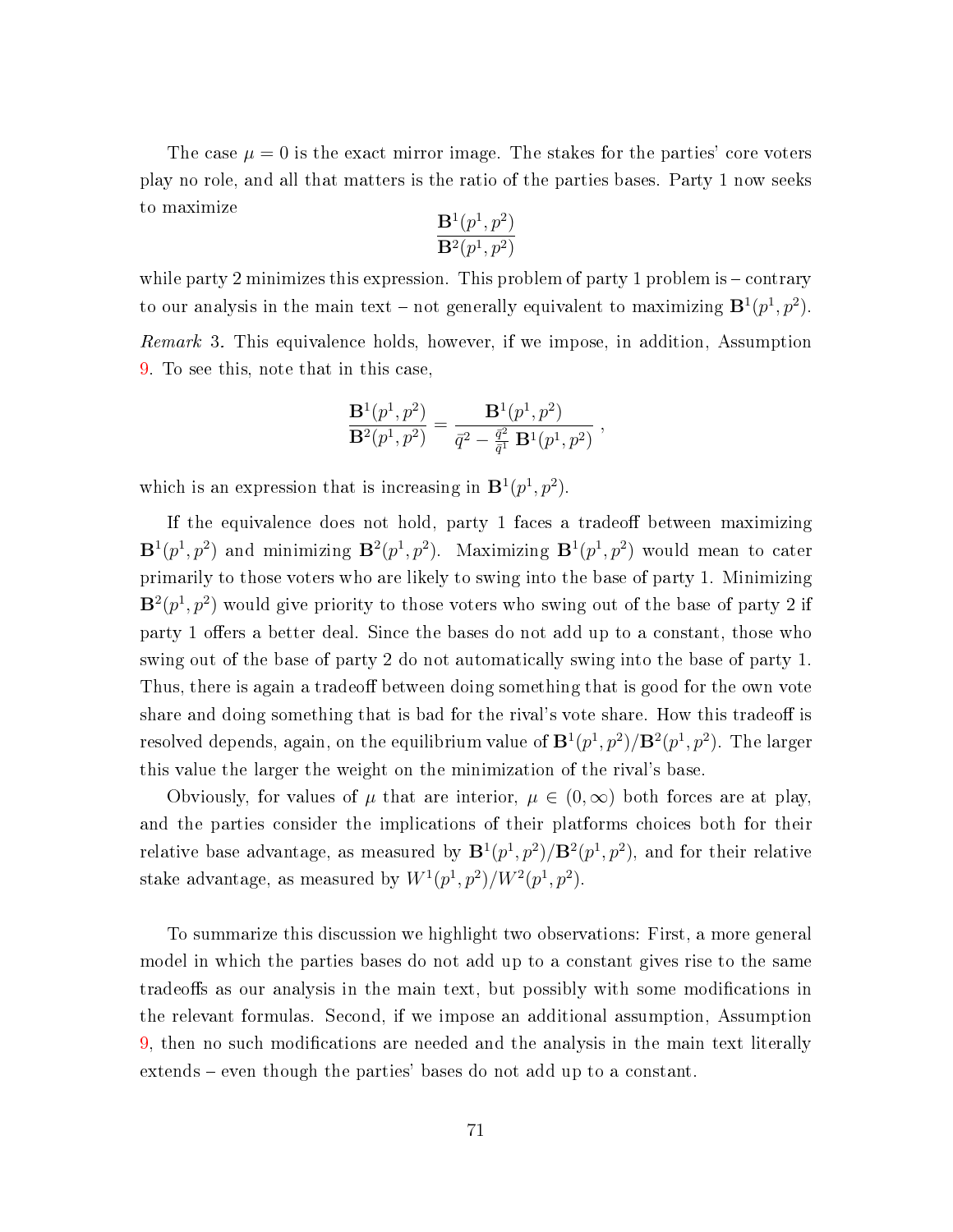# References

- Bakker, Ryan, Catherine de Vries, Erica Edwards, Liesbet Hooghe, Seth Jolly, Gary Marks, Jonathan Polk, Jan Rovny, Marco Steenbergen, and **Milada Vachudova**, "Measuring party positions in Europe: The Chapel Hill expert survey trend file, 1999-2010.," Party Politics, 2015,  $(21.1)$ , 143-152.
- Bierbrauer, Felix J and Martin F Hellwig, "Robustly coalition-proof incentive mechanisms for public good provision are voting mechanisms and vice versa," The  $Review of Economic Studies, 2016, 83(4), 1440-1464.$
- Brett, C. and J.A. Weymark, "Voting over selfishly optimal nonlinear income tax schedules with a minimum-utility constraint," Journal of Mathematical Economics, 2016, 67, 18-31.
- Forschungsgruppe Wahlen, Mannheim, "Politbarometer Ost 2009 (Cumulated Data Set, incl. Flash)," 2013.
- $\mu$ , "Politbarometer West 2009 (Cumulated Data Set, incl. Flash)," 2013.
- $\mu$ , "Politbarometer 2013 (Cumulated Data Set, incl. Flash)," 2015.
- $\mu$ , "Politbarometer 2017 (Cumulated Data Set)," 2018.
- Guesnerie, R., A Contribution to the Pure Theory of Taxation, Cambridge University Press, 1995.
- **Hammond, P.**, "Straightforward Individual Incentive Compatibility in Large Economies," Review of Economic Studies, 1979, 46, 263–282.
- Hellwig, M.F., "A Contribution to the Theory of Optimal Utilitarian Income Taxation," Journal of Public Economics, 2007, 91, 1449–1477.
- Jung, Matthias, Yvonne Schroth, and Andrea Wolf, Wählerverhalten und Wahlergebnis," in Karl-Rodolf Korte, ed., *Die Bundestagswahl 2009*, Springer, 2010.
- $-$ ,  $-$ , and  $-$ , "Wählerverhalten und Wahlergebnis: Angela Merkels Sieg in der Mitte," in Karl-Rodolf Korte, ed., *Die Bundestagswahl 2013*, Springer, 2015.